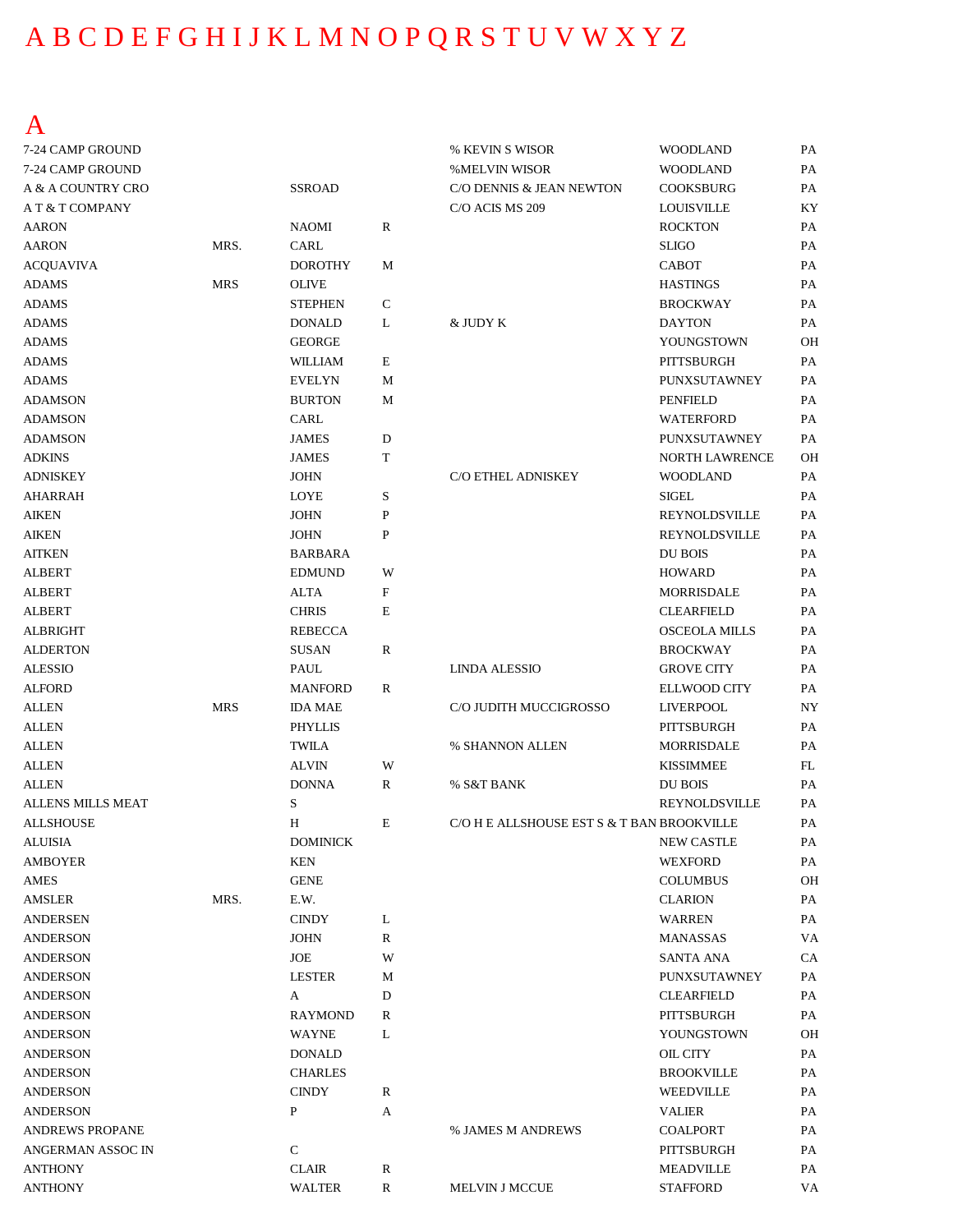<span id="page-1-0"></span>

| <b>ANTHONY</b>          |            | <b>KENNETH</b>  | R            |                            | <b>WESTLAND</b>       | MI |
|-------------------------|------------|-----------------|--------------|----------------------------|-----------------------|----|
| <b>ANTHONY</b>          |            | <b>RONALD</b>   | A            | <b>GAYNELLE HARKLEROAD</b> | <b>PUNXSUTAWNEY</b>   | PA |
| <b>ANTHONY</b>          |            | <b>TERRY</b>    |              | PAT ANTHONY                | LUTHERSBURG           | PA |
| <b>ANTHONY</b>          |            | <b>RANDY</b>    |              |                            | <b>MARION CENTER</b>  | PA |
| <b>ANTHONY</b>          |            | <b>W LEE</b>    |              |                            | <b>CORSICA</b>        | PA |
| ARCADIA COMPANY I       |            | NC              |              |                            | <b>INDIANA</b>        | PA |
| ARMAGOST                |            | <b>ROBERT</b>   |              |                            | REYNOLDSVILLE         | PA |
| ARMSTRONG               |            | <b>THOMAS</b>   |              |                            | <b>NAPLES</b>         | FL |
| ARMSTRONG               |            | <b>JACK</b>     | W            |                            | <b>INDIANA</b>        | PA |
| <b>ARNOLD</b>           |            | <b>MARGE</b>    |              |                            | <b>BROOKVILLE</b>     | PA |
| <b>ARNOLD</b>           |            | <b>BRETT</b>    | A            |                            | <b>SIGEL</b>          | PA |
| <b>ARNOLD</b>           |            | <b>BRETT</b>    |              |                            | PUNXSUTAWNEY          | PA |
| <b>ARTMAN</b>           |            | <b>HOWARD</b>   |              |                            | <b>GREENVILLE</b>     | PA |
| <b>ASHBAUGH</b>         |            | <b>GEORGE</b>   | F            |                            | <b>ARONA</b>          | PA |
| <b>ASHCOM</b>           |            | <b>FRANK</b>    | M            |                            | <b>NEW FLORENCE</b>   | PA |
| <b>ASHOFF</b>           |            | <b>JOSEPH</b>   |              |                            | <b>MUNHALL</b>        | PA |
| <b>ASSALONE</b>         |            | <b>CHARLES</b>  |              | <b>DIANE ASSALONE</b>      | <b>FALLS CREEK</b>    | PA |
| <b>ATA-DUFAST JOINT</b> |            |                 |              |                            | <b>JOHNSONBURG</b>    | PA |
| <b>ATEON</b>            |            | <b>EDWARD</b>   |              |                            | POTTERSDALE           | PA |
| <b>AUGHENBAUGH</b>      |            | <b>RICHARD</b>  |              | ANNETTE AUGHENBAUGH        | <b>CURWENSVILLE</b>   | PA |
| <b>AUGHENBAUGH</b>      |            | <b>JAMES</b>    | C            | <b>%SHARON MCCLINCY</b>    | <b>DUBOIS</b>         | PA |
| <b>AUKER</b>            |            | <b>DAVID</b>    | S            |                            | <b>EPHRATA</b>        | PA |
| AVERY COAL COMPAN       |            | Y               |              |                            | PHILIPSBURG           | PA |
|                         |            |                 |              |                            |                       |    |
| B                       |            |                 |              |                            |                       |    |
| <b>B &amp; E RENTAL</b> |            |                 |              | STEWART #23                | DU BOIS               | PA |
| <b>BAATZ</b>            |            | <b>CAROL</b>    |              |                            | LUTHERSBURG           | PA |
| <b>BABIAK</b>           |            | <b>ROBERT</b>   | J            |                            | <b>WESTOVER</b>       | PA |
| <b>BABINGTON</b>        |            | <b>SHAWN</b>    | A            | & NADINE                   | <b>CLARION</b>        | PA |
| <b>BAILEY</b>           |            | <b>JOHN</b>     | L            |                            | <b>CURWENSVILLE</b>   | PA |
| <b>BAILEY</b>           |            | RAY             | B            |                            | PORT SAINT LUCIE      | FL |
| <b>BAILEY</b>           |            | <b>THOMAS</b>   |              |                            | <b>WICHITA</b>        | KS |
| <b>BAILEY</b>           | <b>MRS</b> | <b>GLENN</b>    | T            |                            | MORRISDALE            | PA |
| <b>BAILEY</b>           |            | <b>SHAWN</b>    |              |                            | <b>REYNOLDSVILLE</b>  | PA |
| <b>BAILEY</b>           |            | <b>TIM</b>      |              | <b>TIM LOOMIS</b>          | DU BOIS               | PA |
| <b>BAIR</b>             |            | <b>WILBER</b>   | B            |                            | <b>ROSSITER</b>       | PA |
| <b>BAKAYSA</b>          |            | <b>ANDREW</b>   |              | & BRENDA                   | MAHAFFEY              | PA |
| <b>BAKER</b>            |            | <b>HARRY</b>    | F            | S & H BAKER                | MAHAFFEY              | PA |
| <b>BAKER</b>            | <b>MRS</b> | <b>DELORES</b>  |              |                            | <b>MARIENVILLE</b>    | PA |
| <b>BAKER</b>            |            | <b>DOROTHY</b>  | A            |                            | <b>BRANCHTON</b>      | PA |
| <b>BAKER</b>            |            | CARL            | R            |                            | <b>NORFOLK</b>        | VA |
| <b>BAKER</b>            |            | <b>RAYMOND</b>  | G            |                            | <b>VALIER</b>         | PA |
| <b>BALISTRERI</b>       |            | <b>THOMAS</b>   |              | EVELYN M BALISTRERI        | PITTSBURGH            | PA |
| $\operatorname{BAL}$    |            | <b>THADDEUS</b> |              |                            | <b>COALPORT</b>       | PA |
| BALL                    |            | <b>JAMES</b>    | R            |                            | <b>DUBOIS</b>         | PA |
| <b>BALMER</b>           |            | <b>JAMES</b>    | $\mathsf{C}$ |                            | <b>SIGEL</b>          | PA |
| <b>BANAL</b>            |            | <b>ALFONSO</b>  |              |                            | DU BOIS               | PA |
| <b>BANKS</b>            |            | <b>ROBERT</b>   |              |                            | <b>BROCKWAY</b>       | PA |
| <b>BANNER</b>           |            | LEE             |              |                            | <b>COOKSBURG</b>      | PA |
| <b>BANNER</b>           |            | <b>MELISSA</b>  |              | C/O R D MCGRAW             | CHILLICOTHE           | OH |
| <b>BANNING</b>          |            | <b>JUNE</b>     |              |                            | FARMDALE              | OH |
| <b>BARBOUR</b>          |            | <b>JOHN</b>     |              | <b>JEAN BARBOUR</b>        | LEESBURG              | FL |
|                         |            |                 | W            |                            |                       |    |
| <b>BARGER</b>           |            | <b>PRESTON</b>  | J            |                            | <b>CLEARFIELD</b>     | PA |
| <b>BARILAR COAL CO.</b> |            |                 |              |                            | PUNXSUTAWNEY          | PA |
| <b>BARKLEY</b>          |            | <b>ERICH</b>    | R            |                            | <b>BROOKVILLE</b>     | PA |
| <b>BARNACASTLE</b>      |            | R               | Е            |                            | <b>BROOKVILLE</b>     | PA |
| <b>BARNES</b>           |            | <b>DAVID</b>    | B            |                            | AMBRIDGE              | PA |
| <b>BARNES</b>           |            | <b>JAMES</b>    |              |                            | <b>VIRGINIA BEACH</b> | VA |
| <b>BARNETT</b>          |            | <b>RICHARD</b>  | L            |                            | <b>WALSTON</b>        | PA |
| <b>BARNETT</b>          |            | THEODORE        |              | C/O GERALDINE DAWSON       | <b>BROOKVILLE</b>     | PA |
| <b>BARNETT</b>          |            | <b>JEFFREY</b>  |              |                            | PUNXSUTAWNEY          | PA |
| <b>BARNEY</b>           |            | <b>RAYMOND</b>  |              |                            | CANONSBURG            | PA |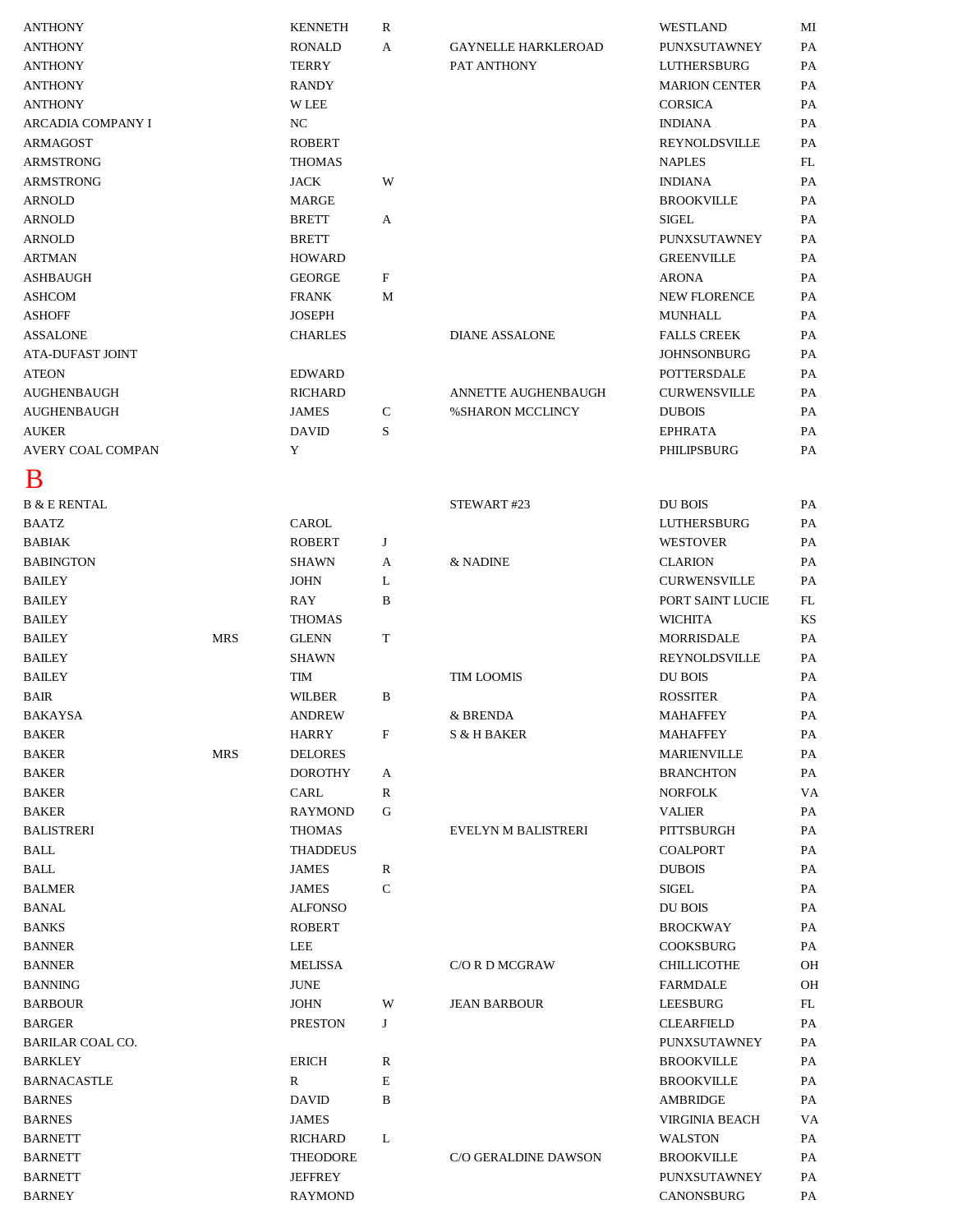| BARNHART                |            | <b>ROBERT</b>    |              |                          | <b>MOUNT WOLF</b>       | PA        |
|-------------------------|------------|------------------|--------------|--------------------------|-------------------------|-----------|
| <b>BARNHART</b>         |            | <b>GERALD</b>    |              |                          | <b>FENELTON</b>         | PA        |
| <b>BARNHART</b>         |            | <b>DONALD</b>    |              |                          | <b>OSSIPEE</b>          | <b>NH</b> |
| BARNHART                |            | <b>ETHEL</b>     |              |                          | <b>FALLS CREEK</b>      | PA        |
| BARNYAK                 |            | <b>PHILLIP</b>   |              |                          | <b>KARTHAUS</b>         | PA        |
| <b>BARONAK</b>          |            | <b>JOHN</b>      |              |                          | <b>MORRISDALE</b>       | PA        |
| BARR                    | <b>MRS</b> | <b>ELDORA</b>    | C            | % AVONELLE B SLAGLE      | <b>FARMINGTON HILLS</b> | МI        |
| <b>BARR</b>             |            | <b>CLARENCE</b>  | $\mathbf{O}$ | <b>BETTY B BARR</b>      | <b>BROOKVILLE</b>       | PA        |
| <b>BARRETT</b>          |            | JERRY            | J            |                          | <b>MAHAFFEY</b>         | PA        |
| <b>BARRETT</b>          |            | ELVA             |              | %NAIDA L. CLINE          | <b>CLEARFIELD</b>       | PA        |
| <b>BARRETT</b>          |            | <b>HENRIETTA</b> |              |                          | PUNXSUTAWNEY            | PA        |
| <b>BARRETT LOGGING</b>  |            |                  |              |                          | <b>NEW MILLPORT</b>     | PA        |
| <b>BARTAK</b>           |            | <b>JOHN</b>      |              | & BETTY L.               | <b>NATRONA HEIGHTS</b>  | PA        |
| BARTHOLOMEW             |            | <b>RICHARD</b>   | L            |                          | FORT WORTH              | TX        |
| <b>BARTOLOMEO</b>       |            | <b>JOHN</b>      | L            | & ERIC J                 | <b>ELLWOOD CITY</b>     | PA        |
| <b>BARTOSIK</b>         |            | <b>ELIZABETH</b> |              |                          | <b>BROCKWAY</b>         | PA        |
| <b>BASILE</b>           |            | <b>GEORGE</b>    |              |                          | YOUNGSTOWN              | <b>OH</b> |
| <b>BASINGER</b>         |            | <b>LEWIS</b>     | L            |                          | <b>BROOKVILLE</b>       | PA        |
| <b>BASSETT</b>          |            | <b>ROGER</b>     | A            | <b>DONNA E BASSETT</b>   | RUSSELL                 | <b>NY</b> |
| <b>BASTARDI</b>         |            | <b>JOHN</b>      | М            |                          | <b>FRENCHVILLE</b>      | PA        |
| <b>BATES</b>            |            | <b>CARLOS</b>    |              |                          | <b>INDIANA</b>          | PA        |
| <b>BATES</b>            |            | <b>ROBERT</b>    | L            |                          | <b>DERRY</b>            | PA        |
| <b>BATES</b>            |            | <b>CHARLES</b>   | W            |                          | <b>PARMA</b>            | <b>OH</b> |
| <b>BAUGHMAN</b>         |            | <b>DONALD</b>    | B            |                          | <b>CAMP HILL</b>        | PA        |
| <b>BAUGHMAN</b>         |            | <b>DOROTHY</b>   | R            |                          | <b>PASADENA</b>         | MD        |
| <b>BAUGHMAN</b>         |            | <b>FLORENCE</b>  |              |                          | <b>JEANNETTE</b>        | PA        |
| <b>BEACH</b>            |            | <b>RICHARD</b>   |              | & MARY JANE              | <b>ATHENS</b>           | PA        |
| <b>BEACH</b>            |            | <b>JESSE</b>     | $\mathbf E$  |                          | $\rm DU$ BOIS           | PA        |
|                         |            |                  |              |                          |                         |           |
| <b>BEAM</b>             |            | <b>WILLIAM</b>   |              | & RUBY J                 | <b>WESTOVER</b>         | PA        |
| BEAM                    |            | WILLIAM          |              |                          | <b>CURWENSVILLE</b>     | PA        |
| BEATTY                  |            | JANET            |              |                          | <b>COOLSPRING</b>       | PA        |
| <b>BECHTOLD</b>         |            | <b>ARTHUR</b>    |              |                          | MORRISDALE              | PA        |
| <b>BECK</b>             |            | <b>GLENN</b>     | M            |                          | <b>IRWIN</b>            | PA        |
| <b>BECK</b>             |            | <b>BETTY</b>     | B            |                          | REYNOLDSVILLE           | PA        |
| <b>BECKER</b>           |            | <b>BLAINE</b>    | A            |                          | <b>BROCKWAY</b>         | PA        |
| <b>BEDNER</b>           |            | <b>MICHAEL</b>   |              |                          | <b>WOODSTOCK</b>        | Ш.        |
| <b>BEDNER</b>           |            | <b>THOMAS</b>    |              |                          | <b>CLEARFIELD</b>       | PA        |
| <b>BEER</b>             |            | <b>JEFFREY</b>   | A            |                          | <b>DU BOIS</b>          | PA        |
| <b>BEERS</b>            |            | <b>ETHEL</b>     |              |                          | MANCHACA                | <b>TX</b> |
| <b>BEHEL</b>            |            | <b>SCOTT</b>     |              | DEBRA L BEHEL            | <b>CLEARFIELD</b>       | PA        |
| <b>BEIGHLEY</b>         |            | <b>BEVERLY</b>   |              |                          | <b>HADLEY</b>           | PA        |
| <b>BEISH</b>            |            | <b>JACOB</b>     | A            |                          | <b>WOODLAND</b>         | PA        |
| <b>BELISKY</b>          |            | <b>ALBERT</b>    | $\mathbf C$  | <b>C/O HARRY BELISKY</b> | MEADVILLE               | PA        |
| <b>BELL</b>             |            | <b>JACK</b>      | S            | C/O PAULINE BELL         | PHILIPSBURG             | PA        |
| <b>BELL</b>             |            | <b>JAMES</b>     | ${\bf R}$    |                          | <b>ALIQUIPPA</b>        | PA        |
| <b>BELL</b>             |            | WALTER           | L            |                          | <b>LEEPER</b>           | PA        |
| <b>BELL</b>             |            | <b>RUBY</b>      |              |                          | <b>GRAMPIAN</b>         | PA        |
| BELL                    |            | <b>JEFFREY</b>   |              | NANCY BELL               | <b>SIGEL</b>            | PA        |
| BELL                    |            | <b>DIANE</b>     | L            |                          | <b>CLEARFIELD</b>       | PA        |
| <b>BELLERILLO</b>       |            | CARL             | ${\bf R}$    |                          | PUNXSUTAWNEY            | PA        |
| <b>BENJAMIN COAL CO</b> |            | $\rm{INC}$       |              |                          | LA JOSE                 | PA        |
| <b>BENNETT</b>          |            | WILLIAM          | E            |                          | <b>HOUTZDALE</b>        | PA        |
| <b>BENTON</b>           |            | <b>ARTHUR</b>    | $\mathsf{C}$ |                          | <b>WORTHINGTON</b>      | PA        |
| <b>BENTON</b>           |            | <b>JAMES</b>     | M            |                          | PORT MATILDA            | PA        |
| <b>BERAN</b>            |            | <b>ANDREW</b>    | B            |                          | <b>SCOTTDALE</b>        | PA        |
| BERARDO                 |            | <b>GUISEPPE</b>  |              |                          | <b>LATROBE</b>          | PA        |
| <b>BERKEY</b>           |            | RAYMOND          | G            |                          | DU BOIS                 | PA        |
| <b>BERKEY</b>           | <b>MRS</b> | <b>JOSEPH</b>    |              |                          | PUNXSUTAWNEY            | PA        |
| <b>BERKHEIMER</b>       |            | <b>RONALD</b>    | W            |                          | <b>ELTON</b>            | PA        |
| <b>BERT</b>             |            | WILLIAM          | H            |                          | LAKEWOOD                | OH        |
| <b>BERTY</b>            |            | <b>MAURICE</b>   | E            |                          | DU BOIS                 | PA        |
| <b>BERZONSKY</b>        |            | <b>METRO</b>     |              |                          | <b>HOUTZDALE</b>        | PA        |
|                         |            |                  |              |                          |                         |           |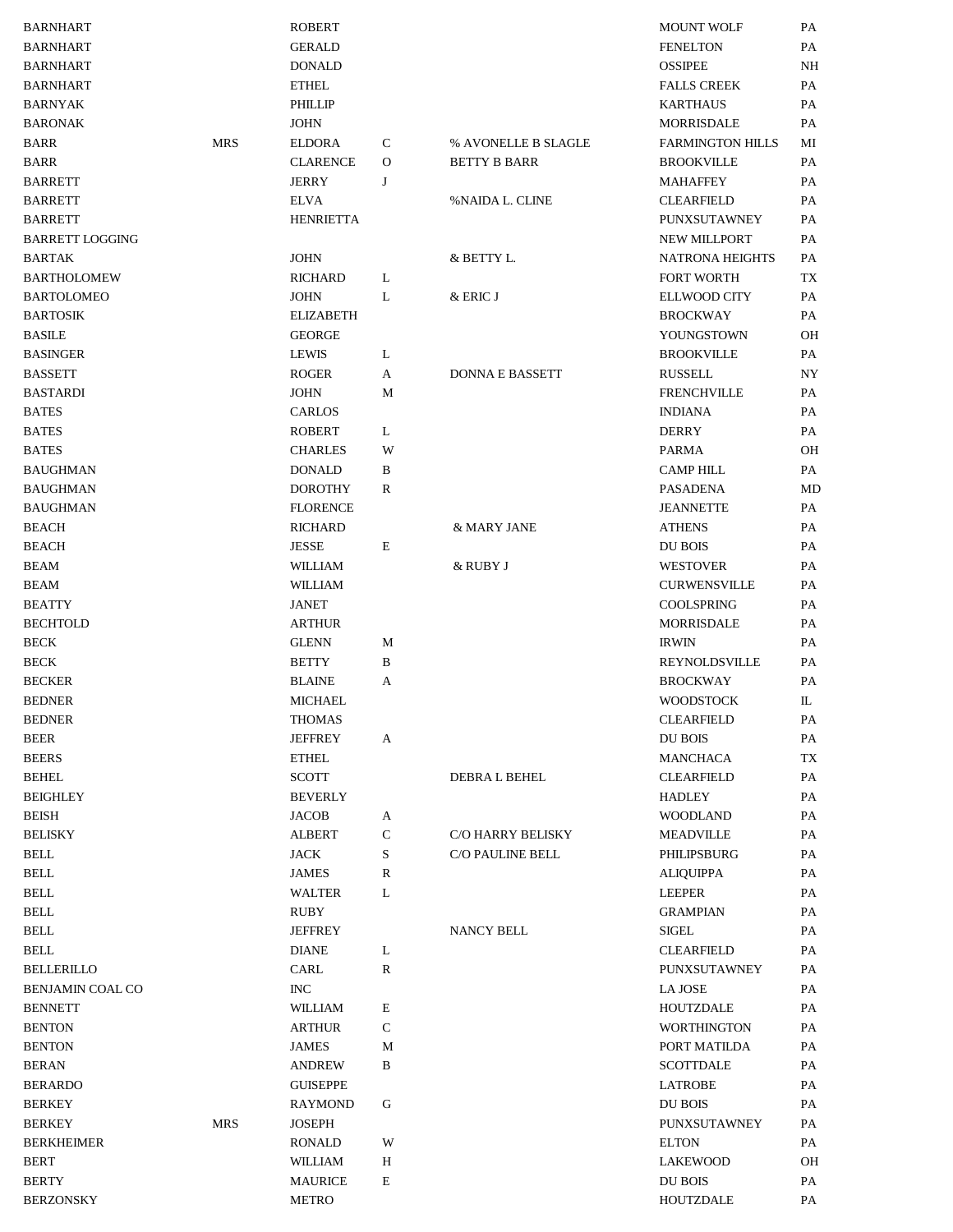| <b>BESS</b>              |            | <b>LAWRENCE</b> | J           |                               | <b>IMPERIAL</b>       | PA        |
|--------------------------|------------|-----------------|-------------|-------------------------------|-----------------------|-----------|
| <b>BEST VENDING SERV</b> |            | ICE             |             | % MICHAEL SMITH               | PUNXSUTAWNEY          | PA        |
| <b>BETCHER</b>           |            | <b>WALTER</b>   |             |                               | PUNXSUTAWNEY          | PA        |
| <b>BETRES</b>            |            | <b>RONALD</b>   |             |                               | <b>BUTLER</b>         | PA        |
| <b>BETTS</b>             |            | <b>LYNDA</b>    | L           |                               | <b>SIGEL</b>          | PA        |
| <b>BEVAK</b>             |            | WILLIAM         |             |                               | DE LANCEY             | PA        |
| <b>BEVERIDGE</b>         |            | <b>RICHARD</b>  | D           | <b>EVERIDGE C/O SHANNON B</b> | <b>MILESBURG</b>      | PA        |
| <b>BEZILLA</b>           |            | <b>JOANN</b>    | A           |                               | <b>CLEARFIELD</b>     | PA        |
| <b>BI CON SERVICES,</b>  |            | <b>INC</b>      |             |                               | <b>CAMBRIDGE</b>      | OH        |
| <b>BIBLE CLASS CAMP</b>  |            |                 |             | C/O E PAULINE FYE             | REYNOLDSVILLE         | PA        |
| <b>BICKEL'S CAMP</b>     |            |                 |             | % GERALD BICKEL               | <b>WARREN</b>         | OH        |
| <b>BIDWELL</b>           |            | <b>SHAWN</b>    | T           |                               | PORT ALLEGANY         | PA        |
| <b>BILLOCK</b>           |            | <b>FRANK</b>    |             |                               | <b>VANDERGRIFT</b>    | PA        |
| <b>BILLOTTE</b>          |            | H               | $\mathbf F$ |                               | <b>NAPLES</b>         | NY        |
| <b>BILLOTTE</b>          |            | <b>RODNEY</b>   | J           |                               | <b>FRENCHVILLE</b>    | PA        |
| <b>BILLOTTE</b>          |            | <b>WILFRED</b>  |             |                               | <b>AUSTIN</b>         | PA        |
| <b>BINDER</b>            |            | <b>RAYMOND</b>  | J           |                               | <b>ALLISON PARK</b>   | PA        |
| <b>BISH</b>              |            | <b>CHARLES</b>  | E           |                               | <b>BROOKVILLE</b>     | PA        |
| <b>BISH</b>              |            | <b>CLYDE</b>    | W           |                               | <b>STREETSBORO</b>    | <b>OH</b> |
| <b>BISH</b>              |            | <b>JACK</b>     | L           |                               | <b>ALIQUIPPA</b>      | PA        |
| <b>BISH</b>              |            | <b>JOSEPH</b>   | E           |                               | <b>PENFIELD</b>       | PA        |
| <b>BISH</b>              |            | <b>GERALD</b>   |             |                               | PUNXSUTAWNEY          | PA        |
| <b>BISH</b>              |            | <b>JERRY</b>    |             |                               | <b>BROOKVILLE</b>     |           |
|                          |            |                 | L           |                               |                       | PA        |
| <b>BISH</b>              |            | CARL            | N           |                               | <b>MAYPORT</b>        | PA        |
| <b>BISH</b>              |            | <b>ROBERT</b>   | J           | <b>FLORA E BISH</b>           | <b>FAIRMOUNT CITY</b> | PA        |
| <b>BISH</b>              |            | <b>TERESA</b>   |             |                               | <b>BROOKVILLE</b>     | PA        |
| <b>BISH</b>              |            | <b>CLIFFORD</b> | R           |                               | <b>KITTANNING</b>     | PA        |
| <b>BISH</b>              |            | <b>PATRICIA</b> | E           |                               | <b>CLARION</b>        | PA        |
| <b>BISH</b>              |            | <b>DAVID</b>    |             |                               | <b>BROOKVILLE</b>     | PA        |
| <b>BLACKBURN</b>         |            | <b>ALBERT</b>   |             |                               | <b>EIGHTY FOUR</b>    | PA        |
| <b>BLAIN</b>             |            | <b>RICHARD</b>  |             |                               | <b>BUTLER</b>         | PA        |
| <b>BLAKE</b>             | <b>MRS</b> | <b>MARY</b>     |             |                               | <b>WESTOVER</b>       | PA        |
| <b>BLAKE</b>             |            | LARRY           | Е           |                               | <b>RIDGWAY</b>        | PA        |
| <b>BLANCHETTE</b>        |            | <b>ROBERT</b>   | J           |                               | <b>CLEVELAND HGTS</b> | <b>OH</b> |
| <b>BLAND GROUP INC.</b>  |            |                 |             | C/O WILLIAM BLAND             | <b>BARNESBORO</b>     | PA        |
| <b>BLASKY</b>            |            | PAUL            |             |                               | REYNOLDSVILLE         | PA        |
| <b>BLATNICK</b>          |            | <b>DAVID</b>    | R           |                               | <b>VERONA</b>         | PA        |
| <b>BLAZER'S REPAIR</b>   |            |                 |             | C/O JEFF BLAZER               | <b>BARNESBORO</b>     | PA        |
| <b>BLEAKNEY</b>          |            | <b>RUSSELL</b>  | R           | MARIANNE BLEAKNEY             | <b>BEAVER FALLS</b>   | PA        |
| <b>BLEVINS</b>           |            | PHILIP          | $\mathbf E$ |                               | <b>DAVIDSONVILLE</b>  | MD        |
| <b>BLODGETT</b>          |            | <b>MONTE</b>    | R           |                               | PHILADELPHIA          | PA        |
| <b>BLOOM</b>             |            | <b>ROSALIE</b>  | М           |                               | <b>DUBOIS</b>         | PA        |
| <b>BLOOM</b>             |            | <b>REYNOLD</b>  | A           |                               | PHILIPSBURG           | PA        |
| <b>BLOOM</b>             |            | <b>CHARLES</b>  | F           | C/O MILDRED DIXON             | <b>CORSICANA</b>      | TX        |
| <b>BLOOM</b>             |            | AI              | S           |                               | <b>CURWENSVILLE</b>   | PA        |
| <b>BLOOM</b>             |            | <b>HYLAN</b>    |             |                               | <b>ROCKTON</b>        | PA        |
| <b>BLOOM</b>             |            | <b>RANDY</b>    | S           | <b>SUSAN</b>                  | <b>CURWENSVILLE</b>   | PA        |
| <b>BLOOM</b>             |            | <b>DAVID</b>    | L           |                               | <b>DUBOIS</b>         | PA        |
| <b>BLOOM</b>             |            | MARY            | М           |                               | <b>FORD CITY</b>      | PA        |
| <b>BLOSE</b>             |            | <b>JAMES</b>    | J           |                               | <b>FREEPORT</b>       | PA        |
| <b>BLOSE</b>             |            | <b>RICHARD</b>  |             |                               | <b>SHAWNEE</b>        | OK        |
| <b>BOAL</b>              |            | <b>NANCY</b>    | C           | % BRENDA HOOVEN               | <b>HYDE</b>           | PA        |
| <b>BOAL</b>              |            | <b>DON</b>      |             |                               | <b>CURWENSVILLE</b>   | PA        |
| <b>BOBECK</b>            |            | <b>VIRGINIA</b> |             |                               | PITTSBURGH            | PA        |
| <b>BOCHERT</b>           |            | <b>JAMES</b>    | R           |                               | <b>DUBOIS</b>         | PA        |
| <b>BOCK</b>              |            | <b>WALTER</b>   | $\mathbf E$ |                               | PHILIPSBURG           | PA        |
| <b>BOCK</b>              |            | <b>DARICE</b>   |             |                               | <b>WOODLAND</b>       | PA        |
| <b>BODEL</b>             |            | RALPH           |             |                               | <b>WEST DECATUR</b>   | PA        |
| <b>BODENHORN</b>         |            | <b>KATHLEEN</b> | D           |                               | <b>SIGEL</b>          | PA        |
| <b>BODENHORN</b>         |            | <b>ROBERT</b>   |             |                               | <b>MARIENVILLE</b>    | PA        |
| <b>BODISTOW</b>          |            | <b>PETER</b>    | P           |                               | <b>RIDGWAY</b>        | PA        |
| <b>BOFF</b>              |            | <b>LINDA</b>    | J           |                               | <b>LIBRARY</b>        | PA        |
|                          |            |                 |             |                               |                       |           |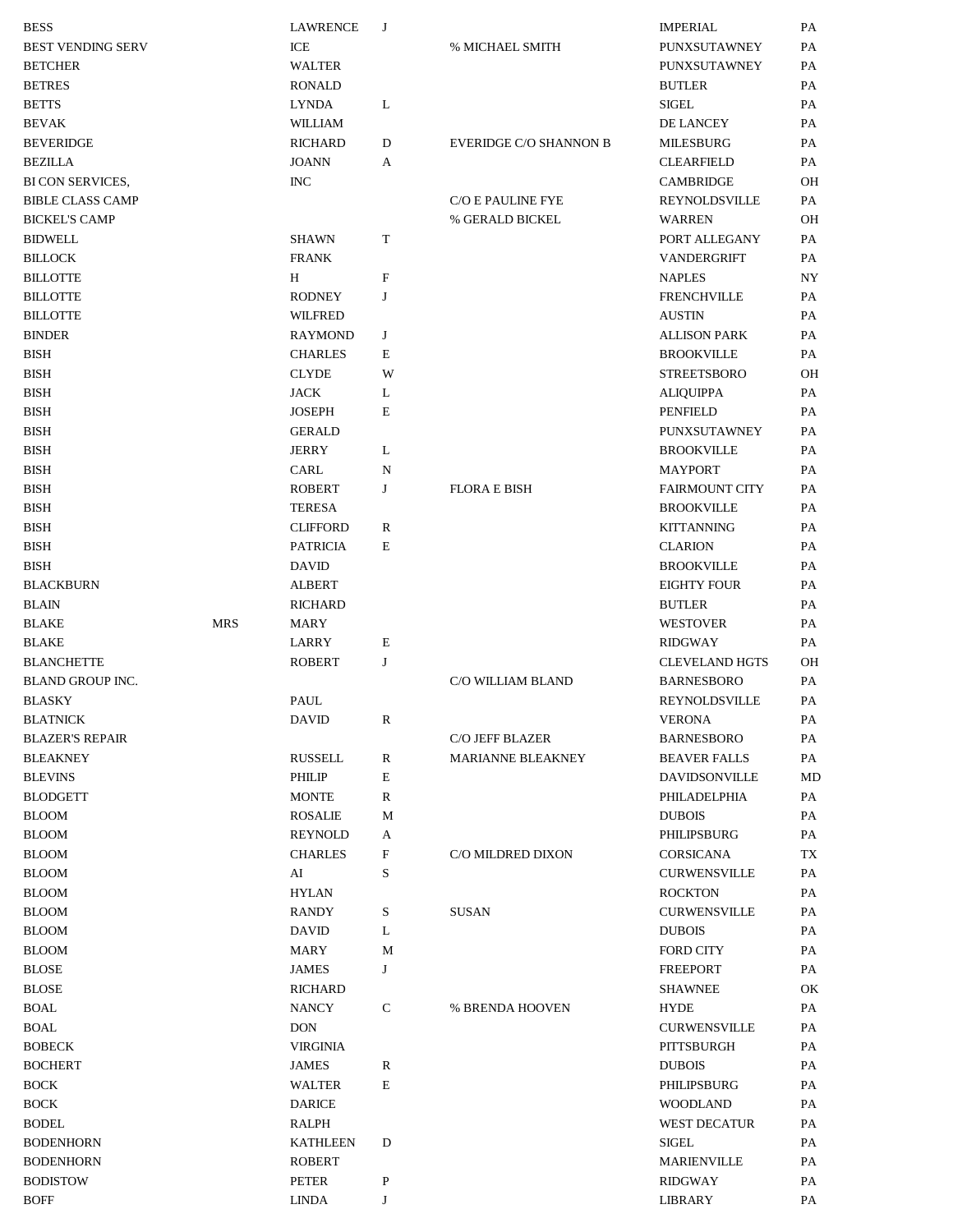| BOGACKI                      |            | K                | J           |                           | REYNOLDSVILLE           | PA |
|------------------------------|------------|------------------|-------------|---------------------------|-------------------------|----|
| <b>BOGDONAVAGE</b>           |            | <b>ALFRED</b>    |             |                           | <b>OAKS</b>             | PA |
| <b>BOITO</b>                 |            | <b>THOMAS</b>    | A           |                           | <b>GLEN HOPE</b>        | PA |
| <b>BOKROS</b>                |            | <b>EMERY</b>     | М           | CKY C/O PAUL SANI         | <b>GARFIELD HEIGHTS</b> | OН |
| BOLDY                        |            | <b>JAMES</b>     | J           |                           | <b>CABOT</b>            | PA |
| <b>BOLTON</b>                |            | <b>ELSIE</b>     |             |                           | PHILIPSBURG             | PA |
| <b>BONINI</b>                |            | <b>FRANK</b>     |             |                           | WAYNESBURG              | PA |
| <b>BONUS</b>                 |            | <b>ROBERT</b>    | $\mathbf E$ |                           | WASHINGTON              | PA |
| <b>BOONE MT ROD &amp; GU</b> |            | N CLUB           |             | C/O MERIBELLE R COLE      | <b>UNIONTOWN</b>        | PA |
| <b>BOOSER</b>                |            | PAUL             |             |                           | <b>COOKSBURG</b>        | PA |
| <b>BOOZE BROS. CAMP</b>      |            |                  |             | % ROBERT D WARMAN         | <b>NEW SALEM</b>        | PA |
| <b>BORDEN</b>                |            | PAUL             | E           |                           | REYNOLDSVILLE           | PA |
| <b>BORING</b>                |            | C ED             |             |                           | DU BOIS                 | PA |
| <b>BORING</b>                | REV.       | LELAND           | S           |                           | PLEASANTVILLE           | PA |
| <b>BORST</b>                 |            | MILDRED          |             |                           | <b>COALPORT</b>         | PA |
| <b>BORTHWICK</b>             |            | <b>HELMA</b>     |             |                           | <b>WORTHVILLE</b>       | PA |
| <b>BORTZ</b>                 |            | <b>WALTER</b>    | K           |                           | <b>NORTH CANTON</b>     | OН |
| <b>BOSCHINI</b>              |            | MARK             | A           |                           | DU BOIS                 | PA |
| <b>BOUCH</b>                 |            | <b>LLOYD</b>     | W           |                           | <b>MAHAFFEY</b>         | PA |
| <b>BOUCH</b>                 |            | <b>LYNN</b>      | L           |                           | <b>MAHAFFEY</b>         | PA |
| <b>BOUCH</b>                 |            | <b>JOHN</b>      | D           |                           | <b>BURNSIDE</b>         | PA |
| BOULTON                      |            | <b>DAVID</b>     | A           | <b>KIMBERLY</b>           | HOUTZDALE               | PA |
| <b>BOVAIRD</b>               |            | GARY             | L           | <b>KAREN BOVAIRD</b>      | <b>BROOKVILLE</b>       | PA |
| <b>BOWER</b>                 |            | <b>JOHN</b>      |             |                           |                         |    |
|                              |            |                  |             |                           | <b>LATROBE</b>          | PA |
| <b>BOWER</b>                 |            | <b>JOHN</b>      | E           | <b>SANDRA BOWER</b>       | <b>KITTANNING</b>       | PA |
| <b>BOWERS</b>                |            | <b>STEVE</b>     |             | <b>SUE BOWERS</b>         | <b>HUDSON</b>           | OН |
| <b>BOWERSOX</b>              |            | C                | $\mathbf E$ |                           | <b>RAVENNA</b>          | OH |
| <b>BOWMAN</b>                |            | <b>JOSEPH</b>    | J           |                           | <b>HARWICK</b>          | PA |
| <b>BOWSER</b>                |            | <b>JOHN</b>      | G           | <b>RUTH BOWSER</b>        | DU BOIS                 | PA |
| <b>BOWSER</b>                |            | <b>JAMES</b>     | L           |                           | <b>KITTANNING</b>       | PA |
| <b>BOWSER</b>                | <b>MRS</b> | SAMUEL           |             |                           | <b>KITTANNING</b>       | PA |
| <b>BOWSER</b>                |            | WAYNE            | $\,$ H      |                           | <b>KOPPEL</b>           | PA |
| <b>BOWSER</b>                |            | JOHN             | ${\bf G}$   |                           | <b>BROOKVILLE</b>       | PA |
| <b>BOWSER</b>                |            | LARRY            |             |                           | <b>MARIENVILLE</b>      | PA |
| <b>BOYER</b>                 |            | <b>JAMES</b>     | L           |                           | <b>LA JOSE</b>          | PA |
| <b>BOYER</b>                 | <b>MRS</b> | <b>CECIL</b>     |             |                           | <b>LA JOSE</b>          | PA |
| BOYER                        |            | THOMAS           | R           |                           | <b>BROOKVILLE</b>       | PА |
| <b>BOYLE</b>                 |            | SALVADORE        |             |                           | <b>INDUSTRY</b>         | PA |
| <b>BOYLE</b>                 |            | <b>JANICE</b>    |             |                           | PITTSBURGH              | PA |
| <b>BRACALE</b>               |            | SAM              | A           |                           | <b>MC KEESPORT</b>      | PA |
| <b>BRADEN</b>                |            | <b>ROYCE</b>     | V           |                           | <b>AKRON</b>            | OH |
| <b>BRADY</b>                 |            | TRACY            |             |                           | PUNXSUTAWNEY            | PA |
| <b>BRADY</b>                 |            | ELIZABETH        | A           |                           | DU BOIS                 | PA |
| <b>BRANT</b>                 |            | <b>HERBERT</b>   |             | <b>BRANT CONSTRUCTION</b> | <b>HERMITAGE</b>        | PA |
| <b>BRANTHOOVER</b>           |            | <b>GERALD</b>    |             |                           | <b>CLEARFIELD</b>       | PA |
| <b>BRATTON</b>               |            | RONALD           |             |                           | <b>IRVONA</b>           | PA |
| BRAUGHLER                    |            | <b>MURRAY</b>    | C           | & MARJORIE                | <b>INDIANA</b>          | PA |
| <b>BRENDEL</b>               |            | TRACY            |             |                           | RIDGWAY                 | PA |
| <b>BRENNEN</b>               |            | HAKKER           | B           |                           | SIGEL                   | PA |
| <b>BRENTZEL</b>              |            | JOSEPH           | D           |                           | <b>TRAFFORD</b>         | PA |
| <b>BRETH</b>                 |            | <b>DUANE</b>     | Е           | <b>SALLY A BRETH</b>      | PUNXSUTAWNEY            | PA |
| <b>BREWER</b>                |            | MICHAEL          |             |                           | <b>BROOKVILLE</b>       | PA |
| <b>BREWER</b>                | <b>MRS</b> | <b>ORVAL</b>     |             |                           | PUNXSUTAWNEY            | PA |
|                              |            |                  |             |                           |                         |    |
| BREZENSKI                    |            | <b>ELIZABETH</b> |             |                           | <b>DUBOIS</b>           | PA |
| <b>BRICKNER</b>              |            | <b>ISABELLE</b>  |             |                           | PUNXSUTAWNEY            | PA |
| <b>BRIDGE</b>                |            | MARCELLA         |             |                           | PORTAGE                 | PA |
| <b>BRIGGS</b>                |            | <b>RAYMOND</b>   | D           |                           | SAGAMORE                | PA |
| <b>BRILL</b>                 |            | WILLIAM          |             |                           | ELYRIA                  | OH |
| <b>BRINK</b>                 |            | <b>VICTORIA</b>  |             |                           | <b>IRVONA</b>           | PA |
| <b>BRINK</b>                 |            | SUSAN            | E           |                           | <b>WESTOVER</b>         | PA |
| <b>BRINK</b>                 |            | TIM              |             |                           | PUNXSUTAWNEY            | PA |
| <b>BRINK</b>                 |            | <b>CHARLES</b>   | E           |                           | <b>ROSSITER</b>         | PA |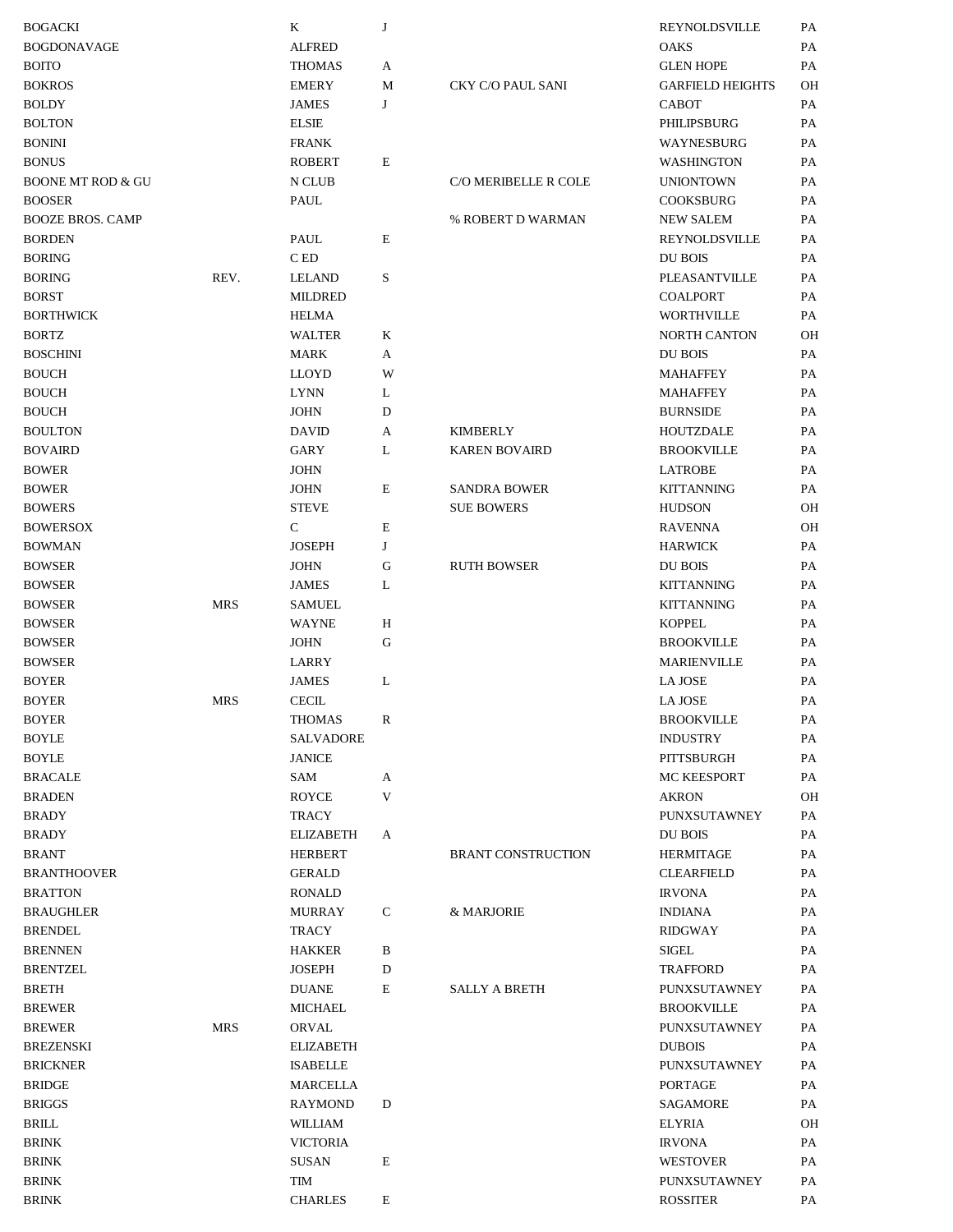| BRINK                        |            | <b>BERNICE</b>     |              |                        | <b>LA JOSE</b>         | PA            |
|------------------------------|------------|--------------------|--------------|------------------------|------------------------|---------------|
| <b>BRITTON</b>               |            | <b>TIMOTHY</b>     | J            |                        | <b>FALLS CREEK</b>     | PA            |
| <b>BROCHEYS</b>              |            | <b>JOHN</b>        | A            |                        | DU BOIS                | PA            |
| <b>BROCIOUS</b>              |            | <b>HAROLD</b>      |              |                        | PUNXSUTAWNEY           | PA            |
| <b>BROCIOUS</b>              |            | <b>CLIFFORD</b>    |              |                        | <b>BROOKVILLE</b>      | PA            |
| <b>BROCKER</b>               |            | <b>ROBERT</b>      | J            |                        | YOUNGSTOWN             | OH            |
| <b>BROCKWAY ANALYTIC</b>     |            | AL                 |              |                        | <b>ALTOONA</b>         | PA            |
| BROCKWAY FARM & H            |            | <b>OME SERVICE</b> |              |                        | <b>BROCKWAY</b>        | PA            |
| <b>BROCKWAY FORD</b>         |            |                    |              |                        | <b>BROCKWAY</b>        | PA            |
| <b>BRONICK</b>               |            | <b>GLADY</b>       | L            |                        | <b>EXPORT</b>          | PA            |
| <b>BROOKS</b>                |            | <b>KENNETH</b>     | R            |                        | <b>DUBOIS</b>          | PA            |
| <b>BROOKS</b>                |            | <b>DONALD</b>      | G            |                        | <b>DELMONT</b>         | PA            |
| <b>BROSIUS</b>               |            | <b>LAWRENCE</b>    | M            |                        | <b>BEAVER</b>          | PA            |
| <b>BROSS</b>                 |            | <b>JOHN</b>        | R            |                        | <b>PENFIELD</b>        | PA            |
| <b>BROTHERS</b>              |            | <b>RUBY</b>        |              |                        | <b>WESTOVER</b>        | PA            |
| <b>BROTHERS</b>              |            | <b>KURT</b>        |              |                        | <b>WESTOVER</b>        | PA            |
| <b>BROWN</b>                 |            | <b>JOSEPH</b>      |              | <b>C/O DAVID GROSS</b> | <b>NEW STANTON</b>     | PA            |
| <b>BROWN</b>                 |            | <b>NORMA</b>       | M            |                        | SIGEL                  | PA            |
| <b>BROWN</b>                 | <b>MRS</b> | <b>JEFFREY</b>     | L            |                        | <b>SIGEL</b>           | PA            |
| <b>BROWN</b>                 |            | <b>DAVID</b>       |              |                        | <b>ARDARA</b>          | PA            |
| <b>BROWN</b>                 |            | <b>HARRY</b>       | H            |                        | <b>ARMBRUST</b>        | PA            |
|                              |            |                    | F            |                        | <b>CLEARFIELD</b>      |               |
| <b>BROWN</b>                 |            | <b>STEVEN</b>      |              |                        |                        | PA            |
| <b>BROWN</b>                 |            | <b>RANDOLPH</b>    | R            |                        | <b>PENFIELD</b>        | PA            |
| <b>BROWN</b>                 |            | <b>ELIZABETH</b>   | $\mathbf D$  |                        | <b>EBENSBURG</b>       | PA            |
| <b>BROWN</b>                 |            | <b>GARY</b>        |              |                        | MONROEVILLE            | PA            |
| <b>BROWN</b>                 |            | <b>MICHAEL</b>     | W            | <b>LISA BROWN</b>      | <b>CARMEL</b>          | $_{\rm IN}$   |
| <b>BROWN</b>                 |            | <b>RAYMOND</b>     | D            |                        | <b>ASHLAND</b>         | IL            |
| <b>BROWN</b>                 |            | LLEWELLYN          | K            |                        | <b>REYNOLDSVILLE</b>   | PA            |
| <b>BROWN</b>                 |            | <b>ANTHONY</b>     |              |                        | <b>DUBOIS</b>          | PA            |
| <b>BROWN</b>                 |            | <b>ANDREW</b>      | D            |                        | <b>MAHAFFEY</b>        | PA            |
| <b>BROWNLEE</b>              |            | <b>PAUL</b>        | L            |                        | <b>HICKORY</b>         | PA            |
| <b>BRUBAKER</b>              |            | <b>ANDREW</b>      | H            |                        | <b>LUTHERSBURG</b>     | PA            |
| <b>BRUCE</b>                 |            | <b>PHYLLIS</b>     | K            |                        | <b>BAY VILLAGE</b>     | OН            |
| <b>BRUCKER</b>               |            | <b>CHARLES</b>     |              | %JOAN Y. SHANK         | <b>ROGERS</b>          | OН            |
| <b>BRUDNOCK</b>              |            | <b>SUSAN</b>       |              | % METRO BRODNOCK POA   | PUNXSUTAWNEY           | PA            |
| <b>BRUMBERG</b>              |            | <b>RONALD</b>      |              | C/O JULIA HOWELL       | <b>BETHEL SPRINGS</b>  | TN            |
| <b>BRUMMEL</b>               |            | LEROY              |              |                        | <b>BROCKWAY</b>        | $\mathbf{PA}$ |
| <b>BRUNDRIDGE</b>            |            | JULIE              |              |                        | <b>BROCKWAY</b>        | PA            |
| <b>BRUNNQUELL</b>            |            | <b>JOSEPH</b>      | $\, {\rm H}$ |                        | LARGO                  | FL            |
| <b>BRUSH</b>                 |            | L SCOTT            |              |                        | <b>BROOKVILLE</b>      | PA            |
| <b>BUCCINI</b>               |            | <b>TED</b>         |              |                        | <b>SPRING MILLS</b>    | PA            |
| <b>BUCHEIT</b>               |            | <b>RICHARD</b>     | A            |                        | <b>BROOKVILLE</b>      | PA            |
| BUCK                         |            | MARGARET           | A            | CONTINENTAL CRTS       | <b>BELLEFONTE</b>      | PA            |
| <b>BUCKSBEE</b>              | <b>MRS</b> | <b>FREDA</b>       |              |                        | PENFIELD               | PA            |
| <b>BUFFALO &amp; PITTSBU</b> |            | RGH RR             |              | ATTN: RAY HALEY        | <b>BRADFORD</b>        | PA            |
| <b>BULLERS</b>               |            | <b>DANIEL</b>      | $\mathsf{C}$ |                        | <b>HICKORY</b>         | NC            |
| <b>BULLERS</b>               |            | <b>ALICE</b>       | K            |                        | PUNXSUTAWNEY           | PA            |
| <b>BULLINGTON</b>            |            | <b>STEPHEN</b>     | W            | & SUSAN I              | DU BOIS                | PA            |
| <b>BUMBARGER</b>             |            | <b>TIMOTHY</b>     | B            | <b>BETTY</b>           | <b>MORRISDALE</b>      | PA            |
| BUMBARGER                    |            | <b>HARVEY</b>      |              |                        | HOUTZDALE              | PA            |
| BUMBARGER                    |            | <b>DANIEL</b>      | D            |                        | <b>WOODLAND</b>        | PA            |
| BUMBARGER                    |            | <b>MELVIN</b>      |              |                        | <b>WOODLAND</b>        | PA            |
| <b>BUMBARGER</b>             |            | <b>JAMES</b>       | М            |                        | <b>MINERAL SPRINGS</b> | PA            |
| <b>BUMBARGER</b>             |            | <b>ERMA</b>        |              |                        | PHILIPSBURG            | PA            |
|                              |            |                    |              |                        |                        |               |
| <b>BUMBARGER</b>             |            | <b>CARMAN</b>      | E            |                        | WEST DECATUR           | PA            |
| <b>BUMBARGER</b>             |            | <b>CLINTON</b>     |              |                        | <b>MORRISDALE</b>      | PA            |
| <b>BUNDY</b>                 |            | <b>JOHN</b>        | W            |                        | DU BOIS                | PA            |
| <b>BUNDY</b>                 |            | <b>HAROLD</b>      | Е            |                        | <b>DUBOIS</b>          | PA            |
| BUNNELL                      |            | <b>JOHN</b>        | Е            | C/O JOHN MCCRACKEN     | <b>CURWENSVILLE</b>    | PA            |
| BURDEN                       |            | Ι.                 | T            |                        | MIDDLEBURG             | VA            |
| <b>BURDGE</b>                |            | <b>DAVID</b>       | $\mathbf V$  |                        | <b>BROOKVILLE</b>      | PA            |
| <b>BURDGE</b>                |            | <b>DAVID</b>       | V            |                        | <b>BROOKVILLE</b>      | PA            |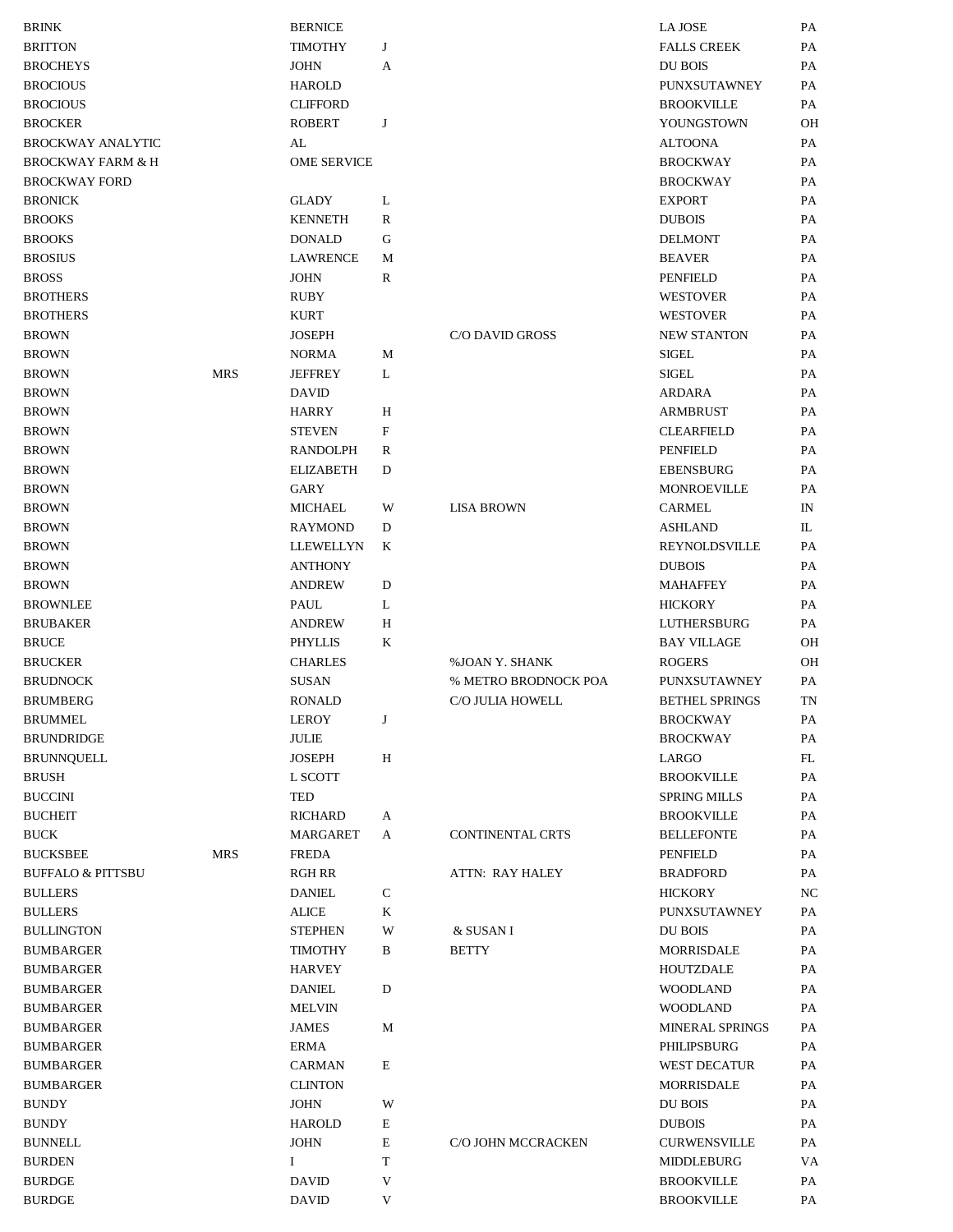<span id="page-6-0"></span>

| BURGOYNE          | <b>JOHN</b>      | $\mathbf D$ |                           | <b>IMPERIAL</b>       | PA |
|-------------------|------------------|-------------|---------------------------|-----------------------|----|
| <b>BURK</b>       | <b>WADE</b>      |             |                           | <b>ROARING SPRING</b> | PA |
| <b>BURKE</b>      | <b>JEAN</b>      |             |                           | <b>SYKESVILLE</b>     | PA |
| <b>BURKES</b>     | <b>CLAMAN</b>    |             |                           | PUNXSUTAWNEY          | PA |
| <b>BURKETT</b>    | <b>HARRY</b>     | L           |                           | <b>KITTANNING</b>     | PA |
| <b>BURKETT</b>    | <b>JOHN</b>      | D           |                           | REYNOLDSVILLE         | PA |
| <b>BURKETT</b>    | <b>JAMES</b>     | E           |                           | LUTHERSBURG           | PA |
| <b>BURKETT</b>    | <b>DAVID</b>     | L           |                           | PUNXSUTAWNEY          | PA |
| <b>BURKETT</b>    | <b>RONALD</b>    |             |                           | <b>BRADFORD</b>       | PA |
| BURKETT           | <b>GEORGE</b>    | H           |                           | <b>BELLE VERNON</b>   | PA |
| BURKETT           | <b>JACK</b>      |             | <b>BARBARA BURKETT</b>    | <b>SUMMERVILLE</b>    | PA |
| <b>BURKETT</b>    | <b>IMOGENE</b>   | М           |                           | PUNXSUTAWNEY          | PA |
| <b>BURKETT</b>    | <b>EMMA</b>      | М           |                           | PUNXSUTAWNEY          | PA |
| <b>BURKETT</b>    | LARRY            | E           |                           | <b>BROCKWAY</b>       | PA |
| <b>BURKETT</b>    | <b>CLARENCE</b>  | L           |                           | <b>SIGEL</b>          | PA |
| <b>BURKETT</b>    | <b>STEVE</b>     |             |                           | <b>BROOKVILLE</b>     | PA |
| <b>BURKETT</b>    | LOIS             | <b>I</b>    | COME C/0 RALPH NEW        | <b>WEIPPE</b>         | ID |
| <b>BURKETT</b>    | JOE              |             |                           | PUNXSUTAWNEY          | PA |
|                   |                  |             |                           |                       |    |
| <b>BURKHART</b>   | <b>CATHERINE</b> |             |                           | <b>CHERRY TREE</b>    | PA |
| <b>BURKHOUSE</b>  | <b>CLYDE</b>     | М           | % GARY G. BORDEN          | DU BOIS               | PA |
| <b>BURLEY</b>     | <b>WILLIAM</b>   | S           |                           | REYNOLDSVILLE         | PA |
| <b>BURNS</b>      | <b>HERBERT</b>   |             |                           | <b>KNOX</b>           | PA |
| <b>BURNS</b>      | MARY             | J           | % WILLIAM BURNS           | <b>REYNOLDSVILLE</b>  | PA |
| <b>BURNS</b>      | <b>LULU</b>      | М           |                           | <b>SIGEL</b>          | PA |
| <b>BURNS</b>      | <b>GERALD</b>    |             |                           | <b>BROOKVILLE</b>     | PA |
| <b>BURR</b>       | <b>HARRY</b>     | L           |                           | REYNOLDSVILLE         | PA |
| <b>BURROWS</b>    | WILLARD          |             |                           | <b>WINDHAM</b>        | OН |
| <b>BURRS</b>      | <b>WANDA</b>     |             |                           | PORTLAND MILLS        | PA |
| <b>BURTON</b>     | <b>HOWARD</b>    | $\bf E$     |                           | <b>LAJOSE</b>         | PA |
| <b>BURY</b>       | <b>JOSEPH</b>    |             |                           | <b>MINERAL RIDGE</b>  | OН |
| <b>BUSH</b>       | <b>CLAIR</b>     |             | C/O DIANE HANLEY          | PUNXSUTAWNEY          | PA |
| <b>BUSH</b>       | <b>RAYMOND</b>   | C           |                           | DU BOIS               | PA |
| <b>BUSH</b>       | <b>ROBERT</b>    | D           |                           | DU BOIS               | PA |
| BUSH              | <b>JAMES</b>     | W           |                           | <b>SMICKSBURG</b>     | PA |
| BUSKEY            | <b>JACK</b>      | R           |                           | <b>GREENSBURG</b>     | PA |
| <b>BUTLER</b>     | IRA              | D           |                           | REYNOLDSVILLE         | PA |
| <b>BUTLER</b>     | <b>HARRY</b>     | $\bf E$     | % VERA BUTLER             | <b>CLEARFIELD</b>     | PA |
| <b>BUTLER</b>     | <b>VIER</b>      |             |                           | <b>NAPLES</b>         | FL |
| <b>BUTLER</b>     | <b>LOVEINA</b>   | М           |                           | <b>BUTLER</b>         | PA |
| <b>BUTLER</b>     | <b>JAMES</b>     | J           |                           | <b>LEBANON</b>        | PA |
| <b>BUTLER</b>     | <b>ANITA</b>     |             |                           | <b>GRASSFLAT</b>      | PA |
| <b>BUTLER</b>     | <b>BONNIE</b>    |             |                           | DU BOIS               | PA |
| BUTLER            | <b>JAMES</b>     |             |                           | <b>CLEARFIELD</b>     | PA |
| <b>BUTLIN</b>     | PRISCILLA        |             |                           | <b>CLEARFIELD</b>     | PA |
| <b>BUTTERS</b>    | WILLIAM          | R           |                           | <b>FRENCHVILLE</b>    | PA |
| BUZARD            | <b>SHERRY</b>    |             |                           | <b>BROOKVILLE</b>     | PA |
| <b>BYERLY</b>     |                  |             |                           |                       |    |
|                   | <b>DANIEL</b>    |             |                           | <b>WORTHVILLE</b>     | PA |
| <b>BYERLY</b>     | <b>RICHARD</b>   |             |                           | PUNXSUTAWNEY          | PA |
| <b>BYERLY</b>     | <b>STEVEN</b>    |             |                           | <b>SIGEL</b>          | PA |
| BYERS             | N                | L           | % MARK BYERS              | <b>LIVERPOOL</b>      | NY |
| BYRER             | <b>DOROTHY</b>   |             |                           | <b>CORSICA</b>        | PA |
| BYRNE             | <b>KENNETH</b>   | J           |                           | <b>HASTINGS</b>       | PA |
| <b>BYRNES</b>     | <b>MICHAEL</b>   | J           |                           | <b>HASTINGS</b>       | PA |
|                   |                  |             |                           |                       |    |
| C F M & W CAMP    |                  |             | C/O D R CLARK             | <b>CLEVELAND</b>      | OН |
| <b>CABLE</b>      | <b>DONALD</b>    | E           |                           | DU BOIS               | PA |
| CABOT OIL & GAS C | <b>ORP</b>       |             | <b>CRANBERRY PIPELINE</b> | PENN RUN              | PA |
| CAIN              | PAUL             | W           |                           | <b>CLINTON</b>        | PA |
| CAINE             | <b>EDWARD</b>    |             | KIM                       | REYNOLDSVILLE         | PA |
| <b>CAIRNS</b>     | <b>MARY</b>      | E           |                           | <b>DUBOIS</b>         | PA |
| <b>CALABRESE</b>  | <b>VINCENT</b>   |             | <b>CARMEN CALABRESE</b>   | PUNXSUTAWNEY          | PA |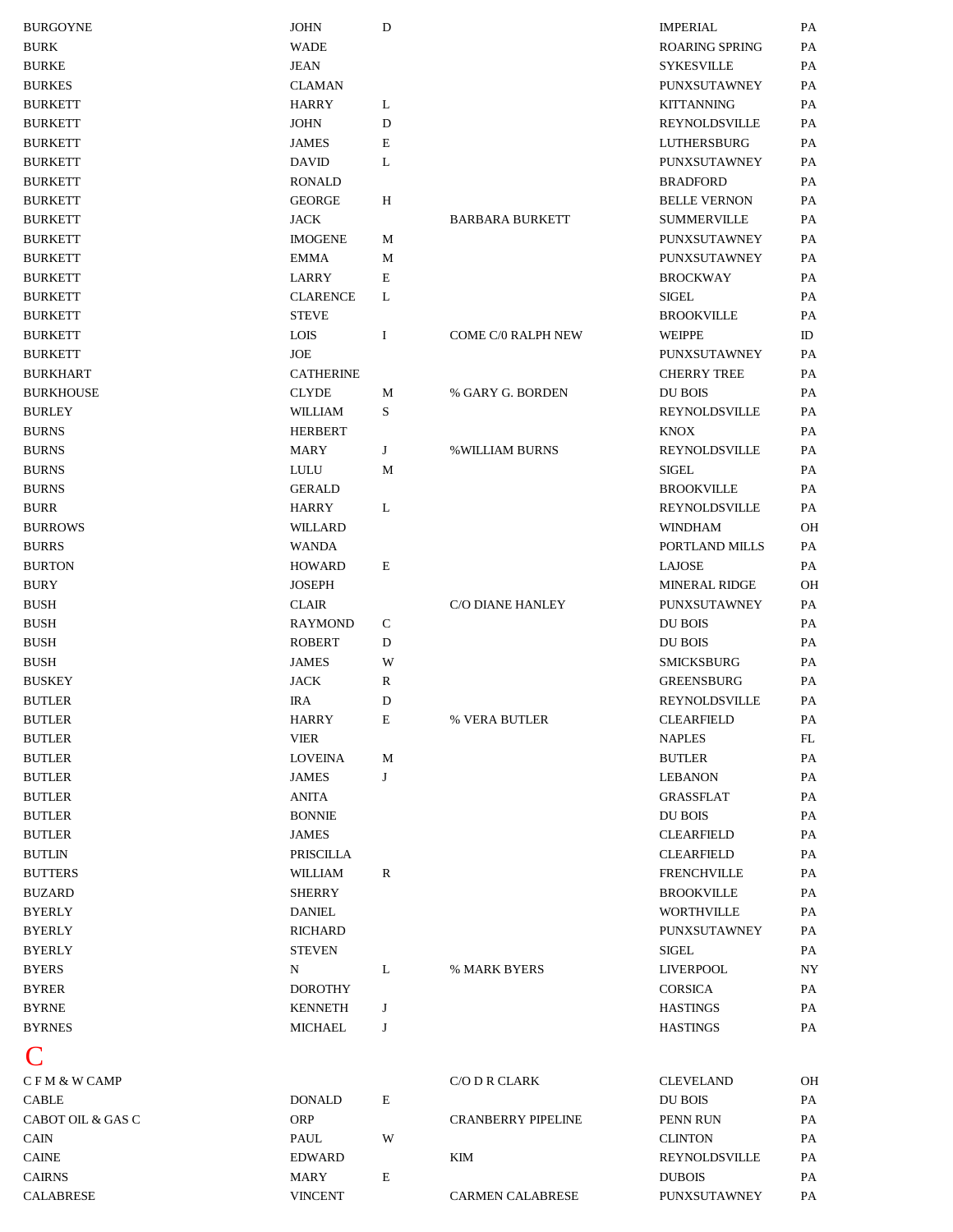| CALDERONE                |      | <b>FRANK</b>    |             |                            | <b>PORTERSVILLE</b>    | PA            |
|--------------------------|------|-----------------|-------------|----------------------------|------------------------|---------------|
| <b>CALDWELL</b>          |      | <b>DOLORES</b>  |             |                            | <b>WEST DECATUR</b>    | PA            |
| <b>CALLA</b>             |      | <b>BRIAN</b>    | E           |                            | DU BOIS                | PA            |
| <b>CALLAHAN</b>          |      | <b>JOHN</b>     | E           |                            | MORRISDALE             | PA            |
| <b>CALLAHAN</b>          |      | <b>SAMUEL</b>   |             |                            | <b>MORRISDALE</b>      | PA            |
| <b>CALLAHAN</b>          |      | <b>LORETTA</b>  |             |                            | <b>SUN CITY</b>        | AZ            |
| <b>CALLITHEN</b>         |      | MARGARET        |             |                            | <b>VALENCIA</b>        | <b>PA</b>     |
| <b>CAMELIO</b>           |      | <b>LOIS</b>     | M           |                            | <b>CLEARFIELD</b>      | PA            |
| <b>CAMP ALIBI</b>        |      |                 |             | C/O H W MCCURDY            | NEW SMYRNA BEACH FL    |               |
| <b>CAMP BLISTER</b>      |      |                 |             | JOSEPH C GAZZO             | PITTSBURGH             | PA            |
| <b>CAMP CLINT</b>        |      |                 |             | % ROBERT H. MADAK          | <b>LIGONIER</b>        | PA            |
| <b>CAMP DALCIN</b>       |      |                 |             | % JACK DUFF                | <b>NATRONA HEIGHTS</b> | PA            |
| <b>CAMP DAVID</b>        |      |                 |             | C/O DAVID WELTON           | <b>BROOKVILLE</b>      | PA            |
| <b>CAMP FREEDOM</b>      |      |                 |             | <b>BORNE % CHARLES MON</b> | <b>EBENSBURG</b>       | PA            |
| <b>CAMP LEE</b>          |      |                 |             | % ALBERT WRIGHT JR         | N BRADDOCK             | PA            |
| <b>CAMP LONG SHOT</b>    |      |                 |             | C/O JAMES B FREDERICK      | <b>RIDGWAY</b>         | PA            |
| <b>CAMP MO-WEE</b>       |      |                 |             | % HOWARD MOORE             | <b>INDIANA</b>         | PA            |
| <b>CAMP ROCKY MOUNTA</b> |      | IN HIG          |             | <b>C/O SUE SPICHER</b>     | <b>INDIANA</b>         | PA            |
| <b>CAMP SANDSPRING</b>   |      |                 |             |                            | <b>CURWENSVILLE</b>    | PA            |
| <b>CAMP WHITETAIL</b>    |      |                 |             | C/O EDWARD MURPHY          | <b>MOUNT AIRY</b>      | MD            |
| <b>CAMPBELL</b>          |      | <b>HERMAN</b>   | Ε           | C/O WAYNE CAMPBELL         | <b>BROOKVILLE</b>      | PA            |
| <b>CAMPBELL</b>          |      | <b>THOMAS</b>   | L           |                            | <b>DUBOIS</b>          | PA            |
| <b>CAMPBELL</b>          |      | <b>RICHARD</b>  | W           |                            | <b>FREDRICK</b>        | <b>MD</b>     |
| <b>CAMPBELL</b>          |      | <b>LESTER</b>   |             |                            |                        | PA            |
| <b>CAMPBELL</b>          |      | <b>JEFFREY</b>  |             |                            | <b>JOHNSTOWN</b>       | PA            |
|                          |      |                 | S           |                            | <b>OAKMONT</b>         |               |
| <b>CAMPOLONG</b>         |      | JOE             |             |                            | HOUTZDALE              | PA            |
| <b>CANTOLINA</b>         |      | <b>PATRICIA</b> |             |                            | <b>MORRISDALE</b>      | PA            |
| <b>CAPISTRANT</b>        |      | <b>DONNA</b>    | М           |                            | HOUTZDALE              | PA            |
| <b>CARBAUGH</b>          |      | <b>FORREST</b>  | R           | <b>C/O ROGER CARBAUGH</b>  | <b>LEEPER</b>          | PA            |
| <b>CARLINI</b>           |      | <b>GEORGE</b>   | М           |                            | <b>BROCKWAY</b>        | PA            |
| <b>CARLSON</b>           |      | <b>FRED</b>     |             |                            | <b>DIXONVILLE</b>      | PA            |
| <b>CARLSON</b>           |      | <b>ROBERTA</b>  | K           |                            | <b>YORK</b>            | PA            |
| <b>CARLSON</b>           |      | <b>ROBERT</b>   |             |                            | DU BOIS                | PA            |
| <b>CARLSON</b>           |      | <b>DANIEL</b>   | $\mathbf C$ |                            | <b>RIO RANCHO</b>      | <b>NM</b>     |
| <b>CARNS</b>             |      | <b>GENE</b>     |             |                            | <b>OXFORD</b>          | PA            |
| <b>CARNS CAMP</b>        |      |                 |             | % MADELINE CARNS           | <b>CLEARFIELD</b>      | PA            |
| <b>CAROTHERS</b>         |      | <b>DALE</b>     |             |                            | <b>BEAVER FALLS</b>    | $\mathbf{PA}$ |
| <b>CARPENTIERI</b>       |      | ANGELO          |             |                            | <b>VANDERGRIFT</b>     | PA            |
| $\rm CARR$               |      | <b>JOHN</b>     | F           |                            | <b>BROOKVILLE</b>      | PA            |
| CARR                     |      | <b>WILLIAM</b>  | E           |                            | REYNOLDSVILLE          | PA            |
| <b>CARRIER</b>           |      | <b>GEORGE</b>   | A           |                            | <b>SHIPPENVILLE</b>    | PA            |
| CARROLL                  |      | <b>JAMES</b>    | W           |                            | SIGEL                  | PA            |
| <b>CARTER</b>            |      | A               | N           |                            | ST MARYS               | PA            |
| <b>CARTER</b>            |      | CAROL           |             |                            | <b>WOODLAND</b>        | PA            |
| <b>CASALE</b>            | EST. | <b>EDWARD</b>   | M           |                            | PITTSBURGH             | PA            |
| <b>CASELLA</b>           |      | <b>CHARLES</b>  |             |                            | <b>APOLLO</b>          | PA            |
| <b>CASEY</b>             |      | <b>DAVID</b>    | W           |                            | <b>POLAND</b>          | OH            |
| <b>CASHER</b>            |      | <b>JENNIFER</b> |             |                            | <b>MINERAL SPRINGS</b> | PA            |
| CATAROUCHE               |      | <b>VIRGINIA</b> |             |                            | <b>FALLS CREEK</b>     | PA            |
| <b>CATHERS</b>           |      | WILLIAM         | T           |                            | <b>BELLE VERNON</b>    | PA            |
| CAVALIER                 |      | JOHN            | B           |                            | <b>WEBSTER</b>         | NY            |
| CAYLOR                   |      | JAKE            | М           |                            | DU BOIS                | PA            |
| CAYLOR                   |      | <b>DANIEL</b>   | L           |                            | <b>BROOKVILLE</b>      | PA            |
| CELINSKI                 |      | <b>ROBERT</b>   |             |                            | DU BOIS                | PA            |
| <b>CENCE</b>             |      | <b>ROBERT</b>   |             |                            | <b>BARNESBORO</b>      | PA            |
| <b>CEPULL</b>            |      | <b>DONALD</b>   | $\mathbf C$ |                            | <b>BROOKVILLE</b>      | PA            |
| <b>CHADA</b>             |      | ADAM            |             |                            | <b>LOWER BURRELL</b>   | PA            |
| CHAMBERLAIN              |      | <b>NELSON</b>   |             |                            | <b>CORTLAND</b>        | OН            |
|                          |      |                 |             |                            |                        |               |
| <b>CHAMBERS</b>          |      | <b>ROBERT</b>   | S           |                            | <b>MIDLAND</b>         | PA            |
| <b>CHANDLER</b>          |      | <b>THOMAS</b>   | P           |                            | <b>OLIVEBURG</b>       | PA            |
| CHAPIN & CHAPIN,         |      | INC.            |             |                            | <b>NORWALK</b>         | OН            |
| CHARLES & HAZEL E        |      | <b>ROSS EST</b> |             |                            | <b>CLEARFIELD</b>      | PA            |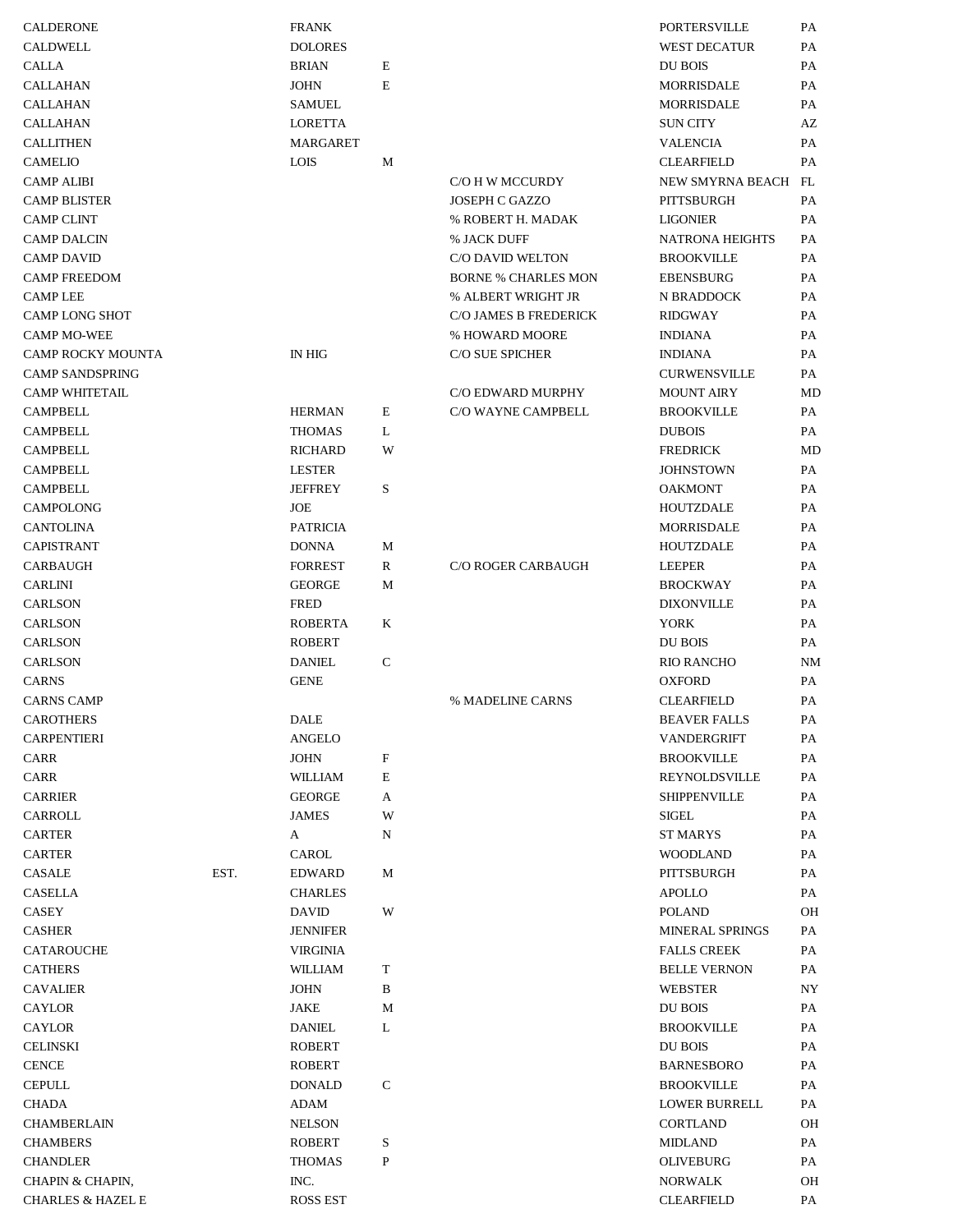| <b>CHARNISKY</b>         | <b>FRANK</b>     |   |                           | <b>BROCKWAY</b>         | PA        |
|--------------------------|------------------|---|---------------------------|-------------------------|-----------|
| <b>CHASE</b>             | <b>JAMES</b>     | F |                           | DU BOIS                 | PA        |
| <b>CHATFIELD</b>         | GARY             |   |                           | DU BOIS                 | PA        |
| <b>CHECCA</b>            | <b>PETER</b>     | A |                           | PITTSBURGH              | PA        |
| <b>CHEMELLO</b>          | <b>FORREST</b>   |   |                           | <b>FRENCHVILLE</b>      | PA        |
| <b>CHERNICKY</b>         | <b>PETE</b>      | М |                           | <b>CLARION</b>          | PA        |
| <b>CHERNICKY</b>         | <b>PETE</b>      |   |                           | <b>CLARION</b>          | PA        |
| <b>CHILCOTE</b>          | <b>WILLIAM</b>   | G | <b>%CRAIG CIAN</b>        | <b>MONTGOMERY</b>       | PA        |
| <b>CHITESTER</b>         | <b>THOMAS</b>    | W |                           | <b>BROOKVILLE</b>       | PA        |
| <b>CHITESTER</b>         | <b>MATTIE</b>    |   |                           | <b>BROOKVILLE</b>       | PA        |
| <b>CHRISMAN</b>          | <b>HARRY</b>     |   |                           | <b>FRANKLIN</b>         | PA        |
| CHUCK'S BOYS, INC        |                  |   | C/O ALFRED FUTIA          | <b>GIBBSTOWN</b>        | NJ        |
| <b>CHURCH</b>            | <b>RICHARD</b>   | L |                           | <b>CLEARFIELD</b>       | PA        |
| <b>CIDOR</b>             | <b>DAVID</b>     | P |                           | <b>NORTHERN CAMBRIA</b> | <b>PA</b> |
| <b>CILETTI</b>           | <b>JOSEPH</b>    |   |                           | <b>NEW STANTON</b>      | PA        |
| <b>CIMADOR</b>           | <b>VIRGIL</b>    | J |                           | <b>VALENCIA</b>         | PA        |
| <b>CIMINO</b>            | <b>JOHN</b>      |   | IMINO C/O MICHAEL C       | <b>CLEARFIELD</b>       | PA        |
| <b>CIVIL AIR PATROL</b>  |                  |   |                           | <b>CLEARFIELD</b>       | PA        |
| <b>CLARION RIVER LOD</b> | <b>GE INC</b>    |   | C/O RON RAMER CPA         | <b>BEAVER</b>           | PA        |
| <b>CLARK</b>             | <b>FRANCIS</b>   |   |                           | <b>BELLEFONTE</b>       | PA        |
| <b>CLARK</b>             | <b>AVONELL</b>   |   |                           | <b>BROOKVILLE</b>       | PA        |
| <b>CLARK</b>             | F                | L | <b>%MARY JO CLARK</b>     | REYNOLDSVILLE           | PA        |
| <b>CLARK</b>             | <b>MARY</b>      | J |                           | <b>CURWENSVILLE</b>     | PA        |
| <b>CLARK</b>             | <b>HELEN JO</b>  |   |                           | SPRINGFIELD             | OH        |
| <b>CLARK</b>             | <b>BERYL</b>     | М |                           | <b>ALIQUIPPA</b>        | PA        |
| <b>CLARK</b>             | <b>LUCY</b>      | A |                           | <b>AVON</b>             | OH        |
| <b>CLARK</b>             | <b>ROBERT</b>    | L |                           | <b>SHAWVILLE</b>        | PA        |
| <b>CLARK</b>             | <b>MARLIN</b>    | J |                           | <b>LOWER BURRELL</b>    | PA        |
| <b>CLARK</b>             | WILLIAM          | F |                           | <b>CLEARFIELD</b>       | PA        |
| <b>CLARK</b>             | <b>HORACE</b>    | W |                           | <b>DUBOIS</b>           | PA        |
| <b>CLARK</b>             | <b>DANIEL</b>    | W |                           | <b>GLENS FALLS</b>      | NY        |
| <b>CLARK</b>             | <b>ROGER</b>     |   | <b>BARBARA CLARK</b>      | PORT CHARLOTTE          | FL        |
| <b>CLARK</b>             | <b>JAMES</b>     | N |                           | <b>KARTHAUS</b>         | PA        |
| <b>CLARK</b>             | <b>JOHN</b>      | D |                           | <b>BROOKVILLE</b>       | PA        |
| <b>CLARK</b>             | <b>FREDRICK</b>  | K | <b>MARGARET S WOODS</b>   | <b>BROOKVILLE</b>       | PA        |
| <b>CLARK</b>             | <b>DENNIS</b>    | R |                           | <b>DUBOIS</b>           | PA        |
| <b>CLARK</b>             | <b>SUSAN</b>     |   |                           | <b>CLEARFIELD</b>       | PA        |
| <b>CLARK</b>             | <b>VIOLET</b>    | A |                           | <b>SOMERSET</b>         | PA        |
| <b>CLARKE</b>            | <b>CECIL</b>     |   |                           | <b>WOODLAND</b>         | PA        |
| <b>CLARKE</b>            | <b>RUTH</b>      | А |                           | <b>FAYETTEVILLE</b>     | NC        |
| <b>CLARK-PORCH</b>       | <b>VERONICA</b>  |   |                           | <b>BETHANY BEACH</b>    | DE        |
| <b>CLAWSON</b>           | <b>JOSEPH</b>    | T | % DON CLAWSON             | LA JOSE                 | PA        |
| <b>CLAYPOOLE</b>         | <b>FREDERICK</b> |   |                           | <b>SAXONBURG</b>        | PA        |
| <b>CLEAVER</b>           | <b>FREDERICK</b> | R | MICHELLE R CLEAVER        | <b>FRENCHVILLE</b>      | PA        |
| <b>CLEVENSTINE</b>       | <b>RONALD</b>    |   |                           | <b>KARTHAUS</b>         | PA        |
| <b>CLINCHOC</b>          | <b>LENORE</b>    |   | % BRENDA<br><b>WATSON</b> | <b>DU BOIS</b>          | PA        |
| <b>CLOER</b>             | <b>FIELDING</b>  |   |                           | <b>HIGH POINT</b>       | NC        |
| CLONTZ                   | MARY             |   |                           | <b>SUMMERVILLE</b>      | PA        |
| <b>CLOVERDALE FARM</b>   |                  |   | %MARGARET G. REITZ        | <b>SUFFOLK</b>          | VA        |
| <b>CNG TRANSMISSION</b>  | <b>CORP</b>      |   |                           | LUTHERSBURG             | PA        |
| <b>COBBETT</b>           | <b>JAMES</b>     | G | ETT MAUDE L. COBB         | <b>CANTON</b>           | OН        |
| <b>COBLE</b>             | <b>VIVIAN</b>    | E |                           | PHILIPSBURG             | PA        |
| <b>COCHRAN</b>           | <b>HARRY</b>     | Е |                           | <b>BROOKVILLE</b>       | PA        |
| <b>COCHRAN</b>           | <b>THEODORE</b>  | W |                           | <b>BUTLER</b>           | PA        |
| <b>COCHRAN</b>           | <b>DENNIS</b>    | G |                           | <b>BROOKVILLE</b>       | PA        |
| <b>CODER</b>             | <b>DAVID</b>     | Е | <b>MARY E CODER</b>       | <b>FALLS CREEK</b>      | PA        |
| COGLEY                   | <b>MELVIN</b>    | J |                           | <b>STATESBORO</b>       | GA        |
| <b>COLDIRON</b>          | <b>EDWARD</b>    | R |                           | <b>NEW CASTLE</b>       | DE        |
| COLE                     | MARY             | E |                           | <b>DUBOIS</b>           | PA        |
| COLE                     | <b>KIMBERLY</b>  |   |                           | LA JOSE                 | PA        |
| <b>COLELLO</b>           | <b>DIANE</b>     |   |                           | <b>SHARON</b>           | PA        |
| <b>COLLAR</b>            | <b>AARON</b>     |   |                           | <b>MOSHANNON</b>        | PA        |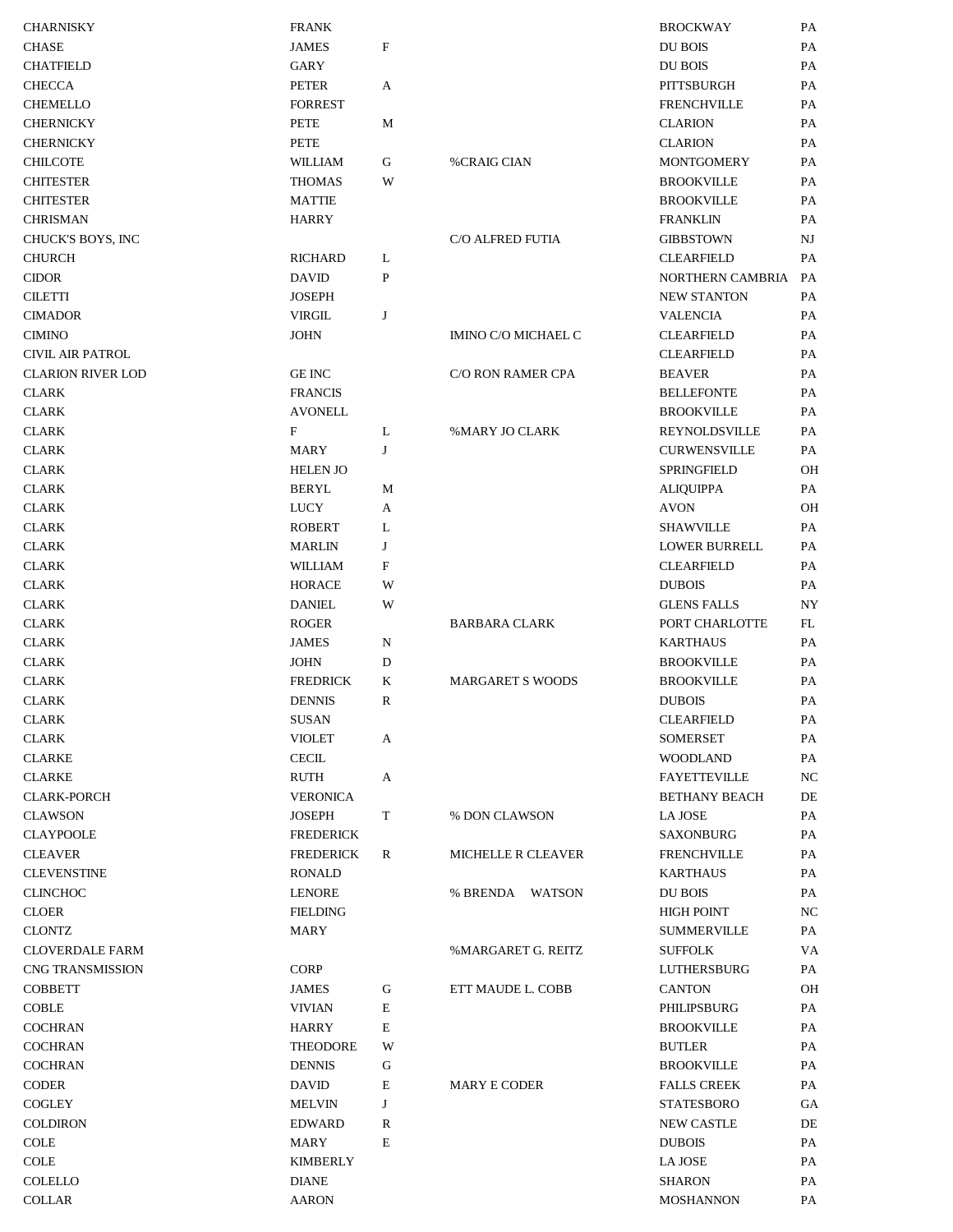| <b>COLLAR</b>            |            | <b>BETTY LOU</b> |             |                     | <b>BELLEFONTE</b>     | PA        |
|--------------------------|------------|------------------|-------------|---------------------|-----------------------|-----------|
| <b>COLLEY</b>            |            | <b>CHARLES</b>   | D           |                     | <b>BROOKVILLE</b>     | PA        |
| <b>COLLIER</b>           |            | <b>RICHARD</b>   | Η           |                     | PITTSBURGH            | PA        |
| <b>COLLINS</b>           |            | <b>RANDY</b>     | W           |                     | <b>NEW MILLPORT</b>   | PA        |
| <b>COMMERCIAL CREDIT</b> |            |                  |             |                     | <b>JOHNSTOWN</b>      | PA        |
| <b>COMMODORE CAMP</b>    |            |                  |             | C/O JAMES WILSON    | <b>FAYETTE CITY</b>   | PA        |
| <b>COMMONS</b>           |            | <b>ROBIN</b>     |             |                     | <b>BROOKVILLE</b>     | PA        |
| COMO                     |            | <b>DANNY</b>     |             |                     | <b>VOLANT</b>         | <b>PA</b> |
| <b>CONDON</b>            |            | <b>HOWARD</b>    | J           |                     | <b>CAMP HILL</b>      | <b>PA</b> |
| <b>CONDON</b>            |            | <b>CECIL</b>     | I           |                     | <b>CLEARFIELD</b>     | PA        |
| <b>CONFER</b>            |            | <b>BESSIE</b>    | I           |                     | <b>BROOKVILLE</b>     | PA        |
| <b>CONFER</b>            |            | <b>WILLIAM</b>   |             |                     | <b>CLARINGTON</b>     | PA        |
| <b>CONFER</b>            |            | <b>JEAN</b>      |             |                     | <b>OLUSTEE</b>        | OK        |
| <b>CONKLIN</b>           |            | <b>DONNA</b>     | K           |                     | <b>MORRISDALE</b>     | PA        |
| CONNELL                  |            | <b>JOSEPH</b>    |             |                     | DU BOIS               | PA        |
| CONNELLEY                |            | <b>JOHN</b>      | F           |                     | <b>N VERSAILLES</b>   | PA        |
| <b>CONNELLY</b>          |            | <b>THOMAS</b>    | $\mathbf P$ |                     | <b>OAKMONT</b>        | PA        |
| <b>CONNOR</b>            |            | CAROL            |             |                     | DU BOIS               | PA        |
| <b>CONNOR</b>            |            | <b>CAROL</b>     |             |                     | <b>DUBOIS</b>         | PA        |
| <b>CONNOR</b>            |            | <b>JOHN</b>      | F           |                     | DU BOIS               | PA        |
| <b>CONNOR</b>            |            | <b>ANNABELLE</b> |             |                     | <b>DUBOIS</b>         | PA        |
| <b>CONRAD</b>            |            | PAUL             | D           |                     | <b>BELLE VERNON</b>   | PA        |
| <b>CONRAD</b>            |            | <b>JAMES</b>     | S           |                     | PITTSBURGH            | PA        |
| <b>CONRAIL CORP</b>      |            |                  |             | MC&SA 714105-002    | PHILADELPHIA          | PA        |
| <b>CONWAY</b>            |            | <b>MARLIN</b>    | K           |                     | PENFIELD              | PA        |
| COOK                     |            | <b>JAMES</b>     | A           |                     | <b>TURTLE CREEK</b>   | <b>PA</b> |
| COOK                     |            | <b>CLAIR</b>     | E           |                     | CASSADAGA             | FL        |
| COOK                     |            | <b>JEFFREY</b>   | М           | ZOANNE J COOK       | <b>POLAND</b>         | OH        |
| COOK                     |            | <b>GAYLAND</b>   | B           |                     | PITTSBURGH            | <b>PA</b> |
| COOK                     |            | <b>MARY LOU</b>  |             |                     | <b>CLARINGTON</b>     | <b>PA</b> |
| COOK                     |            | <b>ALVIN</b>     | M           |                     | <b>SIGEL</b>          | PA        |
| <b>COOPER</b>            |            | <b>WALTER</b>    |             |                     | <b>SIGEL</b>          | PA        |
| <b>COOPER</b>            |            | <b>WILLIAM</b>   | R           |                     | <b>BROOKVILLE</b>     | PA        |
| <b>COPENHAVER</b>        |            | <b>SAMUEL</b>    | R           |                     | <b>CLEARFIELD</b>     | <b>PA</b> |
| <b>CORBETT</b>           |            | <b>GERALD</b>    | A           |                     | <b>RIDGWAY</b>        | PA        |
| <b>CORDWELL</b>          |            | <b>BONNIE</b>    |             |                     | <b>SUMMERVILLE</b>    | PA        |
| <b>CORLE</b>             |            | <b>PATRICIA</b>  |             |                     | <b>HEGGINS</b>        | PA        |
| <b>CORNISH</b>           |            | $\mathcal{C}$    | L           |                     | <b>PUNXSUTAWNEY</b>   | PA        |
| <b>CORNMAN</b>           |            | PAUL             |             | THERESA CORNMAN     | <b>CLARION</b>        | PA        |
| COSCARELLI               |            | RALPH            |             |                     | <b>NEW KENSINGTON</b> | PA        |
| <b>COSGROVE</b>          |            | <b>RAYMOND</b>   | $\mathbf F$ |                     | <b>DRAVOSBURG</b>     | PA        |
| <b>COTTERMAN</b>         |            | <b>DONNA</b>     | J           |                     | <b>MARIENVILLE</b>    | <b>PA</b> |
| <b>COUDRIET</b>          |            | <b>ROBERT</b>    | ${\bf G}$   |                     | <b>WOODLAND</b>       | PA        |
| <b>COUSINS</b>           |            | <b>RICHARD</b>   |             | % RICHARD W COUSINS | <b>KITTANNING</b>     | PA        |
| <b>COUSINS</b>           |            | <b>JAMES</b>     |             |                     | <b>JAMESTOWN</b>      | PA        |
| COWAN                    |            | <b>ROBERT</b>    |             |                     | DU BOIS               | PA        |
| <b>COWAN</b>             |            | <b>THOMAS</b>    |             |                     | <b>FALLS CREEK</b>    | PA        |
| COWAN                    |            | <b>BARBARA</b>   |             |                     | PUNXSUTAWNEY          | PA        |
| <b>COWDER</b>            |            | LARRY            | E           |                     | <b>BIGLER</b>         | PA        |
| <b>COWDER</b>            | <b>MRS</b> | <b>GEORGE</b>    | B           |                     | <b>FRENCHVILLE</b>    | PA        |
| <b>COWFER</b>            |            | <b>ROBERT</b>    | W           |                     | PHILIPSBURG           | PA        |
| COX                      |            | <b>ROBERT</b>    |             | CAROL COX           | <b>MANHEIM</b>        | PA        |
| COZY HOLLOW CAMP         |            |                  |             | C/O CRAIG L HILE    | <b>CLEARFIELD</b>     | PA        |
| <b>COZZOLINO</b>         |            | <b>JOSEPH</b>    |             |                     | <b>ORLANDO</b>        | FL        |
| <b>CRABB</b>             |            | <b>RONALD</b>    | A           |                     | DU BOIS               | PA        |
| <b>CRAFT</b>             |            | <b>MARGURIET</b> |             |                     | <b>BROCKWAY</b>       | PA        |
| <b>CRAFT</b>             |            | <b>EVELYN</b>    |             |                     | LANDISBG              | PA        |
| <b>CRAFT</b>             |            | <b>MELVIN</b>    | A           |                     | <b>MOSHANNON</b>      | PA        |
| <b>CRAFT</b>             |            | <b>RICHARD</b>   |             |                     | PHILIPSBURG           | PA        |
| <b>CRAIG</b>             |            | LAURA            |             |                     | <b>FALLS CREEK</b>    | PA        |
| <b>CRAMER</b>            |            | <b>JAMES</b>     |             |                     | DU BOIS               | PA        |
| <b>CRAMER</b>            |            | <b>JAMES</b>     |             |                     | DU BOIS               | PA        |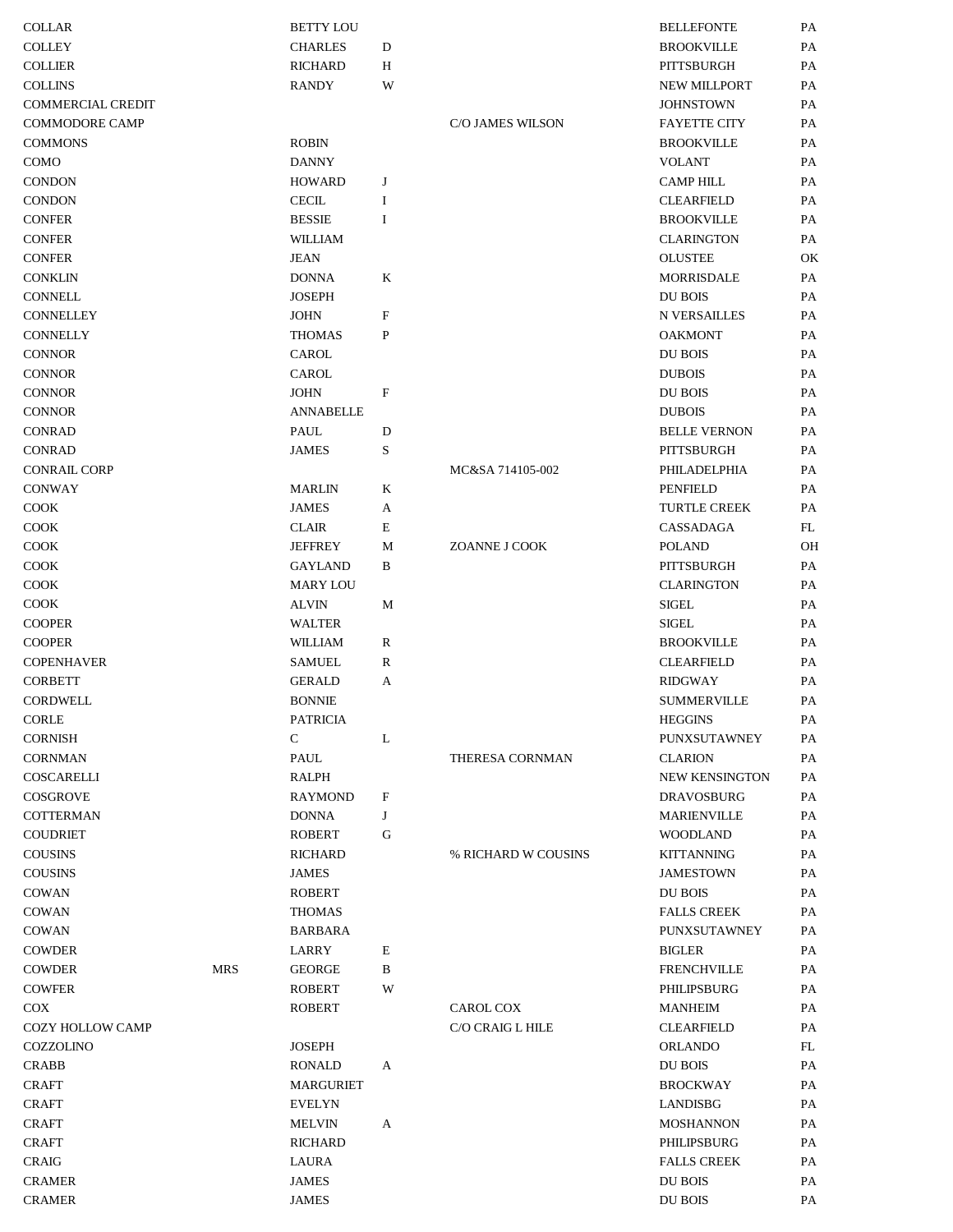<span id="page-10-0"></span>

| <b>CRATE</b>         |            | <b>WALTER</b>    | L            |                            | VAN ETTEN                              | $_{\mathrm{NY}}$ |
|----------------------|------------|------------------|--------------|----------------------------|----------------------------------------|------------------|
| <b>CRAVEN</b>        |            | <b>MILTON</b>    |              |                            | PUNXSUTAWNEY                           | PA               |
| <b>CRAWFORD</b>      |            | SELBY            |              |                            | <b>BROCKWAY</b>                        | PA               |
| <b>CRAWFORD</b>      |            | <b>ROBERT</b>    | $\, {\rm H}$ |                            | DU BOIS                                | PA               |
| <b>CRAWFORD</b>      |            | <b>ROBYNN</b>    |              |                            | PUNXSUTAWNEY                           | PA               |
| <b>CRAWFORD</b>      |            | <b>KEVIN</b>     |              |                            | <b>BROCKWAY</b>                        | PA               |
| <b>CREEK</b>         |            | <b>SUSAN</b>     |              |                            | LA JOSE                                | PA               |
| <b>CRESSLEY</b>      | <b>DMD</b> | <b>THOMAS</b>    | E            |                            | PUNXSUTAWNEY                           | PA               |
| <b>CRISE</b>         |            | <b>MAX</b>       |              |                            | <b>MARIENVILLE</b>                     | PA               |
| <b>CRISSMAN</b>      |            | <b>THOMAS</b>    | W            |                            | <b>KITTANNING</b>                      | PA               |
| <b>CRISSMAN</b>      |            | <b>ROBERT</b>    | R            |                            | <b>SUMMERVILLE</b>                     | PA               |
| <b>CRISSMAN</b>      |            | <b>DAVID</b>     | F            |                            | <b>TEMPLETON</b>                       | PA               |
| <b>CRON</b>          | MR.        | FAY              |              |                            | <b>WALSTON</b>                         | PA               |
| <b>CROOKS</b>        |            | <b>JOHN</b>      | Е            |                            | <b>BROOKVILLE</b>                      | PA               |
| <b>CROSS</b>         |            | <b>LAWRENCE</b>  | L            |                            | <b>ADENA</b>                           | OH               |
| <b>CROWE</b>         |            | <b>JOANNE</b>    | R            |                            | <b>MAHAFFEY</b>                        | PA               |
| <b>CROWELL</b>       |            | <b>LYLE</b>      |              |                            | <b>CLEARFIELD</b>                      | PA               |
| <b>CROWELL</b>       |            | <b>BLAIR</b>     |              |                            | MORRISDALE                             | PA               |
| <b>CROWN AIRWAYS</b> |            |                  |              | C/O MARY JANE SMITH        | <b>FALLS CREEK</b>                     | PA               |
| <b>CROWNOVER</b>     |            | <b>HENRY</b>     | $\mathbf D$  |                            | <b>KITTANNING</b>                      | PA               |
| <b>CROYLE</b>        |            | <b>MARY</b>      |              |                            | <b>MAYPORT</b>                         | PA               |
| <b>CROYLE</b>        |            | <b>LANDOL</b>    |              |                            | <b>BRACKENRIDGE</b>                    | PA               |
| <b>CRUSAN</b>        |            | MARY             |              |                            | <b>MAHAFFEY</b>                        | PA               |
|                      |            |                  |              |                            | <b>CABOT</b>                           | PA               |
| <b>CSONKA</b>        |            | WILLIAM          |              |                            | PLATTSBURGH                            | NY               |
| <b>CUFF</b>          |            | <b>THOMAS</b>    | L            |                            |                                        |                  |
| <b>CULLEY</b>        |            | A                | W            |                            | <b>BEAVER</b>                          | PA               |
| <b>CUMMINGS</b>      |            | <b>CHARLES</b>   | L            |                            | <b>WOODLAND</b>                        | PA               |
| <b>CURLEY</b>        |            | <b>ROBERT</b>    | $\mathbf T$  |                            | $\mathop{\rm D}\nolimits {\rm U}$ BOIS | PA               |
| <b>CURREN</b>        |            | <b>HELEN</b>     |              |                            | <b>KITTANNING</b>                      | PA               |
| <b>CURRY</b>         |            | <b>RALSTON</b>   | A            | WELLINGTON HEIGHTS PC HOME | PUNXSUTAWNEY                           | PA               |
| <b>CURRY</b>         |            | <b>CHRIS</b>     |              |                            | <b>CURWENSVILLE</b>                    | PA               |
| D                    |            |                  |              |                            |                                        |                  |
| D & R SALES, INC.    |            |                  |              | C/O PAT DOUGIALLO          | <b>FORT MYERS</b>                      | FL               |
| <b>D S B COMPANY</b> |            |                  |              | <b>C/O THOMAS STRONG</b>   | <b>INDIANA</b>                         | PA               |
| D. D. J. M.          |            |                  |              | % ROGER NALDI              | <b>KENSINGTON</b>                      | CT               |
| D. S. B. COMPANY     |            |                  |              | % WILLIAM SCHUCKERS        | <b>FALLS CREEK</b>                     | PА               |
| <b>DAISHER</b>       |            | ROBERT           |              |                            | MAHAFFEY                               | PA               |
| <b>DALE</b>          |            | <b>NORMAN</b>    | V            |                            | <b>CLEARFIELD</b>                      | PA               |
| <b>DAMBAUGH</b>      |            | <b>JAMES</b>     | L            |                            | <b>BROOKVILLE</b>                      | PA               |
| <b>DAMICO</b>        |            | <b>JOSEPH</b>    |              |                            | <b>ROCHESTER</b>                       | PA               |
| DANI                 |            | <b>ELMER</b>     |              |                            | <b>NEWARK</b>                          | OH               |
| <b>DANIEL</b>        |            | <b>EDWARD</b>    |              |                            | PHILIPSBURG                            | PA               |
| <b>DANIEL</b>        |            | <b>WENDY</b>     | W            |                            | <b>SAINT LOUIS</b>                     | <b>MO</b>        |
| <b>D'ARCANGELO</b>   |            | <b>MARIAN</b>    |              |                            | <b>NAPLES</b>                          | FL               |
|                      |            |                  | W            |                            | <b>FAYETTEVILLE</b>                    | NC               |
| <b>DAUB</b>          |            | <b>CLARK</b>     |              |                            |                                        |                  |
| <b>DAUBS</b>         |            | <b>GILBERT</b>   |              |                            | MORRISDALE                             | PA               |
| DAUGHENBAUGH         |            | LLOYD            |              |                            | PUNXSUTAWNEY                           | PA               |
| <b>DAUM</b>          |            | <b>JOSEPH</b>    |              |                            | <b>NEW KENSINGTON</b>                  | PA               |
| <b>DAVANO</b>        |            | <b>CARMEN</b>    |              |                            | W MIDDLESEX                            | PA               |
| <b>DAVENPORT</b>     |            | <b>EDWARD</b>    | W            |                            | <b>EXPORT</b>                          | PA               |
| <b>DAVID</b>         |            | <b>RAY</b>       | N            |                            | <b>BELLWOOD</b>                        | PA               |
| DAVIDSON             |            | <b>DONALD</b>    |              |                            | PORTLAND MILLS                         | PA               |
| DAVIE                |            | <b>FRANK</b>     | М            |                            | VANDERGRIFT                            | PA               |
| <b>DAVIS</b>         |            | <b>JOHN</b>      | L            |                            | <b>IRVONA</b>                          | PA               |
| <b>DAVIS</b>         |            | LEROY            | S            |                            | HOUTZDALE                              | PA               |
| <b>DAVIS</b>         |            | <b>HARRY</b>     | B            |                            | <b>MORRISDALE</b>                      | PA               |
| <b>DAVIS</b>         |            | DEBRA            | S            |                            | <b>DAYTON</b>                          | PA               |
| <b>DAVIS</b>         |            | <b>CHARLES</b>   | W            |                            | <b>GAITHERSBURG</b>                    | MD               |
| <b>DAVIS</b>         |            | <b>KAREN</b>     | A            |                            | <b>CHERRY CREEK</b>                    | $_{\mathrm{NY}}$ |
| DAVIS                |            | CAROLYNE         | K            |                            | <b>FAYETTE</b>                         | NY               |
| DAVIS                |            | <b>ELIZABETH</b> | A            |                            | <b>BROOKVILLE</b>                      | PA               |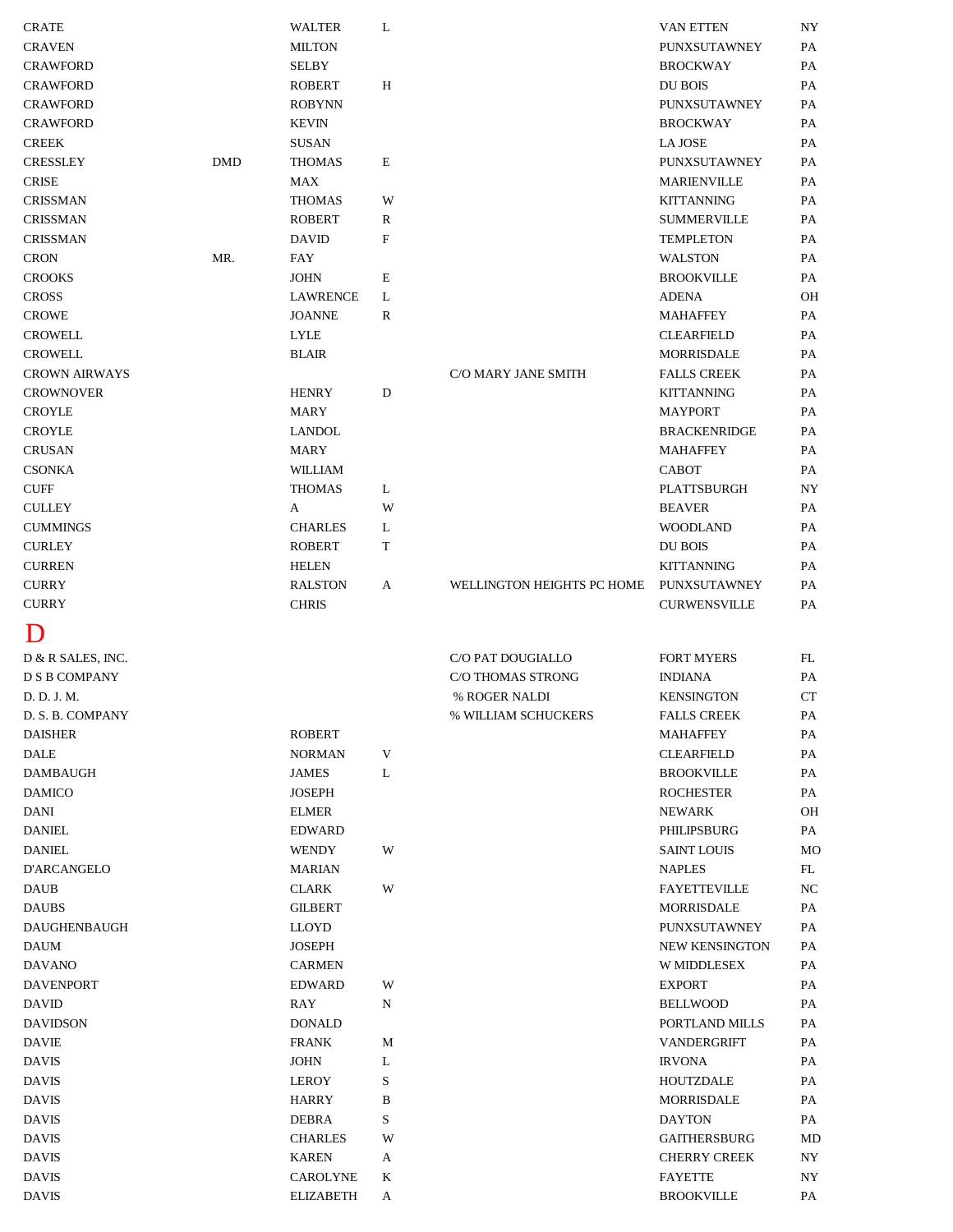| <b>DAVIS</b>                         | <b>ROBERT</b>    | T                 |                        | PITTSBURGH                                  | PA        |
|--------------------------------------|------------------|-------------------|------------------------|---------------------------------------------|-----------|
| <b>DAVIS</b>                         | <b>ELAINE</b>    | M                 |                        | <b>CLEARFIELD</b>                           | PA        |
| DAVIS                                | <b>W BRADLEY</b> |                   |                        | <b>WOODLAND</b>                             | PA        |
| DAY                                  | <b>FREDERICK</b> |                   |                        | REYNOLDSVILLE                               | PA        |
| DEAN                                 | <b>ROBERT</b>    | Н                 | <b>EMMALDEAN</b>       | <b>CORTLAND</b>                             | OН        |
| DEAN                                 | <b>PAULA</b>     | M                 |                        | <b>MAYPORT</b>                              | PA        |
| DEBECK                               | <b>STEVE</b>     |                   |                        | <b>CURWENSVILLE</b>                         | PA        |
| DECHANT                              | <b>EDWARD</b>    |                   |                        | <b>AVON LAKE</b>                            | OН        |
| DECKER                               | <b>STANLEY</b>   | J                 |                        | <b>WOODLAND</b>                             | PA        |
| DEEMER                               | <b>ALEX</b>      | D                 |                        | <b>BROOKVILLE</b>                           | PA        |
| DEEMER                               | <b>BARBARA</b>   |                   | % ALEX DEEMER          | <b>BROOKVILLE</b>                           | PA        |
| DEEMER                               | <b>DENNIS</b>    | L                 |                        | <b>POLAND</b>                               | <b>OH</b> |
| DEEMER                               | <b>ALEX</b>      |                   |                        | <b>BROOKVILLE</b>                           | PA        |
| DEHAVEN                              | <b>FRANK</b>     |                   |                        | <b>HYDE</b>                                 | PA        |
| DEHAVEN                              | <b>PHYLLIS</b>   | A                 |                        | DU BOIS                                     | PA        |
| DEJULIA                              | <b>MATHEW</b>    |                   |                        | <b>SHARON</b>                               | PA        |
| <b>DELAUDER</b>                      | <b>KENNETH</b>   |                   |                        | WELLSVILLE                                  | OH        |
| DELIERE                              | <b>RONALD</b>    | D                 | C/O CHAD DELIERE       | MECHANICSBURG                               | PA        |
| DELOGE                               | <b>JOSEPH</b>    |                   |                        | <b>DU BOIS</b>                              | PA        |
| DELONG                               | <b>DOUG</b>      | D                 |                        | <b>DU BOIS</b>                              | PA        |
| DELP                                 | <b>SAMANTHA</b>  | G                 |                        | <b>DUBOIS</b>                               | PA        |
| DELP                                 | <b>LOWELL</b>    |                   |                        | <b>BROOKVILLE</b>                           | <b>PA</b> |
| DELP                                 | <b>IDA MAE</b>   |                   |                        | <b>FALLS CREEK</b>                          | PA        |
| DELP                                 | <b>IDA MAE</b>   |                   |                        | <b>BROCKWAY</b>                             | PA        |
| DEMATTO                              | <b>MORRIS</b>    |                   |                        | <b>FREEHOLD</b>                             | NJ        |
| DEMKO                                | <b>JOHN</b>      |                   |                        | <b>CORTLAND</b>                             | OН        |
| DEMMLER                              | <b>VIRGINIA</b>  | E                 |                        | PITTSBURGH                                  | PA        |
| DEMPSEY                              | <b>ROBERT</b>    |                   | C/O MARY M DINGER      | <b>SUMMERVILLE</b>                          | PA        |
| DENOCHICK                            | <b>STEVE</b>     |                   |                        | <b>CLEARFIELD</b>                           | PA        |
| DEPASQUALI                           | <b>NED</b>       | C                 |                        | <b>ELIZABETH</b>                            | PA        |
| DEPREE                               | <b>JOHN</b>      | D                 |                        | <b>LATROBE</b>                              | PA        |
| DERRICK                              | WILLIAM          | C                 |                        | <b>CURWENSVILLE</b>                         | PA        |
| DERRICK                              | <b>JOSEPH</b>    |                   |                        | <b>MATTYDALE</b>                            | NY        |
| DERRICK                              | WILLIAM          |                   |                        | <b>MAHAFFEY</b>                             | PA        |
| <b>DESANTIS</b>                      | <b>JAMES</b>     | C                 |                        | <b>RILLTON</b>                              | PA        |
|                                      | WILLIAM          |                   |                        | <b>BROCKPORT</b>                            | PA        |
| DESHONG                              |                  |                   |                        |                                             |           |
| DESIMONE<br><b>DESIRE WATER SYST</b> | JOE<br>EM        |                   |                        | <b>BEAVER FALLS</b><br><b>REYNOLDSVILLE</b> | PA<br>PA  |
|                                      |                  |                   |                        |                                             |           |
| DESMETT                              | <b>MARLOWE</b>   | A<br>$\mathbf{F}$ | <b>SARAH L DESMETT</b> | <b>CURWENSVILLE</b><br><b>NEW FLORENCE</b>  | PA        |
| DETEMPLE                             | <b>EDWARD</b>    |                   |                        |                                             | PA        |
| DEVINNEY                             | <b>ROBERT</b>    |                   |                        | PLUMVILLE                                   | PA        |
| DEVROUDE                             | <b>PAULETTE</b>  | L                 |                        | <b>MECHANICSBURG</b>                        | PA        |
| DEWITT                               | PETER            | А                 | PAMELA J DEWITT        | <b>SIGEL</b>                                | PA        |
| DEYARMIN                             | <b>MARK</b>      |                   |                        | <b>MAHAFFEY</b>                             | PA        |
| DICK                                 | <b>PENNY</b>     |                   |                        | <b>WOODLAND</b>                             | PA        |
| DICKEY                               | <b>LOUIS</b>     | A                 |                        | <b>OLIVEBURG</b>                            | PA        |
| DICKEY                               | <b>PAMELA</b>    | М                 |                        | <b>BARBERTON</b>                            | OН        |
| DIEHL                                | <b>DAISEY</b>    |                   |                        | LA JOSE                                     | PA        |
| DIEHL                                | <b>GERALD</b>    |                   |                        | <b>BOALSBURG</b>                            | PA        |
| DIETRICH                             | <b>RICHARD</b>   |                   |                        | <b>RENFREW</b>                              | PA        |
| DIMARCO                              | <b>FRANK</b>     |                   |                        | <b>SOLON</b>                                | OН        |
| DINGER                               | <b>MAUDE</b>     | M                 | C/O INTEGRA BANK       | PUNXSUTAWNEY                                | PA        |
| DINGER                               | <b>HAROLD</b>    | E                 |                        | <b>SUMMERVILLE</b>                          | PA        |
| DINGER                               | <b>JOHN</b>      | M                 |                        | <b>SUMMERVILLE</b>                          | PA        |
| DINGER                               | GARY             |                   |                        | PUNXSUTAWNEY                                | PA        |
| DINGER                               | HARRY            | R                 |                        | <b>LEWISTOWN</b>                            | PA        |
| DININNO                              | LARRY            |                   | C/O NORA DININNO       | <b>MORRISDALE</b>                           | PA        |
| DIORIO                               | <b>RICHARD</b>   | E                 |                        | YOUNGSTOWN                                  | <b>OH</b> |
| DISHONG                              | <b>DONALD</b>    | G                 | <b>SARA L DISHONG</b>  | <b>REYNOLDSVILLE</b>                        | PA        |
| DITTMER                              | WILLIAM          | $\mathsf{C}$      |                        | <b>MERCER</b>                               | PA        |
| DIURBA                               | <b>JOSEPH</b>    |                   |                        | <b>SHARPSVILLE</b>                          | PA        |
| DIVINS                               | <b>NELLETTA</b>  |                   |                        | DU BOIS                                     | PA        |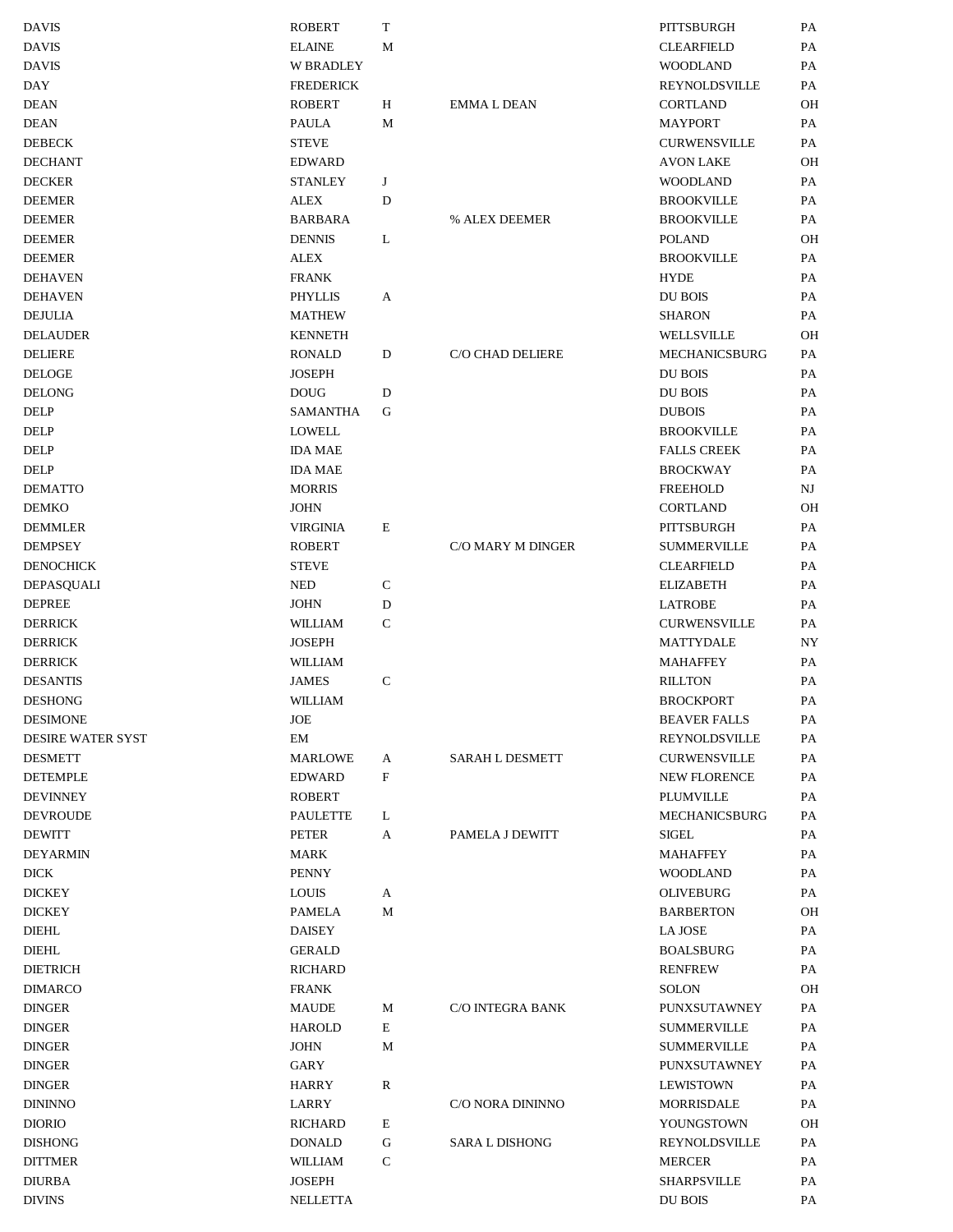| <b>DIXON</b>                        |           | <b>EDWARD</b>     |              |                            | MORRISDALE             | PA          |
|-------------------------------------|-----------|-------------------|--------------|----------------------------|------------------------|-------------|
| <b>DIXON</b>                        |           | SAMUEL            | $\rm K$      |                            | MORRISDALE             | PA          |
| <b>DIXON</b>                        |           | <b>CHARLES</b>    | $\mathbb{R}$ | <b>MARYELLEN DIXON</b>     | <b>CLEARFIELD</b>      | PA          |
| <b>DIXON</b>                        |           | DAN               | $\mathbb{R}$ |                            | <b>FRENCHVILLE</b>     | PA          |
| <b>DIXON</b>                        |           | JOHN              |              |                            | <b>BROOKVILLE</b>      | PA          |
| <b>DIXON</b>                        |           | <b>GARY</b>       |              |                            | DU BOIS                | PA          |
| <b>DIXON</b>                        |           | <b>JOHN</b>       | J            |                            | WALLACETON             | PA          |
| <b>DIXON</b>                        |           | <b>GEORGE</b>     | M            |                            | <b>MAHAFFEY</b>        | PA          |
| <b>DOBSON</b>                       |           | <b>BERNARD</b>    |              |                            | <b>COOLSPRING</b>      | PA          |
| <b>DOBSON</b>                       |           | JUDITH            | M            |                            | PUNXSUTAWNEY           | PA          |
| <b>DODD</b>                         |           | <b>JAMES</b>      |              |                            | DU BOIS                | PA          |
| <b>DODSON</b>                       |           | JOSEPH            | E            |                            | <b>COOKSBURG</b>       | PA          |
| <b>DODSON</b>                       |           | <b>DONALD</b>     | C            |                            | <b>CLAYSBURG</b>       | PA          |
| <b>DOHSE</b>                        |           | <b>DONALD</b>     | E            |                            | <b>RAVENNA</b>         | <b>OH</b>   |
| <b>DOMINION TRANSMIS</b>            |           | <b>SION CORP</b>  |              |                            | <b>LUTHERSBURG</b>     | PA          |
| <b>DOMOINION TRANSMI</b>            |           | <b>SSION CORP</b> |              | IFIER DUTCH RD RECT        | LUTHERSBURG            | PA          |
| <b>DONAHUE</b>                      |           | <b>NORMAN</b>     |              |                            | <b>LOCKPORT</b>        | NY          |
| <b>DONAHUE</b>                      |           | <b>JAMES</b>      |              |                            | LUTHERSBURG            | PA          |
| <b>DONAHUE</b>                      |           | <b>DOROTHY</b>    |              | <b>M &amp; TRUDY GRAHA</b> | <b>ROCKTON</b>         | PA          |
| <b>DONAHUE</b>                      |           | <b>JAMES</b>      | F            | %ROBERT A. BLAIR           | <b>BROOKVILLE</b>      | PA          |
| <b>DONAHUE</b>                      | $\rm III$ | LEO               | A            |                            | REYNOLDSVILLE          | PA          |
| <b>DONAHUE</b>                      |           | <b>GREG</b>       | E            |                            | REYNOLDSVILLE          | PA          |
| <b>DONAHUE</b>                      |           | <b>EMMA</b>       | J            |                            | <b>LUTHERSBURG</b>     | PA          |
| <b>DONAHUE</b>                      |           | <b>JAMES</b>      |              |                            | LUTHERSBURG            | PA          |
| <b>DONALDSON</b>                    |           | <b>FREDERICK</b>  |              |                            | PENFIELD               | PA          |
| <b>DONGHIA</b>                      |           | MICHAEL           | A            |                            | <b>MIDDLETOWN</b>      | PA          |
| <b>DORAN</b>                        |           | <b>JOHN</b>       | R            |                            | <b>CLARION</b>         | PA          |
| <b>DORAN</b>                        |           | <b>ANDREW</b>     |              |                            | STATE COLLEGE          | PA          |
| <b>DORAN</b>                        |           | MICHAEL           | A            |                            | <b>POTTSTOWN</b>       | PA          |
| DORAN & ASSOCIATE                   |           | S INC             |              |                            | <b>INDIANA</b>         | PA          |
| <b>DOTTS</b>                        |           | JUDY              | A            |                            | <b>CLEARFIELD</b>      | PA          |
| DOTTS MOTOR CO, I                   |           | $_{\mathrm{NC}}$  |              |                            | <b>CLEARFIELD</b>      | PA          |
|                                     |           |                   | M            |                            | <b>GREENSBURG</b>      |             |
| <b>DOUGAN</b>                       |           | <b>DAVID</b>      |              |                            |                        | PA          |
| <b>DOUGHERTY</b><br><b>DOUGLASS</b> |           | <b>CHRISTINE</b>  |              |                            | <b>CLARION</b>         | PA          |
|                                     |           | <b>JOHN</b>       |              |                            | <b>CORRY</b>           | PA          |
| <b>DOUTT</b>                        |           | <b>ROBERT</b>     | A            |                            | <b>TARENTUM</b>        | PA          |
| <b>DOVALLA</b><br><b>DOVERSPIKE</b> | Ш         | <b>JOSEPH</b>     |              |                            | <b>FRENCHVILLE</b>     | PA          |
| <b>DOVERSPIKE BROTHE</b>            |           | <b>DEAN</b>       |              | % BILL DOVERSPIKE          | <b>FORD CITY</b>       | PA          |
|                                     |           | RS COAL CO        |              |                            | <b>LEXINGTON</b>       | KY          |
| <b>DOWN RIVER SALES</b>             |           |                   |              |                            | <b>FRENCHVILLE</b>     | PA          |
| <b>DRAISEY</b>                      |           | <b>BERNARD</b>    | L            |                            | <b>LEWISBERRY</b>      | PA          |
| <b>DRESSLER</b>                     |           | <b>REGIS</b>      |              |                            | <b>BOSWELL</b>         | PA          |
| <b>DREVES</b>                       |           | <b>GENEVIEVE</b>  |              |                            | PITTSBURGH             | PA          |
| <b>DREW</b>                         |           | <b>JOHN</b>       | G            |                            | <b>STOW</b>            | OH          |
| <b>DRISCOLL</b>                     |           | <b>MARIAN</b>     |              |                            | <b>CLEVELAND</b>       | OH          |
| <b>DRUMM</b>                        |           | <b>ROBERT</b>     | L            |                            | <b>SIGEL</b>           | PA          |
| <b>DRUMMOND</b>                     |           | TWILA             | ${\rm D}$    |                            | PUNXSUTAWNEY           | PA          |
| <b>DUCKETT</b>                      |           | <b>RANDALL</b>    |              | NANCY DUCKETT              | <b>MINERAL SPRINGS</b> | PA          |
| <b>DUCLOS</b>                       |           | JEAN              |              |                            | <b>EBENSBURG</b>       | PA          |
| <b>DUDAK</b>                        |           | <b>JAMES</b>      | М            |                            | <b>CLEARFIELD</b>      | PA          |
| <b>DUDAK</b>                        |           | <b>DANIEL</b>     |              |                            | <b>BEN AVON</b>        | PA          |
| <b>DUDASH</b>                       |           | CARL              |              |                            | <b>BARTOW</b>          | FL          |
| <b>DUFFALO</b>                      |           | MARK              |              |                            | <b>BROCKWAY</b>        | PA          |
| <b>DUMAN</b>                        |           | <b>RICHARD</b>    | A            |                            | PORTAGE                | PA          |
| <b>DUNCAN</b>                       |           | HARRY             | $\mathsf{C}$ |                            | <b>KITTANNING</b>      | PA          |
| <b>DUNMIRE</b>                      |           | <b>KATHERINE</b>  |              |                            | <b>FORD CITY</b>       | PA          |
| <b>DUNN</b>                         |           | <b>ROBERT</b>     | J            | & RAMONA                   | AMBRIDGE               | PA          |
| <b>DUNSTEN</b>                      |           | <b>BOB</b>        |              |                            | LEWIS                  | $_{\rm CO}$ |
| <b>DUNWALD</b>                      |           | <b>HERMAN</b>     |              | <b>ERNA DUNWALD</b>        | <b>BARBERTON</b>       | OH          |
| <b>DUPREE</b>                       |           | MARY              | J            |                            | <b>BROOKVILLE</b>      | PA          |
| <b>DUPREZ</b>                       |           | <b>FRANKLIN</b>   | $\mathbf F$  |                            | <b>CLEARFIELD</b>      | PA          |
| <b>DUQUIN</b>                       |           | <b>WILLIAM</b>    | J            |                            | <b>BROOKVILLE</b>      | PA          |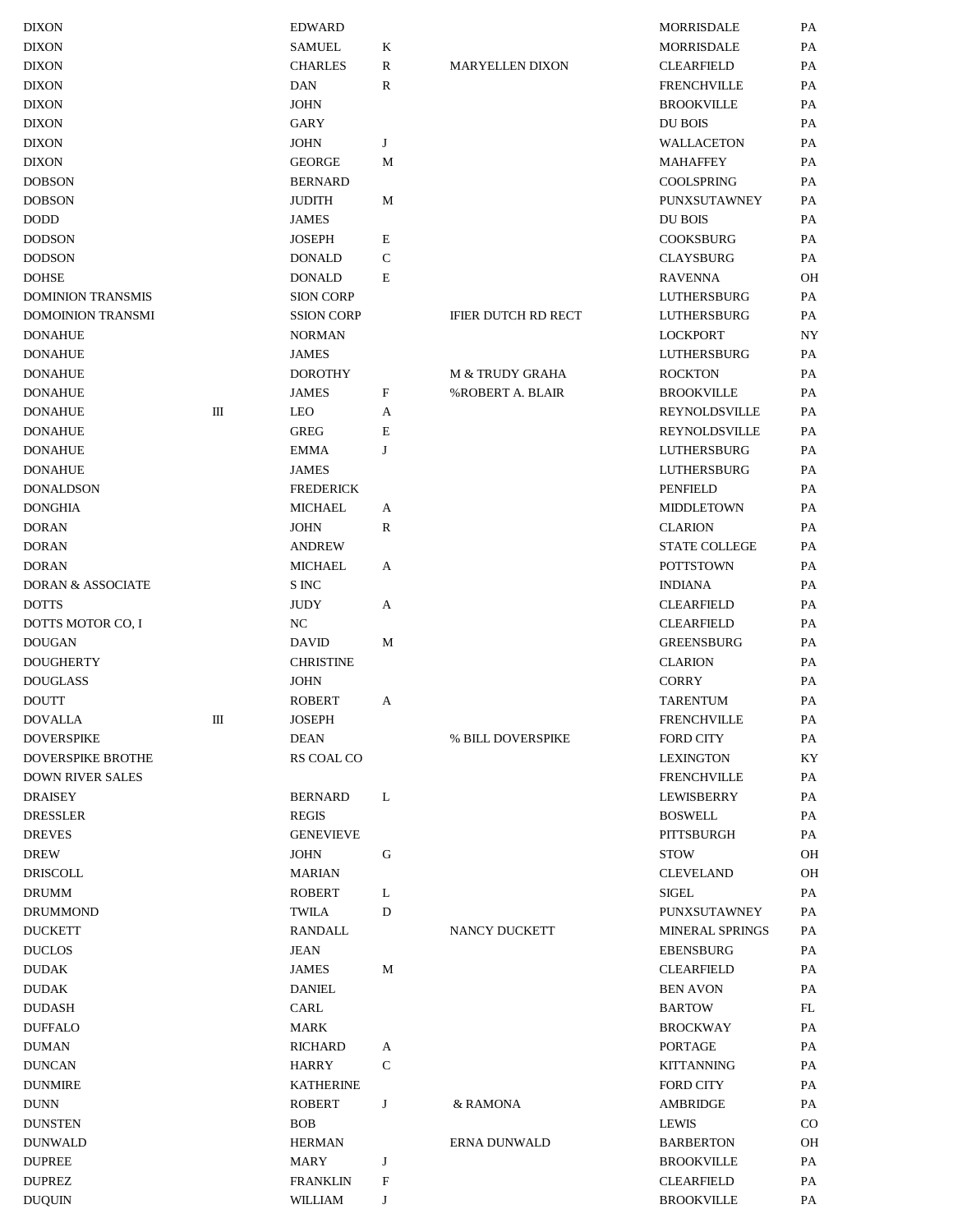<span id="page-13-0"></span>

| <b>DUSCH</b>                  |            | <b>PHYLLIS</b>  |              |                          | DU BOIS               | PA            |
|-------------------------------|------------|-----------------|--------------|--------------------------|-----------------------|---------------|
| DUTCH HUNTING CLU             |            | B               |              | C/O RICHARD FIALKOVICH   | <b>WEST MIFFLIN</b>   | PA            |
| <b>DUTTRY</b>                 |            | <b>EDWARD</b>   |              |                          | <b>DU BOIS</b>        | PA            |
| <b>DUTTRY</b>                 |            | <b>NANCY</b>    | L            |                          | DU BOIS               | PA            |
| <b>DUTTRY</b>                 |            | <b>DAVID</b>    | F            |                          | DU BOIS               | PA            |
| <b>DUTTRY</b>                 |            | <b>JERRY</b>    |              |                          | <b>DUBOIS</b>         | PA            |
| <b>DWOREK</b>                 |            | <b>FRED</b>     | G            |                          | <b>CLARINGTON</b>     | PA            |
| E                             |            |                 |              |                          |                       |               |
| <b>EAGEN</b>                  |            | <b>JOHN</b>     | J            |                          | <b>RICHFIELD</b>      | OН            |
| <b>EARLE</b>                  |            | <b>SHIRLEY</b>  | M            |                          | <b>FALLS CREEK</b>    | PA            |
| EARTHMOVER TIRE S             |            | ERVICES, INC.   |              |                          | <b>ALTOONA</b>        | PA            |
| <b>EBBERT</b>                 |            | <b>ROBERT</b>   |              |                          | <b>SURFSIDE BEACH</b> | SC            |
| <b>ECKERT</b>                 |            | <b>RAYMOND</b>  |              | DOROTHY ECKERT           | <b>SAINT MARYS</b>    | PA            |
| <b>EDINGER</b>                |            | <b>DOROTHY</b>  |              |                          | <b>HUBBARD</b>        | OН            |
| <b>EDMUNDS CONTRACTI</b>      |            | NG & SUPPLY CO  |              | C/O COUNTY NATIONAL BANK | <b>CLEARFIELD</b>     | PA            |
| <b>EDWARDS</b>                |            | G               | L            | <b>LESLIE M EDWARDS</b>  | REYNOLDSVILLE         | PA            |
| <b>EGGERS</b>                 |            | <b>DONNA</b>    | M            |                          | DU BOIS               | PA            |
| <b>EISENHAUER</b>             |            | <b>JOSEPH</b>   |              |                          | <b>MORRISDALE</b>     | PA            |
| <b>EISMAN</b>                 |            | <b>JOHN</b>     | $\mathbf V$  |                          | <b>DUBOIS</b>         | PA            |
| $\ensuremath{\mathsf{ELDER}}$ |            | <b>DONALD</b>   |              |                          | <b>STRATTANVILLE</b>  | PA            |
| ELDER GRANGE #503             |            |                 |              | C/O ELSIE A. BURKETT     | <b>OLIVEBURG</b>      | PA            |
| <b>ELENSKY</b>                |            | <b>ELAINE</b>   | B            |                          | <b>MORRISDALE</b>     | PA            |
| <b>ELKIN</b>                  |            | LARRY           | $\mathbb{R}$ |                          | <b>DAYTON</b>         | PA            |
| <b>ELLENBERGER</b>            |            | <b>CYNDEE</b>   |              |                          | PUNXSUTAWNEY          | PA            |
| <b>ELLINGER</b>               |            | <b>WINFIELD</b> |              |                          | <b>AKRON</b>          | OH            |
| <b>ELLIOTT</b>                |            | <b>WALLACE</b>  |              |                          | PITTSBURGH            | PA            |
| <b>ELLIOTT</b>                |            | <b>THOMAS</b>   | R            |                          | <b>FORD CITY</b>      | PA            |
| <b>ELLIS</b>                  |            | <b>JOHN</b>     | W            |                          | <b>BUTLER</b>         | PA            |
| <b>ELLIS</b>                  |            | <b>ELLEN</b>    | M            |                          | <b>BROOKVILLE</b>     | PA            |
| <b>ELMS</b>                   |            | <b>ETHEL</b>    |              |                          | RUTH                  | MS            |
| <b>ELSLAGER</b>               |            | <b>DARWIN</b>   |              | <b>REITA</b>             | <b>CLEARFIELD</b>     | PA            |
| <b>EMBERG</b>                 |            | PAT             |              |                          | <b>MARIENVILLE</b>    | PA            |
| <b>EMI COMMUNICATION</b>      |            | <b>S CORP</b>   |              |                          | <b>HERSHEY</b>        | PA            |
| <b>EMIGH</b>                  |            | <b>DONALD</b>   | J            |                          | <b>FALLS CREEK</b>    | PA            |
| <b>ENGEL</b>                  |            | <b>RALPH</b>    |              |                          | <b>SEWICKLEY</b>      | PA            |
| ${\rm ENGEMAN}$               |            | LEONARD         | A            |                          | RIDGWAY               | $\mathbf{PA}$ |
| <b>ENGLE</b>                  |            | SANDRA          | W            |                          | <b>STRASBURG</b>      | VA            |
| <b>ENTERLINE</b>              |            | <b>MARIE</b>    |              |                          | PUNXSUTAWNEY          | PA            |
| <b>ENTERLINE</b>              |            | <b>JOE</b>      | $\mathsf{C}$ |                          | <b>BROOKVILLE</b>     | PA            |
| <b>ENTERLINE</b>              |            | <b>THOMAS</b>   | $\mathsf G$  |                          | <b>CLEVELAND</b>      | OH            |
| <b>ENTERLINE</b>              |            | <b>MARIE</b>    |              |                          | PUNXSUTAWNEY          | PA            |
| <b>ERICKSON</b>               |            | <b>DELORES</b>  |              |                          | DU BOIS               | PA            |
| <b>ERRETT</b>                 |            | <b>BEESON</b>   |              |                          | <b>LATROBE</b>        | PA            |
| <b>ESOLA</b>                  |            | <b>JOHN</b>     | L            |                          | LAKELAND              | FL            |
| <b>ESTOCHEN</b>               |            | <b>ROBERT</b>   | $\mathsf{C}$ |                          | <b>MCKEESPORT</b>     | PA            |
| <b>EVANS</b>                  |            | <b>GLENN</b>    | $\mathsf{C}$ | C/O S & T BANK TRUST     | <b>BROOKVILLE</b>     | PA            |
| <b>EVANS</b>                  |            | <b>LARRY</b>    |              | <b>ROSE EVANS</b>        | <b>CURWENSVILLE</b>   | PA            |
| <b>EVANS</b>                  |            | <b>KENNETH</b>  |              | C/O CARMEN YACABUCCI     | <b>CLEARFIELD</b>     | PA            |
| <b>EVANS</b>                  |            | <b>RICHARD</b>  | E            | <b>DENNIS H</b>          | <b>CLEARFIELD</b>     | PA            |
| <b>EVANS</b>                  |            | <b>STEPHEN</b>  | $\mathsf{C}$ |                          | PITTSBURGH            | $\mathbf{PA}$ |
|                               |            |                 |              |                          |                       |               |
| F                             |            |                 |              |                          |                       |               |
| <b>FAIR</b>                   | <b>MRS</b> | <b>ROY</b>      |              |                          | <b>KITTANNING</b>     | PA            |
| <b>FALK</b>                   |            | <b>ROBERT</b>   | L            |                          | PORT RICHEY           | FL            |
| <b>FARCUS</b>                 |            | <b>JOHN</b>     |              |                          | <b>OLIVEBURG</b>      | PA            |
| <b>FARLOW</b>                 |            | <b>JAMES</b>    | M            |                          | <b>SIGEL</b>          | PA            |
| <b>FARNETH</b>                |            | <b>KENNETH</b>  | E            |                          | <b>APOLLO</b>         | PA            |
| <b>FARRELLY</b>               |            | <b>JACK</b>     |              |                          | <b>DRIFTING</b>       | PA            |
| <b>FATHER &amp; SON CAMP</b>  |            |                 |              | C/O RICHARD CARIO        | CANONSBURG            | PA            |
| <b>FAUSTINE</b>               |            | <b>BETSY</b>    |              |                          | <b>BROOKVILLE</b>     | PA            |
| <b>FEATHERS</b>               |            | <b>CALVIN</b>   |              |                          | <b>EVANS CITY</b>     | PA            |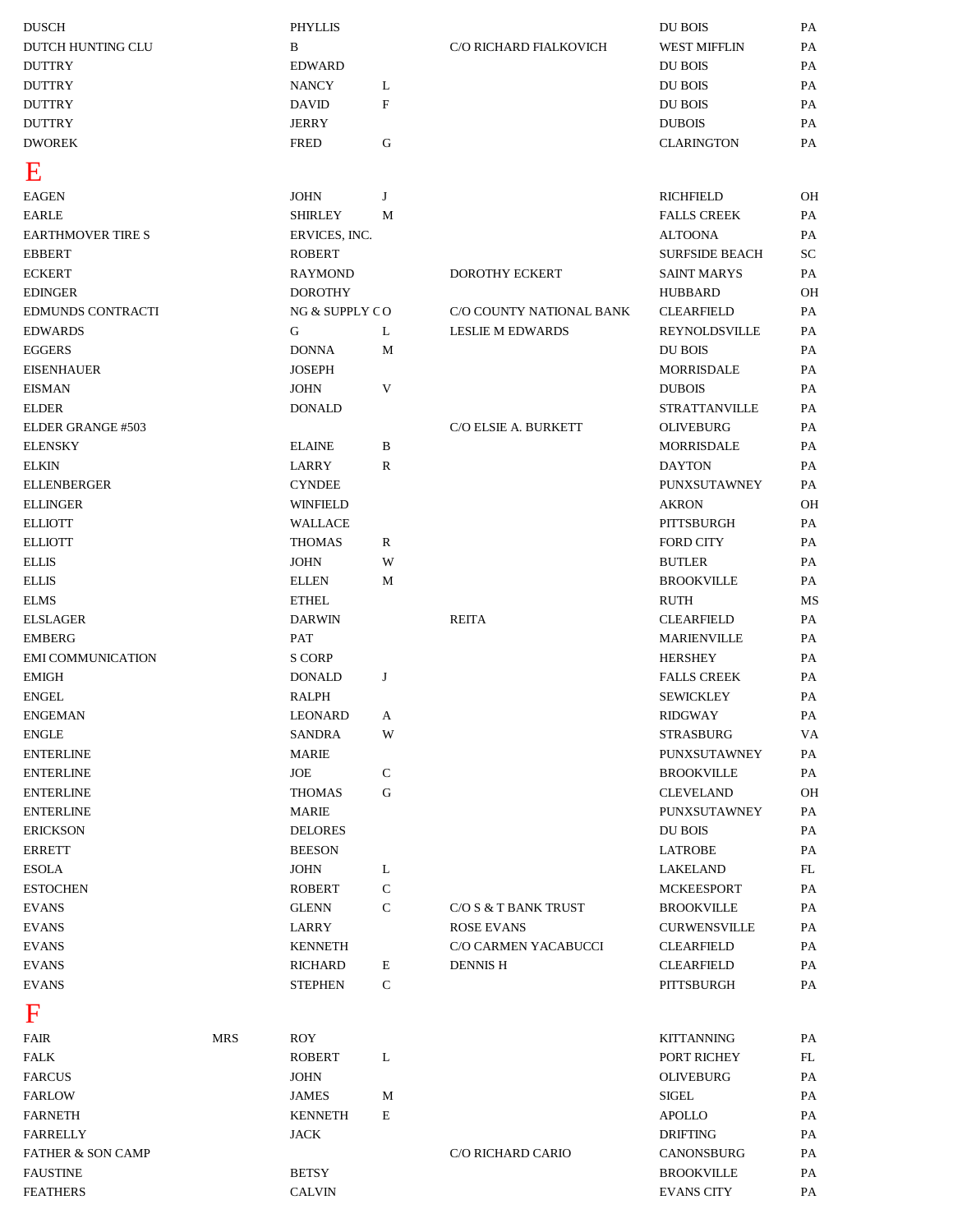| <b>FEDERICI</b>          |            | <b>CHRISTOPH</b> | E           |                           | DU BOIS              | PA        |
|--------------------------|------------|------------------|-------------|---------------------------|----------------------|-----------|
| <b>FELDBAUER</b>         |            | <b>RONALD</b>    |             |                           | <b>ST MARYS</b>      | PA        |
| <b>FELISKO</b>           |            | <b>GLENN</b>     |             | <b>DARLENE FELISKO</b>    | <b>STRATFORD</b>     | CT        |
| <b>FELMLEE</b>           |            | WILLIAM          | G           |                           | <b>BROOKVILLE</b>    | PA        |
| <b>FENSTERHEIB</b>       |            | <b>JANICE</b>    |             |                           | PITTSBURGH           | PA        |
| <b>FENSTERMACHER</b>     |            | <b>HARRY</b>     | S           | % L. THOMAS HOBSON        | <b>NEW CASTLE</b>    | PA        |
| <b>FENSTERMAKER</b>      |            | <b>CLIFF</b>     |             |                           | <b>NORTH JACKSON</b> | OН        |
| <b>FERGUSON</b>          |            | <b>JOHN</b>      | W           |                           | <b>MORRISDALE</b>    | <b>PA</b> |
| <b>FERGUSON</b>          | <b>MRS</b> | W                | M           | <b>MOND % NANCY F DES</b> | <b>STATE COLLEGE</b> | <b>PA</b> |
| <b>FERGUSON</b>          |            | <b>JAMES</b>     | D           |                           | <b>CLEARFIELD</b>    | PA        |
| <b>FERGUSON</b>          |            | <b>WALTER</b>    | R           |                           | <b>LINDEN</b>        | PA        |
| <b>FERKO</b>             |            | <b>DANIEL</b>    | T           |                           | <b>MIDDLETOWN</b>    | MD        |
| <b>FERRARI</b>           |            | <b>GEORGE</b>    |             |                           | <b>BUTLER</b>        | PA        |
| <b>FERRARO</b>           |            | <b>RALPH</b>     | J           |                           | PUNXSUTAWNEY         | PA        |
| <b>FERRINGER</b>         |            | CARL             | J           |                           | <b>MAYPORT</b>       | PA        |
| <b>FERRINGER</b>         |            | <b>ROBERT</b>    |             |                           | <b>DUBOIS</b>        | PA        |
| FIKE                     |            | <b>PERCY</b>     | L           |                           | PUNXSUTAWNEY         | <b>PA</b> |
| <b>FILITSKE</b>          |            | <b>SYLVESTER</b> |             |                           | <b>PUNXSUTAWNWY</b>  | <b>PA</b> |
| <b>FINK</b>              |            | <b>WALT</b>      |             |                           | <b>OSCEOLA MILLS</b> | PA        |
| <b>FINK</b>              |            | <b>BRIAN</b>     | M           |                           | <b>FRANKLIN</b>      | TN        |
| <b>FINKBEINER</b>        |            | <b>HARRY</b>     | L           | DEBRA J                   | <b>CLEARFIELD</b>    | PA        |
| <b>FINLEY</b>            |            | <b>BROWN</b>     |             |                           | <b>EDENBORO</b>      | PA        |
| <b>FISANICK</b>          |            | <b>EVELYN</b>    |             |                           | <b>PATTON</b>        | PA        |
| <b>FISHEL</b>            |            | <b>BRUCE</b>     |             |                           | <b>COALPORT</b>      | PA        |
| <b>FISHER</b>            |            | <b>ROBERT</b>    |             | & CAROL                   | PUNXSUTAWNEY         | <b>PA</b> |
| <b>FISHER</b>            |            | PAUL             | K           |                           | <b>MILWAUKEE</b>     | WI        |
| <b>FISHER METH CHURC</b> |            | H                |             | C/O SALLY PORTER          | <b>SIGEL</b>         | PA        |
| <b>FITZGERALD</b>        |            | <b>GEORGE</b>    | S           |                           | <b>FORD CITY</b>     | PA        |
| <b>FITZPATRICK</b>       |            | JAY              |             |                           | DU BOIS              | PA        |
| <b>FITZROY</b>           |            | <b>WILLIAM</b>   | T           |                           | WALLINGFORD          | PA        |
| <b>FIVE STAR CAMP</b>    |            |                  |             | C/O WILLIAM SCHICKEL      | <b>TRAFFORD</b>      | PA        |
| <b>FKM ADVERTISING C</b> |            | $\mathbf{O}$     |             |                           | <b>ALLENTOWN</b>     | PA        |
| FKM ADVERTISING C        |            | 0                |             |                           | <b>ALLENTOWN</b>     | <b>PA</b> |
| FKM ADVERTISING C        |            | O                |             |                           | <b>ALLENTOWN</b>     | PA        |
| FKM ADVERTISING C        |            | O                |             |                           | <b>ALLENTOWN</b>     | PA        |
| <b>FLAHERTY</b>          |            | <b>JOHN</b>      | L           |                           | <b>COOKSBURG</b>     | PA        |
| <b>FLANDERS</b>          |            | <b>MARK</b>      |             |                           | <b>DUBOIS</b>        | PA        |
| <b>FLECK</b>             |            | <b>VICTOR</b>    |             |                           | <b>KYLERTOWN</b>     | PA        |
| <b>FLECK</b>             |            | <b>CHARLES</b>   |             | <b>MOLLIE FLECK</b>       | <b>ROCKTON</b>       | PA        |
| <b>FLEMING</b>           |            | <b>PAMELA</b>    | J           | DANIEL C FLEMING          | <b>BROOKVILLE</b>    | PA        |
| <b>FLEMING</b>           |            | <b>JAMES</b>     | G           |                           | <b>ELDERTON</b>      | PA        |
| <b>FLEMING</b>           |            | <b>RODGER</b>    | L           |                           | <b>BUTLER</b>        | PA        |
| <b>FLEMING</b>           |            | <b>DANIEL</b>    | $\mathbf E$ |                           | DU BOIS              | PA        |
| <b>FLETCHER</b>          |            | <b>CYNTHIA</b>   | $\mathbf F$ |                           | <b>RIDGWAY</b>       | PA        |
| <b>FLOCK</b>             |            | <b>ARTHUR</b>    |             |                           | <b>GREENSBURG</b>    | PA        |
| <b>FLOYD</b>             |            | <b>MERRILL</b>   |             |                           | <b>CLEARFIELD</b>    | PA        |
| <b>FLOYD BOYS CAMP</b>   |            |                  |             | C/O MICHAEL L SNEARY      | <b>LIMA</b>          | OН        |
|                          |            |                  |             |                           |                      |           |
| <b>FLYING EAGLE CAMP</b> |            |                  |             | C/O ROBERT E GEORGE       | <b>LEECHBURG</b>     | PA        |
| <b>FOLEY</b>             |            | <b>GERALD</b>    | W           |                           | <b>BUTLER</b>        | PA        |
| <b>FORESMAN</b>          |            | <b>DAVID</b>     | W           |                           | <b>BERLIN</b>        | MD        |
| <b>FORREST</b>           |            | <b>WILLIAM</b>   |             |                           | REYNOLDSVILLE        | PA        |
| <b>FOSSLER</b>           |            | LAURA            |             |                           | PENFIELD             | PA        |
| <b>FOSSLER</b>           |            | <b>RICK</b>      |             | <b>STEVE KESTLER</b>      | DU BOIS              | PA        |
| <b>FOSTER</b>            |            | <b>RUNA</b>      | R           |                           | <b>CURWENSVILLE</b>  | PA        |
| <b>FOSTER</b>            | MRS.       | <b>ROBERT</b>    |             |                           | <b>WOODLAND</b>      | PA        |
| <b>FOSTER</b>            |            | WILLIAM          |             |                           | <b>MC KEESPORT</b>   | PA        |
| <b>FOSTER</b>            |            | <b>JEAN</b>      | R           |                           | <b>WOODLAND</b>      | PA        |
| <b>FOSTER</b>            |            | <b>JAMES</b>     | L           |                           | <b>WALLACETON</b>    | PA        |
| <b>FOSTER</b>            |            | <b>JODI ANN</b>  |             |                           | <b>WINBURNE</b>      | PA        |
| <b>FOUR LITTLE WHEEL</b> |            | S                |             |                           | <b>APOLLO</b>        | PA        |
| <b>FOUST</b>             |            | <b>FLOYD</b>     |             |                           | <b>GREENVILLE</b>    | PA        |
| <b>FOWKES</b>            |            | <b>THOMAS</b>    | A           | C/O PAUL UEHELEIN         | <b>AMHERST</b>       | OН        |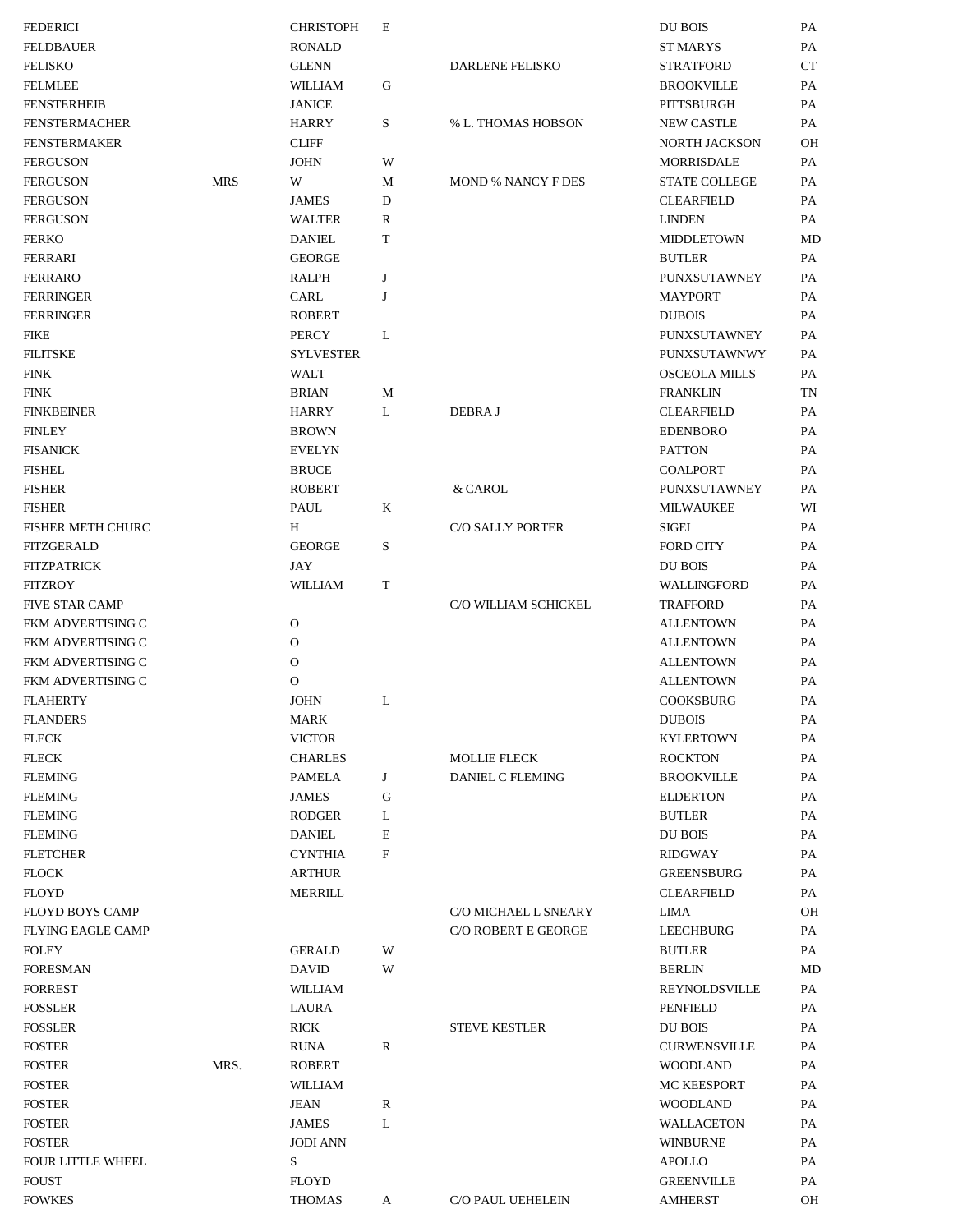<span id="page-15-0"></span>

| <b>FOWKES</b>    |            | EARL             | L              | KATHY HINDMARSH       | <b>OAKMONT</b>         | PA          |
|------------------|------------|------------------|----------------|-----------------------|------------------------|-------------|
| <b>FOWLER</b>    | $\rm JR$   | <b>LLOYD</b>     | V              |                       | <b>CHARLESTON</b>      | WV          |
| <b>FOX</b>       |            | <b>HOMER</b>     | S              | % CHESTER FOX         | <b>MILWAUKEE</b>       | WI          |
| <b>FOX</b>       |            | <b>CLEDA</b>     | L              |                       | <b>SINNEMAHONING</b>   | PA          |
| <b>FOX</b>       |            | <b>HARVEY</b>    |                |                       | <b>DUKE CENTER</b>     | PA          |
| <b>FOX</b>       |            | <b>LUANN</b>     |                |                       | <b>SYKESVILLE</b>      | PA          |
| <b>FRAILEY</b>   |            | <b>SUSIE</b>     | $\mathbf C$    |                       | <b>DU BOIS</b>         | PA          |
| <b>FRANCIS</b>   |            | <b>JAMES</b>     | $\mathbf E$    |                       | <b>CHIEFLAND</b>       | FL          |
| <b>FRANEK</b>    |            | <b>MIKE</b>      |                |                       | <b>DRIFTING</b>        | PA          |
| <b>FRANEK</b>    |            | PHILIP           |                |                       | PHILIPSBURG            | PA          |
| <b>FRANK</b>     |            | <b>FRED</b>      |                | <b>LAVERNE FRANK</b>  | <b>ERIE</b>            | PA          |
| <b>FRANK</b>     |            | <b>EDWARD</b>    | $\mathbf F$    |                       | REYNOLDSVILLE          | PA          |
| <b>FRANTZ</b>    |            | <b>JAMES</b>     | M              |                       | <b>ROCKTON</b>         | PA          |
| <b>FRANTZ</b>    |            | <b>JOHN</b>      |                | PAMELA FRANTZ         | <b>SYKESVILLE</b>      | PA          |
| <b>FREE</b>      |            | <b>JERRY</b>     |                |                       | NEW DERRY              | PA          |
| <b>FREEDLINE</b> |            | <b>JOYCE</b>     |                |                       | PUNXSUTAWNEY           | PA          |
| <b>FREEDLINE</b> |            | <b>LOUIS</b>     |                |                       | <b>DAYTON</b>          | PA          |
| <b>FREEDMAN</b>  |            | <b>JUDITH</b>    | <b>HOFFMAN</b> |                       | <b>RIDGWAY</b>         | PA          |
| <b>FREEMAN</b>   |            | <b>BEN</b>       |                |                       | <b>DU BOIS</b>         | PA          |
| <b>FREEMAN</b>   |            | <b>JAMES</b>     | E              |                       | PITTSBURGH             | PA          |
| <b>FREEMAN</b>   |            | <b>ALICIA</b>    |                |                       | LUTHERSBURG            | PA          |
| <b>FREEMER</b>   |            | <b>SHAWN</b>     | E              |                       | <b>BROCKWAY</b>        | PA          |
| <b>FRELIN</b>    |            | <b>RAYMOND</b>   |                |                       | <b>CLEARFIELD</b>      | PA          |
| <b>FREY</b>      |            | LARRY            |                |                       | <b>JOHNSTOWN</b>       | PA          |
| <b>FREY</b>      |            | R.J.             |                |                       | ERIE                   | PA          |
| <b>FRIEND</b>    |            | M                | E              |                       | <b>RAVENNA</b>         | <b>OH</b>   |
| <b>FRITZ</b>     |            | <b>RICHARD</b>   | J              |                       | MYRTLE BEACH           | SC.         |
| <b>FROEHLICH</b> |            | <b>JOSEPH</b>    | M              |                       | <b>NEW KENSINGTON</b>  | PA          |
| <b>FROST</b>     |            | <b>DELBERT</b>   | $\mathbf C$    |                       | <b>STRATTANVILLE</b>   | PA          |
| <b>FROST</b>     |            | <b>FORREST</b>   |                | C/O R.D. MCGRAW       | <b>CHILLICOTHE</b>     | <b>OH</b>   |
| <b>FRY</b>       |            | <b>HERBERT</b>   | $\mathbf E$    |                       | <b>TIPTON</b>          | $_{\rm IN}$ |
| <b>FRY</b>       |            | <b>DONALD</b>    | $\, {\bf P}$   |                       | PUNXSUTAWNEY           | PA          |
| <b>FULLER</b>    |            | <b>BETTY</b>     | J              | %JOHN M FULLER        | <b>LOCKE</b>           | NY          |
| <b>FULLERTON</b> |            | <b>MICHAEL</b>   |                |                       | LUTHERSBURG            | PA          |
| <b>FULLMER</b>   |            | <b>HOWARD</b>    |                | <b>MAXINE FULLMER</b> | <b>ELYRIA</b>          | OH          |
| <b>FULMER</b>    |            | <b>HARRY</b>     | L              |                       | <b>RIDGWAY</b>         | PA          |
| <b>FULMER</b>    |            | DAVID            |                |                       | WEST DECATUR           | PA          |
| <b>FULMER</b>    |            | <b>CLAIR</b>     | E              |                       | <b>VOWINCKEL</b>       | PA          |
| <b>FULMER</b>    |            | <b>MARY</b>      | $\mathbf E$    |                       | DU BOIS                | PA          |
| <b>FULTZ</b>     |            | <b>MARTIN</b>    | L              |                       | DU BOIS                | PA          |
| FYE              |            | <b>JAMES</b>     |                |                       | REYNOLDSVILLE          | PA          |
| <b>FYE</b>       |            | <b>JOHN</b>      |                |                       | DU BOIS                | PA          |
| <b>FYE</b>       | <b>MRS</b> | <b>IDA</b>       |                |                       | <b>FRENCHVILLE</b>     | PA          |
| <b>FYE</b>       |            | JUDY             |                |                       | <b>BELLEFONTE</b>      | PA          |
| <b>FYE</b>       |            | GARY             |                | ANGELA FYE            | <b>CLARINGTON</b>      | PA          |
| <b>FYE</b>       |            | PEGGY            | A              |                       | REYNOLDSVILLE          | PA          |
| <b>FYOCK</b>     |            | LEROY            |                |                       | <b>BROOKVILLE</b>      | PA          |
|                  |            |                  |                |                       |                        |             |
| G                |            |                  |                |                       |                        |             |
| <b>GADLEY</b>    |            | <b>EUGENE</b>    |                | NANCY GADLEY          | <b>VOWINCKEL</b>       | PA          |
| <b>GADLEY</b>    |            | <b>DANIEL</b>    | $\, {\bf P}$   | <b>%LINDA GADLEY</b>  | <b>BROCKWAY</b>        | PA          |
| <b>GAETANO</b>   |            | RALPH            | G              |                       | <b>RIDGWAY</b>         | PA          |
| <b>GAFFEY</b>    |            | <b>EDWARD</b>    |                |                       | <b>GREENSBURG</b>      | PA          |
| <b>GAHAGAN</b>   |            | <b>MELVIN</b>    |                | & DOROTHY             | PUNXSUTAWNEY           | PA.         |
| <b>GAINES</b>    |            | <b>JUNE</b>      | M              |                       | <b>POTTERSDALE</b>     | PA          |
| <b>GAINES</b>    |            | <b>FRANKLIN</b>  |                |                       | <b>KARTHAUS</b>        | PA          |
| <b>GALANDO</b>   |            | <b>ANTHONY</b>   |                | <b>ELEANOR</b>        | <b>GREENSBURG</b>      | PA          |
| <b>GALANTI</b>   |            | <b>JANE</b>      | L              |                       | REYNOLDSVILLE          | PA          |
| <b>GALIOTO</b>   |            | N                | J              |                       | PITTSBURGH             | PA          |
| GALL             |            | <b>FLOYD</b>     | A              |                       | <b>GREENSBURG</b>      | PA          |
| <b>GALLAGHER</b> |            | <b>FRANK</b>     |                |                       | <b>KING OF PRUSSIA</b> | PA          |
| <b>GALLAGHER</b> |            | <b>CHRISTINE</b> | D              |                       | <b>DUBOIS</b>          | PA          |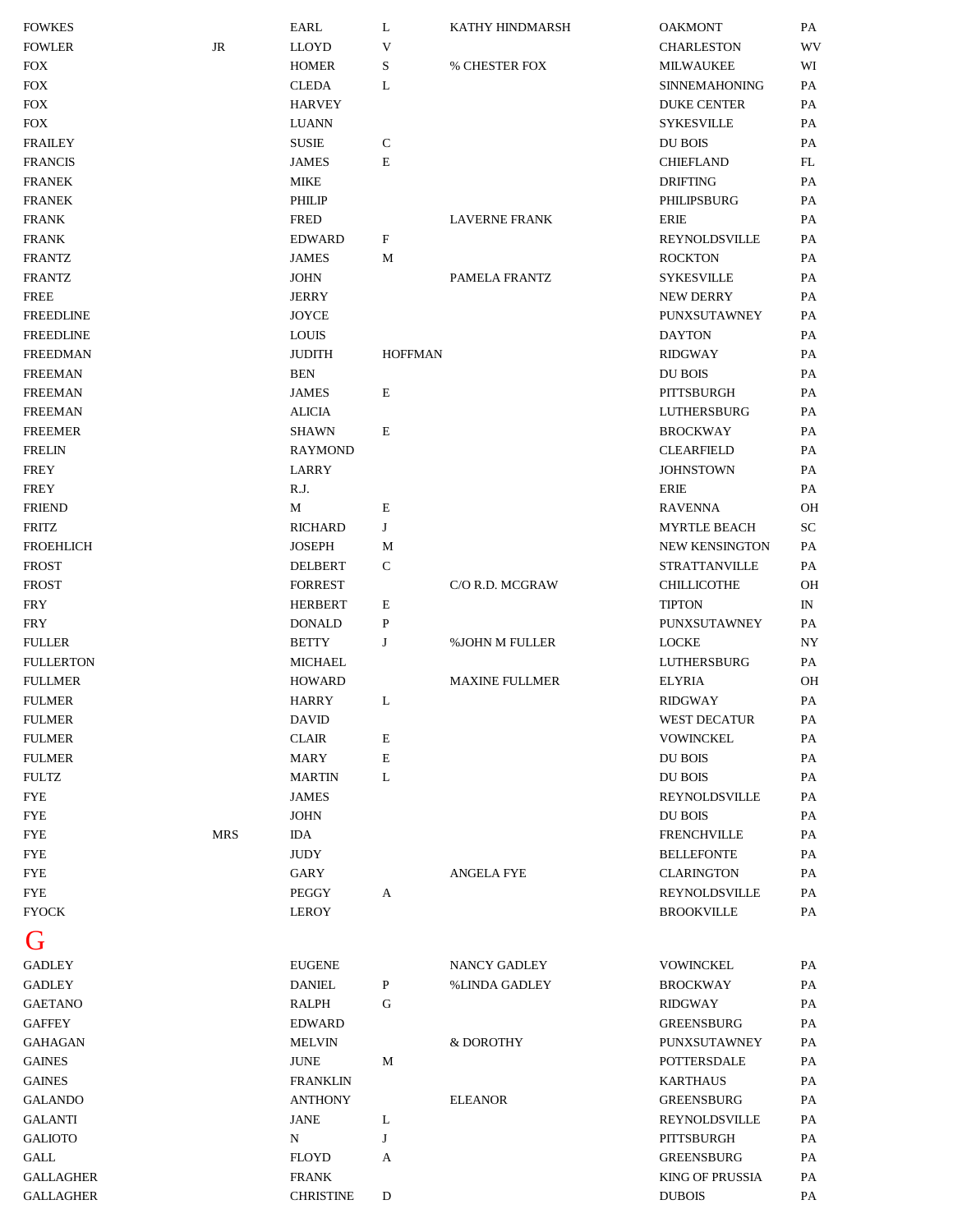| GALLAHER          |            | <b>DORSEY</b>   |              | %JEAN GALLAHER      | <b>MORRISDALE</b>        | PA        |
|-------------------|------------|-----------------|--------------|---------------------|--------------------------|-----------|
| GALLAHER          |            | <b>SHIRLEY</b>  |              | WILLIAM S GALLAHER  | <b>IRVONA</b>            | PA        |
| GALLAHER          | EST.       | <b>FRED</b>     | J            |                     | <b>IRVONA</b>            | PA        |
| GALLAHER'S LUMBER |            |                 |              |                     | <b>IRVONA</b>            | PA        |
| GALLUZZI          |            | <b>SAMUEL</b>   | L            |                     | <b>BROCKWAY</b>          | PA        |
| GANCHUK           |            | <b>FRED</b>     |              |                     | <b>IMPERIAL</b>          | PA        |
| GARDECKI          |            | <b>WALTER</b>   | A            |                     | <b>POTTERSDALE</b>       | PA        |
| GARDNER           |            | <b>JOHN</b>     |              |                     | <b>WEST LEBANON</b>      | PA        |
| GARDNER           |            | <b>DONNA</b>    |              |                     | <b>DUBOIS</b>            | PA        |
| GARDNER           |            | <b>SHARON</b>   | A            |                     | <b>DU BOIS</b>           | PA        |
| GARNER            |            | <b>HOWARD</b>   | K            |                     | <b>FINLEYVILLE</b>       | PA        |
| GAROFALO          |            | <b>RENATO</b>   | A            |                     | PITTSBURGH               | PA        |
| GAROFOLO          |            | <b>SAMUEL</b>   |              |                     | <b>MONROEVILLE</b>       | PA        |
| GAROLA            |            | JOHN            |              |                     | <b>LATROBE</b>           | PA        |
| GARTHWAITE        |            | <b>ROBERT</b>   | Ι.           |                     | DU BOIS                  | PA        |
| GARVEY            |            | MICHAEL         | $\mathbf C$  |                     | <b>BROOKVILLE</b>        | PA        |
|                   |            |                 |              |                     |                          |           |
| GARVIN            |            | <b>HOWARD</b>   |              |                     | DU BOIS                  | PA        |
| GASPER            |            | <b>GEORGE</b>   |              | % MARK HOLSOPPLE    | <b>SAINT MARYS</b>       | PA        |
| GATTI             |            | <b>DOMENICO</b> | A            |                     | PUNXSUTAWNEY             | PA        |
| GAUGER            |            | <b>JOSEPH</b>   |              |                     | <b>BROOKVILLE</b>        | PA        |
| GAUGER            |            | <b>JOSEPH</b>   |              |                     | <b>BROOKVILLE</b>        | PA        |
| GAUL              | <b>MRS</b> | <b>CARRIE</b>   |              |                     | PUNXSUTAWNEY             | PA        |
| GAULT             |            | <b>RAYMOND</b>  | J            | C/O RANDY GAULT     | <b>APOLLO</b>            | PA        |
| GAULT             |            | <b>CHARLES</b>  |              |                     | <b>TIPTON</b>            | PA        |
| GAVIGAN           |            | <b>ARTHUR</b>   |              |                     | <b>SUMMERVILLE</b>       | PA        |
| GAYLOR            |            | <b>ROBERT</b>   | M            |                     | <b>RIDGWAY</b>           | PA        |
| GAYNOR            |            | <b>FRANCIS</b>  | L            |                     | PERRY                    | OН        |
| GAZZO             |            | <b>VINCENT</b>  | F            |                     | <b>VERONA</b>            | PA        |
| GEARHART          |            | <b>CHARLES</b>  |              |                     | LANCASTER                | PA        |
| GEARHART          |            | <b>NORMAN</b>   | D            |                     | DU BOIS                  | PA        |
| GEARHART          |            | <b>JOHN</b>     | 0            |                     | <b>DUBOIS</b>            | PA        |
| GEBROSKY          |            | <b>WALTER</b>   |              |                     | <b>EXPORT</b>            | PA        |
| <b>GEER</b>       |            | <b>DENNIS</b>   | L            |                     | <b>DUBOIS</b>            | PA        |
| GEER              |            | <b>KAROL</b>    |              |                     | <b>BROOKVILLE</b>        | PA        |
| GEER              |            | <b>DOROTHY</b>  |              |                     | <b>CORSICA</b>           | PA        |
| GEER              |            | <b>RODNEY</b>   | J            |                     | <b>BROOKVILLE</b>        | PA        |
| <b>GEER</b>       |            | <b>ROBBIE</b>   |              |                     | PUNXSUTAWNEY             | PA        |
| <b>GEHM</b>       |            | <b>THOMAS</b>   | М            |                     | <b>NORTH HUNTINGDON</b>  | PA        |
| GEHMAN            |            | <b>THOMAS</b>   | $\mathbf{F}$ |                     | <b>MILROY</b>            | PA        |
| <b>GEIST</b>      |            | <b>KENNETH</b>  |              |                     | <b>ALLIANCE</b>          | <b>OH</b> |
| GEIST             |            | <b>MARY ANN</b> |              |                     | <b>VANDERGRIFT</b>       | PA        |
| GEIST             |            | <b>BRIAN</b>    |              | <b>CATHY GEIST</b>  | <b>BROCKWAY</b>          | PA        |
| GELNETT           |            | LELAND          | E            |                     | <b>DEPUE</b>             | L         |
| GELORMINO         |            | <b>GARY</b>     |              |                     |                          |           |
|                   |            |                 |              |                     | <b>NORTHERN CAMBRIA</b>  | PA        |
| GENEVIE           |            | <b>EDWARD</b>   |              |                     | <b>OSCEOLA MILLS</b>     | PA        |
| <b>GENEVIE</b>    |            | <b>DAVID</b>    |              |                     | PERRY                    | <b>OH</b> |
| GEOCHEMICAL TESTI |            | NG              |              |                     | <b>SOMERSET</b>          | PA        |
| GEORGE            |            | <b>BOB</b>      | R            |                     | <b>KITTANNING</b>        | PA        |
| GEORGE            |            | <b>ROYD</b>     | E            |                     | RIMERSBURG               | PA        |
| GEORGE            |            | <b>SYLVIA</b>   |              |                     | <b>MAYPORT</b>           | PA        |
| GERHOLD           |            | LEROY           | А            |                     | PITTSBURGH               | PA        |
| GERLACH           |            | <b>LOUIS</b>    |              |                     | <b>MELBOURNE</b>         | FL        |
| GERNAT            |            | <b>DENNIS</b>   |              | <b>LYNDA GERNAT</b> | <b>MANASSAS</b>          | VA        |
| GERTHOFFER        |            | LARRY           |              | & JEANNE            | <b>LATROBE</b>           | PA        |
| <b>GIANNETTO</b>  |            | <b>SAMUEL</b>   |              |                     | <b>FORD CITY</b>         | PA        |
| <b>GIBBS</b>      |            | <b>LINDA</b>    |              |                     | <b>CARLISLE BARRACKS</b> | PA        |
| GIBSON            |            | WILLIAM         |              |                     | <b>WAMPUM</b>            | PA        |
| GIBSON            |            | <b>RAYMOND</b>  | M            |                     | <b>ELLWOOD CITY</b>      | PA        |
| GIEBLER           |            | <b>ANNA</b>     | J            |                     | PITTSBURGH               | PA        |
| GIERLACH          |            | <b>NORBERT</b>  |              |                     | <b>WEST MIFFLIN</b>      | PA        |
| GIFFORD           |            | WILLIAM         | B            |                     | DU BOIS                  | PA        |
| GILBERT           |            | <b>RAYMOND</b>  | W            |                     | MC DONALD                | PA        |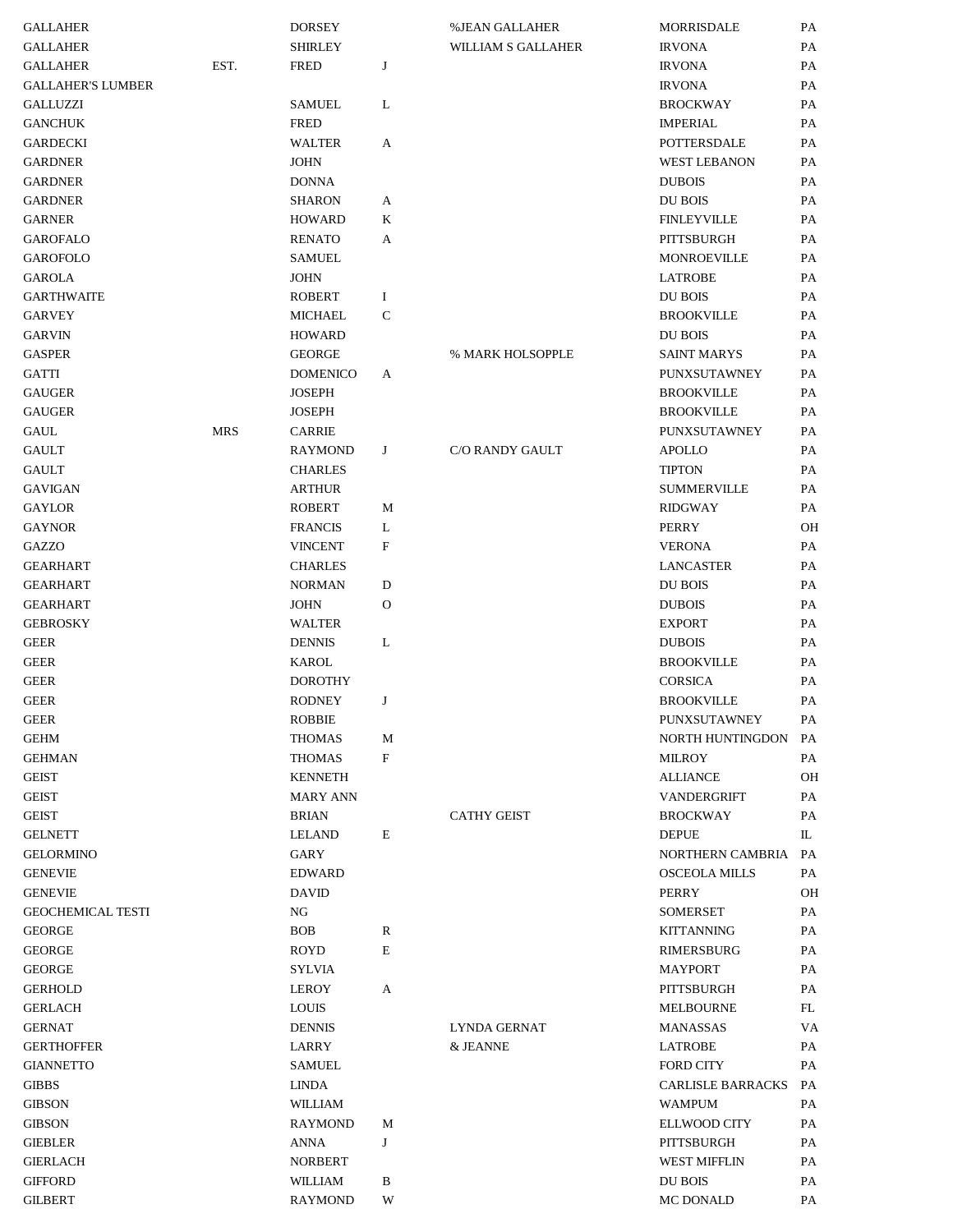| <b>GILBERT</b>                |            | <b>GROVER</b>             |              |                                        | <b>FRENCHVILLE</b>           | PA        |
|-------------------------------|------------|---------------------------|--------------|----------------------------------------|------------------------------|-----------|
| <b>GILBERT</b>                |            | <b>DAVID</b>              | H            |                                        | <b>CURWENSVILLE</b>          | PA        |
| <b>GILES</b>                  |            | WILLIAM                   | L            |                                        | DU BOIS                      | PA        |
| $\mathop{\rm GILL}$           |            | <b>JOSEPH</b>             | B            | <b>JANEEN P GILL</b>                   | <b>LAKE PLACID</b>           | FL        |
| $\mathop{\rm GILL}$           |            | JAY                       |              |                                        | <b>STRATTANVILLE</b>         | PA        |
| <b>GILL</b>                   |            | <b>JOHN</b>               | J            |                                        | <b>CLEARFIELD</b>            | PA        |
| $\mathop{\rm GILL}$           |            | <b>JAMES</b>              |              |                                        | <b>WESTOVER</b>              | PA        |
| <b>GILLMAN</b>                |            | <b>THOMAS</b>             | N            |                                        | <b>BROCKWAY</b>              | PA        |
| <b>GIRTS</b>                  |            | <b>RONALD</b>             | M            |                                        | <b>CLARION</b>               | PA        |
| <b>GISE</b>                   |            | <b>HARVEY</b>             | L            |                                        | <b>SMICKSBURG</b>            | PA        |
| <b>GLACE</b>                  |            | LEONARD                   |              |                                        | <b>CLEARFIELD</b>            | PA        |
| <b>GLACE</b>                  |            | CAROL                     | A            |                                        | PUNXSUTAWNEY                 | PA        |
| <b>GLASS</b>                  |            | <b>ROBERT</b>             | V            |                                        | <b>PENFIELD</b>              | PA        |
| <b>GLASS</b>                  |            | <b>SARA</b>               | A            |                                        | <b>COALPORT</b>              | PA        |
| <b>GLATT</b>                  |            | <b>DAVID</b>              | J            |                                        | <b>BIG RUN</b>               | PA        |
| <b>GLENN O HAWBAKER</b>       |            | <b>INC</b>                |              |                                        | <b>STATE COLLEGE</b>         | PA        |
| <b>GLINKERMAN</b>             |            | <b>BRIAN</b>              |              |                                        | <b>DUBOIS</b>                | PA        |
| <b>GLOVIER</b>                |            | PAGE                      |              |                                        | <b>BROOKVILLE</b>            | PA        |
| <b>GODIN</b>                  |            | <b>EDWARD</b>             |              |                                        | PENFIELD                     | PA        |
| <b>GODIN</b>                  |            | <b>LEWIS</b>              | $\mathbf E$  | <b>%DOROTHY GODIN</b>                  | <b>CLEARFIELD</b>            | PA        |
| <b>GOEPFERT</b>               |            | WILLIAM                   | R            |                                        | <b>BRADENTON</b>             | FL        |
| <b>GOFF</b>                   |            | <b>BARRY</b>              | J            |                                        | <b>FRYBURG</b>               | PA        |
| GOIN                          |            | <b>THOMAS</b>             | $\mathbf E$  |                                        | <b>DUBOIS</b>                | PA        |
| <b>GOLLIN</b>                 |            | <b>HENRY</b>              | ${\bf S}$    |                                        | <b>BROOKVILLE</b>            | PA        |
| <b>GOLTARE</b>                |            | <b>RICHARD</b>            |              |                                        | REYNOLDSVILLE                | PA        |
| GOOD                          |            | <b>DAVID</b>              | ${\bf R}$    |                                        | WILLIAMSPORT                 | PA        |
| GOOD                          |            | <b>DOUGLAS</b>            |              | <b>JANE</b>                            | <b>PENFIELD</b>              | PA        |
| GOOD                          |            | <b>BRUNHILDE</b>          | A            |                                        | PHILIPSBURG                  | PA        |
| <b>GOODGE</b>                 |            | RAY                       |              | C/O RICHARD WALLACE                    | <b>PULASKI</b>               | PA        |
| <b>GOODLIN</b>                |            | <b>HARVEY</b>             | B            |                                        | <b>CHERRY TREE</b>           | PA        |
| <b>GOODMAN</b>                |            | <b>JAMES</b>              | R            |                                        | PITTSBURGH                   | PA        |
| <b>GOODRICH</b>               |            | <b>ARTHUR</b>             | А            | <b>MARGARET</b>                        | <b>RAVENNA</b>               | <b>OH</b> |
| <b>GOODROW</b>                |            | <b>ELMER</b>              | G            |                                        | <b>DAGUS MINES</b>           | PA        |
| <b>GORDON</b>                 |            | RUTH                      |              |                                        | <b>DUBOIS</b>                | PA        |
| <b>GORDON</b>                 |            | JOSEPH                    | $\mathbf C$  |                                        | <b>CLEARFIELD</b>            | PA        |
| <b>GORMONT</b>                |            | <b>MARTIN</b>             | L            |                                        | <b>FRENCHVILLE</b>           | PA        |
| <b>GOSHEN GRANGE</b>          |            |                           |              | <b>%ELIZABETH TAYLOR</b>               | <b>CLEARFIELD</b>            | PA        |
| <b>GOSPEL CHAPEL OF</b>       |            | <b>CLFD CO</b>            |              | C/O LEE CASHER                         | <b>WOODLAND</b>              | PA        |
| GOSS                          |            | <b>ELDER</b>              | $\bf J$      |                                        | <b>RINGGOLD</b>              | PA        |
| GOSS                          |            | <b>NED</b>                | A            |                                        | <b>OLANTA</b>                | PA        |
| <b>GOTTSHALL</b>              |            | <b>DAVID</b>              |              |                                        | <b>LOWER BURRELL</b>         | PA        |
| <b>GOTWALD</b>                |            | MARGARET                  |              | C/O MRS. WM. EDMUNDS                   | <b>INDIANA</b>               | PA        |
| <b>GOULD</b>                  |            | <b>ROBIN</b>              |              |                                        | FRONT ROYAL                  | VA        |
| <b>GOULD</b>                  |            | <b>JAY</b>                | $\, {\rm H}$ |                                        | PUNXSUTAWNEY                 | PA        |
| <b>GOURLEY</b>                |            | <b>ELLEN</b>              |              |                                        | SIGEL                        | PA        |
| <b>GRAFFIUS</b>               |            | <b>HERBERT</b>            | H            | <b>LEONA</b>                           | <b>WOODLAND</b>              | PA        |
| <b>GRAFFIUS</b>               |            | WILLIAM                   |              | <b>CANDY MAINES</b>                    | WOODLAND                     | PA        |
| <b>GRAFFIUS</b>               |            | PAUL                      |              |                                        | PUNXSUTAWNEY                 | PA        |
| <b>GRAFT</b>                  |            | HAROLD                    |              |                                        | WEXFORD                      | PA        |
| GRAHAM                        |            | <b>EVELYN</b>             | M            |                                        | DU BOIS                      | PA        |
| <b>GRAPE</b>                  |            | <b>RANDY</b>              |              |                                        | <b>STUMP CREEK</b>           | PA        |
| <b>GRAPE</b>                  |            | <b>SHERRY</b>             | L            |                                        | <b>DUBOIS</b>                | PA        |
| <b>GRAZIER</b>                |            | <b>ARTHUR</b>             | E            | C/O JOHN BAUMAN                        | ARNOLD                       | PA        |
|                               |            |                           |              | C/O KRISTIN ESHBACH                    |                              | PA        |
| <b>GREAK</b><br><b>GRECCO</b> |            | LEONARD<br><b>RICHARD</b> | G<br>M       |                                        | RIDGWAY<br><b>BROOKVILLE</b> | PA        |
| <b>GREELEY</b>                |            | PAUL                      |              |                                        | <b>RIMERSBURG</b>            | PA        |
|                               | <b>MRS</b> |                           |              |                                        |                              |           |
| <b>GREEN</b><br><b>GREEN</b>  |            | JOSEPH                    |              |                                        | BROOKVILLE                   | PA        |
| <b>GREEN</b>                  |            | JOSEPH                    | L            | % ISABELLA GREEN<br>C/O CRYSTAL WARING | BROOKVILLE                   | PA        |
|                               |            | <b>DOROTHY</b>            |              |                                        | PENNSBURG                    | PA        |
| <b>GREEN</b>                  |            | <b>CHARLES</b>            |              |                                        | <b>EASTLAKE</b>              | <b>OH</b> |
| <b>GREEN</b>                  |            | <b>WILLIAM</b>            | H            | & DOROTHY                              | <b>BUTLER</b>                | PA        |
| <b>GREEN</b>                  |            | WILLIAM                   | R            | <b>BETTY JO GREEN</b>                  | <b>WOODLAND</b>              | PA        |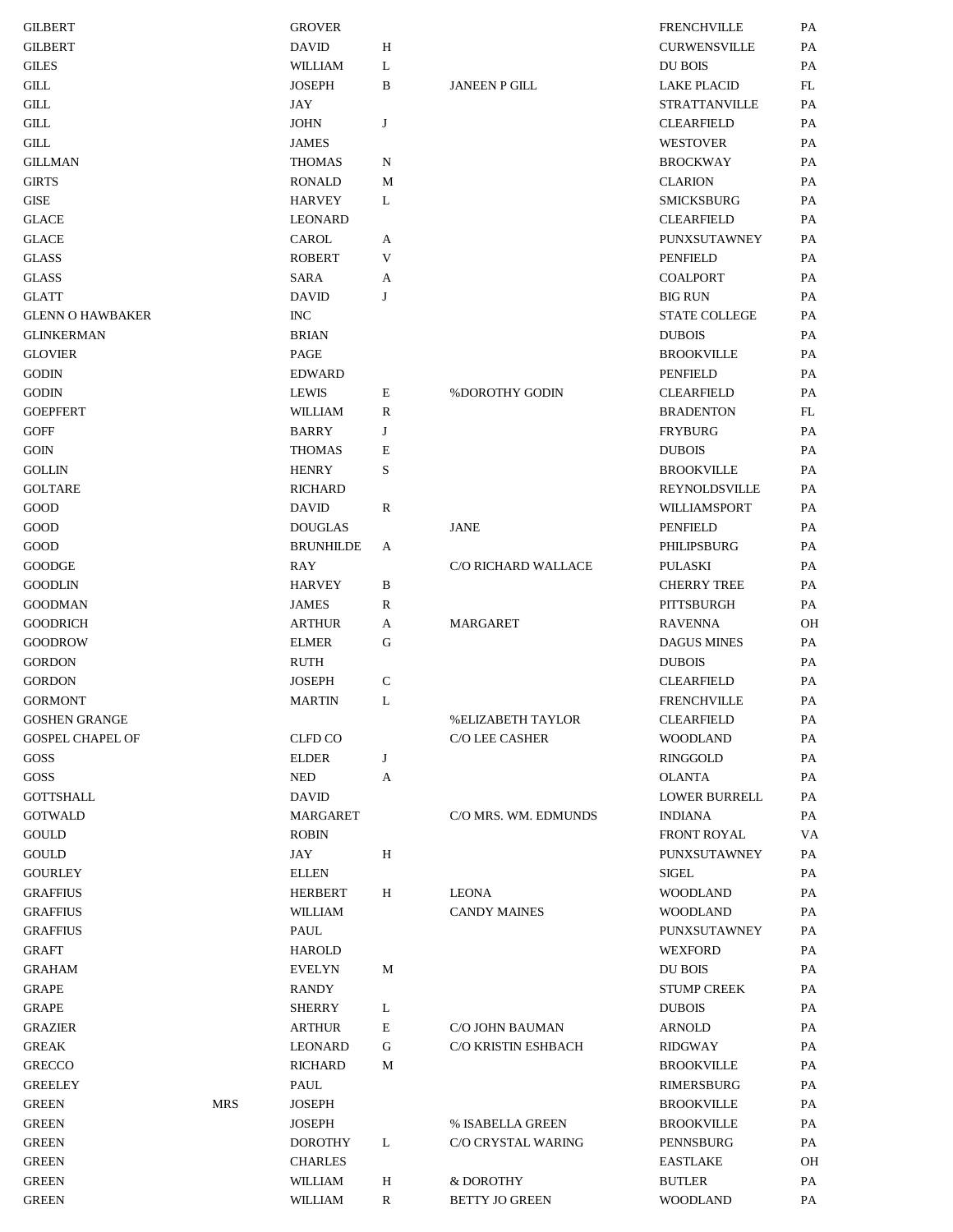<span id="page-18-0"></span>

| <b>GREEN</b>      |            | <b>EDITH</b>    | A                         | %MARIAN HOUSE          | <b>CLEARFIELD</b>     | PA        |
|-------------------|------------|-----------------|---------------------------|------------------------|-----------------------|-----------|
| <b>GREENAWALT</b> |            | <b>CHARLES</b>  | ${\bf G}$                 |                        | MILLERSBURG           | PA        |
| <b>GREENAWALT</b> |            | <b>FRANK</b>    |                           |                        | CADOGAN               | PA        |
| <b>GREENAWALT</b> |            | <b>TROY</b>     | ${\bf E}$                 |                        | <b>WEST DECATUR</b>   | PA        |
| <b>GREENAWALT</b> |            | <b>KELLY</b>    | S                         |                        | <b>FISHER</b>         | PA        |
| <b>GREGORY</b>    |            | <b>KRISTI</b>   |                           |                        | <b>YORK</b>           | PA        |
| <b>GRENIER</b>    |            | <b>EDMUND</b>   |                           | & BRENDA               | REYNOLDSVILLE         | PA        |
| <b>GRESOCK</b>    |            | <b>MARTHA</b>   |                           |                        | <b>FLINT</b>          | MI        |
| <b>GRETZ</b>      |            | <b>ALBERT</b>   |                           |                        | PUNXSUTAWNEY          | PA        |
| <b>GRIECH</b>     |            | <b>GERALD</b>   | <b>PATRICK</b>            |                        | <b>RIDGWAY</b>        | PA        |
| <b>GRIFFITH</b>   |            | LARRY           | L                         | <b>JANE L GRIFFITH</b> | <b>FAIRMOUNT CITY</b> | PA        |
| <b>GRIFFITH</b>   |            | <b>CHARLES</b>  | М                         |                        | MAHAFFEY              | PA        |
| <b>GRIFFITH</b>   |            | LARRY           | L                         |                        | <b>FAIRMOUNT CITY</b> | PA        |
| <b>GRIFFITH</b>   |            | <b>MAXINE</b>   | M                         | % ALBERT MARSH SR      | <b>DUBOIS</b>         | PA        |
| <b>GROER</b>      |            | <b>DONA</b>     | S                         |                        | <b>DANBURY</b>        | CT        |
| <b>GROVE</b>      |            | <b>JOHN</b>     | J                         |                        | <b>OLANTA</b>         | PA        |
| <b>GROVE</b>      |            | LOWRY           |                           |                        | <b>INDIANA</b>        | PA        |
| <b>GRUBE</b>      |            | <b>DAVID</b>    | ${\bf G}$                 |                        | PUNXSUTAWNEY          | PA        |
| <b>GUBANIC</b>    |            | <b>ROBERT</b>   | J                         |                        | MC KEESPORT           | PA        |
| <b>GUELICH</b>    |            | JAN             |                           |                        | <b>CLEARFIELD</b>     | PA        |
| <b>GUIDER</b>     |            | <b>RAYMOND</b>  | E                         |                        | <b>MARION</b>         | <b>OH</b> |
| <b>GUIDO</b>      |            | <b>JOHN</b>     |                           |                        | DU BOIS               | PA        |
| <b>GUILD</b>      |            | CARRIE          |                           |                        | <b>NEW KENSINGTON</b> | PA        |
| <b>GUMPHER</b>    |            | CAROL           |                           |                        | <b>BROOKVILLE</b>     | PA        |
| <b>GUST</b>       |            | DAN             |                           |                        | MONONGAHELA           | PA        |
| <b>GUTHRIE</b>    |            | <b>VIVIAN</b>   | E                         |                        | DU BOIS               | PA        |
| <b>GUZZO</b>      |            | <b>SANTO</b>    |                           | <b>IRENE</b>           | REYNOLDSVILLE         | PA        |
|                   |            |                 |                           |                        |                       |           |
| H                 |            |                 |                           |                        |                       |           |
| <b>HAAG</b>       |            | GARY            |                           |                        | LUTHERSBURG           | PA        |
| <b>HAAG</b>       | <b>MRS</b> | <b>NANCY</b>    | A                         |                        | PUNXSUTAWNEY          | PA        |
| <b>HAAS</b>       |            | <b>WAYNE</b>    | A                         | KATHLEEN J.            | <b>EMLENTON</b>       | PA        |
| <b>HABERL</b>     |            | <b>BONNIE</b>   | K                         |                        | <b>WOODLAND</b>       | PA        |
| <b>HADDEN</b>     |            | <b>HAROLD</b>   |                           |                        | <b>PARRMA</b>         | OH        |
| <b>HAGEN</b>      |            | <b>RICHARD</b>  | L                         |                        | DU BOIS               | PA        |
| <b>HAGER</b>      |            | <b>GEORGE</b>   |                           |                        | <b>PARMA HEIGHTS</b>  | OН        |
| <b>HAHN</b>       |            | <b>PAMELA</b>   |                           |                        | <b>KARTHAUS</b>       | PA        |
| <b>HAIGHT</b>     |            | <b>BEVERLY</b>  |                           |                        | <b>KANE</b>           | PA        |
| <b>HAINES</b>     |            | WILLIAM         | D                         |                        | <b>DUBOIS</b>         | PA        |
| <b>HALL</b>       |            | J               | R                         |                        | <b>JACKSONVILLE</b>   | FL        |
| <b>HALL</b>       |            | <b>MARIAN</b>   |                           | <b>CHARLES HALL</b>    | <b>GENEVA</b>         | OH        |
| <b>HALL</b>       |            | <b>FREDRICK</b> | М                         |                        | <b>LIVINGSTON</b>     | TX        |
| <b>HALL</b>       |            | <b>CHARLES</b>  | Е                         |                        | <b>GREENSBORO</b>     | PA        |
| <b>HALL</b>       |            | MALCOLM         | L                         |                        | <b>CHERRY TREE</b>    | PA        |
| <b>HALLOCK</b>    |            | <b>CHARLES</b>  | R                         |                        | <b>CLEARFIELD</b>     | PA        |
| <b>HALLSTROM</b>  |            | A               | B                         |                        | <b>DUBOIS</b>         | PA        |
| <b>HALLSTROM</b>  |            | <b>ROBERT</b>   | M                         |                        | DU BOIS               | PA        |
| <b>HALOWELL</b>   |            | SARAH           | V                         |                        | REYNOLDSVILLE         | PA        |
| <b>HALPENNY</b>   |            | <b>WILLIAM</b>  | K                         |                        | <b>SMETHPORT</b>      | PA        |
| <b>HAMILTON</b>   |            | <b>ELEANOR</b>  | $\mathbf C$               |                        | <b>KITTANNING</b>     | PA        |
| <b>HAMILTON</b>   |            | <b>JOSEPH</b>   |                           |                        | <b>CURWENSVILLE</b>   | PA        |
| <b>HAMILTON</b>   |            | <b>JEFFREY</b>  | L                         |                        | <b>CURWENSVILLE</b>   | PA        |
| <b>HAMILTON</b>   |            | <b>ROBERT</b>   | D                         |                        | <b>IRONTON</b>        | OH        |
| <b>HAMMOND</b>    |            | KIM             | М                         |                        | <b>ROCKTON</b>        | PA        |
| <b>HAMPE</b>      |            | <b>THOMAS</b>   | W                         |                        | PITTSBURGH            | PA        |
| <b>HAND</b>       |            | <b>WILLIAM</b>  | L                         |                        | KEALAKEKUA            | HІ        |
|                   |            |                 |                           |                        |                       |           |
| <b>HAND</b>       |            | <b>WILLIAM</b>  | L                         |                        | DU BOIS               | PA        |
| <b>HANDLEY</b>    |            | FAITH           |                           |                        | RIDGWAY               | PA        |
| <b>HANEY</b>      |            | <b>CHERYL</b>   | $\boldsymbol{\mathrm{F}}$ |                        | <b>GRAMPIAN</b>       | PA        |
| <b>HANKEY</b>     |            | <b>ROBERT</b>   | D                         |                        | <b>KITTANNING</b>     | PA        |
| <b>HANKINSON</b>  |            | PEGGY           |                           |                        | <b>DUBOIS</b>         | PA        |
| <b>HANLEY</b>     |            | <b>JOHN</b>     | L                         |                        | <b>SIGEL</b>          | PA        |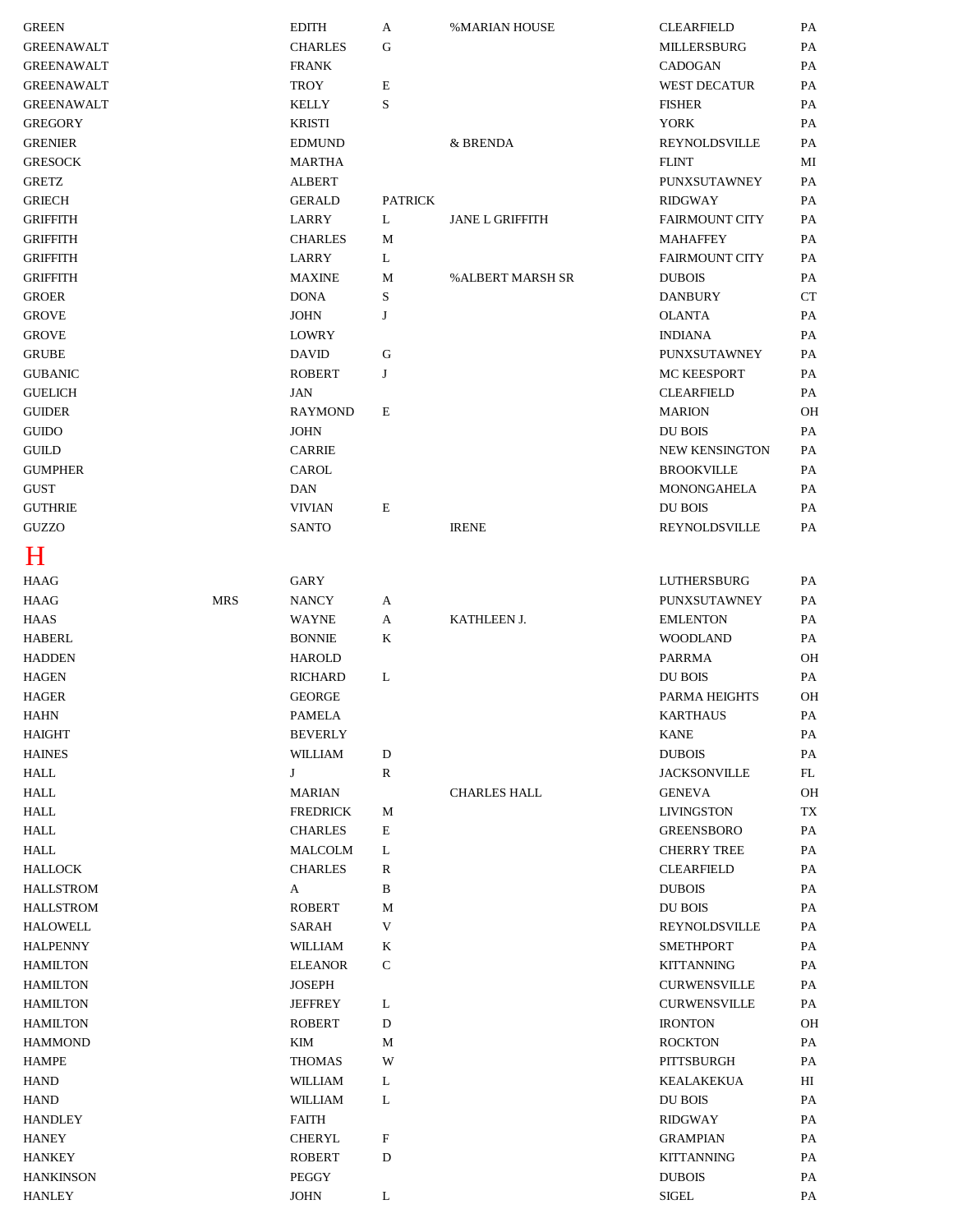| HANLEY                       |            | PAUL             | A            |                         | PUNXSUTAWNEY                 | PA        |
|------------------------------|------------|------------------|--------------|-------------------------|------------------------------|-----------|
| <b>HANLEY &amp; BIRD INC</b> |            |                  |              | <b>COOLSPRING</b>       | <b>TULSA</b>                 | OK        |
| HANNA                        |            | <b>MIKE</b>      |              | %CORBETTS               | <b>BROOKVILLE</b>            | PA        |
| <b>HANOLD</b>                |            | <b>RONALD</b>    | Е            |                         | <b>CLARION</b>               | PA        |
| <b>HANSEN</b>                |            | <b>VERNA</b>     | $\mathbf C$  |                         | <b>CORSICA</b>               | PA        |
| <b>HANSEN</b>                |            | <b>CARRIE</b>    |              |                         | <b>BROCKWAY</b>              | PA        |
| <b>HAPCHUCK</b>              |            | <b>VALERIE</b>   | M            |                         | <b>LEBANON</b>               | TN        |
| <b>HARBISON</b>              |            | <b>JODY</b>      |              |                         | <b>BROCKWAY</b>              | PA        |
| <b>HARBISON</b>              |            | <b>GLENN</b>     | $\mathbf C$  |                         | <b>BAKERSTOWN</b>            | PA        |
| <b>HARDING</b>               |            | <b>HARVEY</b>    |              |                         | <b>OSCEOLA MILLS</b>         | PA        |
| <b>HARE</b>                  |            | <b>ROGER</b>     | $\mathbf E$  |                         | <b>HAMPSTEAD</b>             | NC        |
| <b>HARIDA</b>                |            | <b>FRANK</b>     |              | MARY                    | <b>BENTLEYVILLE</b>          | PA        |
| <b>HARMIC</b>                |            | <b>GEORGE</b>    | R            |                         | <b>LONGWOOD</b>              | FL        |
| <b>HARPER</b>                |            | <b>CHARLES</b>   |              |                         | <b>VENETIA</b>               | PA        |
|                              |            | <b>FREDERICK</b> |              |                         |                              | PA        |
| <b>HARR</b>                  |            |                  |              |                         | <b>DERRY</b>                 |           |
| HARRELL                      |            | <b>GORDON</b>    |              |                         | JARRATT                      | VA        |
| HARRELL HEATING &            |            | <b>PLUMB</b>     |              | C/O GORDON B HARRELL JR | MORRISDALE                   | PA        |
| <b>HARRIET</b>               | <b>MRS</b> | <b>WALTER</b>    |              |                         | PITTSBURGH                   | <b>PA</b> |
| <b>HARRIGER</b>              |            | <b>ROBERT</b>    | М            |                         | <b>WINTER HAVEN</b>          | FL        |
| <b>HARRIGER</b>              |            | <b>ROBERT</b>    | М            |                         | <b>SIGEL</b>                 | PA        |
| <b>HARRIS</b>                |            | <b>JAMES</b>     | L            | <b>JOANN</b>            | <b>ROCKTON</b>               | PA        |
| <b>HARRIS</b>                |            | LILLIAN          | E            |                         | <b>CURWENSVILLE</b>          | PA        |
| <b>HART</b>                  |            | <b>THOMAS</b>    |              |                         | CANONSBURG                   | PA        |
| <b>HARTLE</b>                |            | <b>ESTHER</b>    |              |                         | PHILIPSBURG                  | PA        |
| <b>HARTZELL</b>              |            | <b>HAROLD</b>    |              |                         | <b>BROOKVILLE</b>            | PA        |
| <b>HARTZELL</b>              |            | W                | S            |                         | <b>BROOKVILLE</b>            | PA        |
| <b>HARVEY</b>                |            | <b>WALTER</b>    | R            |                         | <b>CRANBERRY TOWNSHII PA</b> |           |
| HARVEY                       |            | <b>EARLE</b>     | T            | C/O ARDELL HETRICK      | <b>BLANCO</b>                | TX        |
| <b>HARVEY</b>                |            | <b>ALBERT</b>    |              |                         | <b>CLEARFIELD</b>            | PA        |
| HARVEY                       |            | <b>BERTHA</b>    | М            |                         | DU BOIS                      | PA        |
| <b>HASKINS</b>               |            | <b>RAYMOND</b>   | $\mathsf{C}$ |                         | <b>GRINDSTONE</b>            | PA        |
| HATTEN                       |            | <b>ROBERT</b>    |              |                         | <b>GRAMPIAN</b>              | PA        |
| <b>HAUGHT</b>                |            | <b>SANDRA</b>    | S            |                         | VANDERGRIFT                  | PA        |
| HAUX                         |            | <b>RAYMOND</b>   |              | & RUTH                  | PUNXSUTAWNEY                 | PA        |
| <b>HAWK</b>                  |            | <b>JAMES</b>     | R            |                         | <b>CLARION</b>               | PA        |
| <b>HAWK</b>                  |            | <b>JAMES</b>     |              | <b>EVELYN</b>           | <b>CLARION</b>               | PA        |
| HAY                          |            | GRACE            | М            |                         | <b>ATKINSON</b>              | NH        |
| HAYWOOD                      |            | <b>NORMAN</b>    | G            |                         | <b>WEXFORD</b>               | PA        |
| <b>HEATH</b>                 |            | <b>ROBERT</b>    | L            |                         | <b>SIGEL</b>                 | PA        |
| <b>HEBERLING</b>             |            | ROBERT           |              |                         | PUNXSUTAWNEY                 | PA        |
| <b>HECKMAN</b>               |            | <b>DAVID</b>     | $\, {\bf B}$ |                         | <b>BROOKVILLE</b>            | PA        |
| <b>HEETER</b>                |            | <b>LINDA</b>     |              |                         | <b>CLARION</b>               | PA        |
| <b>HEICHEL</b>               |            | <b>CHARLES</b>   |              |                         | <b>KARTHAUS</b>              | PA        |
| <b>HEICHEL</b>               |            | <b>CHARLES</b>   |              | C/O BETTY LAUBSCHER     |                              | PA        |
|                              |            |                  |              |                         | <b>LOCK HAVEN</b>            |           |
| <b>HEICHEL</b>               |            | <b>CHARLES</b>   | R            |                         | <b>POTTERSDALE</b>           | PA        |
| <b>HEIDER</b>                |            | <b>THOMAS</b>    | $\mathbf C$  |                         | PERRYSBURG                   | OН        |
| <b>HEILBRUN</b>              |            | <b>JOHN</b>      | A            |                         | ERIE                         | PA        |
| HELLER                       |            | ROBERT           |              |                         | <b>BROOKVILLE</b>            | PA        |
| <b>HEMKE</b>                 |            | <b>CHARLES</b>   | L            |                         | PENFIELD                     | PA        |
| HEMLOCK HILTON LO            |            | DGE              |              | % WILLIAM A JEFFERS     | <b>WARREN</b>                | PA        |
| <b>HEMPEL</b>                |            | <b>RONALD</b>    | D            |                         | <b>EMLENTON</b>              | PA        |
| <b>HEMPHILL</b>              |            | <b>ELMER</b>     |              |                         | <b>CLEARFIELD</b>            | PA        |
| <b>HENDERSON</b>             |            | <b>WILLIS</b>    |              |                         | <b>BROOKVILLE</b>            | PA        |
| <b>HENDERSON</b>             |            | <b>RODGER</b>    | W            |                         | <b>WINTER HAVEN</b>          | FL        |
| <b>HENDRICKS</b>             |            | <b>RICHARD</b>   | Е            |                         | DU BOIS                      | PA        |
| HENNEMAN                     |            | <b>NORMA</b>     | J            | C/O ROBERT HENNEMAN     | <b>HOBE SOUND</b>            | FL        |
| <b>HENNINGER</b>             |            | <b>FRED</b>      | L            |                         | REYNOLDSVILLE                | PA        |
| <b>HENNY</b>                 |            | <b>WILLIAM</b>   | C            |                         | <b>WILLOW STREET</b>         | PA        |
| <b>HENRY</b>                 |            | <b>WILBUR</b>    |              | C/O SILVIA HENRY        | DU BOIS                      | PA        |
| <b>HENRY</b>                 |            | <b>WILLIAM</b>   | F            | % MILDRED HENRY         | <b>BUTLER</b>                | PA        |
| <b>HENRY</b>                 | <b>MRS</b> | <b>JOHN</b>      | A            |                         | LUTHERSBURG                  | PA        |
| <b>HENRY</b>                 |            | JACK             | A            |                         | MACEDONIA                    | OH        |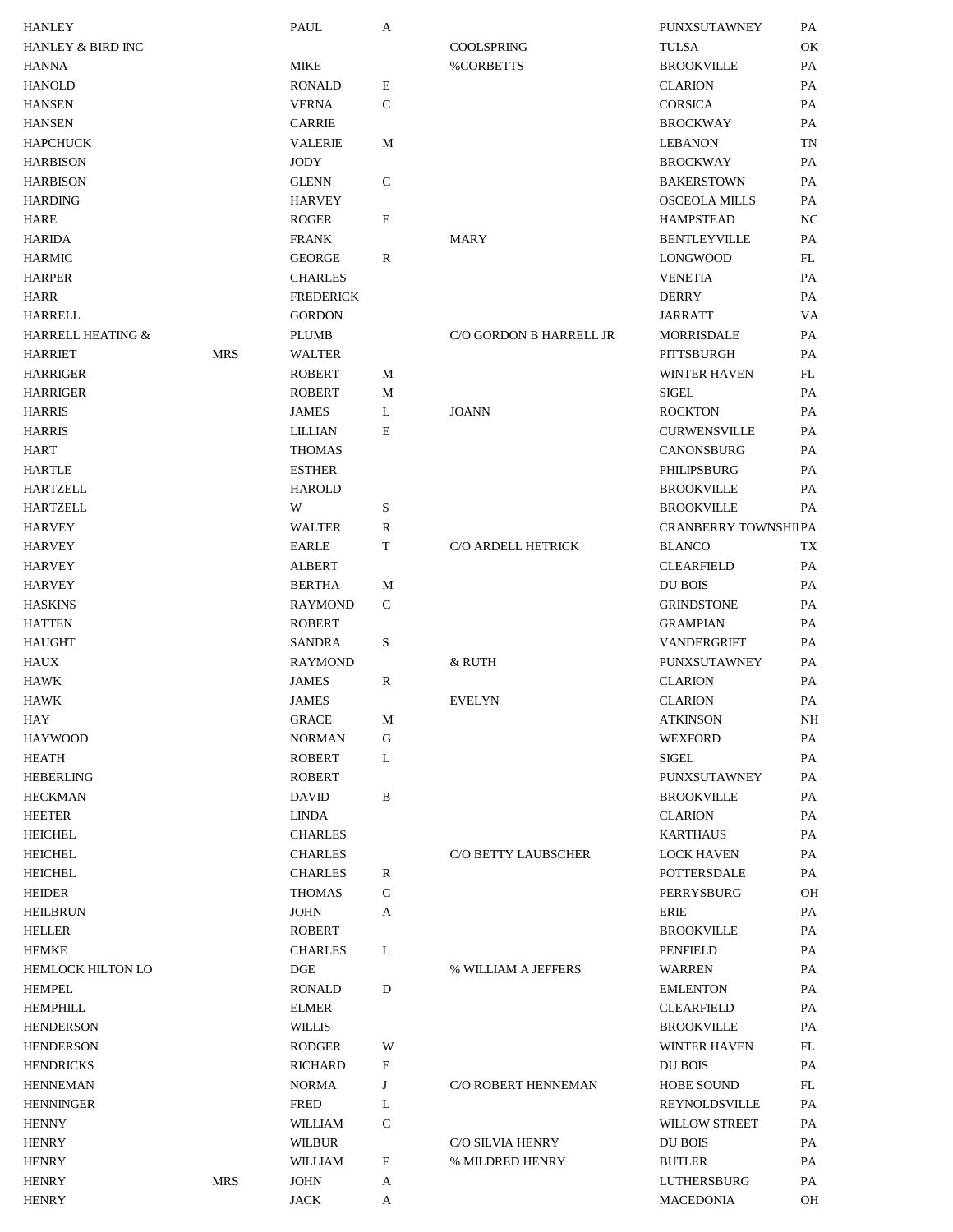| <b>HENSEL</b>           |            | <b>ELSIE</b>     |              | C/O M S B TRUST DEPT    | <b>STATE COLLEGE</b> | PA           |
|-------------------------|------------|------------------|--------------|-------------------------|----------------------|--------------|
| <b>HEPFER</b>           |            | <b>ERNEST</b>    | ${\bf C}$    |                         | <b>MORRISDALE</b>    | PA           |
| <b>HEPLER</b>           |            | <b>J WILLIAM</b> |              |                         | PUNXSUTAWNEY         | PA           |
| <b>HEPLER</b>           |            | <b>ROBERT</b>    | $\mathbf D$  |                         | LAKELAND             | FL           |
| <b>HERLINGER</b>        |            | <b>ROBERT</b>    |              |                         | <b>WARREN</b>        | OH           |
| <b>HERMAN</b>           |            | <b>ARTHUR</b>    | J            |                         | <b>SUMMERVILLE</b>   | PA           |
| <b>HEROLD</b>           |            | <b>RAYMOND</b>   | N            |                         | <b>BUTLER</b>        | PA           |
| <b>HEROLD</b>           |            | <b>RAYMOND</b>   | O            |                         | <b>BUTLER</b>        | PA           |
| <b>HERR</b>             |            | <b>DIANA</b>     |              |                         | <b>CLEARFIELD</b>    | PA           |
| <b>HERR</b>             |            | <b>MARJORIE</b>  |              |                         | <b>NEW CASTLE</b>    | PA           |
| <b>HERZING</b>          |            | <b>EUGENE</b>    | A            |                         | <b>RIDGWAY</b>       | PA           |
| <b>HESS</b>             |            | <b>JOHN</b>      | Η            | <b>%DEPOSIT BANK</b>    | <b>DUBOIS</b>        | PA           |
| <b>HESS</b>             |            | <b>MARCIA</b>    | Е            | OR JOHN J HESS          | <b>LAKEWOOD</b>      | OH           |
| <b>HESS</b>             |            | <b>KENNETH</b>   | W            |                         | DU BOIS              | PA           |
| <b>HETRICK</b>          |            | <b>ARNOLD</b>    |              |                         | <b>BROOKVILLE</b>    | PA           |
| <b>HETRICK</b>          |            | <b>CLAIR</b>     |              | <b>GENERAL DELIVERY</b> | <b>TROUTVILLE</b>    | PA           |
| <b>HETRICK</b>          |            | <b>STEVE</b>     |              |                         | <b>BROOKVILLE</b>    | PA           |
| <b>HETRICK</b>          |            | <b>FRANK</b>     | Е            |                         | <b>BROOKVILLE</b>    | PA           |
| <b>HETRICK</b>          |            | <b>ALICE</b>     | Е            |                         |                      | PA           |
|                         |            |                  |              |                         | <b>DUBOIS</b>        |              |
| <b>HEVERLY</b>          |            | <b>CHARLES</b>   | W            |                         | <b>WARREN</b>        | OH           |
| <b>HEWITT</b>           |            | <b>ELAINE</b>    |              | EWITT C/O MICHAEL H     | <b>PORTAGE</b>       | $\mathbb{N}$ |
| <b>HICE</b>             |            | <b>JOHN</b>      | D            |                         | <b>EXPORT</b>        | PA           |
| <b>HICKMAN</b>          |            | <b>KENNETH</b>   | R            |                         | <b>SHARPSVILLE</b>   | PA           |
| <b>HICKMAN</b>          |            | <b>JOSEPH</b>    | Е            |                         | DU BOIS              | PA           |
| <b>HILDERBRAND</b>      |            | WILLIAM          |              |                         | <b>FENELTON</b>      | PA           |
| <b>HILE</b>             |            | <b>EUGENE</b>    | $\, {\rm H}$ |                         | <b>CLEARFIELD</b>    | PA           |
| <b>HILE</b>             | <b>MRS</b> | <b>SARAH</b>     |              |                         | <b>CURWENSVILLE</b>  | PA           |
| <b>HILE</b>             |            | <b>JOHN</b>      | N            | C/O CORTEZ BELL III     | <b>CLEARFIELD</b>    | PA           |
| <b>HILEMAN</b>          |            | <b>ANNE</b>      | S            |                         | PITTSBURGH           | PA           |
| <b>HILL</b>             |            | <b>JACK</b>      |              |                         | PUNXSUTAWNEY         | PA           |
| <b>HILL</b>             |            | <b>HARRY</b>     | W            |                         | <b>LATROBE</b>       | PA           |
| <b>HILL</b>             |            | <b>GARY</b>      |              |                         | SPRANKLE MILLS       | PA           |
| <b>HILLARD</b>          |            | WALLACE          |              |                         | <b>BUTLER</b>        | PA           |
| <b>HILLIARD</b>         |            | <b>JOHN</b>      |              |                         | <b>RATON</b>         | <b>NM</b>    |
| <b>HILLIARD</b>         |            | <b>PATTY</b>     |              |                         | <b>ALTOONA</b>       | PA           |
| <b>HILLIARD</b>         |            | JACQUELIN        | L            |                         | DU BOIS              | PA           |
| <b>HILLTOPPERS CAMP</b> |            |                  |              | C/O EDWARD M YOUNG      | <b>BEAVER FALLS</b>  | PA           |
| <b>HIMES</b>            |            | <b>GERALD</b>    | R            |                         | LUTHERSBURG          | PA           |
| <b>HIMES</b>            |            | <b>CLAIR</b>     | Е            |                         | <b>BROOKVILLE</b>    | PA           |
| <b>HIMES</b>            |            | <b>BERNARD</b>   | Е            |                         | <b>MADISON</b>       | OH           |
| <b>HIMES</b>            |            | <b>RICHARD</b>   | A            |                         | REYNOLDSVILLE        | PA           |
| <b>HINDERLITER</b>      |            | <b>CHARLES</b>   |              |                         | <b>WORTHVILLE</b>    | PA           |
| <b>HINER</b>            |            | <b>FRANCIS</b>   | D            |                         | <b>DUBOIS</b>        | PA           |
| <b>HINERMAN</b>         |            | <b>WILLIAM</b>   | L            |                         | LA JOSE              | PA           |
| <b>HIPPLE</b>           |            | MARY             |              |                         | <b>CLARENCE</b>      | PA           |
| <b>HIXSON</b>           |            | <b>HERBERT</b>   | J            |                         | <b>DU BOIS</b>       | PA           |
| <b>HIXSON</b>           |            | DELBERT          |              |                         | <b>WHITE</b>         | PA           |
| <b>HOCKENBERRY</b>      |            | <b>GEORGE</b>    |              |                         | <b>FALLENTIMBER</b>  | PA           |
| <b>HOCKENBERRY</b>      |            | <b>HARRY</b>     |              |                         | <b>ELLWOOD CITY</b>  | PA           |
| <b>HOCKENBERRY</b>      |            | <b>GEORGE</b>    | J            |                         | <b>JOHNSTOWN</b>     | PA           |
| <b>HOCKENBERRY</b>      |            | <b>IRVIN</b>     | L            |                         | <b>WEST DECATUR</b>  | PA           |
| <b>HODGE</b>            |            | <b>DAVID</b>     | W            |                         | <b>KARTHAUS</b>      | PA           |
| <b>HOFFER</b>           |            | <b>GEORGE</b>    | W            |                         | <b>BIG RUN</b>       | PA           |
| <b>HOFFMAN</b>          |            | L                | J            |                         | <b>BROOKVILLE</b>    | PA           |
| <b>HOFFMAN</b>          |            | <b>VERNE</b>     | D            |                         | SIGEL                | PA           |
| <b>HOFFMAN</b>          |            | <b>DONALD</b>    | L            |                         | <b>COOLSPRING</b>    | PA           |
| <b>HOFFMAN</b>          |            | <b>JACK</b>      | $\mathbb{R}$ |                         | <b>BRIDGEVILLE</b>   | PA           |
| <b>HOKAVAR</b>          |            | <b>JOHN</b>      |              |                         | <b>MENTOR</b>        | OН           |
| HOKE                    |            | <b>GERALD</b>    | L            | MARLENE J HOKE          | <b>CLEARFIELD</b>    | PA           |
| <b>HOLES</b>            |            | DAVID G          |              |                         | LA JOSE              | PA           |
| <b>HOLIBAUGH</b>        |            | <b>DONALD</b>    | L            |                         | SIGEL                | PA           |
| <b>HOLLABAUGH</b>       |            | LUCY             | M            | C/O MARIE HOLLABAUGH    | <b>GRAMPIAN</b>      | PA           |
|                         |            |                  |              |                         |                      |              |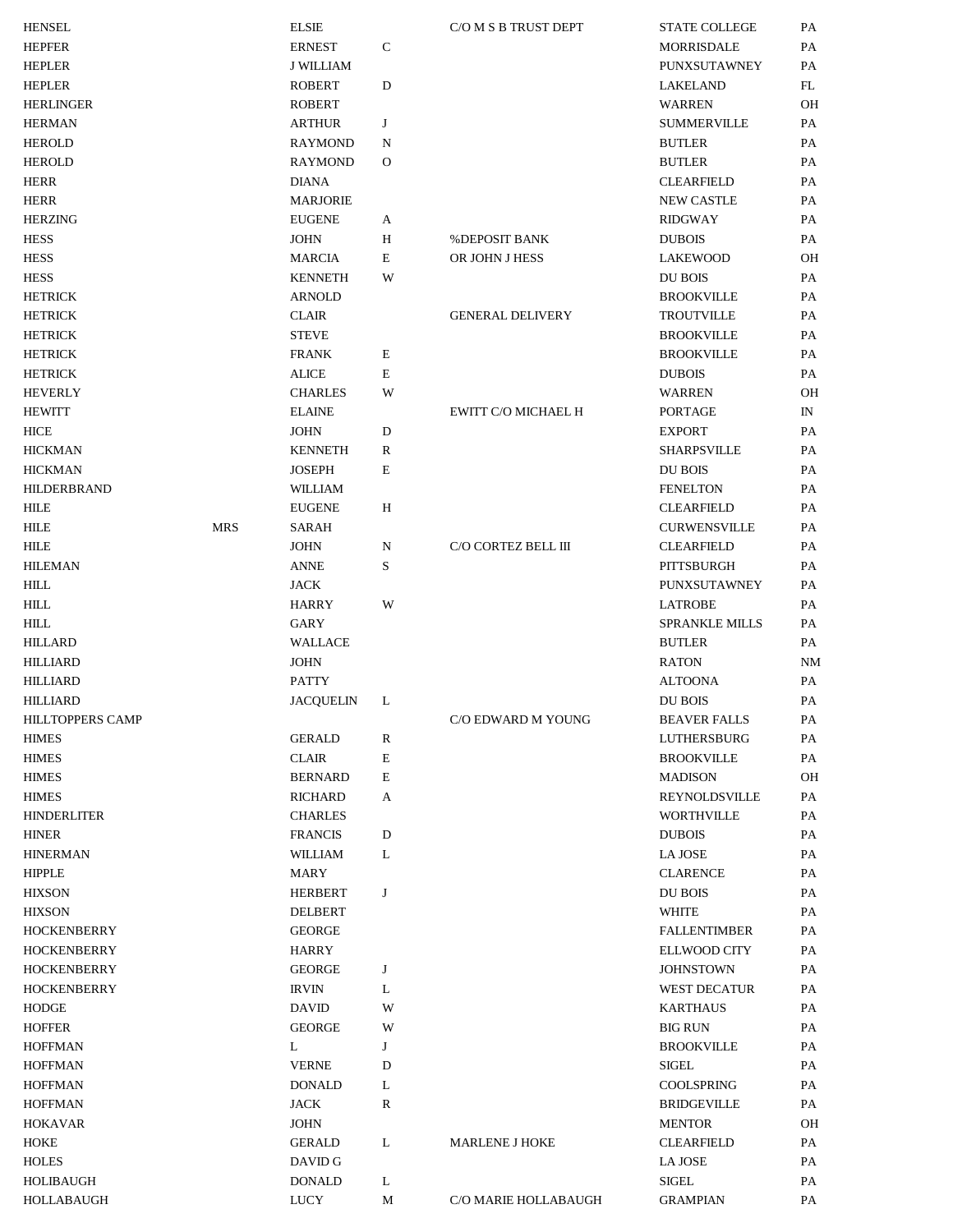| HOLLAND           | TILLIE          |              | % SIGEL HOTEL          | <b>SIGEL</b>          | PA        |
|-------------------|-----------------|--------------|------------------------|-----------------------|-----------|
| <b>HOLLAND</b>    | <b>TILLIE</b>   | M            | % SIGEL HOTEL          | <b>SIGEL</b>          | PA        |
| HOLLOBAUGH        | <b>KAREN</b>    |              |                        | <b>DUBOIS</b>         | PA        |
| <b>HOLMES</b>     | <b>ROGER</b>    | L            |                        | NORTH OLMSTED         | OН        |
| HOLT              | <b>DAVID</b>    |              |                        | <b>BROCKWAY</b>       | PA        |
| HOLT              | <b>BARBARA</b>  | A            |                        | <b>BROCKWAY</b>       | PA        |
| HOLT              | <b>GLENN</b>    | K            |                        | <b>CLEARFIELD</b>     | PA        |
| HOLT              | <b>WILBUR</b>   | C            | <b>CLAUDIA S HOLT</b>  | <b>CANONSBURG</b>     | PA        |
| HOLT              | <b>GERALD</b>   |              |                        | <b>LINCOLN</b>        | NE        |
| HOLTER            | LEROY           |              |                        | <b>BERWICK</b>        | PA        |
| HOLZER            | <b>DORIS</b>    |              |                        | <b>BRIDGEPORT</b>     | CT        |
| HOME CAMP GRANGE  |                 |              | C/O PAUL ORCUTT        | <b>ROCKTON</b>        | PA        |
| HOMMER            | <b>JAMES</b>    | R            |                        | <b>RISING SUN</b>     | MD        |
| HONNEFFER         | JOHN            | $\mathbf C$  |                        | <b>ELLWOOD CITY</b>   | PA        |
| HOOK              | <b>SUSAN</b>    |              | <b>%DIANE NICHOLS</b>  | <b>DUBOIS</b>         | PA        |
| HOOKS             | <b>ALVIN</b>    |              |                        | <b>ADRIAN</b>         | PA        |
| HOOT OWL CAMP     |                 |              | % ARTHUR THOMPSON      | REYNOLDSVILLE         | PA        |
| <b>HOOVER</b>     | <b>RONALD</b>   | L            |                        | WEST DECATUR          | PA        |
| <b>HOOVER</b>     | <b>WILLARD</b>  |              |                        | <b>KARTHAUS</b>       | PA        |
| HOOVER            | <b>EARL</b>     |              |                        | <b>MOSHANNON</b>      | PA        |
| HOOVER            | <b>RAY</b>      |              |                        | <b>CLEARFIELD</b>     | PA        |
| HOOVER            | WILLIAM         | Η            |                        | <b>POTTSTOWN</b>      | PA        |
| <b>HOOVER</b>     | <b>LESLIE</b>   | R            |                        | <b>MORRISDALE</b>     | PA        |
| HOOVER            | <b>DEAN</b>     | E            |                        | <b>SPRING GROVE</b>   | PA        |
| HOOVER            | <b>LEONARD</b>  | G            |                        | PUNXSUTAWNEY          | PA        |
| HOOVER            | <b>VERNON</b>   | B            | <b>IRENE M</b>         | <b>DUBOIS</b>         | PA        |
|                   | <b>EDNA</b>     |              |                        | <b>MORRISDALE</b>     | PA        |
| HOOVER            |                 | M            |                        |                       |           |
| HOOVER            | <b>THOMAS</b>   | $\mathsf{C}$ |                        | <b>PATTON</b>         | PA        |
| HORMTOWN LUTHERAN | <b>CHURCH</b>   |              | C/O WILLIAM MCGRANOR   | REYNOLDSVILLE         | PA        |
| HORNER            | <b>WILLIAM</b>  | L            |                        | <b>OLIVEBURG</b>      | PA        |
| HORVATH           | <b>JOSEPH</b>   | R            | & CONNIE L             | <b>MT PLEASANT</b>    | SC        |
| HORVATH           | <b>RITA</b>     | A            | %STANLEY PETERS        | <b>SHEFFIELD LAKE</b> | <b>OH</b> |
| HOUDESHELL        | <b>CLAIR</b>    | A            |                        | <b>MAHAFFEY</b>       | PA        |
| HOWARD            | <b>LEONARD</b>  |              |                        | PUNXSUTAWNEY          | PA        |
| <b>HOWARD</b>     | <b>ISAAC</b>    |              |                        | <b>GREENSBURG</b>     | PA        |
| HOWARD            | D               | J            |                        | <b>BROCKPORT</b>      | PA        |
| <b>HUBER</b>      | <b>REGIS</b>    | B            |                        | <b>GLENSHAW</b>       | PA        |
| <b>HUBLER</b>     | <b>BERLIN</b>   | $\mathbf C$  |                        | <b>MORRISDALE</b>     | PA        |
| <b>HUBLER</b>     | <b>ROBERT</b>   |              |                        | <b>MORRISDALE</b>     | PA        |
| <b>HUBLER</b>     | <b>CALVIN</b>   |              |                        | PHILIPSBURG           | PA        |
| <b>HUBLER</b>     | <b>MITCHELL</b> |              |                        | PHILIPSBURG           | PA        |
| <b>HUBLER</b>     | <b>JERRY</b>    |              | % NANCY HUBLER         | MORRISDALE            | PA        |
| HUBLER            | <b>RICHARD</b>  |              |                        | <b>BIGLER</b>         | PA        |
| HUBLER            | JACQUELYN       | D            |                        | PHILIPSBURG           | PA        |
| HUBLER            | <b>CHARLES</b>  |              |                        | <b>ST COLLEGE</b>     | PA        |
| <b>HUDDY</b>      | <b>NORMAN</b>   |              |                        | LAKELAND              | FL        |
| HUDOCK            | <b>BILL</b>     |              |                        | <b>GRINDSTONE</b>     | PA        |
| HUDSON            | <b>HARRY</b>    | F            |                        | <b>MC KEESPORT</b>    | PA        |
| HUEY              | <b>ERNEST</b>   | L            |                        | PITTSBURGH            | PA        |
| HUFNAGEL          | <b>DAVID</b>    |              |                        | <b>STRATTANVILLE</b>  | PA        |
| HUGHES            | JACK            |              |                        | <b>SHARON</b>         | PA        |
| HUGHES            | <b>ARTHUR</b>   |              |                        | W MIDDLESEX           | PA        |
| HUGHEY            | <b>ELMER</b>    | G            | C/O KAREN HUGHEY       | <b>LAS VEGAS</b>      | NV        |
| HULL              | <b>MASIE</b>    |              |                        | <b>MAYPORT</b>        | PA        |
| HULL              | JOANN           | R            |                        | <b>CLEARFIELD</b>     | PA        |
| HULL              | <b>SHERRY</b>   |              |                        | <b>BIGLER</b>         | PA        |
| HULLIHEN          | KAY             |              | <b>%LINDA WITHEROW</b> | <b>CURWENSVILLE</b>   | PA        |
| HUMMEL            | <b>MADELINE</b> |              |                        | <b>GRAMPIAN</b>       | PA        |
| HUMMEL            | PAUL            |              |                        | <b>WEST DECATUR</b>   | PA        |
| HUMMEL            | <b>ROBERT</b>   |              |                        | <b>CLEARFIELD</b>     | PA        |
| HUMMEL            | <b>DELLA</b>    | M            | C/O SANFORD HUMMEL     | MORRISDALE            | PA        |
| HUMMEL            | <b>DEBBIE</b>   | J            |                        | WALLACETON            | PA        |
|                   |                 |              |                        |                       |           |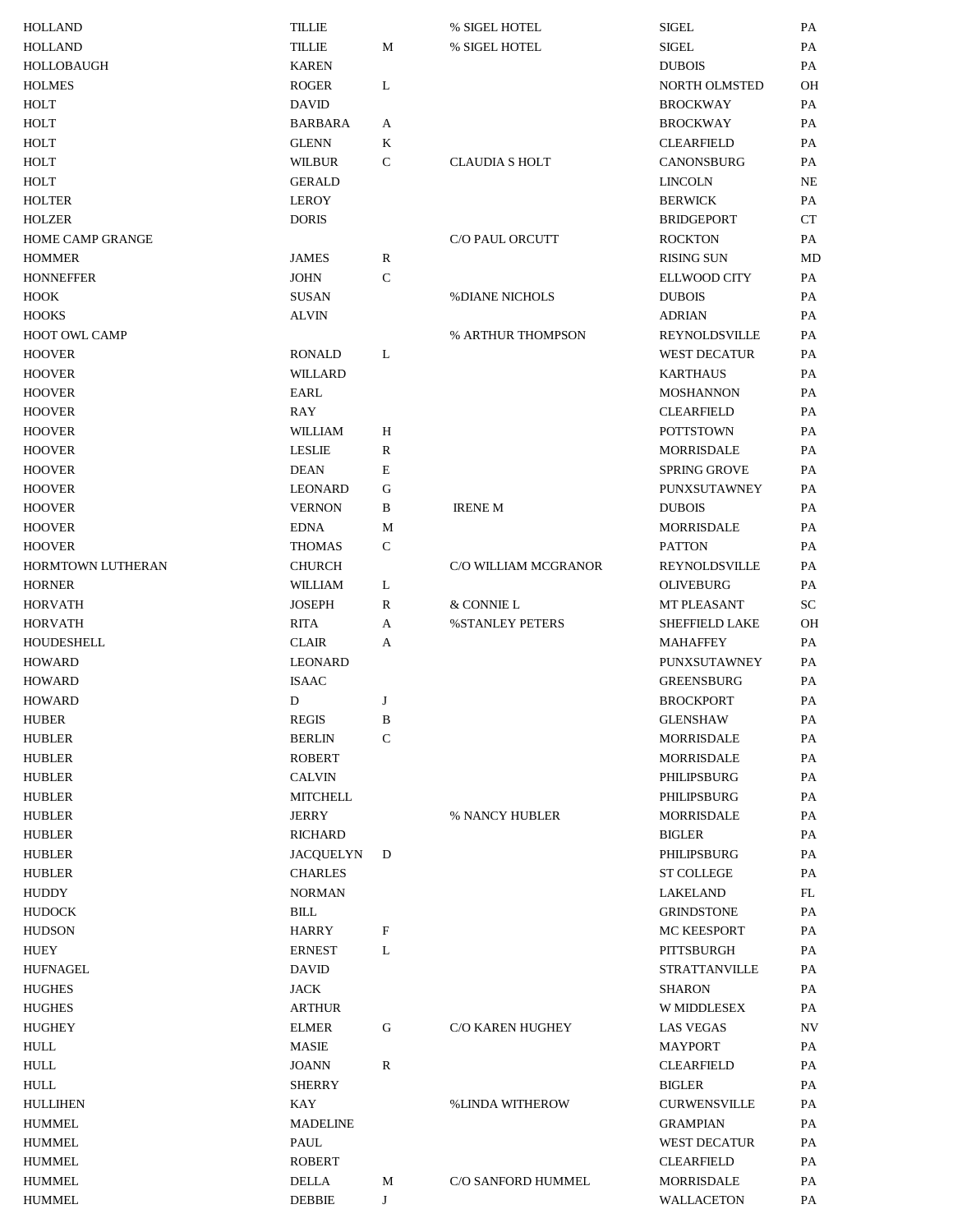<span id="page-22-0"></span>

| <b>HUMMEL</b>                | ELIZABETH         |              |                           | MORRISDALE           | PA            |
|------------------------------|-------------------|--------------|---------------------------|----------------------|---------------|
| <b>HUNGER</b>                | <b>DORIS</b>      | $\, {\bf B}$ |                           | PUNXSUTAWNEY         | PA            |
| <b>HUNT</b>                  | <b>DAWAYNE</b>    | A            |                           | WEST DECATUR         | PA            |
| <b>HUNTER</b>                | <b>LUTHER</b>     | L            |                           | PITTSBURGH           | PA            |
| <b>HUNTER</b>                | <b>RAYMOND</b>    | B            |                           | <b>HANOVER</b>       | PA            |
| <b>HUNTINGTON</b>            | <b>WILLIAM</b>    |              | RONALD HUNTINGTON         | <b>REYNOLDSVILLE</b> | PA            |
| <b>HUSTON</b>                | WILLIAM           | A            |                           | <b>ETTERS</b>        | PA            |
| <b>HUTCHINGS</b>             | <b>LANETTA</b>    |              |                           | <b>DRIFTING</b>      | PA            |
| <b>HUTCHINGS</b>             | <b>PATRICIA</b>   | J            |                           | WEST DECATUR         | PA            |
| <b>HUTCHINS</b>              | <b>WILMA</b>      |              |                           | <b>FALLS CREEK</b>   | PA            |
| <b>HUTCHISON</b>             | <b>EMMA</b>       | $\mathsf{C}$ |                           | <b>CLARION</b>       | PA            |
| <b>HUTCHISON</b>             | <b>JAMES</b>      | $\mathbf F$  |                           | NEW BLOOMFIELD       | PA            |
| <b>HUTSON</b>                | RUBY              | E            | % DONALD CLOAK            | <b>SHIPPENVILLE</b>  | PA            |
| <b>HUWE</b>                  | <b>JOSEPH</b>     | E            |                           | PITTSBURGH           | PA            |
| HY                           | <b>ROBERT</b>     | D            |                           | LUTHERSBURG          | PA            |
| <b>HYDE</b>                  | <b>ELMER</b>      | L            |                           | <b>BIG RUN</b>       | PA            |
| <b>HYNDS</b>                 | <b>RICHARD</b>    | $\mathsf{C}$ | <b>SHARON HYNDS</b>       | <b>BROCKPORT</b>     | PA            |
|                              |                   |              |                           |                      |               |
| I                            |                   |              |                           |                      |               |
| <b>IMAN</b>                  | <b>JOHN</b>       |              |                           | <b>CHICORA</b>       | PA            |
| <b>IMHOF</b>                 | <b>MICHAEL</b>    |              |                           | <b>RIDGWAY</b>       | PA            |
| <b>INGLE</b>                 | <b>GLENN</b>      |              |                           | <b>IDLEWILD</b>      | <b>TN</b>     |
| <b>INGRAM</b>                | <b>MELVIN</b>     | R            |                           | <b>ALTOONA</b>       | PA            |
| IOOF LODGE #1197             |                   |              |                           | <b>FISHER</b>        | PA            |
| <b>IRVIN</b>                 | R                 | B            |                           | <b>BROOKVILLE</b>    | PA            |
| <b>IRWIN</b>                 | <b>GORDON</b>     | L            |                           | LUTHERSBURG          | PA            |
| <b>IRWIN</b>                 | <b>JAY</b>        | D            |                           | <b>WOODLAND</b>      | PA            |
| <b>IRWIN</b>                 | JACK              | R            |                           | <b>WOODLAND</b>      | PA            |
| <b>IRWIN</b>                 | <b>JOHN</b>       | ${\bf R}$    |                           | <b>ELIZABETHTOWN</b> | PA            |
| <b>ISHMAN</b>                | <b>RONALD</b>     |              |                           | <b>BROOKVILLE</b>    | PA            |
|                              |                   |              |                           |                      |               |
| J                            |                   |              |                           |                      |               |
| <b>J &amp; J ENTERPRISES</b> | , INC             |              | % EASTERN AMERICAN ENERG  | <b>INDIANA</b>       | PA            |
| J AND L CAMP                 |                   |              | <b>%MIKE LUSNAK</b>       | PITTSBURGH           | PA            |
| <b>JACKSON</b>               | <b>VIOLA</b>      | E            | % DONALD JACKSON          | <b>SIGEL</b>         | PA            |
| <b>JACOBSEN</b>              | <b>JENS</b>       |              |                           | <b>DUBOIS</b>        | PA            |
| <b>JACOBSON</b>              | <b>JOHN</b>       | B.           |                           | <b>DUBOIS</b>        | $\mathbf{PA}$ |
| <b>JACOBSON</b>              | JOY               | D            |                           | <b>LOLO</b>          | MT            |
| JAGIELSKI                    | <b>RICHARD</b>    |              |                           | <b>VENUS</b>         | PA            |
| <b>JAMES</b>                 | W                 |              | % WILBUR JAMES            | <b>KANE</b>          | PA            |
| <b>JAMES</b>                 | RAYMOND           |              |                           | MCDONALD             | <b>OH</b>     |
| <b>JAMES &amp; EDWARS OP</b> | <b>ALISKY L P</b> |              |                           | CLEARFIELD           | PA            |
| <b>JAMISON</b>               | JEFF              |              |                           | <b>BROCKPORT</b>     | PA            |
| <b>JANIK</b>                 | MARY              | M            |                           | MONROEVILLE          | PA            |
| <b>JASPER</b>                | <b>DIANA</b>      |              | % ROBERT JASPER SR.       | <b>GLEN RICHEY</b>   | PA            |
| JAWORSKI                     | <b>PHILLIP</b>    |              |                           | <b>ASHLAND</b>       | <b>OH</b>     |
| <b>JEFFERSON INN</b>         |                   |              | % STEPHEN & V. DESPANSNAO | <b>BROOKVILLE</b>    | PA            |
| JEFFERSON INS AGE            | NCY               |              | % KEITH SNYDER            | PUNXSUTAWNEY         | PA            |
| JEFFERSON T.V.C              | ABLE              |              | C/O PUNXSUTAWNEY CABLE    | COUDERSPORT          | PA            |
| JEFFERSON T.V.C              | <b>ABLE</b>       |              |                           | COUDERSPORT          | PA            |
| JEFFERSON TV CABL            | E CO              |              | C/O PUNXSUTAWNEY          | <b>CUDERSPORT</b>    | PA            |
| JENKINS                      | <b>ARTHUR</b>     | Н            |                           | PITTSBURGH           | PA            |
| JENKINS                      | <b>THOMAS</b>     | J            |                           | <b>HOMEWORTH</b>     | <b>OH</b>     |
| <b>JENKINS</b>               | <b>RENEE</b>      |              |                           | PORTLAND MILLS       | PA            |
| <b>JEWART</b>                | <b>TIMOTHY</b>    | R            |                           | <b>SIGEL</b>         | PA            |
| JEWELL                       | <b>JOSEPH</b>     | T            |                           | <b>FALLS CREEK</b>   | PA            |
| JOHN                         | <b>DONALD</b>     | A            |                           | <b>WORTHINGTON</b>   | PA            |
| <b>JOHNS</b>                 | <b>KIMBERLY</b>   |              |                           | SIGEL                | PA            |
| <b>JOHNSON</b>               | <b>LOUIS</b>      |              |                           | ERIE                 | PA            |
| <b>JOHNSON</b>               | <b>EDWARD</b>     |              | & RENEE                   | <b>INDIANA</b>       | PA            |
| JOHNSON                      | E                 |              |                           | PUNXSUTAWNEY         | PA            |
| <b>JOHNSON</b>               | <b>PATRICK</b>    |              |                           | DU BOIS              | PA            |
|                              |                   |              |                           |                      |               |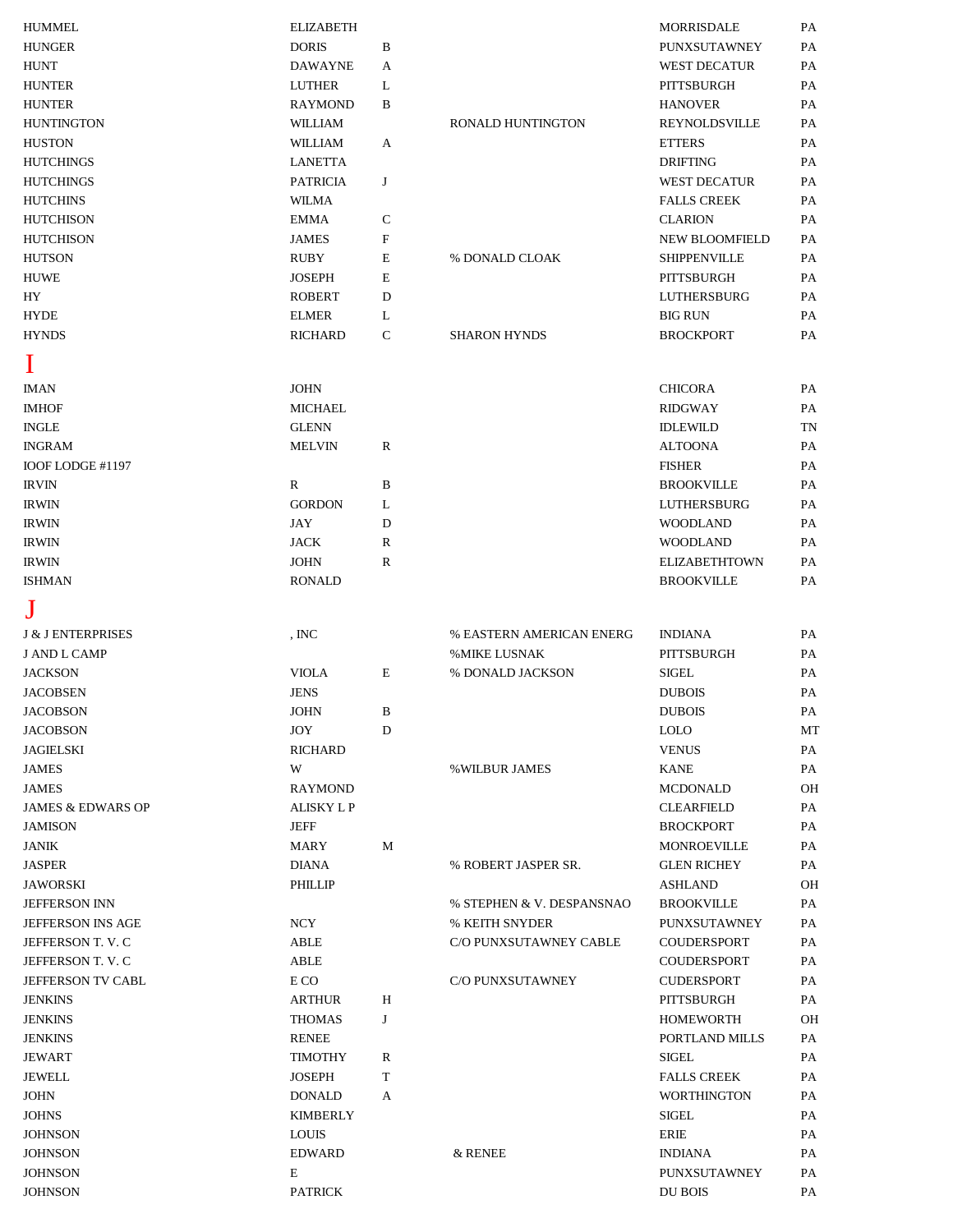<span id="page-23-0"></span>

| <b>JOHNSON</b>         | Н                | R           | %LIPPERT                         | <b>JENSEN BEACH</b>  | FL        |
|------------------------|------------------|-------------|----------------------------------|----------------------|-----------|
| <b>JOHNSON</b>         | <b>LEONARD</b>   |             |                                  | <b>SIGEL</b>         | PA        |
| <b>JOHNSON</b>         | <b>OMAR</b>      | K           |                                  | <b>KITTANNING</b>    | PA        |
| JOHNSON                | <b>LINCOLN</b>   |             | <b>SHEILA</b>                    | <b>GRASSFLAT</b>     | PA        |
| <b>JOHNSON</b>         | <b>JACK</b>      | М           |                                  | PITTSBURGH           | PA        |
| <b>JOHNSON</b>         | <b>RICHARD</b>   | М           | & MILDRED E                      | DU BOIS              | PA        |
| JOHNSON                | <b>THOMAS</b>    | E           |                                  | <b>JOHNSTOWN</b>     | PA        |
| <b>JOHNSON</b>         | <b>BRADLEY</b>   | A           |                                  | DU BOIS              | PA        |
| <b>JOHNSON</b>         | <b>SHEILA</b>    |             |                                  | DU BOIS              | PA        |
| <b>JOHNSON</b>         | <b>KATHRYN</b>   |             |                                  | DU BOIS              | PA        |
| <b>JOHNSON</b>         | WILLIAM          | L           |                                  | <b>DU BOIS</b>       | PA        |
| <b>JOHNSTON</b>        | <b>DONALD</b>    | K           |                                  | <b>BROOKVILLE</b>    | PA        |
| <b>JOHNSTON</b>        | WILLIAM          | A           |                                  | <b>CLEARFIELD</b>    | PA        |
| <b>JOHNSTON</b>        | MARGARET         |             |                                  | <b>GREENSBURG</b>    | PA        |
| <b>JOHNSTON</b>        | ROBERT           |             |                                  | <b>PENFIELD</b>      | PA        |
| <b>JOHNSTON</b>        | ALEXANDER        | M           |                                  | <b>FISHER</b>        | <b>PA</b> |
| <b>JOHNSTON</b>        | <b>DENNIS</b>    | D           | % STEVE AUKER                    | <b>CURWENSVILLE</b>  | PA        |
|                        |                  |             |                                  |                      |           |
| <b>JOHNSTON</b>        | MALCOLM          |             |                                  | <b>CURWENSVILLE</b>  | PA        |
| <b>JOHNSTON</b>        | <b>JAMES</b>     | R           |                                  | <b>GRAMPIAN</b>      | PA        |
| JO-HOL LEASING PA      | <b>RTNERS</b>    |             | % JOE NEAL                       | PUNXSUTAWNEY         | PA        |
| <b>JOINER</b>          | <b>DANIEL</b>    |             |                                  | <b>DUBOIS</b>        | PA        |
| <b>JO-MAC COTTAGES</b> |                  |             | C/O FREEMAN MCCLEARY             | SHIPPENVILLE         | PA        |
| JO-MAC COTTAGES        |                  |             | C/O FREEMAN MCCLEARY             | SHIPPENVILLE         | PA        |
| <b>JONES</b>           | <b>DOROTHY</b>   |             |                                  | <b>GRAMPIAN</b>      | PA        |
| <b>JONES</b>           | <b>DUANE</b>     | T           |                                  | <b>RENFREW</b>       | PA        |
| <b>JONES</b>           | <b>RUTHELLA</b>  |             | & PAULINE WELLS                  | <b>CHAGRIN FALLS</b> | OH        |
| <b>JONES</b>           | <b>JAMES</b>     | R           | % RAY MOODY JR                   | <b>BELLE VERNON</b>  | PA        |
| <b>JONES</b>           | <b>DONALD</b>    |             |                                  | <b>NILES</b>         | OH        |
| <b>JONES</b>           | CARL             | N           |                                  | <b>EVANS CITY</b>    | PA        |
| <b>JONES</b>           | <b>ROBERT</b>    | L           |                                  | <b>BEAVER FALLS</b>  | PA        |
| <b>JONES</b>           | WILLIAM          | L           |                                  | <b>WOODLAND</b>      | PA        |
| <b>JONES</b>           | <b>CLARENCE</b>  | D           |                                  | <b>BROOKVILLE</b>    | PA        |
| <b>JONES</b>           | <b>GEORGE</b>    | T           |                                  | <b>BROOKVILLE</b>    | PA        |
| <b>JONES</b>           | PAT              |             |                                  | <b>CLARINGTON</b>    | PA        |
| <b>JONES</b>           | <b>TAMMY</b>     |             |                                  | <b>BROCKWAY</b>      | PA        |
| JORDAN                 | <b>JERRY</b>     |             |                                  | <b>MORRISDALE</b>    | PA        |
| <b>JORDAN</b>          | <b>THOMAS</b>    |             | & VALERIE                        | REYNOLDSVILLE        | PA        |
| <b>JOSEFIK</b>         | <b>FRANK</b>     | J           |                                  | <b>MORRISDALE</b>    | PA        |
| <b>JOSEPH</b>          | <b>EDWARD</b>    |             |                                  | <b>BROCKPORT</b>     | PA        |
| <b>JOSEPH</b>          | <b>GEORGE</b>    | М           | DENISE M JOSEPH                  | WASHINGTON           | PA        |
| <b>JOSEPH</b>          | <b>VALVERDIN</b> | М           |                                  | <b>SYKESVILLE</b>    | PA        |
| <b>JOZEFIK</b>         | GARRY            | М           |                                  | <b>OLANTA</b>        | PA        |
| <b>JUDICE</b>          | <b>BETSY</b>     | L           |                                  | DU BOIS              | PA        |
| <b>JURY</b>            | <b>ELMA</b>      |             |                                  | <b>CLEARFIELD</b>    | PA        |
| <b>JURY</b>            | <b>WILLARD</b>   |             |                                  | <b>JEANNETTE</b>     | PA        |
| <b>JUSTICE</b>         | MARY             | $\mathbf E$ | <b>GERALD C JUSTICE</b>          | PUNXSUTAWNEY         | PA        |
| <b>JUSTUS</b>          | ED               |             |                                  | <b>KENT</b>          | OН        |
|                        |                  |             |                                  |                      |           |
| K                      |                  |             |                                  |                      |           |
| <b>KAHLE</b>           | <b>FLOYD</b>     |             |                                  | <b>BROOKVILLE</b>    | PA        |
| <b>KAISER</b>          | <b>ADOLF</b>     |             |                                  | YOUNGSTOWN           | OH        |
| <b>KAISER</b>          | <b>MARYANN</b>   |             |                                  | <b>BEAVER</b>        | PA        |
| <b>KANE</b>            | <b>FRANCIS</b>   | $\mathbf E$ |                                  | <b>HOMER CITY</b>    | PA        |
| <b>KANN</b>            | <b>LOUIS</b>     |             |                                  | <b>ORLANDO</b>       | FL        |
| <b>KANOUFF</b>         | <b>CHRIS</b>     |             |                                  | <b>CLEARFIELD</b>    | PA        |
| KAPITY                 | <b>CHARLES</b>   | J           | C/O PNC TRUST R.E (P2-PTPP-05-5) | PGH                  | PA        |
| <b>KAROLESKI</b>       | <b>LEO</b>       | ${\bf C}$   |                                  | <b>DUBOIS</b>        | PA        |
| KAUFFMAN               | <b>RAY</b>       | ${\bf G}$   | & TERRY                          | LANCASTER            | PA        |
| <b>KAUFFMANN</b>       | <b>LINDA</b>     |             |                                  | <b>MAUMEE</b>        | OН        |
| <b>KAVELAK</b>         | <b>JUNE</b>      |             |                                  |                      |           |
|                        |                  |             |                                  | <b>BELLEFONTE</b>    | PA        |
| KAY                    | <b>ROBERT</b>    | M           |                                  | <b>CLARINGTON</b>    | PA        |
| <b>KEAN</b>            | LURAYN           | ${\bf S}$   |                                  | PITTSBURGH           | PA        |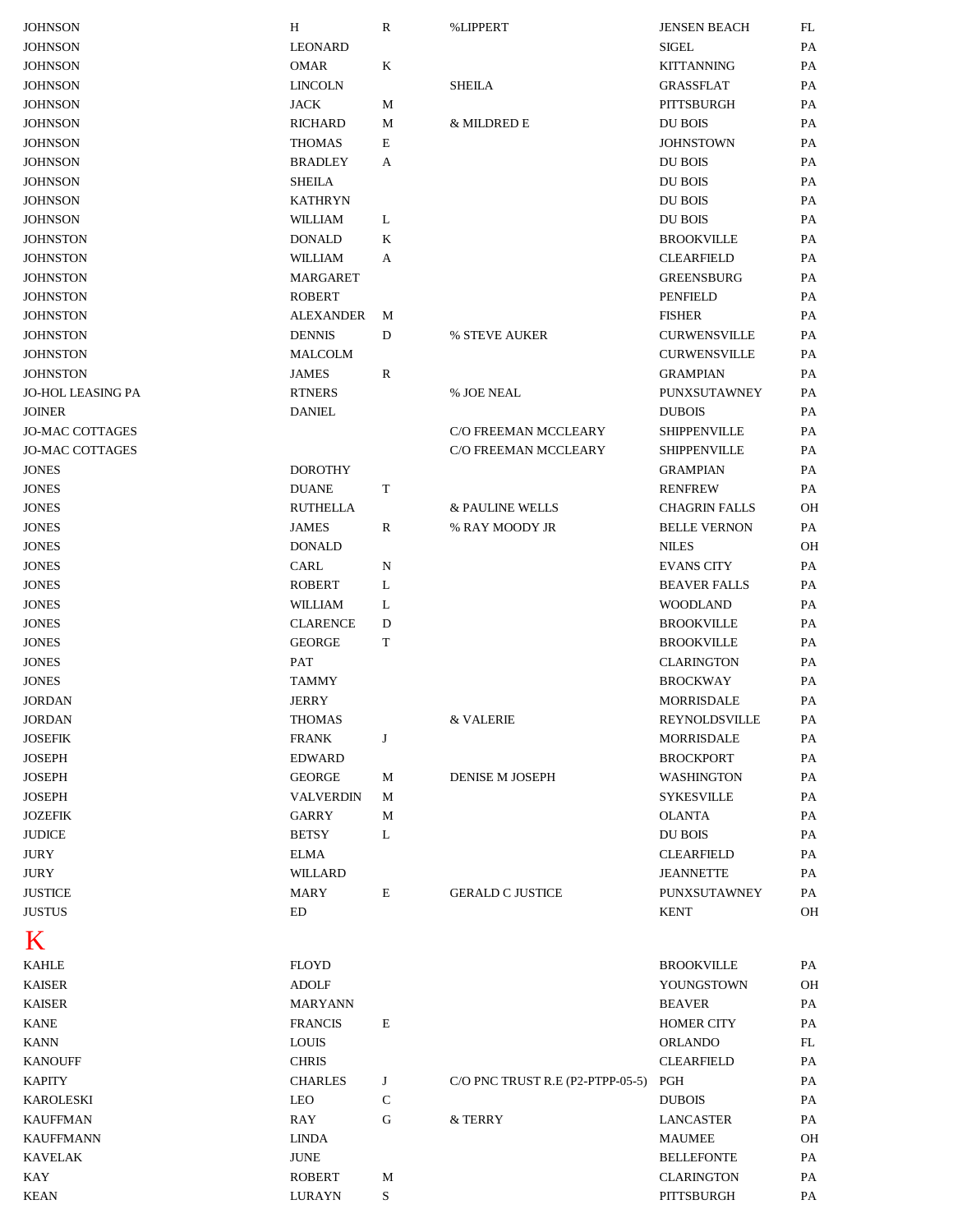| KEARNEY                   | ALEX            | E           |                        | <b>LADY LAKE</b>                     | FL        |
|---------------------------|-----------------|-------------|------------------------|--------------------------------------|-----------|
| <b>KEENAN</b>             | <b>KAY</b>      | L           |                        | <b>LEAVITTSBURG</b>                  | <b>OH</b> |
| <b>KEIBLER</b>            | <b>ERIC</b>     | S           |                        | <b>GLEN CAMPBELL</b>                 | PA        |
| <b>KEITH</b>              | <b>CHESTER</b>  | L           |                        | LA JOSE                              | PA        |
| KELICHNER                 | ALLISON         | J           |                        | DU BOIS                              | PA        |
| KELLAR                    | <b>CHARLES</b>  | W           |                        | <b>BROCKWAY</b>                      | PA        |
| <b>KELLER</b>             | <b>EDWARD</b>   | A           |                        | PUNXSUTAWNEY                         | PA        |
| <b>KELLER</b>             | <b>ART</b>      |             | <b>LORI KELLER</b>     | REYNOLDSVILLE                        | PA        |
| <b>KELLER</b>             | <b>JAMES</b>    |             |                        | PENFIELD                             | PA        |
| <b>KELLER</b>             | <b>TIMOTHY</b>  |             |                        | <b>RIDGWAY</b>                       | PA        |
| KELLER                    | JOHN            | M           |                        | <b>ROARING SPRING</b>                | РA        |
| <b>KELLEY</b>             | <b>WENDELL</b>  |             | C/O GEANE KELLEY       | <b>WEST DECATUR</b>                  | PA        |
| <b>KELLEY</b>             | <b>LOGAN</b>    |             |                        | <b>KARTHAUS</b>                      | PA        |
| <b>KELLEY</b>             | <b>JOHN</b>     | ${\bf C}$   |                        | <b>GALENA</b>                        | MD        |
| KELLY                     | <b>RALPH</b>    |             |                        | <b>DUBOIS</b>                        | PA        |
| KELLY                     | <b>THOMAS</b>   | K           |                        | <b>CLEARFIELD</b>                    | PA        |
| KELM                      | AWALT           |             | <b>BESSIE</b>          | <b>SHELBY</b>                        | OН        |
| KELSEY                    | <b>BYRON</b>    | A           |                        | <b>GREENSBURG</b>                    | PA        |
| <b>KENDRICK</b>           | WILLIAM         | A           |                        | <b>SHIPPENVILLE</b>                  | PA        |
| KENNEDY                   | A               | P           |                        | <b>SUMMERVILLE</b>                   | PA        |
| <b>KENNEDY</b>            | <b>VICTOR</b>   | C           | <b>OLIVE L KENNEDY</b> | PUNXSUTAWNEY                         | PA        |
| KENNEDY                   | <b>EDWARD</b>   | М           |                        | <b>DU BOIS</b>                       | PA        |
| KENNEDY                   | CAROL           |             |                        | REYNOLDSVILLE                        | PA        |
| KENNEMUTH                 | DARL            |             |                        | <b>MAYPORT</b>                       | PA        |
| KENNEMUTH                 | <b>DARL</b>     |             |                        | <b>MAYPORT</b>                       | PA        |
| KENNEMUTH                 | <b>DARL</b>     | L           |                        | <b>MAYPORT</b>                       | PA        |
| KENNEMUTH                 | <b>D LELAND</b> |             |                        | <b>SUMMERVILLE</b>                   | PA        |
| KENNEMUTH                 | <b>EVELYN</b>   |             |                        | <b>MAYPORT</b>                       | PA        |
| <b>KENNER</b>             | <b>LEWIS</b>    |             |                        | <b>MCDONALD</b>                      | OН        |
| <b>KENYON</b>             | <b>THOMAS</b>   | J           |                        | <b>FRANKLIN</b>                      | PA        |
| <b>KEOUGH</b>             | <b>HELEN</b>    |             |                        | <b>COOLSPRING</b>                    | PA        |
| KEPHART                   | ALBERT          | D           |                        | <b>WOODLAND</b>                      | PA        |
| KEPHART                   | JERRY           |             |                        | <b>NEWPORT</b>                       | PA        |
| KEPHART                   | MARK            |             |                        | <b>OSCEOLA MILLS</b>                 | PA        |
|                           |                 |             |                        |                                      |           |
| KEPHART<br><b>KEPHART</b> | JOHN            |             |                        | <b>CLEARFIELD</b><br><b>WOODLAND</b> | PA<br>PA  |
|                           | <b>PRESTON</b>  |             |                        |                                      |           |
| <b>KEPHART</b>            | TINA            | М           |                        | <b>HOUTZDALE</b>                     | PA        |
| <b>KERIN</b>              | <b>FAYE</b>     | $\mathbf O$ |                        | <b>CLEARFIELD</b>                    | PA        |
| <b>KERLIN</b>             | <b>FORREST</b>  | R           | <b>JO ANN KERLIN</b>   | <b>MORRISDALE</b>                    | PA        |
| KERNS                     | <b>PAUL</b>     |             |                        | <b>FREDONIA</b>                      | NY        |
| KERR                      | <b>DONALD</b>   | Н           |                        | <b>HOMER CITY</b>                    | PA        |
| KERR                      | <b>THOMAS</b>   |             |                        | REYNOLDSVILLE                        | PA        |
| <b>KERRMOOR GRANGE</b>    |                 |             | <b>TERRY BLOOM</b>     | <b>NEW MILLPORT</b>                  | PA        |
| KESSLER                   | GARY            | D           |                        | PUNXSUTAWNEY                         | PA        |
| <b>KESSLER</b>            | LAMAR           | C           |                        | <b>DU BOIS</b>                       | PA        |
| <b>KETH</b>               | <b>MARGARET</b> |             |                        | <b>BROOKVILLE</b>                    | PA        |
| KETZEL                    | <b>ROLAND</b>   | A           |                        | ERIE                                 | PA        |
| KEYS                      | <b>LAWRENCE</b> | E           |                        | <b>MCKEESPORT</b>                    | PA        |
| KIDS KAMP                 |                 |             | % DAVID HAIRHOGER      | <b>NEW GALILEE</b>                   | PA        |
| <b>KIEHL</b>              | <b>ETHEL</b>    |             | <b>JEFF %BURKET</b>    | <b>SIGEL</b>                         | PA        |
| <b>KIFER</b>              | <b>CHARLES</b>  |             |                        | <b>CLARION</b>                       | PA        |
| KIGER                     | MARK            | A           |                        | <b>DUBOIS</b>                        | РA        |
| KILE                      | <b>JOHN</b>     | A           |                        | <b>CRANBERRY TOWNSHII PA</b>         |           |
| <b>KINFOLKS CAMP</b>      |                 |             | % THOMAS ROUGH         | <b>ELLWOOD CITY</b>                  | РA        |
| KING                      | <b>ROBERT</b>   | F           | <b>HAZEL</b>           | PITTSBURGH                           | PA        |
| KING                      | WILBERT         |             |                        | RIMERSBURG                           | PA        |
| KING                      | <b>JAMES</b>    | W           |                        | <b>AVELLA</b>                        | PA        |
| KING                      | <b>ELSIE</b>    |             |                        | DU BOIS                              | PA        |
| KING                      | <b>DAVID</b>    | J           |                        | PITTSBURGH                           | PA        |
| KING                      | JAMES           | A           |                        | <b>TAMPA</b>                         | FL        |
| KINGSLAND                 | <b>EDWARD</b>   | C           |                        | <b>CLIFTON HEIGHTS</b>               | PA        |
| KIRK                      | <b>BRENDA</b>   | J           |                        | <b>FRENCHVILLE</b>                   | PA        |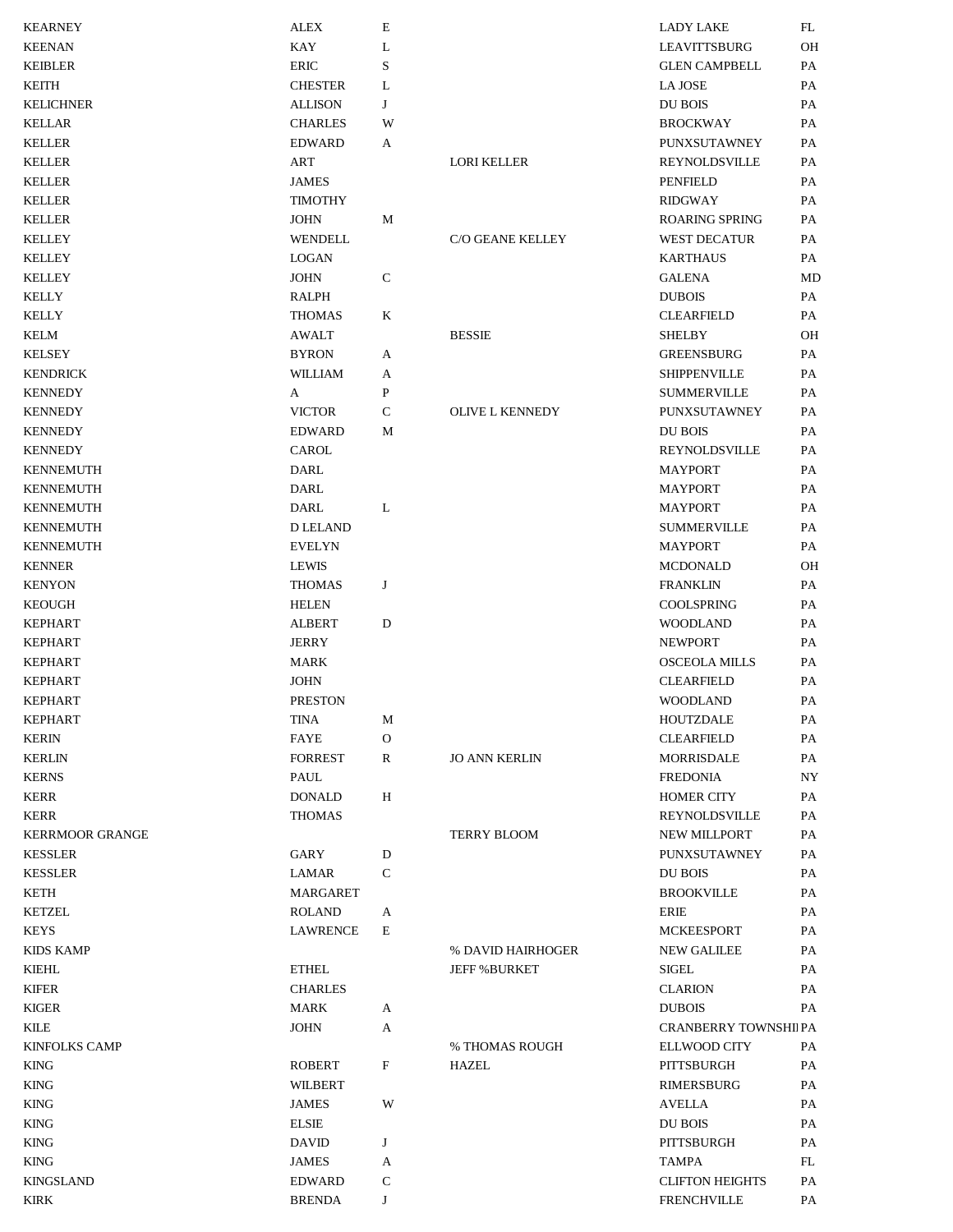| <b>KIRKER</b>        | <b>FRED</b>     |             |                         | <b>ROCHESTER</b>       | PA |
|----------------------|-----------------|-------------|-------------------------|------------------------|----|
| <b>KIRKWOOD</b>      | <b>BARBARA</b>  |             |                         | <b>INDIANA</b>         | PA |
| KISER                | <b>ALBERT</b>   |             |                         | <b>BROOKVILLE</b>      | PA |
| <b>KISH</b>          | <b>ANTHONY</b>  |             |                         | SPRINGDALE             | PA |
| <b>KITCHEN</b>       | <b>SHERMAN</b>  | G           |                         | <b>MAHAFFEY</b>        | PA |
| <b>KITCHEN</b>       | <b>ELMER</b>    | $\mathbf E$ |                         | LA JOSE                | PA |
| <b>KITCHEN</b>       | <b>KENDEL</b>   | J           |                         | <b>MAHAFFEY</b>        | PA |
| <b>KITTA</b>         | <b>LORETTA</b>  |             |                         | PARMA                  | OH |
| <b>KLEBACHA</b>      | <b>DEBRA</b>    |             |                         | DU BOIS                | PA |
| <b>KLEBERG</b>       | <b>CRAIG</b>    | ${\bf C}$   |                         | <b>PITTSBORO</b>       | NC |
| <b>KLEBOFF</b>       | <b>FRANK</b>    |             | % S & T BANK-TRUST DEPT | <b>DUBOIS</b>          | PA |
| <b>KLEIN</b>         | <b>ALBERT</b>   | W           |                         | <b>POMONA</b>          | NY |
| KLEMM                | <b>FRANKLIN</b> |             |                         | <b>HOMER CITY</b>      | PA |
| <b>KLENDER</b>       | <b>DENNIS</b>   | М           |                         | <b>BROOKVILLE</b>      | PA |
| <b>KLINE</b>         | <b>GEORGIA</b>  |             |                         | <b>KENOSHA</b>         | WI |
| <b>KLINE</b>         | REX             |             |                         | <b>NIAGARA FALLS</b>   | NY |
| <b>KLINE</b>         | <b>MICHAEL</b>  |             | & ANGELA                | <b>MORRISDALE</b>      | PA |
| <b>KLINE</b>         |                 |             |                         | CARROLLTOWN            |    |
|                      | <b>MICHELE</b>  |             |                         |                        | PA |
| <b>KLING</b>         | <b>GRACE</b>    |             |                         | <b>MAHAFFEY</b>        | PA |
| <b>KLING</b>         | <b>GRACE</b>    |             |                         | <b>MAHAFFEY</b>        | PA |
| <b>KLINGELHOEFER</b> | <b>WILLIAM</b>  |             |                         | <b>MONACA</b>          | PA |
| <b>KLINGENSMITH</b>  | <b>CHESTER</b>  |             |                         | <b>LEECHBURG</b>       | PA |
| <b>KLINGENSMITH</b>  | <b>KEITH</b>    | $\mathbf O$ |                         | <b>FORD CITY</b>       | PA |
| <b>KLUBERT</b>       | <b>LOUIS</b>    | F           |                         | <b>BONITA SPRINGS</b>  | FL |
| <b>KNABB</b>         | <b>BOB</b>      |             |                         | <b>VANDERGRIFT</b>     | PA |
| <b>KNAPP</b>         | <b>MICHAEL</b>  |             |                         | <b>OCEAN CITY</b>      | MD |
| <b>KNAPP</b>         | <b>OLIVE</b>    | G           |                         | <b>BROOKVILLE</b>      | PA |
| <b>KNARR</b>         | <b>HARRY</b>    | D           |                         | <b>ALTOONA</b>         | PA |
| <b>KNARR</b>         | <b>TRACY</b>    |             |                         | REYNOLDSVILLE          | PA |
| <b>KNEPP</b>         | <b>THEODORE</b> |             |                         | <b>MALVERN</b>         | PA |
| <b>KNEPP</b>         | <b>FREDRICK</b> |             | Y KNEPP % PAUL & CIND   | <b>MINERAL SPRINGS</b> | PA |
| <b>KNEPP</b>         | <b>BENNY</b>    | L           |                         | DU BOIS                | PA |
| <b>KNIGHT</b>        | <b>FRANCIS</b>  |             |                         | <b>CROWN</b>           | PA |
| <b>KNIGHT</b>        | JODY            | L           |                         | <b>BROOKVILLE</b>      | PA |
| <b>KNISELY</b>       | <b>HOWARD</b>   |             |                         | <b>TOLEDO</b>          | OН |
| KNOX                 | EARL            |             |                         | <b>CABOT</b>           | PA |
| <b>KOCH</b>          | <b>LAWRENCE</b> |             |                         | <b>AKRON</b>           | OH |
| <b>KOEHLER</b>       | <b>WILLIAM</b>  |             |                         | PITTSBURGH             | PA |
| <b>KOHAN</b>         | <b>PETER</b>    | A           |                         | <b>SAINT BENEDICT</b>  | PA |
| <b>KOHL</b>          | <b>ROBERT</b>   | H           | C/O ROBERTA WINGARD     | PUNXSUTAWNEY           | PA |
| <b>KOHLER</b>        | <b>RICHARD</b>  |             |                         | <b>FALLS CREEK</b>     | PA |
| <b>KOHLER</b>        | <b>DELLA</b>    |             |                         | <b>MEDFORD</b>         | NY |
| <b>KOHR</b>          | <b>PHILLIP</b>  | S           |                         | <b>DUBOIS</b>          | PA |
| <b>KOLBE</b>         | <b>JULIA</b>    |             |                         | <b>WOODLAND</b>        | PA |
| <b>KOLIVOSKI</b>     | <b>EDITH</b>    |             |                         | <b>KARTHAUS</b>        | PA |
| <b>KOLP</b>          | <b>PAMELA</b>   |             |                         | <b>WOODLAND</b>        | PA |
| <b>KOMONDOR</b>      | <b>EUGENE</b>   |             |                         | <b>GLASSPORT</b>       | PA |
| <b>KONCHAR</b>       | DAN             |             | % NICK KONCHAR          | FORT LAUDERDALE        | FL |
| <b>KONTER</b>        | <b>HAROLD</b>   | A           |                         | <b>CORAOPOLIS</b>      | PA |
| <b>KOPER</b>         | <b>JOHN</b>     | J           |                         | <b>BROOKVILLE</b>      | PA |
|                      | JOE             |             |                         | DE LANCEY              | PA |
| <b>KOROMAUS</b>      |                 |             |                         |                        |    |
| <b>KOROMAUS</b>      | <b>GEORGE</b>   |             |                         | HOLLIDAYSBURG          | PA |
| <b>KOSIC</b>         | <b>RANDY</b>    |             | LISA R KOSIC            | <b>AULTMAN</b>         | PA |
| <b>KOUGHER</b>       | <b>DOROTHY</b>  |             |                         | <b>COOLSPRING</b>      | PA |
| <b>KOZDRON</b>       | <b>VIOLET</b>   |             |                         | <b>ROCKTON</b>         | PA |
| <b>KOZIEL</b>        | <b>BRADLEY</b>  |             |                         | <b>CHERRY TREE</b>     | PA |
| KRAAZ                | B               | W           |                         | <b>CLEVELAND</b>       | OН |
| KRACH                | <b>TERRY</b>    |             |                         | DU BOIS                | PA |
| <b>KRAJEC</b>        | <b>HELEN</b>    |             |                         | <b>BEAVER</b>          | PA |
| <b>KRAMER</b>        | <b>MARTIN</b>   | E           |                         | <b>BROOKVILLE</b>      | PA |
| <b>KRAMER</b>        | $\mathsf{C}$    | R           |                         | N HUNTINGDON           | PA |
| <b>KRAMER</b>        | <b>WARREN</b>   |             |                         | <b>HUTCHINSON</b>      | PA |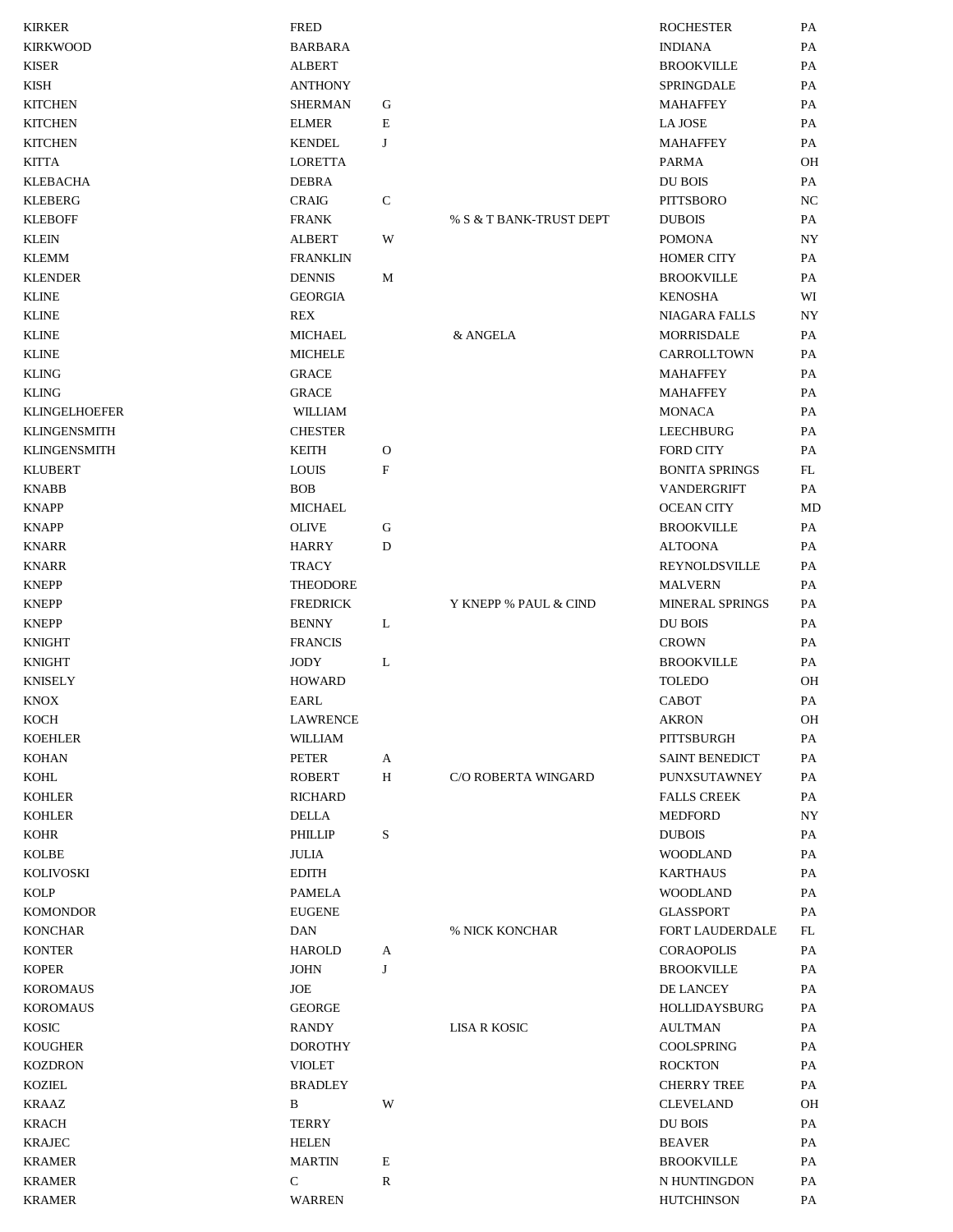<span id="page-26-0"></span>

| KRAMER                   | <b>GROVER</b>         |              |                                    | PUNXSUTAWNEY           | PA        |
|--------------------------|-----------------------|--------------|------------------------------------|------------------------|-----------|
| <b>KRAMER</b>            | CARL                  | N            | % SHELDA KRAMER                    | PUNXSUTAWNEY           | PA        |
| <b>KRATZ</b>             | <b>CONRAD</b>         |              |                                    | PITTSBURGH             | PA        |
| <b>KRAUSE</b>            | <b>ANDREW</b>         |              |                                    | NEW KENSINGTON         | PA        |
| <b>KRAUSE</b>            | MARK                  |              |                                    | <b>IRVONA</b>          | PA        |
| <b>KRAVITS</b>           | <b>JOSEPH</b>         |              |                                    | <b>SARVER</b>          | PA        |
| KRAWIECKI                | <b>STANLEY</b>        | L            |                                    | <b>NATRONA HEIGHTS</b> | PA        |
| KREIMENDAHL              |                       |              |                                    | <b>BETHLEHEM</b>       | PA        |
| <b>KRIDER</b>            | PAUL<br><b>ROBERT</b> | L            |                                    | <b>MORRISDALE</b>      | PA        |
|                          |                       |              |                                    |                        | PA        |
| <b>KRINER</b>            | PHILIP                |              |                                    | <b>DUBOIS</b>          | PA        |
| <b>KRINER</b>            | <b>GERALD</b>         |              |                                    | <b>DUBOIS</b>          | PA        |
| <b>KRINER</b>            | <b>ALBERTA</b>        | E            | % SAM ALSBAUGH<br>%SAMUEL ALSBAUGH | DU BOIS                |           |
| <b>KRINER</b>            | <b>JAMES</b>          |              |                                    | DU BOIS                | PA        |
| <b>KROFT</b>             | <b>RICHARD</b>        | J            | <b>SHELIA M</b>                    | ERIE                   | PA        |
| KROH                     | <b>JOHN</b>           | $\mathbf F$  |                                    | PERRYSBURG             | OН        |
| KROLLMAN                 | <b>FRED</b>           | S            |                                    | <b>FAIRFAX</b>         | VA        |
| <b>KROUSE</b>            | <b>CHARLES</b>        |              |                                    | <b>PITCAIRN</b>        | PA        |
| <b>KRUEGER</b>           | <b>ROBERT</b>         | E            |                                    | LANCASTER              | PA        |
| <b>KRUGER</b>            | <b>JACK</b>           | L            |                                    | <b>GOFFSTOWN</b>       | NH        |
| <b>KRUIS</b>             | <b>LESLIE</b>         | ${\bf G}$    | & NANCY M                          | <b>GREENVILLE</b>      | VA        |
| KRUZELAK                 | <b>JODY</b>           |              |                                    | REYNOLDSVILLE          | PA        |
| KUBICINA                 | <b>STEPHEN</b>        | J            |                                    | <b>MADERA</b>          | PA        |
| KUHL                     | <b>BARBARA</b>        |              |                                    | <b>SIGEL</b>           | PA        |
| <b>KUHN</b>              | <b>FRANCIS</b>        | L            |                                    | DU BOIS                | PA        |
| <b>KUHNS</b>             | WILLIAM               |              |                                    | <b>CINCINNATI</b>      | OH        |
| <b>KULBACKI</b>          | <b>STANLEY</b>        |              |                                    | DU BOIS                | PA        |
| <b>KUNSELMAN</b>         | <b>GILBERT</b>        | H            | <b>KAREN M</b>                     | <b>TEMPLETON</b>       | PA        |
| KUNSELMAN                | CARL                  | R            |                                    | <b>DUBOIS</b>          | PA        |
| <b>KUNSELMAN</b>         | <b>HAZEL</b>          | E            |                                    | <b>FAIRMOUNT CITY</b>  | PA        |
| <b>KUNTZ</b>             | <b>DONALD</b>         |              | <b>CORA</b>                        | REYNOLDSVILLE          | PA        |
| KUNTZ                    | <b>JOY</b>            |              |                                    | <b>BIG RUN</b>         | PA        |
| KUNZELMAN                | <b>DUKE</b>           |              |                                    | <b>MYRTLE BEACH</b>    | SC        |
| <b>KURTIAK</b>           | <b>JOHN</b>           | R            |                                    | <b>STRATTANVILLE</b>   | PA        |
| <b>KURTZ</b>             | GARY                  |              |                                    | DU BOIS                | PA        |
| <b>KURTZER</b>           | <b>JEFFREY</b>        | A            |                                    | <b>ROCKTON</b>         | PA        |
| KUSMIERCZYK              | WAYNE                 |              |                                    | <b>MAYFIELD</b>        | ΚY        |
| <b>KUTCH</b>             | PAUL                  |              |                                    | <b>KITTANNING</b>      | PA        |
| <b>KUZUB</b>             | <b>CECELIA</b>        |              |                                    | <b>FALLENTIMBER</b>    | PA        |
| <b>KYLER</b>             | <b>IVAN</b>           |              |                                    | <b>MORRISDALE</b>      | PA        |
|                          |                       |              |                                    |                        |           |
| <b>LABORDE</b>           | <b>ROBERT</b>         | J            | <b>LUCENA M LABORDE</b>            | SYKESVILLE             | PA        |
| <b>LACAILLE</b>          |                       |              |                                    | <b>CURWENSVILLE</b>    |           |
|                          | <b>MARJORIE</b>       | L            |                                    |                        | PA        |
| LAKE                     | <b>JAMES</b>          | A            |                                    | <b>ANITA</b>           | PA        |
| LAKES                    | <b>RAYMOND</b>        |              |                                    | DU BOIS                | PA        |
| <b>LAMOREAU</b>          | <b>JOEY</b>           | $\mathsf{C}$ | DISCONNECTED/NON-PAYMENT           | <b>CURWENSVILLE</b>    | PA        |
| <b>LAMOREAUX</b>         | <b>DALE</b>           |              |                                    | <b>GREENWICH</b>       | OН        |
| LANAGER                  | <b>THOMAS</b>         |              |                                    | <b>CURWENSVILLE</b>    | PA        |
| LANCE                    | <b>OSCAR</b>          | C            |                                    | <b>FRUITLAND PARK</b>  | FL        |
| LANE                     | <b>RAYMOND</b>        |              |                                    | <b>MASURY</b>          | <b>OH</b> |
| <b>LANE CONSTRUCTION</b> | CORP.                 |              |                                    | <b>CORAOPOLIS</b>      | PA        |
| <b>LANGVILLE METH CH</b> |                       |              | C/O GERTRUDE M AMES                | <b>MAYPORT</b>         | PA        |
| LANICH                   | WALLACE               |              |                                    | <b>CLEARFIELD</b>      | PA        |
| LANN                     | <b>GREGORY</b>        |              |                                    | <b>WESTOVER</b>        | PA        |
| <b>LANSBERRY</b>         | <b>DONALD</b>         | M            |                                    | <b>COALPORT</b>        | PA        |
| <b>LANTZ</b>             | <b>MATTHEW</b>        | G            | % ROBERT COLE                      | <b>FALLS CREEK</b>     | PA        |
| <b>LANZONI</b>           | <b>RIGO</b>           |              |                                    | <b>SYKESVILLE</b>      | PA        |
| LARIMER                  | <b>FRANK</b>          |              |                                    | <b>MURRYSVILLE</b>     | PA        |
| <b>LARIMER</b>           | <b>HAROLD</b>         | G            |                                    | LEESBURG               | FL        |
| <b>LAROCK</b>            | <b>GLENNA</b>         | M            |                                    | <b>NEW MILLPORT</b>    | PA        |
| LARRIMORE                | <b>CHARLES</b>        |              |                                    | <b>ALTOONA</b>         | PA.       |
| <b>LARSEN</b>            | WILLIAM               | L            |                                    | DU BOIS                | PA        |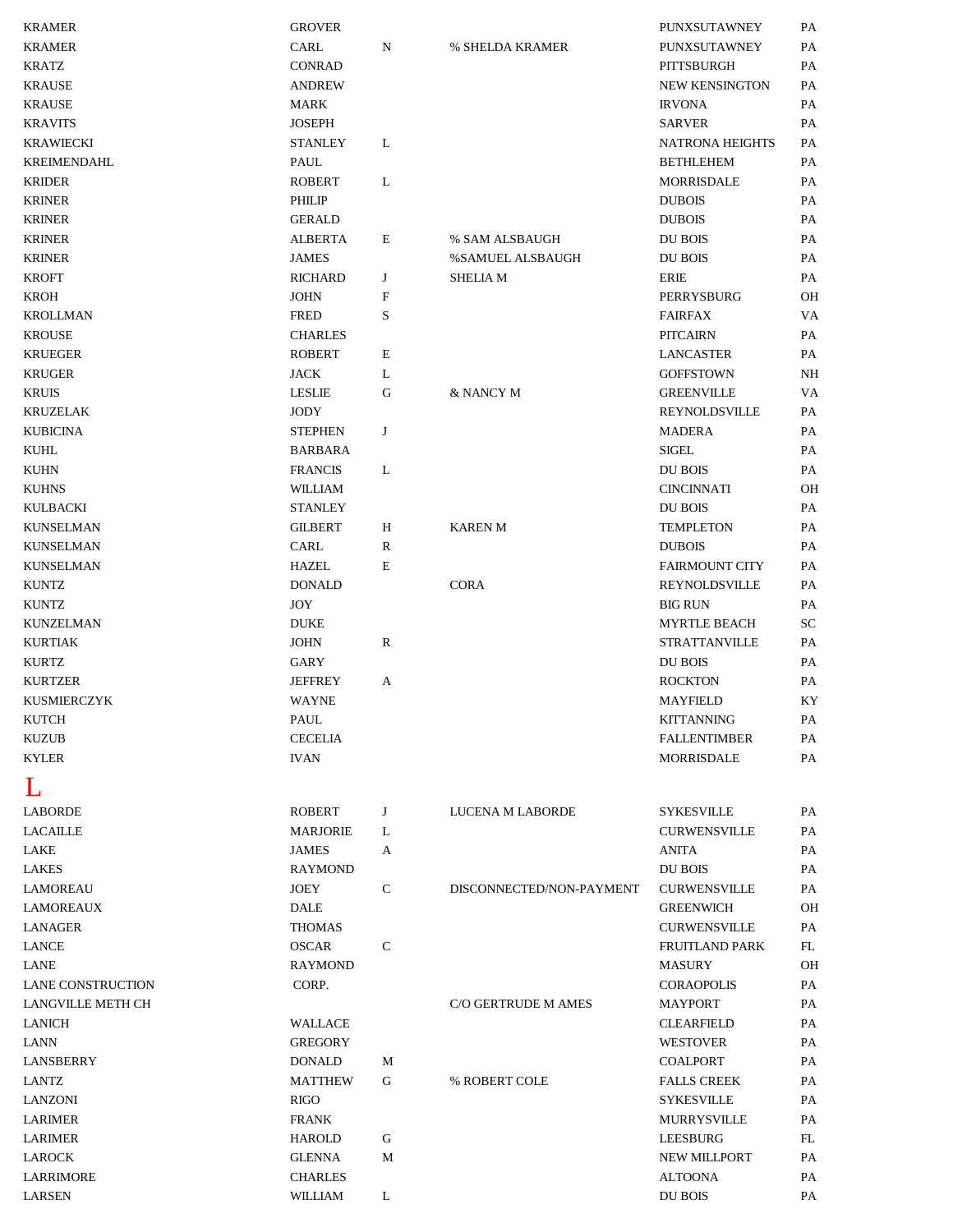| <b>LARSON</b>            |            | <b>DOROTHY</b>  |              |                           | <b>HYDE</b>            | PA |
|--------------------------|------------|-----------------|--------------|---------------------------|------------------------|----|
| <b>LARSON</b>            |            | <b>BOB</b>      |              |                           | PUNXSUTAWNEY           | PA |
| <b>LARSON</b>            |            | <b>DAVID</b>    |              |                           | <b>ANITA</b>           | PA |
| <b>LARSON</b>            |            | <b>KRISTINA</b> |              |                           | <b>MORRISDALE</b>      | PA |
| <b>LATONE</b>            |            | <b>GERTRUDE</b> |              |                           | <b>ALIQUIPPA</b>       | PA |
| <b>LAUBE</b>             |            | <b>ARCHIE</b>   | G            |                           | <b>SUMMERFIELD</b>     | FL |
| <b>LAUDER</b>            |            | <b>CYNTHIA</b>  | L            |                           | <b>MORRISDALE</b>      | PA |
| <b>LAUGHNER</b>          |            | <b>WILLIAM</b>  |              |                           | <b>DARLINGTON</b>      | PA |
| <b>LAUKITIS</b>          |            | <b>RONALD</b>   |              |                           | <b>BROCKPORT</b>       | PA |
| <b>LAUREL BANK</b>       |            |                 |              |                           | <b>BARNESBORO</b>      | PA |
| <b>LAUREL OAKS CABIN</b> |            | S               |              | C/O JEFFREY L EBERTS      | <b>JOHNSONBURG</b>     | PA |
| LAWSON                   |            | <b>CLAUDE</b>   |              |                           | <b>SIGEL</b>           | PA |
| LEAMER                   |            | <b>ROY</b>      | D            |                           | <b>CHERRY TREE</b>     | PA |
| LEAMER                   |            | <b>RICHARD</b>  | D            |                           | <b>GLEN ROCK</b>       | PA |
| <b>LEASURE</b>           |            | <b>DONALD</b>   | P            |                           | PUNXSUTAWNEY           | PA |
| <b>LECKER</b>            |            | <b>ALBERT</b>   |              |                           | <b>ST MARYS</b>        | PA |
| <b>LECORCHICK</b>        |            | <b>BENJAMIN</b> |              |                           | <b>LA JOSE</b>         | PA |
| LEE                      |            | <b>FRANK</b>    |              | & MARY JANE               | <b>GIBSONIA</b>        | PA |
| <b>LEECH</b>             |            | <b>LUCY</b>     |              |                           | <b>FALLS CREEK</b>     | PA |
| <b>LEECH</b>             |            | <b>CORNELL</b>  |              |                           | <b>BEAVER FALLS</b>    | PA |
| <b>LEEDS</b>             |            | <b>GERALD</b>   | H            |                           | <b>EVERETT</b>         | PA |
| <b>LEFORTE</b>           |            | <b>STEVE</b>    |              |                           | <b>ST MARYS</b>        | PA |
| <b>LEGACY LODGE</b>      |            |                 |              | % PAUL L BLACK            | VANDERGRIFT            | PA |
| LEGARSKY                 |            | <b>ANDY</b>     |              |                           | VANDERGRIFT            | PA |
| LEGERSKY                 |            | <b>JOHN</b>     |              |                           | <b>APOLLO</b>          | PA |
|                          |            |                 |              | % MARY B STEWART          |                        | PA |
| <b>LEHNORTT</b>          |            | <b>BARBARA</b>  | L            |                           | <b>PARKER</b>          |    |
| <b>LEITH</b>             |            | <b>WILLIAM</b>  |              | % KIM LEITH               | <b>CLARION</b>         | PA |
| LEKAN                    |            | JOE             |              |                           | <b>WICKLIFFE</b>       | OH |
| <b>LENHART</b>           |            | <b>TERRY</b>    | L            |                           | <b>DUBOIS</b>          | PA |
| <b>LENHART</b>           |            | <b>RONALD</b>   | W            |                           | <b>WOODLAND</b>        | PA |
| <b>LENWOOD OFFICE</b>    |            |                 |              | <b>BARRY GROVE</b>        | <b>STATE COLLEGE</b>   | PA |
| <b>LEONARD</b>           |            | <b>JOHN</b>     |              |                           | <b>APACHE JUNCTION</b> | AZ |
| <b>LEONE</b>             | <b>MRS</b> | <b>ANDREA</b>   |              |                           | PUNXSUTAWNEY           | PA |
| <b>LESHER</b>            |            | <b>HARRY</b>    | W            |                           | <b>TRAFFORD</b>        | PA |
| <b>LESHER</b>            |            | <b>GUY</b>      |              |                           | <b>HEGINS</b>          | PA |
| <b>LETTIE</b>            |            | LARRY           | P            |                           | <b>OLIVEBURG</b>       | PA |
| <b>LEWIS</b>             |            | <b>ROBERT</b>   | $\mathsf{C}$ |                           | <b>ALTOONA</b>         | PA |
| LIBREATORI               |            | <b>VINCENT</b>  |              |                           | <b>CLEARFIELD</b>      | PA |
| LICK RUN ROD & GU        |            | N CLUB          |              | % JOHN SUGHRUE            | <b>CLEARFIELD</b>      | PA |
| <b>LIDDLE FARM ACCOU</b> |            | NT              |              | % JAMES A WATSON          | <b>BROOKVILLE</b>      | PA |
| <b>LIEDL</b>             |            | <b>SHELLEY</b>  | K            |                           | <b>REYNOLDSVILLE</b>   | PA |
| LIFE OF LEISURE,         |            | INC.            |              | C/O SCOTT WOOD            | DU BOIS                | PA |
| LIFE OF LEISURE,         |            | INC.            |              | C/O SCOTT WOOD            | DU BOIS                | PA |
| LIFE SCIENCE CHUR        |            | <b>CH</b>       |              | %CHARLES R. GLEN          | <b>CORSICA</b>         | PA |
| <b>LIGHT</b>             |            | LLOYD           | W            |                           | DU BOIS                | PA |
| LIMA ROD & GUN CL        |            | UB              |              | <b>C/O WALTER KEARNEY</b> | <b>MEDIA</b>           | PA |
| <b>LIMERICK</b>          |            | <b>PATRICK</b>  | W            | LINDA LIMERICK            | PUNXSUTAWNEY           | PA |
| <b>LIMRICK</b>           |            | <b>KENNETH</b>  | J            |                           | <b>BROOKVILLE</b>      | PA |
| <b>LINDEMUTH</b>         |            | <b>EDWARD</b>   |              | % S & T BANK              | <b>BROOKVILLE</b>      | PA |
| <b>LINDEMUTH</b>         |            | LARRY           |              |                           | <b>MARIENVILLE</b>     | PA |
| <b>LINDEMUTH</b>         |            | <b>EDWARD</b>   |              | % S & T BANK              | <b>BROOKVILLE</b>      | PA |
| LINDSAY                  |            | RAY             | $\mathsf{C}$ |                           | MIDDLEBURG             | PA |
| <b>LINES</b>             |            | <b>RAYMOND</b>  |              |                           | <b>HUNTSVILLE</b>      | AL |
| LINGENFELTER             |            | SAMUEL          | F            |                           | PUNXSUTAWNEY           | PA |
| <b>LINGENFELTER</b>      |            | <b>RICK</b>     |              |                           | MAHAFFEY               | PA |
| <b>LINGENFELTER</b>      |            | <b>DIANE</b>    |              | C/O LISA ROBB             | <b>NEW CASTLE</b>      | PA |
| <b>LINGLE</b>            |            | <b>BURTON</b>   |              |                           | <b>CLEARFIELD</b>      | PA |
| <b>LINGLE</b>            |            | <b>RANDY</b>    | A            |                           | SHAWVILLE              | PA |
| <b>LINGLE</b>            |            | <b>DORIS</b>    |              |                           | <b>CLEARFIELD</b>      | PA |
| <b>LINK</b>              |            | <b>RONALD</b>   | $\mathbf{P}$ |                           | <b>FORT MYERS</b>      | FL |
| <b>LINKHAUER</b>         |            | <b>GEORGE</b>   |              | % KATHRYN SEPAN           | PITTSBURGH             | PA |
|                          |            |                 |              |                           |                        |    |

|                         | HYD              |
|-------------------------|------------------|
|                         | PUN.             |
|                         | <b>ANIT</b>      |
|                         | <b>MOR</b>       |
|                         | <b>ALIC</b>      |
|                         | <b>SUM</b>       |
|                         |                  |
|                         | <b>MOR</b>       |
|                         | <b>DAR</b>       |
|                         | <b>BRO</b>       |
|                         | <b>BAR</b>       |
| C/O JEFFREY L EBERTS    | JOHN             |
|                         | <b>SIGE</b>      |
|                         | <b>CHE</b>       |
|                         | <b>GLE</b>       |
|                         | PUN.             |
|                         | <b>STM</b>       |
|                         | LA JO            |
| & MARY JANE             | <b>GIBS</b>      |
|                         | <b>FALI</b>      |
|                         |                  |
|                         | <b>BEA</b>       |
|                         | <b>EVEI</b>      |
|                         | <b>STM</b>       |
| % PAUL L BLACK          | VAN              |
|                         | VAN              |
|                         | <b>APO</b>       |
| % MARY B STEWART        | <b>PARI</b>      |
| % KIM LEITH             | <b>CLA</b>       |
|                         | <b>WICI</b>      |
|                         | <b>DUB</b>       |
|                         | <b>WOC</b>       |
|                         |                  |
| <b>BARRY GROVE</b>      | STA <sub>1</sub> |
|                         | APA              |
|                         | PUN.             |
|                         | <b>TRA</b>       |
|                         | HEG.             |
|                         | <b>OLIV</b>      |
|                         | ALT <sub>O</sub> |
|                         | CLE/             |
| % JOHN SUGHRUE          | CLE              |
| % JAMES A WATSON        | <b>BRO</b>       |
|                         | <b>REY</b>       |
| C/O SCOTT WOOD          | DU E             |
| C/O SCOTT WOOD          | DU E             |
|                         |                  |
| <b>%CHARLES R. GLEN</b> | COR              |
|                         | DU E             |
| C/O WALTER KEARNEY      | <b>MED</b>       |
| <b>LINDA LIMERICK</b>   | PUN.             |
|                         | <b>BRO</b>       |
| % S & T BANK            | <b>BRO</b>       |
|                         | <b>MAR</b>       |
| % S & T BANK            | <b>BRO</b>       |
|                         | <b>MIDI</b>      |
|                         | <b>HUN</b>       |
|                         | PUN.             |
|                         | <b>MAH</b>       |
|                         | <b>NEW</b>       |
| C/O LISA ROBB           |                  |
|                         | CLE              |
|                         | SHA'             |
|                         | CLE              |
|                         | FOR <sup>®</sup> |
| % KATHRYN SEPAN         | <b>PITT</b>      |
|                         |                  |

| LARSON            |            | <b>DOROTHY</b>  |             |                           | <b>HYDE</b>            | <b>PA</b> |
|-------------------|------------|-----------------|-------------|---------------------------|------------------------|-----------|
| LARSON            |            | <b>BOB</b>      |             |                           | PUNXSUTAWNEY           | PA        |
| LARSON            |            | <b>DAVID</b>    |             |                           | <b>ANITA</b>           | PA        |
| LARSON            |            | <b>KRISTINA</b> |             |                           | MORRISDALE             | PA        |
| LATONE            |            | <b>GERTRUDE</b> |             |                           | <b>ALIQUIPPA</b>       | PA        |
| LAUBE             |            | <b>ARCHIE</b>   | G           |                           | <b>SUMMERFIELD</b>     | FL        |
| LAUDER            |            | <b>CYNTHIA</b>  | L           |                           | <b>MORRISDALE</b>      | PA        |
| LAUGHNER          |            | WILLIAM         |             |                           | <b>DARLINGTON</b>      | PA        |
| LAUKITIS          |            | <b>RONALD</b>   |             |                           | <b>BROCKPORT</b>       | PA        |
| LAUREL BANK       |            |                 |             |                           | <b>BARNESBORO</b>      | PA        |
| LAUREL OAKS CABIN |            | S               |             | C/O JEFFREY L EBERTS      | JOHNSONBURG            | PA        |
| LAWSON            |            | <b>CLAUDE</b>   |             |                           | <b>SIGEL</b>           | PA        |
| LEAMER            |            | <b>ROY</b>      | D           |                           | <b>CHERRY TREE</b>     | PA        |
| LEAMER            |            | <b>RICHARD</b>  | D           |                           | <b>GLEN ROCK</b>       | <b>PA</b> |
| LEASURE           |            | <b>DONALD</b>   | P           |                           | PUNXSUTAWNEY           | PA        |
| LECKER            |            | <b>ALBERT</b>   |             |                           | <b>ST MARYS</b>        | PA        |
| LECORCHICK        |            | <b>BENJAMIN</b> |             |                           | <b>LA JOSE</b>         | PA        |
| LEE               |            | <b>FRANK</b>    |             | & MARY JANE               | <b>GIBSONIA</b>        | PA        |
| LEECH             |            | <b>LUCY</b>     |             |                           | <b>FALLS CREEK</b>     | PA        |
| LEECH             |            | <b>CORNELL</b>  |             |                           | <b>BEAVER FALLS</b>    | PA        |
| LEEDS             |            | <b>GERALD</b>   | Н           |                           | <b>EVERETT</b>         | PA        |
| LEFORTE           |            | <b>STEVE</b>    |             |                           | <b>ST MARYS</b>        | <b>PA</b> |
| LEGACY LODGE      |            |                 |             | % PAUL L BLACK            | <b>VANDERGRIFT</b>     | PA        |
| LEGARSKY          |            | <b>ANDY</b>     |             |                           | VANDERGRIFT            | PA        |
| LEGERSKY          |            | <b>JOHN</b>     |             |                           | <b>APOLLO</b>          | PA        |
| LEHNORTT          |            | <b>BARBARA</b>  | L           | % MARY B STEWART          | <b>PARKER</b>          | PA        |
| LEITH             |            | <b>WILLIAM</b>  |             | % KIM LEITH               | <b>CLARION</b>         | PA        |
| LEKAN             |            | <b>JOE</b>      |             |                           | <b>WICKLIFFE</b>       | OН        |
| LENHART           |            | TERRY           | L           |                           | <b>DUBOIS</b>          | PA        |
| LENHART           |            | <b>RONALD</b>   | W           |                           | <b>WOODLAND</b>        | PA        |
| LENWOOD OFFICE    |            |                 |             | <b>BARRY GROVE</b>        | <b>STATE COLLEGE</b>   | PA        |
| LEONARD           |            | <b>JOHN</b>     |             |                           | <b>APACHE JUNCTION</b> | AZ        |
| LEONE             | <b>MRS</b> | <b>ANDREA</b>   |             |                           | PUNXSUTAWNEY           | PA        |
| LESHER            |            | <b>HARRY</b>    | W           |                           | <b>TRAFFORD</b>        | <b>PA</b> |
| LESHER            |            | <b>GUY</b>      |             |                           | <b>HEGINS</b>          | PA        |
| LETTIE            |            | LARRY           | P           |                           | <b>OLIVEBURG</b>       | PA        |
| LEWIS             |            | <b>ROBERT</b>   | C           |                           | <b>ALTOONA</b>         | PA        |
| LIBREATORI        |            | <b>VINCENT</b>  |             |                           | <b>CLEARFIELD</b>      | PA        |
| LICK RUN ROD & GU |            | N CLUB          |             | % JOHN SUGHRUE            | <b>CLEARFIELD</b>      | PA        |
| LIDDLE FARM ACCOU |            | NT              |             | % JAMES A WATSON          | <b>BROOKVILLE</b>      | PA        |
| LIEDL             |            | <b>SHELLEY</b>  | K           |                           | REYNOLDSVILLE          | PA        |
| LIFE OF LEISURE.  |            | INC.            |             | C/O SCOTT WOOD            | DU BOIS                | PA        |
| LIFE OF LEISURE.  |            | INC.            |             | C/O SCOTT WOOD            | DU BOIS                | PA        |
| LIFE SCIENCE CHUR |            | CH              |             | %CHARLES R. GLEN          | <b>CORSICA</b>         | PA        |
| LIGHT             |            | LLOYD           | W           |                           | <b>DU BOIS</b>         | PA        |
| LIMA ROD & GUN CL |            | UB              |             | <b>C/O WALTER KEARNEY</b> | <b>MEDIA</b>           | PA        |
| LIMERICK          |            | <b>PATRICK</b>  | W           | <b>LINDA LIMERICK</b>     | PUNXSUTAWNEY           | PA        |
| LIMRICK           |            | <b>KENNETH</b>  | J           |                           | <b>BROOKVILLE</b>      | PA        |
| LINDEMUTH         |            | <b>EDWARD</b>   |             | % S & T BANK              | <b>BROOKVILLE</b>      | PA        |
| LINDEMUTH         |            | LARRY           |             |                           | <b>MARIENVILLE</b>     | PA        |
| LINDEMUTH         |            | <b>EDWARD</b>   |             | % S & T BANK              | <b>BROOKVILLE</b>      | PA        |
| LINDSAY           |            | RAY             | $\mathbf C$ |                           | MIDDLEBURG             | PA        |
| LINES             |            | <b>RAYMOND</b>  |             |                           | <b>HUNTSVILLE</b>      | AL        |
| LINGENFELTER      |            | SAMUEL          | F           |                           | PUNXSUTAWNEY           | PA        |
| LINGENFELTER      |            | <b>RICK</b>     |             |                           | MAHAFFEY               | PA        |
| LINGENFELTER      |            | <b>DIANE</b>    |             | C/O LISA ROBB             | <b>NEW CASTLE</b>      | PA        |
| LINGLE            |            | <b>BURTON</b>   |             |                           | <b>CLEARFIELD</b>      | PA        |
| LINGLE            |            | <b>RANDY</b>    | A           |                           | <b>SHAWVILLE</b>       | PA        |
| LINGLE            |            | <b>DORIS</b>    |             |                           | <b>CLEARFIELD</b>      | PA        |
| LINK              |            | <b>RONALD</b>   | P           |                           | <b>FORT MYERS</b>      | FL        |
| LINKHAUER         |            | <b>GEORGE</b>   |             | % KATHRYN SEPAN           | PITTSBURGH             | PA        |
| LIPFORD           |            | <b>BRIAN</b>    |             | & ANNE                    | <b>COOKSBURG</b>       | PA        |
|                   |            |                 |             |                           |                        |           |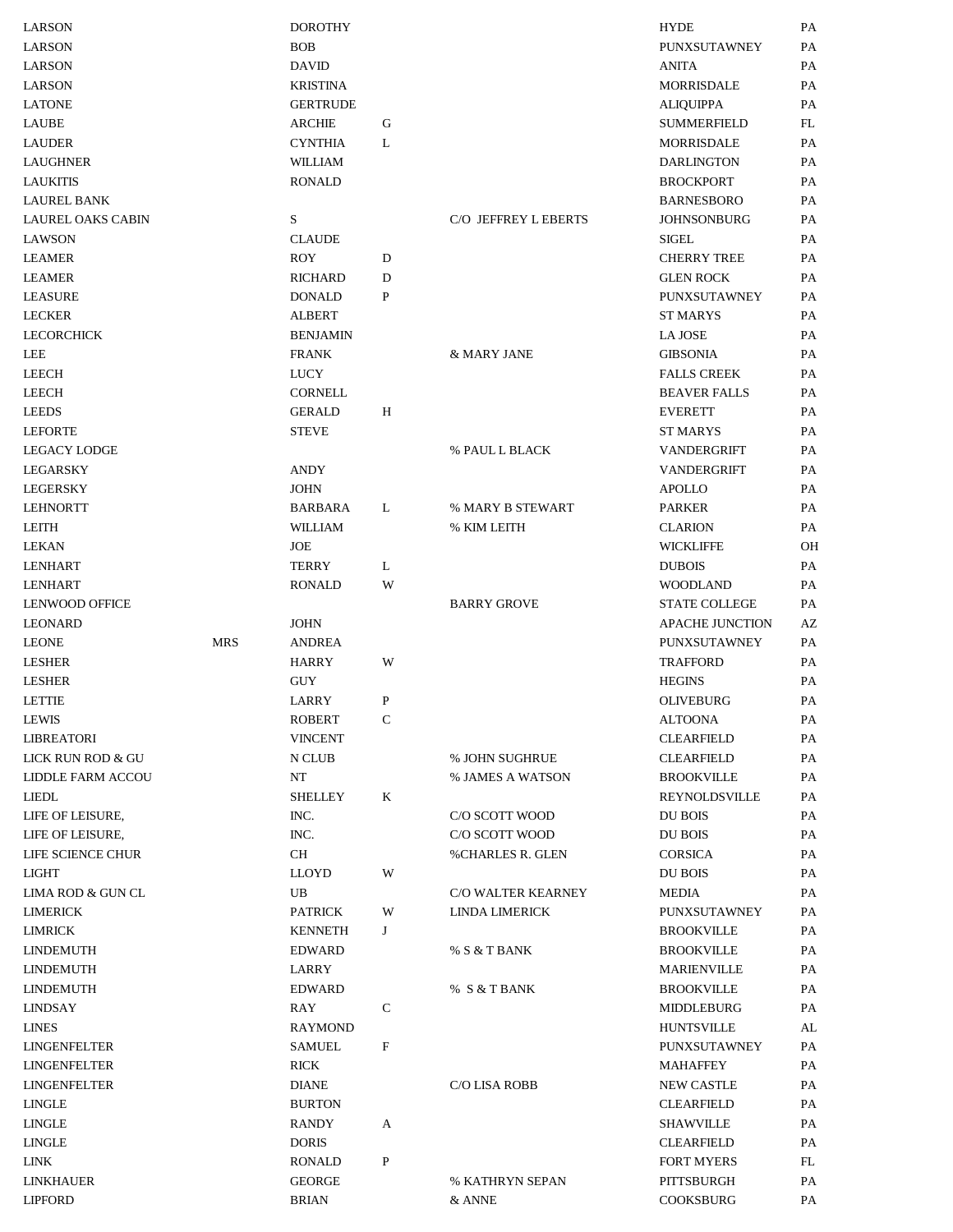| <b>LIPTAK</b>            |            | <b>RICHARD</b>  | А               | <b>BARBARA LIPTAK</b>     | <b>WOODLAND</b>       | PA |
|--------------------------|------------|-----------------|-----------------|---------------------------|-----------------------|----|
| <b>LITTLE</b>            |            | <b>WILLIAM</b>  | E               |                           | <b>WILLIAMSPORT</b>   | PA |
| <b>LITTLE</b>            |            | WILLIAM         | E               |                           | DU BOIS               | PA |
| <b>LITTLE</b>            |            | <b>CHARLES</b>  | Н               |                           | <b>INDIANA</b>        | PA |
| <b>LITTLE</b>            |            | <b>ALETHA</b>   | M               |                           | <b>CLEARFIELD</b>     | PA |
| <b>LITTLE</b>            |            | <b>BETSY</b>    | A               |                           | <b>CURWENSVILLE</b>   | PA |
| <b>LITTLE</b>            |            | LEROY           | J               |                           | <b>CLEARFIELD</b>     | PA |
| <b>LITZINGER</b>         |            | <b>RICHARD</b>  | L               |                           | MECHANICSVILLE        | MD |
| <b>LLOYD</b>             | <b>MRS</b> | ORVAL           |                 |                           | <b>WESTOVER</b>       | PA |
| <b>LLOYD</b>             |            |                 |                 |                           |                       | PA |
|                          |            | <b>RICHARD</b>  |                 |                           | LITITZ                |    |
| <b>LLOYD</b>             |            | <b>WENDELL</b>  | W               |                           | <b>IRVONA</b>         | PA |
| LOBAUGH                  |            | <b>LOUIS</b>    | W               |                           | LOWER BURRELL         | PA |
| <b>LOCKWOOD</b>          |            | <b>EDWARD</b>   | M               |                           | <b>BROCKWAY</b>       | PA |
| <b>LOCKWOOD</b>          |            | <b>CECELIA</b>  |                 | %SHARON SMITH             | <b>BROOKVILLE</b>     | PA |
| <b>LOCKWOOD</b>          |            | <b>EMERY</b>    | L               |                           | <b>BROCKWAY</b>       | PA |
| <b>LOCKWOOD</b>          |            | <b>HELEN</b>    |                 | % DESSIE SCHAFFNER        | <b>BROOKVILLE</b>     | PA |
| <b>LOCKWOOD</b>          |            | <b>BRADLEY</b>  | D               |                           | REYNOLDSVILLE         | PA |
| <b>LOGAN</b>             |            | <b>DONALD</b>   | S               |                           | LUTHERSBURG           | PA |
| <b>LOGUE</b>             |            | <b>ELTON</b>    |                 | % JOHN SCUTELLA           | <b>SAINT MARYS</b>    | PA |
| <b>LOGUE</b>             |            | <b>GREG</b>     |                 |                           | <b>ROCKTON</b>        | PA |
| <b>LOIS CRAMER ESTAT</b> |            | E               |                 |                           | NORTHERN CAMBRIA      | PA |
| <b>LOMBARDO</b>          |            | PAUL            |                 |                           | <b>CHICORA</b>        | PA |
| <b>LONG</b>              |            | <b>BYRON</b>    |                 |                           | <b>PUNXSUTAWNEY</b>   | PA |
| LONG                     |            | <b>RAYMOND</b>  | A               |                           | <b>BROOKVILLE</b>     | PA |
| LONG                     |            | <b>VERNON</b>   | A               |                           | <b>SAXONBURG</b>      | PA |
| LONG                     |            | <b>DANIEL</b>   | N               |                           | <b>INDIANA</b>        | PA |
| LONG                     |            | <b>WAYNE</b>    |                 |                           | <b>PERKASIE</b>       | PA |
| LONG                     |            | <b>MARJORIE</b> | <b>WOODSIDE</b> |                           | PHILIPSBURG           | PA |
|                          |            |                 |                 |                           |                       | PA |
| LOOKABAUGH               |            | <b>ALICE</b>    |                 | <b>MERLE S LOOKABAUGH</b> | <b>CABOT</b>          |    |
| <b>LOPEZ</b>             |            | <b>JOHN</b>     | D               |                           | <b>LEEPER</b>         | PA |
| LOTT                     |            | <b>JOHN</b>     | W               |                           | <b>BIG RUN</b>        | PA |
| <b>LOTT</b>              |            | <b>KENNETH</b>  | G               |                           | PITTSBURGH            | PA |
| LOTT                     |            | <b>JOHN</b>     | $\mathbf{O}$    | <b>%CAROL BOYD</b>        | CALLINGDALE           | PA |
| <b>LOTT</b>              |            | <b>GARY</b>     | J               | <b>DIANA LOTT</b>         | <b>VERONA</b>         | PA |
| <b>LOVE</b>              |            | <b>WILLIAM</b>  | R               |                           | <b>COOKSBURG</b>      | PA |
| <b>LOVE</b>              |            | <b>FLORENCE</b> |                 | <b>%GEORGE WALTER</b>     | <b>VOWINCKEL</b>      | PA |
| LOVE                     |            | <b>ALBERT</b>   |                 |                           | <b>VERMILION</b>      | OН |
| <b>LUCAS</b>             |            | <b>CLAIR</b>    |                 |                           | <b>POTTERSDALE</b>    | PA |
| <b>LUCAS</b>             |            | <b>WILLIAM</b>  | W               |                           | <b>BROOKVILLE</b>     | PA |
| <b>LUCAS</b>             |            | <b>BERNARD</b>  | $\mathbf{P}$    |                           | YOUNGSVILLE           | PA |
| <b>LUCAS</b>             |            | ED              |                 |                           | <b>WEST DECATUR</b>   | PA |
| <b>LUCAS</b>             |            | <b>RICHARD</b>  |                 |                           | <b>CURWENSVILLE</b>   | PA |
| <b>LUCHINI</b>           |            | <b>SAMUEL</b>   | E               |                           | <b>KERSEY</b>         | PA |
| LUDERER                  |            | $\mathbf F$     | C               |                           | <b>KALAMAZOO</b>      | МI |
| ${\rm LUECK}$            |            | <b>DANIEL</b>   | A               |                           | <b>LEEPER</b>         | PA |
| LUISI                    |            | <b>ROBERT</b>   |                 |                           | <b>DU BOIS</b>        | PA |
| <b>LUMADUE</b>           |            | <b>HORATIO</b>  |                 |                           | <b>WEST DECATUR</b>   | PA |
| <b>LUMADUE</b>           |            | <b>ELMER</b>    |                 |                           |                       | PA |
|                          |            |                 |                 | % DWAYNE PARKS            | WEST DECATUR          |    |
| <b>LUMADUE</b>           |            | <b>JOHN</b>     |                 |                           | WEST DECATUR          | PA |
| <b>LUMADUE</b>           |            | <b>LENA</b>     | М               | %FAY LUMADUE              | WEST DECATUR          | PA |
| LUND                     |            | <b>OSCAR</b>    |                 |                           | YOUNGSTOWN            | OН |
| LUNDBERG                 |            | R               | W               | % MARK KLINE              | <b>BROCKWAY</b>       | PA |
| LUNDBERG                 |            | <b>RICHARD</b>  | R               |                           | <b>HOMER CITY</b>     | PA |
| LUNDGREN                 |            | <b>JOHN</b>     | R               |                           | DU BOIS               | PA |
| <b>LUTHER</b>            |            | <b>JAMES</b>    | $\, {\rm H}$    |                           | <b>HERMITAGE</b>      | PA |
| LUTZ                     |            | <b>ARTHUR</b>   |                 |                           | <b>LAKEWOOD</b>       | NJ |
| <b>LUZIER</b>            |            | <b>GARY</b>     | L               |                           | <b>ELIZABETHVILLE</b> | PA |
| <b>LUZIER</b>            |            | <b>HAROLD</b>   | D               | % LLOYD LUZIER            | PORT ORANGE           | FL |
| <b>LYNCH</b>             |            | <b>KARI</b>     | L               |                           | <b>WEST DECATUR</b>   | PA |
| <b>LYON</b>              |            | <b>HARRY</b>    | E               |                           | PITTSBURGH            | PA |
| LYONS EQUIPMENT C        |            | $\mathbf{O}$    |                 |                           | LITTLE VALLEY         | NY |
| <b>LYTLE</b>             |            | MARY JEAN       |                 |                           | CORSICA               | PA |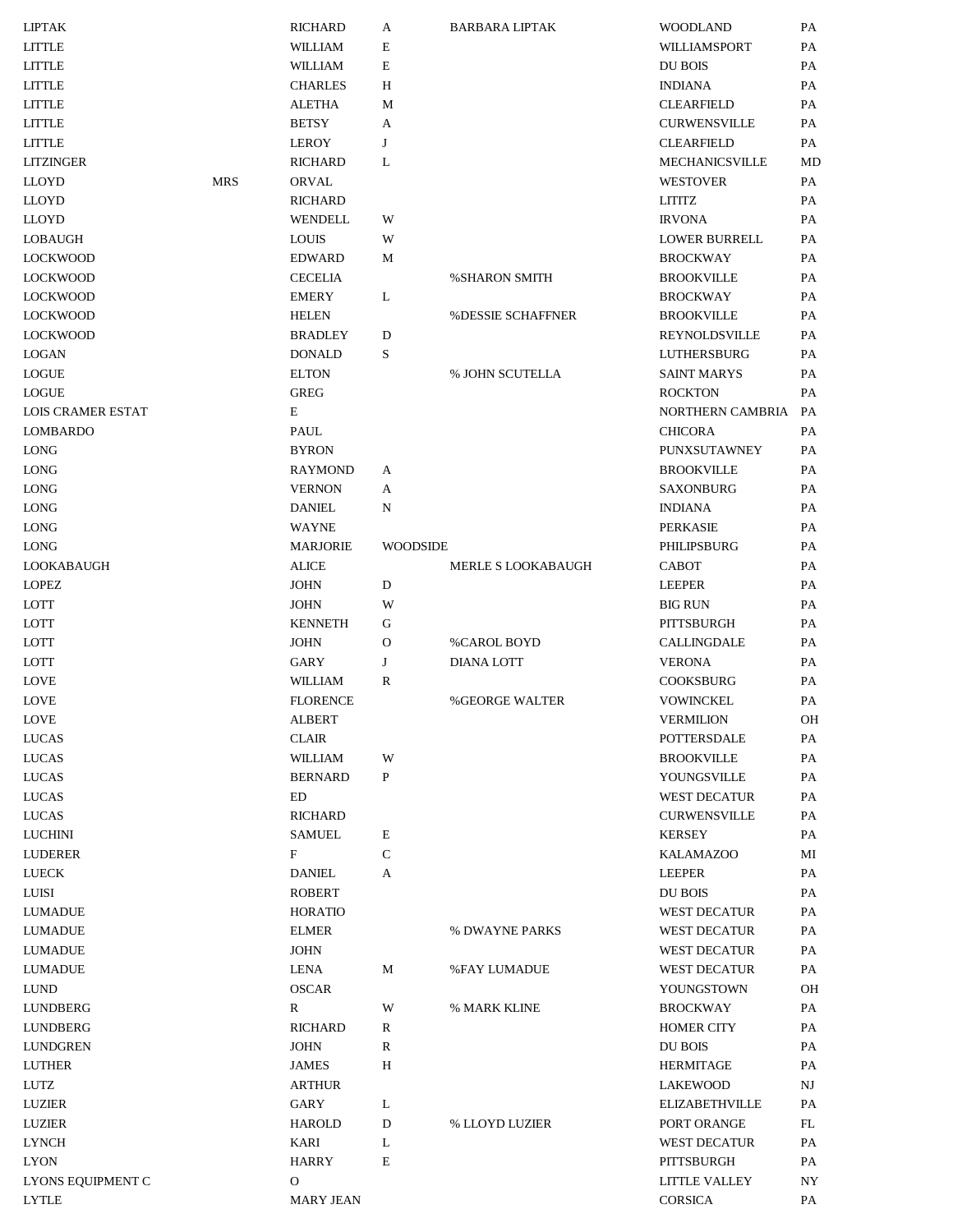## <span id="page-29-0"></span>M

| <b>MACBETH</b>       | <b>ROBERT</b>          |              | ETHEL MACBETH             | COOKSBURG            | PA |
|----------------------|------------------------|--------------|---------------------------|----------------------|----|
| <b>MACBETH</b>       | <b>JAMES</b>           | T            |                           | <b>COOKSBURG</b>     | PA |
| <b>MACINTYRE</b>     | <b>RAYMOND</b>         |              |                           | <b>CLARINGTON</b>    | PA |
| <b>MACKEL</b>        | <b>JAMES</b>           |              |                           | LAWRENCEVILLE        | GA |
| <b>MACMILLAN</b>     | <b>JACKIE</b>          |              |                           | <b>WEST DECATUR</b>  | PA |
| <b>MADDAS</b>        | <b>JESSICA</b>         |              |                           | <b>CURWENSVILLE</b>  | PA |
| <b>MADINGER</b>      | J SCOTT                |              |                           | <b>DUBOIS</b>        | PA |
| <b>MAGEE</b>         | <b>GARY</b>            | K            |                           | DU BOIS              | PA |
| <b>MAGILL</b>        | <b>HOWARD</b>          | $\mathbb{R}$ | <b>ROSEMARY</b>           | <b>LAJOSE</b>        | PA |
| <b>MAINES</b>        | <b>MAUDE</b>           | N            |                           | <b>RUCKERSVILLE</b>  | VA |
| <b>MAINES</b>        | <b>MAXINE</b>          |              |                           | <b>HAWK RUN</b>      | PA |
| <b>MAINES</b>        | <b>WILLARD</b>         | Е            |                           | <b>BIGLER</b>        | PA |
| <b>MAINES</b>        | <b>DANNY</b>           | C            |                           | <b>OSCEOLA MILLS</b> | PA |
|                      |                        |              |                           |                      |    |
| <b>MAINES</b>        | <b>MILLARD</b>         | Е            |                           | <b>WOODLAND</b>      | PA |
| <b>MAINES</b>        | RAY                    | A            |                           | <b>WOODLAND</b>      | PA |
| <b>MAINES</b>        | <b>SHAWN</b>           |              |                           | <b>WOODLAND</b>      | PA |
| <b>MAINES</b>        | <b>VALERIE</b>         | L            |                           | <b>OLANTA</b>        | PA |
| <b>MAINES</b>        | <b>RICKY</b>           | L            |                           | <b>WOODLAND</b>      | PA |
| <b>MAINES</b>        | MARSHALL               |              |                           | <b>HOUTZDALE</b>     | PA |
| <b>MAINES</b>        | <b>WADE</b>            |              |                           | <b>CLEARFIELD</b>    | PA |
| MALIC                | <b>JOHN</b>            |              |                           | <b>BROOKVILLE</b>    | PA |
| <b>MALLASEE</b>      | <b>ELMER</b>           | W            |                           | <b>MARIENVILLE</b>   | PA |
| <b>MALLOY</b>        | <b>MIKE</b>            |              | % TRUE VALUE HARDWARE     | <b>CLEARFIELD</b>    | PA |
| MALM                 | <b>WADE</b>            | E            | <b>NATALIE</b>            | <b>NAPLES</b>        | FL |
| <b>MALONEY</b>       | <b>JAMES</b>           | F            |                           | <b>INDUSTRY</b>      | PA |
| <b>MANEY</b>         | <b>NORMAN</b>          |              |                           | <b>KARTHAUS</b>      | PA |
| <b>MANEY</b>         | <b>THOMAS</b>          | A            |                           | <b>KARTHAUS</b>      | PA |
| <b>MANN</b>          | LEROY                  | J            | C/O LINDA GRAY            | <b>BROCKWAY</b>      | PA |
| <b>MANN</b>          | <b>LAWRENCE</b>        |              |                           | <b>MONROEVILLE</b>   | PA |
| <b>MANNERINO</b>     | CHRISTOPHER S          |              |                           | <b>VOWINCKEL</b>     | PA |
| <b>MANSFIELD</b>     | <b>EUGENE</b>          | L            |                           | <b>RENFREW</b>       | PA |
| <b>MARANDO</b>       | <b>MICHAEL</b>         |              |                           | <b>HUBBARD</b>       | OН |
|                      | J                      |              |                           |                      |    |
| <b>MARCHIORI</b>     |                        | D            |                           | <b>BROCKWAY</b>      | PA |
| <b>MARCHONE</b>      | <b>THOMAS</b>          | J            |                           | <b>SMITHSBURG</b>    | MD |
| <b>MARGOSH</b>       | <b>JOSEPH</b>          |              | C/O MIKE KUTRUFF          | <b>COALPORT</b>      | PA |
| <b>MARIE</b>         | <b>SAMUEL</b>          | J            | <b>ATTN: SHARON ROYER</b> | <b>BROOKVILLE</b>    | PA |
| <b>MARIE</b>         | $\operatorname{EDITH}$ |              |                           | PUNXSUTAWNEY         | PA |
| <b>MARKEL</b>        | W                      | F            |                           | <b>LEEPER</b>        | PA |
| <b>MARKER'S CAMP</b> |                        |              | % T E MARKER 8            | WIND GAP             | PA |
| <b>MARKISH</b>       | <b>DAVID</b>           | A            |                           | <b>HICKORY</b>       | PA |
| <b>MARKS</b>         | RALPH                  |              |                           | NORTHUMBERLAND       | PA |
| <b>MARNATI</b>       | <b>FRANK</b>           | R            |                           | <b>BROCKWAY</b>      | PA |
| MARSH                | <b>DIANA</b>           | L            |                           | REYNOLDSVILLE        | PA |
| MARSHALL             | <b>HOWARD</b>          |              | C/O LARRY MARSHALL        | <b>CANFIELD</b>      | OН |
| MARSHALL             | <b>NANCY</b>           |              |                           | DU BOIS              | PA |
| MARSHALL             | <b>RANDY</b>           | Η            |                           | <b>LUTHERSBURG</b>   | PA |
| MARSHALL             | WILLIAM                | $\mathbf C$  |                           | DU BOIS              | PA |
| MARSHALL             | <b>RANDY</b>           |              | <b>STACY MARSHALL</b>     | LUTHERSBURG          | PA |
| MARSHALL             | <b>MICHAEL</b>         |              | % PATRICIA J. MARSHALL    | DU BOIS              | PA |
| <b>MARTELL</b>       | MARIE                  |              |                           | <b>CLEARFIELD</b>    | PA |
| <b>MARTIN</b>        | <b>HARRY</b>           |              | %MARTIN SUPPLY COMPANY    | <b>EDINBORO</b>      | PA |
| <b>MARTIN</b>        | <b>DAVID</b>           |              |                           | <b>RIDGWAY</b>       | PA |
|                      |                        | A            |                           |                      |    |
| <b>MARTIN</b>        | <b>NEAL</b>            |              |                           | <b>GROVE CITY</b>    | PA |
| <b>MARTIN</b>        | <b>JEFFREY</b>         | A            |                           | <b>DRIFTING</b>      | PA |
| <b>MARTINO</b>       | <b>JAMES</b>           |              |                           | <b>GREENSBURG</b>    | PA |
| <b>MARTINO</b>       | <b>JAMES</b>           |              |                           | <b>MAHAFFEY</b>      | PA |
| MARTZ                | <b>JOHN</b>            | Ι.           |                           | <b>GRANITEVILLE</b>  | SС |
| <b>MARUCA</b>        | <b>MICHAEL</b>         |              |                           | <b>HAMILTON</b>      | PA |
| <b>MASON</b>         | <b>DAVID</b>           | $\mathbf C$  |                           | <b>BROCKWAY</b>      | PA |
| <b>MASON</b>         | <b>RICHARD</b>         | ${\bf C}$    |                           | <b>FISHER</b>        | PA |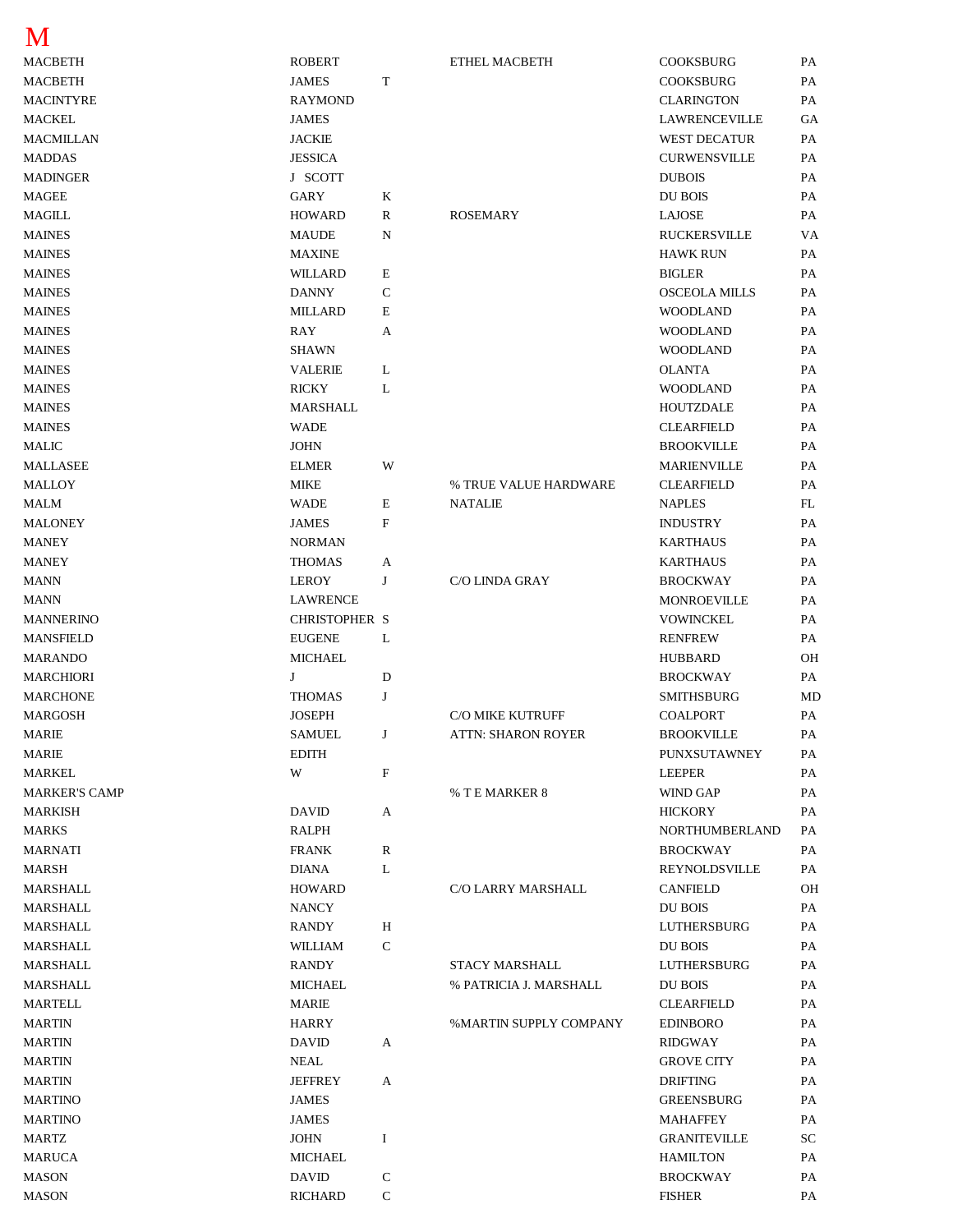| <b>MATASICH</b>   |               | <b>ROBERT</b>    | $\mathbf T$  |                                          | PITTSBURGH            | PA         |
|-------------------|---------------|------------------|--------------|------------------------------------------|-----------------------|------------|
| <b>MATATALL</b>   |               | <b>ROBERT</b>    |              |                                          | PUNXSUTAWNEY          | PA         |
| <b>MATIA</b>      |               | <b>SUE ANN</b>   |              |                                          | DU BOIS               | PA         |
| <b>MATSON</b>     |               | <b>LOWELL</b>    | G            |                                          | <b>FISHER</b>         | PA         |
| <b>MATSON</b>     |               | <b>RALPH</b>     |              |                                          | DU BOIS               | PA         |
| <b>MATTHEWS</b>   |               | <b>SHIRLEY</b>   |              |                                          | <b>BROOKVILLE</b>     | PA         |
| <b>MAUK</b>       |               | <b>LYNN</b>      |              |                                          | <b>DUBOIS</b>         | PA         |
| <b>MAUK</b>       |               | <b>MICHAELLE</b> |              |                                          | <b>MOUNT PLEASANT</b> | PA         |
| <b>MAUK</b>       |               | <b>TERRY</b>     | L            |                                          | <b>SUMMERVILLE</b>    | PA         |
| <b>MAUK</b>       |               | <b>DOROTHY</b>   | L            |                                          | <b>BROOKVILLE</b>     | PA         |
| <b>MAUTHE</b>     | <b>ESTATE</b> | <b>MARGARET</b>  |              |                                          | <b>DU BOIS</b>        | PA         |
| <b>MAUTHE</b>     |               | <b>ROBERT</b>    | Η            | JACQUELINE R MAUTHE                      | <b>DU BOIS</b>        | PA         |
| <b>MAXWELL</b>    |               | <b>ROBERT</b>    |              |                                          | <b>CLARION</b>        | PA         |
| <b>MAYDOCK</b>    |               | <b>HELEN</b>     |              |                                          | DE LANCEY             | PA         |
| MAYS              |               | <b>WILLIAM</b>   |              | C/O REBECCA KUNSELMAN                    | <b>BROOKVILLE</b>     | PA         |
| MAYS              |               | <b>ROY</b>       |              | C/O CLEARFIELD BANK & TRUST C(CLEARFIELD |                       | PA         |
| <b>MAZUREK</b>    |               | <b>GEORGE</b>    | R            |                                          | <b>GREENSBURG</b>     | PA         |
| <b>MCABEE</b>     |               | <b>BEATRICE</b>  |              |                                          | <b>CLEARFIELD</b>     | PA         |
| <b>MCAFOOSE</b>   |               | <b>LESTER</b>    |              |                                          | <b>TEMPLETON</b>      | PA         |
| <b>MCANINCH</b>   |               | <b>LARRY</b>     | S            |                                          | DU BOIS               | PA         |
| <b>MCCABE</b>     |               | <b>EDWIN</b>     |              |                                          | <b>ROCHESTER</b>      | PA         |
| <b>MCCALLIN</b>   |               | <b>BERNADINE</b> |              |                                          | <b>DU BOIS</b>        | PA         |
| <b>MCCARTNEY</b>  |               | <b>THOMAS</b>    |              |                                          | <b>AUSTIN</b>         | TX         |
| <b>MCCARTY</b>    |               | <b>DONALD</b>    |              |                                          | <b>NEW GALILEE</b>    | PA         |
| <b>MCCARTY</b>    |               | <b>BETTY</b>     | J            |                                          | <b>MONTGOMERY</b>     | PA         |
| <b>MCCLAINE</b>   |               | <b>RICHARD</b>   | J            |                                          | <b>BUTLER</b>         | PA         |
| <b>MCCLELLAN</b>  |               | <b>FREDERICK</b> |              |                                          | LAKELAND              | FL         |
| <b>MCCLELLAND</b> |               | <b>DONALD</b>    | L            |                                          | <b>BROOKVILLE</b>     | PA         |
| <b>MCCLIMANS</b>  |               | <b>ROBERT</b>    |              |                                          | <b>WEST END</b>       | NC         |
| <b>MCCLINTOCK</b> |               | W                |              |                                          | <b>CLARINGTON</b>     | PA         |
| <b>MCCLOSKEY</b>  |               | <b>SHERRY</b>    | L<br>L       |                                          | <b>MOSHANNON</b>      | PA         |
| <b>MCCLURE</b>    |               | <b>RONALD</b>    |              |                                          | <b>CURWENSVILLE</b>   | PA         |
|                   |               |                  |              |                                          |                       |            |
| <b>MCCLUSKEY</b>  |               | <b>ROBERT</b>    | R            |                                          | <b>PERRYOPOLIS</b>    | PA         |
| <b>MCCOLLIM</b>   |               | G                | R            | %SYLINA E. MCCOLLIM                      | <b>KITTANNING</b>     | PA         |
| <b>MCCONNELL</b>  | <b>MRS</b>    | <b>ROBERT</b>    |              |                                          | <b>CORSICA</b>        | PA         |
| <b>MCCONNELL</b>  |               | <b>JAMES</b>     | R            |                                          | <b>BROOKVILLE</b>     | PA         |
| <b>MCCONNELL</b>  |               | RUTH             |              |                                          | <b>CLEARWATER</b>     | ${\rm FL}$ |
| <b>MCCOOL</b>     |               | LAWRENCE         |              |                                          | SIGEL                 | PA         |
| <b>MCCOOL</b>     |               | DAN              |              |                                          | <b>SIGEL</b>          | PA         |
| <b>MCCOOL</b>     |               | <b>ERIN</b>      | L            |                                          | <b>BROOKVILLE</b>     | PA         |
| <b>MCCORMICK</b>  |               | <b>JOSEPH</b>    | L            |                                          | <b>DYSART</b>         | PA         |
| <b>MCCORMICK</b>  |               | LEN              |              |                                          | <b>STRATTANVILLE</b>  | PA         |
| MCCOY             |               | <b>EDNA</b>      | M            | %MARY E. POUNDS                          | <b>COALPORT</b>       | PA         |
| <b>MCCRACKEN</b>  |               | <b>WAYNE</b>     | $\mathbf C$  | <b>HARRIETT</b>                          | PENFIELD              | PA         |
| <b>MCCRACKEN</b>  |               | <b>LYNN</b>      |              |                                          | <b>MAHAFFEY</b>       | PA         |
| <b>MCCRACKEN</b>  |               | <b>DENNIS</b>    | L            |                                          | <b>CLEARFIELD</b>     | PA         |
| <b>MCCRACKEN</b>  |               | JEAN             | М            |                                          | HEIDELBERG            | PA         |
| <b>MCCREIGHT</b>  |               | J                | М            |                                          | REYNOLDSVILLE         | PA         |
| <b>MCCREIGHT</b>  |               | <b>CLIFFORD</b>  | S            | LAURA A MCCREIGHT                        | REYNOLDSVILLE         | PA         |
| MCCULLOUGH        |               | ROBERT           | D            |                                          | <b>ELLWOOD CITY</b>   | PA         |
| <b>MCCULLY</b>    |               | <b>VICTOR</b>    | $\mathsf{C}$ |                                          | <b>CURWENSVILLE</b>   | PA         |
| <b>MCCULLY</b>    |               | <b>VICTOR</b>    | $\mathbf C$  |                                          | <b>CURWENSVILLE</b>   | PA         |
| <b>MCDERMOTT</b>  |               | <b>CLARENCE</b>  | L            |                                          | <b>VANDERGRIFT</b>    | PA         |
| <b>MCDEVITT</b>   |               | C RICHARD        |              | KATHLEEN M MCDEVITT                      | <b>MARIENVILLE</b>    | PA         |
| <b>MCDONALD</b>   |               | <b>DANIEL</b>    | J            | PENNY A MCDONALD                         | <b>CURWENSVILLE</b>   | PA         |
| <b>MCDONALD</b>   |               | <b>HELEN</b>     | М            |                                          | <b>SHIPPENVILLE</b>   | PA         |
| <b>MCDONALD</b>   |               | <b>JAMES</b>     | Ι            |                                          | <b>SUMMERVILLE</b>    | PA         |
| <b>MCDOWELL</b>   |               | <b>KIMBERLY</b>  |              |                                          | <b>MORRISDALE</b>     | PA         |
| <b>MCELHINNY</b>  |               | <b>ARTHUR</b>    |              |                                          | PITTSBURGH            | PA         |
| <b>MCELROY</b>    |               | <b>FRANCIS</b>   |              |                                          | PITTSBURGH            | PA         |
| <b>MCELWAIN</b>   |               | <b>SUSAN</b>     | М            |                                          | <b>STOYSTOWN</b>      | PA         |
| <b>MCFADDEN</b>   |               | <b>KENNETH</b>   |              |                                          | <b>BROOKVILLE</b>     | PA         |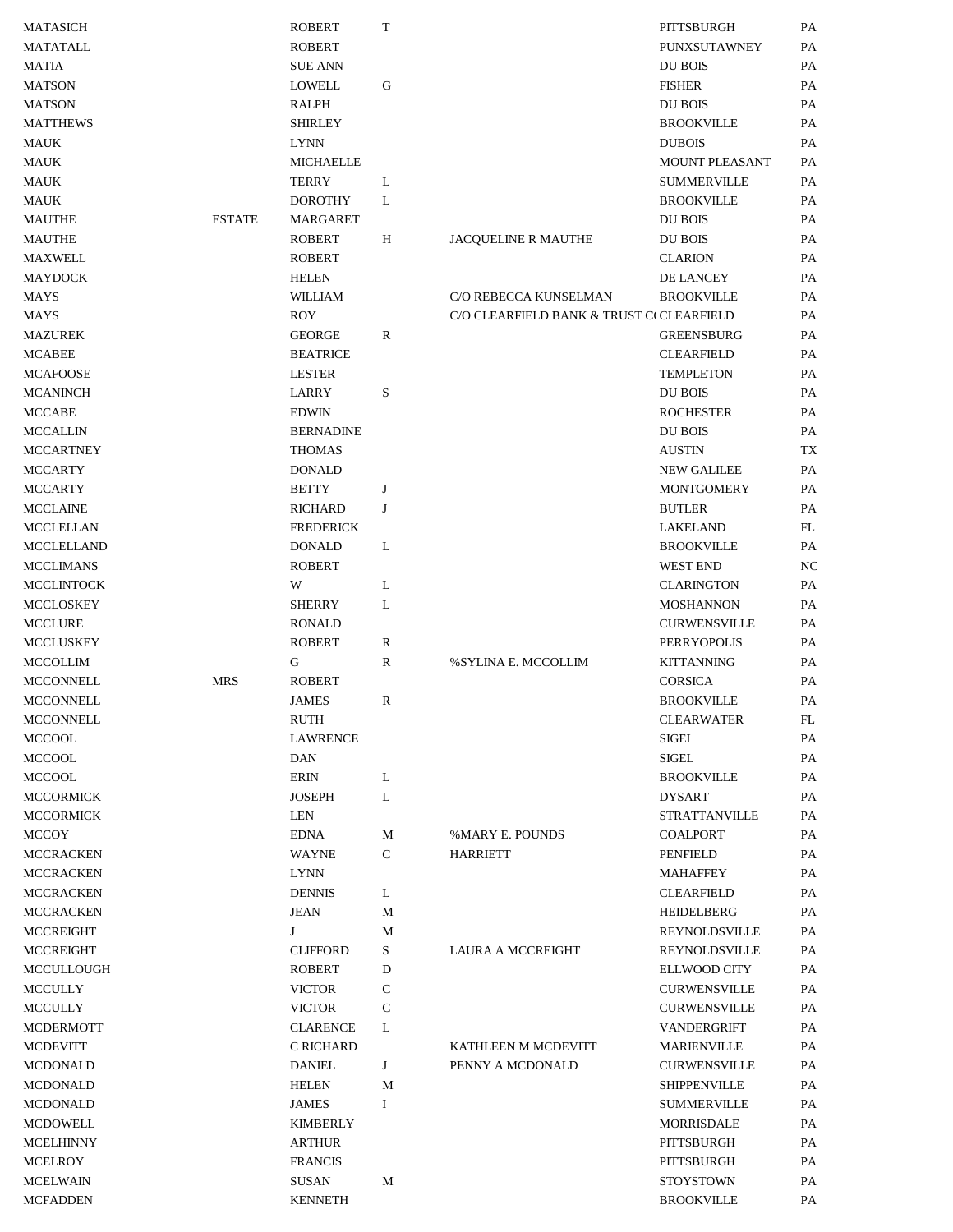| <b>MCFARLAND</b>          |    | <b>IRENE</b>                   |             | <b>SAM CONWAY</b>             | <b>ROCKTON</b>            | PA |
|---------------------------|----|--------------------------------|-------------|-------------------------------|---------------------------|----|
| <b>MCGARRY</b>            |    | SHAMROCK                       |             |                               | <b>CURWENSVILLE</b>       | PA |
| <b>MCGARVEY</b>           |    | <b>CLARK</b>                   | W           |                               | <b>IRVONA</b>             | PA |
| <b>MCGARVEY</b>           |    | <b>HARRIET</b>                 | A           |                               | <b>COALPORT</b>           | PA |
| <b>MCGARVEY</b>           |    | <b>JOSEPH</b>                  | A           |                               | <b>IRVONA</b>             | PA |
| <b>MCGARVEY</b>           |    | <b>RONALD</b>                  |             |                               | <b>WESTOVER</b>           | PA |
| <b>MCGARVEY</b>           |    | <b>CAROLINE</b>                |             |                               | LA JOSE                   | PA |
| <b>MCGEE</b>              |    | <b>OLIVE</b>                   | М           |                               | PITTSBURGH                | PA |
| <b>MCGEE</b>              |    | <b>RICHARD</b>                 | E           |                               | <b>WAVERLY</b>            | OН |
| <b>MCGEE</b>              |    | <b>DIANA</b>                   | R           |                               | <b>MAHAFFEY</b>           | PA |
| <b>MCGINNIS</b>           |    | <b>JAMES</b>                   | Η           |                               | <b>LATROBE</b>            | PA |
| <b>MCGINNIS</b>           |    | <b>RICHARD</b>                 | J           |                               | <b>SENECA</b>             | PA |
| <b>MCGONIGAL</b>          |    | NEAL                           |             |                               | <b>BELLEFONTE</b>         | PA |
| <b>MCGRAW</b>             |    | <b>RICHARD</b>                 | D           |                               | <b>CLARINGTON</b>         | PA |
| <b>MCGREGOR</b>           |    | <b>EVELYN</b>                  |             |                               | PUNXSUTAWNEY              | PA |
| <b>MCGUIRE</b>            |    | <b>ALONZO</b>                  |             |                               | <b>LIVONIA</b>            | NY |
| <b>MCHENRY</b>            |    | WILLIAM H                      |             |                               | WELLILNGTON               | OН |
| <b>MCILWAIN</b>           |    | <b>GORDON</b>                  | E           | %LEROY MCILWAIN               | <b>BARNESBORO</b>         | PA |
| <b>MCKAY</b>              |    | ROBERT                         | R           |                               | <b>CLARION</b>            | PA |
| <b>MCKAY</b>              |    | <b>KEVIN</b>                   |             |                               | <b>BROCKWAY</b>           | PA |
| <b>MCKEAN</b>             |    | <b>MINERVA</b>                 |             |                               | <b>KARTHAUS</b>           | PA |
| <b>MCKEAN</b>             |    | <b>BRADFORD</b>                | D           |                               | PITTSBURGH                | PA |
| <b>MCKEE</b>              |    | <b>NELSON</b>                  |             |                               | <b>MARSTELLER</b>         | PA |
| <b>MCKEE</b>              |    | <b>ELVA</b>                    | E           |                               | PUNXSUTAWNEY              | PA |
| <b>MCKEE</b>              |    | <b>JOHN</b>                    |             |                               | <b>NU MINE</b>            | PA |
| <b>MCKEE</b>              |    | <b>NORMAN</b>                  |             |                               | <b>CLEVELAND</b>          | OН |
| <b>MCKEE</b>              |    | <b>JAMES</b>                   | T           |                               | <b>BROOKVILLE</b>         | PA |
| <b>MCKEE</b>              |    | <b>ROBERT</b>                  | Е           |                               | <b>BIG RUN</b>            | PA |
| <b>MCKENDREE</b>          |    | <b>SHIRLEY</b>                 |             |                               | <b>BROCKWAY</b>           | PA |
| <b>MCKENDRICK</b>         |    | <b>MELVA</b>                   |             |                               | <b>CLEARFIELD</b>         | PA |
| <b>MCKENDRICK</b>         |    | <b>MERLE</b>                   |             |                               | <b>ROCKTON</b>            | PA |
| <b>MCKENRICK</b>          |    | <b>JAMES</b>                   | W           |                               | LUTHERSBURG               | PA |
| <b>MCKENRICK</b>          |    | SHEILA                         |             |                               | <b>GRAMPIAN</b>           | PA |
| <b>MCKEOWN</b>            |    | <b>RONALD</b>                  | A           |                               | <b>LOCKPORT</b>           | NY |
| <b>MCKINLEY</b>           |    | <b>RALPH</b>                   |             |                               | <b>BROOKVILLE</b>         | PA |
| <b>MCKISSON</b>           |    | <b>JOHN</b>                    |             |                               | <b>STRATTANVILLE</b>      | PA |
| <b>MCLAUGHLIN</b>         |    | <b>KENNETH</b>                 | W           |                               | WEST DECATUR              | PA |
| <b>MCLAUGHLIN</b>         |    | <b>JAMES</b>                   | М           | MINNIE M MCLAUGHLIN           | <b>BROOKVILLE</b>         | PA |
| <b>MCMAHON</b>            |    | WILLIAM                        | P           |                               | <b>PORTAGE</b>            | PA |
| <b>MCMEEKIN</b>           |    | <b>JAMES</b>                   | S           |                               | <b>BROCKWAY</b>           | PA |
| <b>MCMURRAY</b>           |    | <b>VIOLA</b>                   | $\bf K$     |                               | <b>CLEARFIELD</b>         | PA |
| <b>MCNEIL</b>             |    | <b>DONALD</b>                  | I           |                               | <b>CRANBERRY TWP</b>      | PA |
| <b>MCNICHOL</b>           |    | T                              | J           | % RICHARD MCNICHOL            | NORTHUMBERLAND            | PA |
| <b>MCNUTT</b>             |    | MARY                           | M           |                               | <b>SIGEL</b>              | PA |
| <b>MCPHERSON</b>          |    | <b>STEVEN</b>                  | E           |                               | <b>BROOKVILLE</b>         | PA |
| <b>MCPHERSON</b>          |    | <b>JAMES</b>                   | L           |                               | PITTSBURGH                | PA |
| <b>MCQUILLEN</b>          |    | <b>POLLY</b>                   |             |                               | <b>MORRISDALE</b>         | PA |
| <b>MCQUOWN</b>            |    | <b>STEPHEN</b>                 |             | ANNETTE MCQUOWN               | PUNXSUTAWNEY              | PA |
| <b>MCQUOWN</b>            |    | <b>DENNIS</b>                  |             | <b>%DEEDEES LITTLE CANADA</b> | <b>BIG RUN</b>            | PA |
| <b>MCQUOWN</b>            |    | <b>JOANNE</b>                  | Н           |                               | <b>BROOKVILLE</b>         | PA |
| <b>MCWATERS</b>           |    | <b>BETTY</b>                   | J           |                               | ZEPHYRHILLS               | FL |
| <b>MCWILLIAMS</b>         |    | <b>RICHARD</b>                 | A           |                               | <b>SLIPPERY ROCK</b>      | PA |
| <b>MCWILLIAMS</b>         |    | <b>GERALDINE</b>               | D           |                               | <b>SIGEL</b>              | PA |
| <b>MCWILLIAMS</b>         |    | <b>HERBERT</b>                 | $\mathsf C$ |                               | N FORT MYERS              | FL |
| <b>MEANS</b>              | DR | <b>ALTON</b>                   | D           |                               | <b>PORTAGE</b>            | МI |
| <b>MEANS</b>              |    | W                              | J           |                               | <b>MISSOURI CITY</b>      | TX |
| <b>MEANS</b>              |    | VICKIE                         | L           | C/O DOUG MEANS                | DU BOIS                   | PA |
| <b>MECHLING</b>           |    | AIMEE                          |             |                               | <b>BROCKPORT</b>          | PA |
| <b>MEEKER</b>             |    | <b>THOMAS</b>                  |             | & BETTY                       | <b>GREENVILLE</b>         | PA |
| <b>MEISTER</b>            |    | <b>JANEEN</b>                  |             |                               | <b>BROOKVILLE</b>         | PA |
|                           |    |                                |             |                               |                           | PA |
| <b>MEME</b><br>MENDENHALL |    | <b>OLIVER</b><br><b>GERALD</b> |             |                               | YORK<br><b>BROOKVILLE</b> | PA |
|                           |    |                                | L           |                               |                           |    |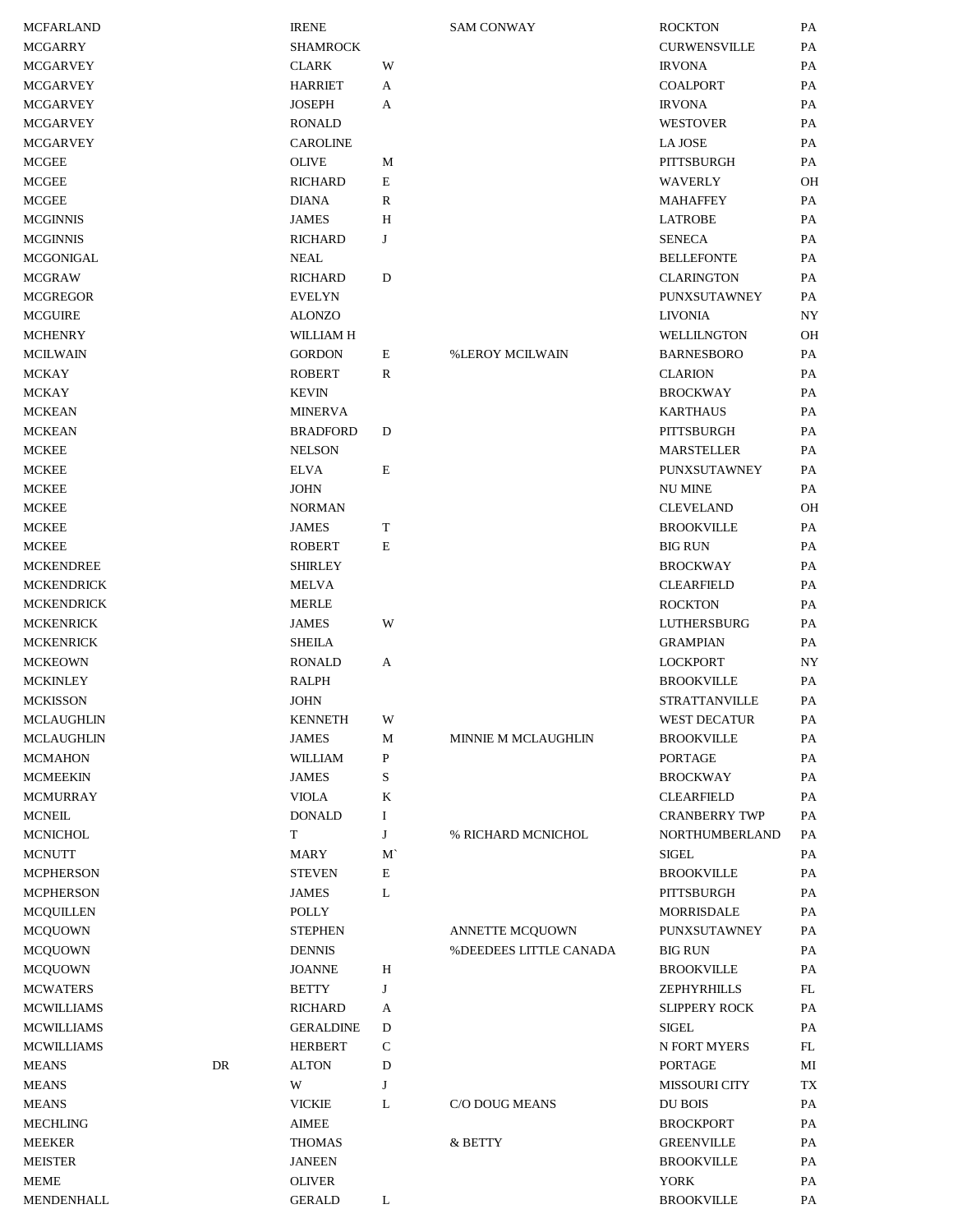| <b>MENNETTI</b>   |            | <b>PAMELA</b>   | L            |                         | PUNXSUTAWNEY            | PA        |
|-------------------|------------|-----------------|--------------|-------------------------|-------------------------|-----------|
| <b>MENTEER</b>    |            | <b>WILLIAM</b>  |              |                         |                         | PA        |
|                   |            |                 | T            |                         | <b>STRATTANVILLE</b>    |           |
| <b>MERRITTS</b>   |            | <b>TRESSA</b>   |              | <b>ESTON M MERRITTS</b> | PUNXSUTAWNEY            | PA        |
| <b>MERRY</b>      |            | $\mathbf F$     | W            |                         | <b>JOSEPHINE</b>        | PA        |
| <b>MESANKO</b>    |            | <b>GEORGE</b>   | R            |                         | <b>STUMP CREEK</b>      | PA        |
| <b>METCALF</b>    |            | R               | М            |                         | <b>DAVENPORT</b>        | FL        |
| <b>METRISIN</b>   |            | <b>MARIE</b>    | L            |                         | <b>GREENSBURG</b>       | PA        |
| <b>MIBRODA</b>    |            | <b>TIMOTHY</b>  |              | <b>VICKIE MIBRODA</b>   | <b>BROCKWAY</b>         | PA        |
| <b>MIBRODA</b>    |            | <b>TIMOTHY</b>  |              |                         | <b>BROCKWAY</b>         | PA        |
| MICELI            | <b>MRS</b> | <b>FRANCES</b>  |              |                         | <b>BROCKWAY</b>         | PA        |
| <b>MICHAEL</b>    |            | <b>FRANCIS</b>  |              |                         | DU BOIS                 | PA        |
| <b>MICHAEL</b>    |            | <b>EDWARD</b>   |              |                         | PUNXSUTAWNEY            | PA        |
| <b>MICHAEL</b>    |            | <b>TERRY</b>    |              |                         | <b>INDIANA</b>          | PA        |
| <b>MICHAELS</b>   |            | <b>MARY</b>     | E            |                         | <b>LA JOSE</b>          | PA        |
| <b>MICHAELS</b>   |            | MARY            | E            |                         | <b>LA JOSE</b>          | PA        |
| <b>MICHAELS</b>   |            | LEE             | $\mathsf{C}$ |                         | LAJOSE                  | PA        |
| <b>MICHAELS</b>   |            | <b>WILLIAM</b>  | R            |                         | <b>LA JOSE</b>          | PA        |
|                   |            |                 |              |                         | <b>SHAWVILLE</b>        | PA        |
| <b>MICHAELS</b>   |            | <b>WINIFRED</b> | L            |                         |                         |           |
| <b>MICHEL</b>     |            | <b>LYNN</b>     | $\, {\rm H}$ | % LISA MYERS            | <b>NEW BETHLEHEM</b>    | PA        |
| <b>MIDOCK</b>     |            | <b>MARY</b>     |              | % MRS. WILLIAM BRINK    | <b>ROSSITER</b>         | PA        |
| <b>MIHALIK</b>    |            | <b>GARY</b>     | A            |                         | <b>ALIQUIPPA</b>        | PA        |
| <b>MIHOK</b>      |            | <b>JOSEPH</b>   |              | <b>KATHLEEN MIHOK</b>   | <b>DUBOIS</b>           | PA        |
| <b>MIKELONIS</b>  |            | WILLIAM         | J            |                         | PUNXSUTAWNEY            | PA        |
| <b>MILCHAK</b>    |            | <b>ROBERT</b>   |              |                         | <b>TOMKINS COVE</b>     | NY        |
| <b>MILKO</b>      |            | <b>VICTOR</b>   | S            |                         | <b>NORTH VERSAILLES</b> | PA        |
| MILLCREEK SUPERVI |            | SOR             |              |                         | <b>FISHER</b>           | PA        |
| <b>MILLER</b>     |            | <b>DAVID</b>    | P            |                         | <b>HASTINGS</b>         | PA        |
| <b>MILLER</b>     |            | <b>ROBERT</b>   | $\mathbf C$  | & VIOLET                | <b>LATROBE</b>          | PA        |
| <b>MILLER</b>     |            | <b>GERALD</b>   |              |                         | <b>FLEMING</b>          | PA        |
| <b>MILLER</b>     |            | LLOYD           |              |                         | <b>MCKEESPORT</b>       | PA        |
| <b>MILLER</b>     |            | <b>CLIFFORD</b> | R            |                         | <b>ERIE</b>             | PA        |
| <b>MILLER</b>     |            | <b>GILBERT</b>  | R            |                         | <b>GETZVILLE</b>        | NY        |
| <b>MILLER</b>     |            | <b>HARRY</b>    | W            | C/O RANDY MILLER        | MOUNT PLEASANT          | <b>PA</b> |
| <b>MILLER</b>     |            | J               | Е            |                         | PITTSBURGH              | PA        |
| <b>MILLER</b>     |            | <b>WARREN</b>   | G            | % JOE KALYNCHUK         | <b>TROUTVILLE</b>       | PA        |
| <b>MILLER</b>     |            | <b>ROBERT</b>   |              |                         |                         |           |
|                   |            |                 | L            |                         | <b>CRANBERRY TWP</b>    | PA        |
| <b>MILLER</b>     |            | <b>MICHAEL</b>  |              |                         | DU BOIS                 | PA        |
| <b>MILLER</b>     |            | <b>OWEN</b>     |              |                         | <b>LEECHBURG</b>        | PA        |
| <b>MILLER</b>     |            | <b>ROBERT</b>   | A            |                         | <b>EBENSBURG</b>        | PA        |
| <b>MILLER</b>     |            | <b>JOHN</b>     | М            |                         | PITTSBURGH              | PA        |
| <b>MILLER</b>     |            | <b>MARK</b>     | V            | C/O REV VERNON MILLER   | DU BOIS                 | PA        |
| <b>MILLER</b>     |            | <b>CINDY</b>    | Ι            |                         | SIGEL                   | PA        |
| <b>MILLER</b>     |            | <b>JAMES</b>    | L            |                         | <b>CLEARFIELD</b>       | PA        |
| <b>MILLER</b>     |            | <b>VINCENT</b>  | L            | & TRACY G               | <b>DAYTON</b>           | PA        |
| <b>MILLER</b>     |            | <b>TIMOTHY</b>  | А            |                         | <b>DU BOIS</b>          | PA        |
| <b>MILLER</b>     |            | <b>BONNIE</b>   |              |                         | PUNXSUTAWNEY            | PA        |
| <b>MILLER</b>     |            | <b>RICK</b>     | L            |                         | <b>FAIRMOUNT CITY</b>   | PA        |
| <b>MILLER</b>     |            | <b>JAMES</b>    | D            |                         | <b>SIGEL</b>            | PA        |
| <b>MILLER</b>     |            | <b>MELISSA</b>  | L            |                         | <b>CLEARFIELD</b>       | PA        |
| <b>MILLINDER</b>  |            | <b>JUDY</b>     |              |                         | <b>CURWENSVILLE</b>     | <b>PA</b> |
| <b>MILLIRON</b>   |            | <b>MICHAEL</b>  | J            |                         | <b>SLIGO</b>            | PA        |
| <b>MILLIRON</b>   |            | <b>GERALD</b>   | W            |                         | PUNXSUTAWNEY            | PA        |
| <b>MILLS</b>      | EST.       | WILLIAM         | L            | <b>%BETTY MILLS</b>     | <b>WAMPUM</b>           | PA        |
| <b>MILLS</b>      |            | <b>DAWNA</b>    | L            |                         | <b>CLARINGTON</b>       | PA        |
| <b>MILLS</b>      |            |                 |              |                         |                         |           |
|                   |            | WILLIAM         |              | <b>SUZANNE MILLS</b>    | <b>LEEPER</b>           | PA        |
| <b>MINELLA</b>    |            | <b>RUDOLPH</b>  | A            |                         | <b>BRIDGEVILLE</b>      | PA        |
| <b>MINEWEASER</b> |            | DARY            |              |                         | <b>BROOKVILLE</b>       | PA        |
| <b>MINEWEASER</b> |            | PAUL            |              | E K MINEWEASER          | <b>BROOKVILLE</b>       | PA        |
| <b>MINICH</b>     |            | <b>WAYNE</b>    | A            |                         | <b>MARCHAND</b>         | PA        |
| <b>MINICK</b>     |            | LARRY           | R            |                         | <b>MAYPORT</b>          | PA        |
| <b>MINNICH</b>    |            | <b>ROBERT</b>   | W            |                         | <b>ROCKY RIVER</b>      | OН        |
| MINNS GAS #5912   |            |                 |              | HERITAGE PROPANE LLC    | <b>BROCKWAY</b>         | PA        |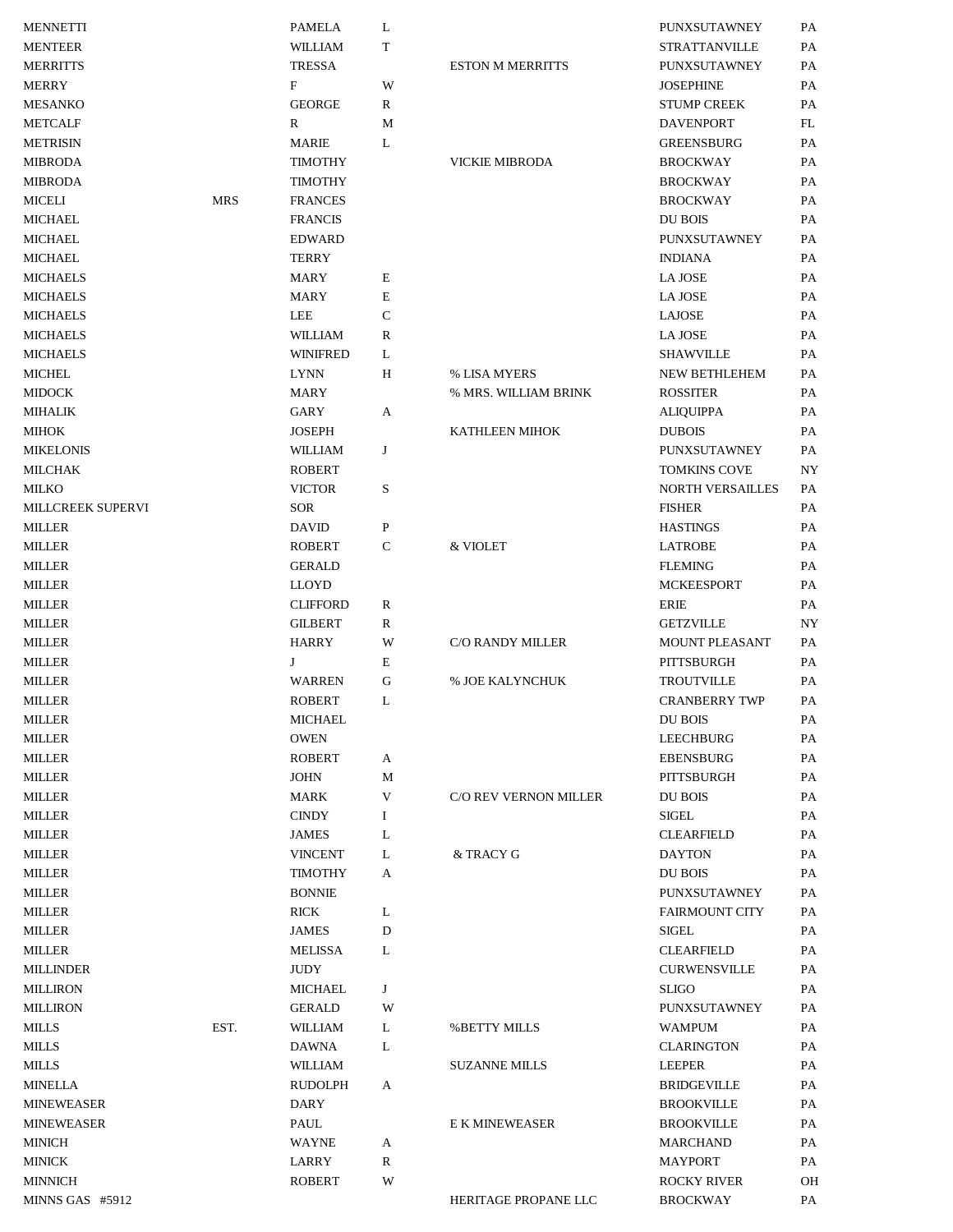| <b>MITCHELL</b>         |            | MARY             |               |                        | <b>NEW KENSINGTON</b>  | PA            |
|-------------------------|------------|------------------|---------------|------------------------|------------------------|---------------|
| <b>MITCHELL</b>         |            | <b>ALFRED</b>    | J             |                        | <b>NATRONA HEIGHTS</b> | PA            |
| <b>MITCHELL</b>         |            | <b>THOMAS</b>    |               |                        | WASHINGTON             | PA            |
| <b>MITCHELL</b>         |            | <b>EVA</b>       |               |                        | <b>BROOKVILLE</b>      | PA            |
| <b>MITCHELL</b>         |            | <b>BOBBI</b>     |               |                        | <b>ROCKTON</b>         | PA            |
| <b>MOHNEY</b>           |            | <b>DEBORAH</b>   |               |                        | <b>FALLS CREEK</b>     | PA            |
| <b>MOHNEY</b>           |            | <b>DOROTHY</b>   | M             |                        | PUNXSUTAWNEY           | <b>PA</b>     |
| <b>MOLNAR</b>           |            | <b>ROBERT</b>    |               | & GLORIA               | <b>SALIX</b>           | <b>PA</b>     |
| <b>MOLT BROTHERS</b>    |            |                  |               |                        | <b>TRAFFORD</b>        | PA            |
| <b>MONDOCK</b>          |            | RICHARD          | ${\bf P}$     |                        | MOUNT PLEASANT         | PA            |
| MONELLA                 |            | ANGELO           |               |                        | DU BOIS                | PA            |
| <b>MONKS</b>            |            | TERRY            | D             |                        | <b>CORSICA</b>         | PA            |
| <b>MONROE</b>           |            | WILLIAM          | E             | <b>DUBOIS VILLAGE</b>  | <b>DUBOIS</b>          | PA            |
| MONTAGUE                |            | LARRY            |               |                        | <b>VOWINCKEL</b>       | PA            |
| MONTEDORO               |            | <b>ANTHONY</b>   | <b>RUSSEL</b> |                        | <b>BETHEL PARK</b>     | PA            |
| <b>MONTGOMERY TRAPS</b> |            | <b>INC</b>       |               |                        | <b>MAHAFFEY</b>        | PA            |
| <b>MOORE</b>            |            | <b>FRANK</b>     |               |                        | <b>KARTHAUS</b>        | PA            |
| <b>MOORE</b>            |            | <b>CORA</b>      |               | <b>DIANNA MOORE</b>    | <b>CLEARFIELD</b>      | PA            |
| <b>MOORE</b>            |            | <b>CHARLES</b>   | T             |                        | <b>BROCKPORT</b>       | PA            |
| <b>MOORE</b>            |            | <b>ALBERT</b>    |               |                        | <b>WINNER</b>          | <b>SD</b>     |
|                         |            |                  |               |                        |                        |               |
| <b>MOORE</b>            |            | ALAN             | $\bf J$       |                        | <b>BROCKWAY</b>        | PA            |
| <b>MOORE</b>            |            | <b>MARILYN</b>   | E             |                        | <b>TITUSVILLE</b>      | PA            |
| <b>MOORE</b>            |            | <b>ERNEST</b>    |               |                        | <b>LITTLE MARSH</b>    | PA            |
| <b>MOORE</b>            |            | <b>KEVIN</b>     | B             |                        | <b>REYNOLDSVILLE</b>   | PA            |
| <b>MOORE</b>            |            | <b>BARBARA</b>   | A             |                        | <b>BROOKVILLE</b>      | PA            |
| <b>MOORE</b>            |            | <b>MELANIE</b>   |               |                        | <b>BROCKWAY</b>        | PA            |
| <b>MORELLI</b>          |            | <b>JOHN</b>      | J             |                        | PENFIELD               | PA            |
| <b>MORGAN</b>           |            | <b>GREG</b>      |               | <b>LAUNA MORGAN</b>    | DU BOIS                | PA            |
| <b>MORGAN</b>           |            | <b>MARK</b>      |               |                        | DU BOIS                | PA            |
| MORLEY                  |            | <b>MAUREEN</b>   |               | C/O RUSSELL MORLEY POA | <b>AUDUBON</b>         | PA            |
| <b>MORRIS</b>           |            | <b>RICHARD</b>   | J             |                        | <b>IRVONA</b>          | PA            |
| <b>MORRIS</b>           |            | R                | J             |                        | <b>BROOKVILLE</b>      | PA            |
| <b>MORRIS</b>           |            | <b>DOUGLAS</b>   |               |                        | MULBERRY               | FL            |
| <b>MORRIS</b>           |            | <b>CHARLENE</b>  |               |                        | DU BOIS                | PA            |
| <b>MORRISON</b>         |            | <b>EVERETT</b>   |               |                        | <b>IRVONA</b>          | PA            |
| <b>MORRISON</b>         |            | WILLIAM          |               |                        | <b>CLAYSVILLE</b>      | $\mathbf{PA}$ |
| <b>MORRISON</b>         |            | Н                | E             |                        | <b>BROOKVILLE</b>      | PA            |
| <b>MORRISON</b>         |            | <b>KENNETH</b>   | J             |                        | <b>FISHER</b>          | PA            |
| <b>MORRISON</b>         |            | <b>DAVID</b>     | S             |                        | N PALM BEACH           | FL            |
| <b>MORRISON</b>         | <b>MRS</b> | <b>LEONA</b>     |               |                        | <b>WORTHINGTON</b>     | PA            |
| <b>MORRISSEY</b>        |            | <b>JOHN</b>      | $\mathbf E$   |                        | <b>GLASGOW</b>         | PA            |
| <b>MORTIMER</b>         |            | <b>VIRA</b>      |               |                        | REYNOLDSVILLE          | PA            |
| <b>MOSES</b>            | <b>MRS</b> | <b>ELTON</b>     | J             |                        | <b>MARIENVILLE</b>     | PA            |
| <b>MOWREY</b>           |            | <b>JAMES</b>     | R             | <b>MARY E MOWREY</b>   | REYNOLDSVILLE          | PA            |
| <b>MOWREY</b>           |            | <b>FRANKLIN</b>  |               |                        | <b>MIFFLINBURG</b>     | PA            |
| <b>MOWREY</b>           |            | <b>KENNETH</b>   | E             |                        | <b>NEWTON</b>          | NC            |
| <b>MOWREY</b>           |            | WILLIS           | $\mathsf{C}$  |                        | <b>COOKSBURG</b>       | PA            |
| MT AIRY VHF RADIO       |            | <b>CLUB</b>      |               |                        | PENNSBURG              | PA            |
| <b>MUIR</b>             |            | <b>MARIE</b>     | Е             |                        | HOME                   | PA            |
| MULHOLLAN               |            | <b>WM</b>        | $\mathsf{C}$  |                        | REYNOLDSVILLE          | PA            |
| MULL                    |            | <b>ROBERT</b>    | $\mathsf{C}$  |                        | <b>SELINSGROVE</b>     | PA            |
| <b>MULLEN</b>           |            | MARGE            |               |                        | <b>CLEARFIELD</b>      | PA            |
| <b>MUMFORD</b>          |            | GARY             |               |                        | <b>CLEARFIELD</b>      | PA            |
| <b>MUMFORD</b>          |            | <b>KEVIN</b>     |               |                        | <b>FALLS CREEK</b>     | PA            |
| <b>MUNCY</b>            |            | <b>KEN</b>       |               |                        | <b>OOLTEWAH</b>        | TN            |
| <b>MUNRO</b>            |            | <b>THOMAS</b>    | E             |                        | CROWNSVILLE            | MD            |
| <b>MUNRO</b>            |            | <b>GENEVIEVE</b> |               |                        | DU BOIS                | PA            |
| <b>MUNZER</b>           |            | LEO              | W             |                        | <b>JOHNSTOWN</b>       | PA            |
| <b>MURONE'S LODGE</b>   |            |                  |               | C/O FRANK MURONE       | REYNOLDSVILLE          | PA            |
| <b>MURPHY</b>           |            | RALPH            |               |                        | <b>BEAVER FALLS</b>    | PA            |
| <b>MURPHY</b>           |            | <b>BRIAN</b>     |               |                        | DU BOIS                | PA            |
| <b>MURRAY</b>           |            | <b>ROBERT</b>    | D             |                        | MORRISDALE             | PA            |
|                         |            |                  |               |                        |                        |               |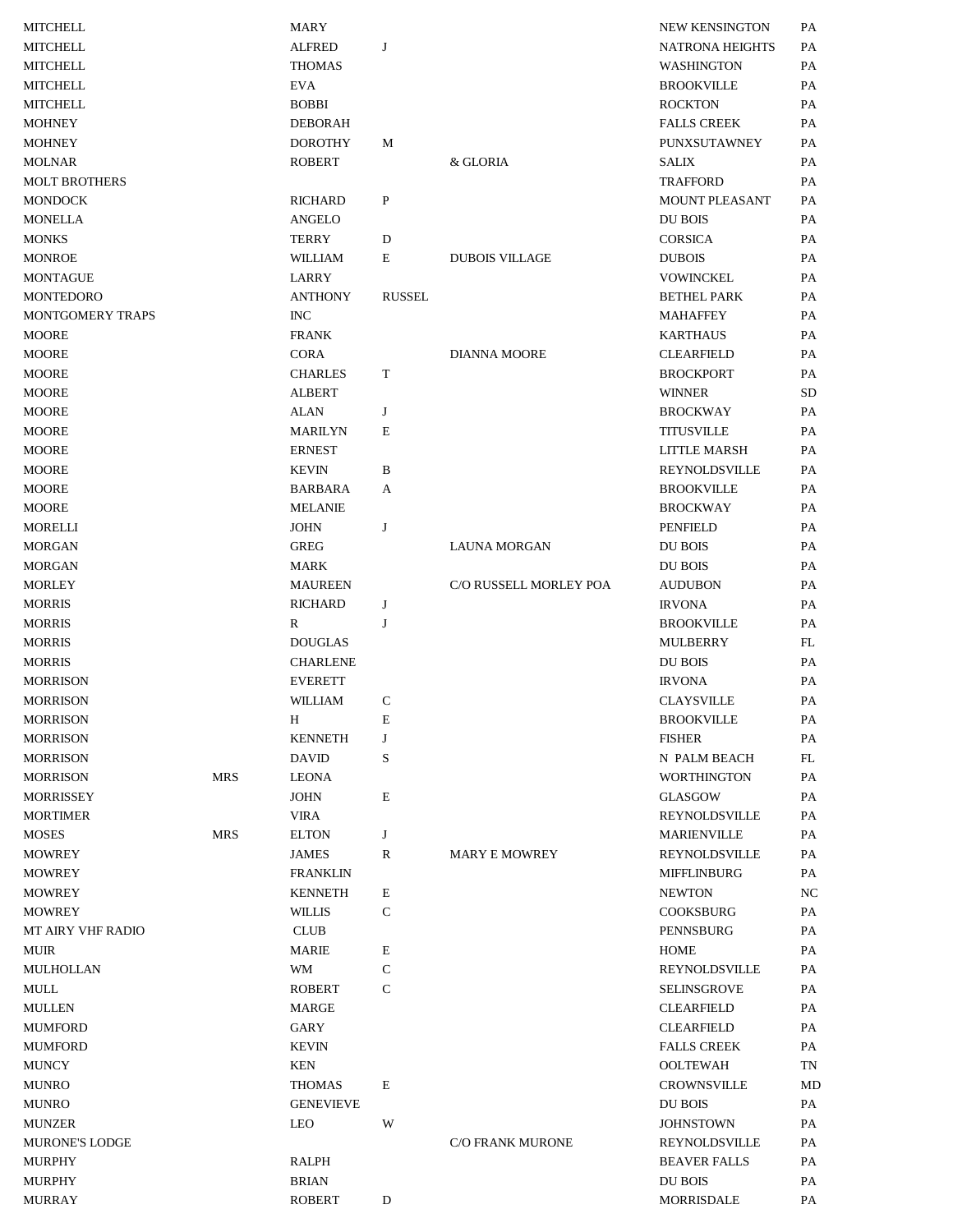<span id="page-34-0"></span>

| <b>MURRAY</b>           |            | PERRY            | D            |                           | REYNOLDSVILLE           | PA         |
|-------------------------|------------|------------------|--------------|---------------------------|-------------------------|------------|
| <b>MURRAY</b>           |            | <b>IMOGENE</b>   |              |                           | DU BOIS                 | PA         |
| <b>MURRAY</b>           |            | <b>THOMAS</b>    | L            |                           | <b>DUBOIS</b>           | PA         |
| <b>MURSCH</b>           |            | PAUL             | $\mathbf D$  |                           | <b>LEEPER</b>           | PA         |
| <b>MURTLAND</b>         |            | <b>MICHAEL</b>   |              |                           | <b>LATROBE</b>          | PA         |
| <b>MUSCOVICH REALTY</b> |            |                  |              |                           | DU BOIS                 | PA         |
| <b>MUSGUIRE</b>         |            | <b>EDGAR</b>     | A            |                           | REYNOLDSVILLE           | PA         |
| <b>MUSSER</b>           |            | <b>FORY</b>      | L            |                           | <b>BETHEL PARK</b>      | PA         |
| <b>MUSSER</b>           |            | <b>BRIAN</b>     | $\mathbf S$  |                           | <b>DUBOIS</b>           | PA         |
| MUTTHERSBOUGH           |            | <b>HELEN</b>     |              |                           | <b>LINCOLN</b>          | $\rm NE$   |
| <b>MYERS</b>            |            | <b>CHARLES</b>   | Е            |                           | <b>TORONTO</b>          | <b>OH</b>  |
| <b>MYERS</b>            |            | <b>GEORGE</b>    |              |                           | <b>CLEARFIELD</b>       | PA         |
| <b>MYERS</b>            |            | <b>FLOYD</b>     | H            |                           | <b>ALIQUIPPA</b>        | PA         |
| <b>MYERS</b>            |            | <b>MELVIN</b>    | S            |                           | <b>COCOA</b>            | FL         |
| <b>MYERS</b>            |            | <b>OMER</b>      |              |                           | <b>LAKE LYNN</b>        | PA         |
| <b>MYERS</b>            |            | <b>RICHARD</b>   | A            |                           | <b>KANE</b>             | PA         |
| <b>MYERS</b>            |            | <b>MELANIE</b>   |              |                           | <b>DUBOIS</b>           | PA         |
| <b>MYERS</b>            |            | WILLARD          |              |                           | <b>ADRIAN</b>           | PA         |
| <b>MYERS</b>            |            | <b>HARRY</b>     |              |                           | <b>DU BOIS</b>          | PA         |
| <b>MYERS</b>            |            | <b>EVELYN</b>    | F            |                           | <b>MAYPORT</b>          | PA         |
|                         |            |                  |              |                           |                         |            |
| N                       |            |                  |              |                           |                         |            |
| N CAMBRIA FUEL CO       |            |                  |              |                           | <b>INDIANA</b>          | PA         |
| <b>NADZAM</b>           |            | <b>ALLEN</b>     | S            |                           | <b>BADEN</b>            | PA         |
| <b>NAGRAY</b>           |            | <b>GEORGE</b>    |              |                           | <b>DRIFTING</b>         | PA         |
| <b>NALE</b>             |            | <b>EVERETT</b>   | Е            |                           | <b>BROCKWAY</b>         | PA         |
| <b>NAREHOOD</b>         |            | <b>GEORGE</b>    | ${\bf C}$    |                           | <b>KYLERTOWN</b>        | PA         |
| <b>NASH</b>             |            | <b>CORELL</b>    |              |                           | <b>NORTH RIDGEVILLE</b> | <b>OH</b>  |
| <b>NAUGLE</b>           |            | S                | ${\bf G}$    |                           | <b>BADEN</b>            | PA         |
| <b>NAUGLE</b>           |            | <b>CHARLES</b>   | $\mathbb{R}$ | & GARY R                  | <b>MYRTLE BEACH</b>     | ${\rm SC}$ |
| NAZARETH IN THE W       |            | <b>OODS</b>      |              |                           | <b>DU BOIS</b>          | PA         |
| <b>NEAL</b>             |            | <b>ELVIE</b>     | H            |                           | <b>APOLLO</b>           | PA         |
| <b>NEAL</b>             |            | <b>ROBERT</b>    | B            |                           | PUNXSUTAWNEY            | PA         |
| <b>NEEL</b>             |            | J                | $\mathbf M$  | % MARGARET JANE MARTZ     | <b>CUYAHOGA FALLS</b>   | <b>OH</b>  |
| <b>NEESE</b>            |            | <b>BARBARA</b>   | L            |                           | <b>SIGEL</b>            | PA         |
| <b>NEFF</b>             |            | <b>JACKIE</b>    |              |                           | <b>CURWENSVILLE</b>     | PA         |
| <b>NEFF</b>             |            | <b>NANCY</b>     |              |                           | FRENCHVILLE             | РA         |
| <b>NEIDRICK</b>         |            | <b>RAYMOND</b>   | V            |                           | PUNXSUTAWNEY            | PA         |
| <b>NEIDRICK</b>         |            | <b>ANNA</b>      | F            |                           | <b>CHAMBERSBURG</b>     | PA         |
| <b>NEILL</b>            |            | <b>ANDY</b>      |              | <b>SUSAN MYERS</b>        | <b>SIGEL</b>            | PA         |
| <b>NELSON</b>           |            | <b>MARTIN</b>    | A            |                           | REYNOLDSVILLE           | PA         |
| <b>NELSON</b>           |            | <b>MARTIN</b>    | A            |                           | REYNOLDSVILLE           | PA         |
| <b>NELSON</b>           |            | <b>MARTIN</b>    | A            |                           | REYNOLDSVILLE           | PA         |
| <b>NELSON CAMP</b>      |            |                  |              | % JAMES R CATHERMAN       | <b>CLEARFIELD</b>       | PA         |
| <b>NEMET</b>            |            | <b>EDWARD</b>    |              |                           | <b>LEECHBURG</b>        | PA         |
| <b>NESBITT</b>          |            | <b>BRUCE</b>     |              |                           | <b>FALLS CREEK</b>      | PA         |
|                         |            | <b>KURT</b>      | A            |                           | <b>CLARION</b>          | PA         |
| <b>NESBITT</b>          |            |                  |              |                           |                         |            |
| <b>NESS</b>             |            | <b>RONALD</b>    |              |                           | <b>VALENCIA</b>         | PA         |
| <b>NEUHARD</b>          |            | <b>ELWOOD</b>    | W            |                           | <b>DUBOIS</b>           | PA         |
| NEW BETHLEHEM BAN       |            | K                |              | <b>ATTN R B ROBERTSON</b> | NEW BETHLEHEM           | PA         |
| <b>NEW SALEM LODGE</b>  |            |                  |              | THOMAS E SIKO             | <b>CHARGIN FALLS</b>    | <b>OH</b>  |
| <b>NEWCAMP</b>          |            | <b>SEAN</b>      | $\mathbb{R}$ |                           | <b>PENFIELD</b>         | PA         |
| <b>NEWCOME</b>          |            | <b>ORVIS</b>     |              |                           | PUNXSUTAWNEY            | PA         |
| <b>NEWCOME</b>          |            | <b>DONALD</b>    | E            |                           | PUNXSUTAWNEY            | PA         |
| <b>NEWCOMER</b>         |            | <b>SPENCER</b>   | L            |                           | YORK                    | PA         |
| <b>NEWELL</b>           |            | S. DAVID         |              |                           | DU BOIS                 | PA         |
| <b>NEWMAN</b>           | <b>MRS</b> | <b>JOHN</b>      |              |                           | N BRADDOCK              | PA         |
| <b>NEWMAN</b>           |            | <b>BETH</b>      |              |                           | <b>LECONTES MILLS</b>   | PA         |
| <b>NEYMAN</b>           |            | <b>KATHERINE</b> | L            |                           | <b>CLEARFIELD</b>       | PA         |
| <b>NICHOL</b>           |            | <b>HARRY</b>     | M            |                           | REYNOLDSVILLE           | PA         |
| <b>NICHOLS</b>          |            | W                |              |                           | <b>BROOKVILLE</b>       | PA         |
| <b>NICHOLSON</b>        |            | <b>JAMES</b>     |              |                           | REYNOLDSVILLE           | PA         |
|                         |            |                  |              |                           |                         |            |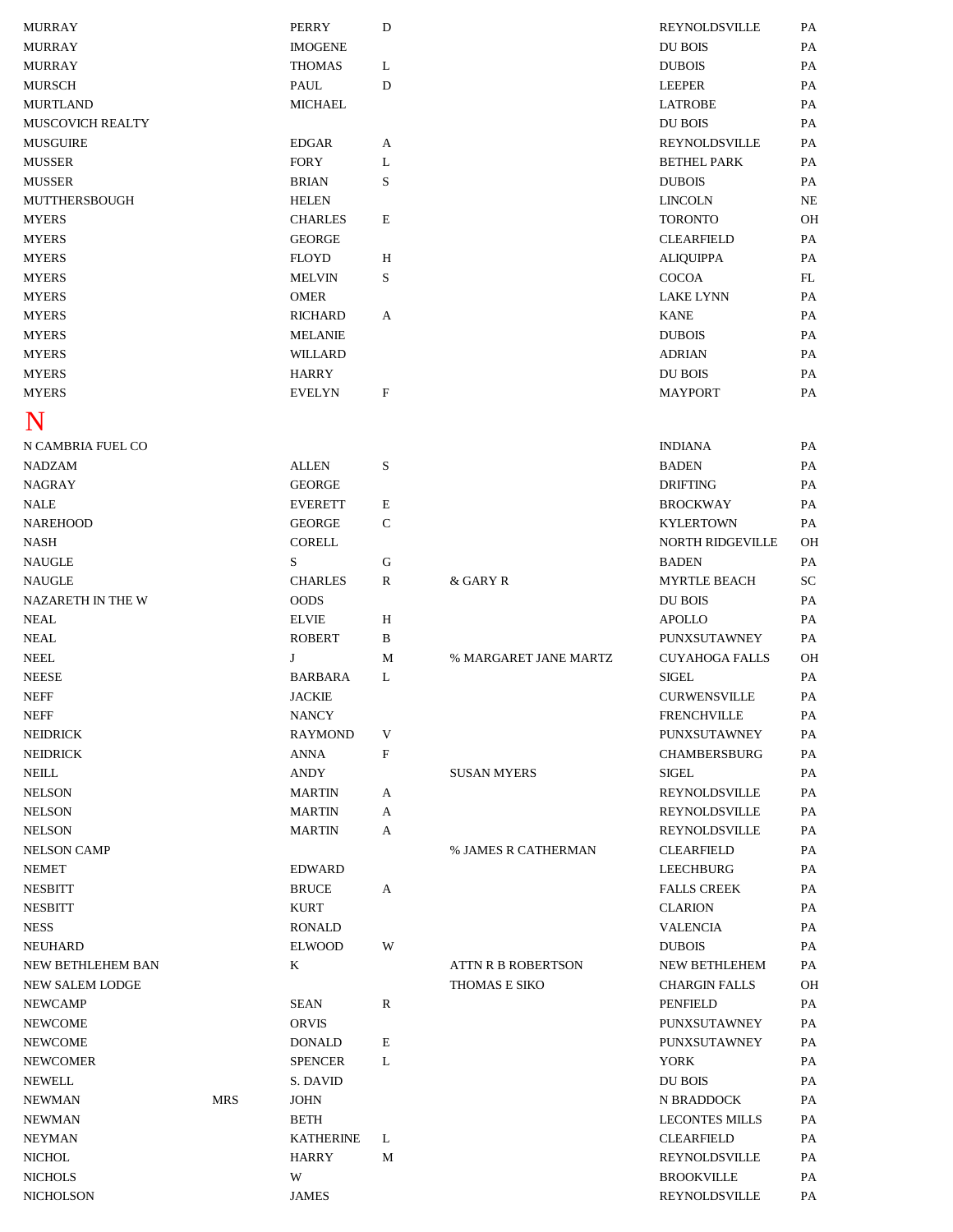<span id="page-35-0"></span>

| <b>NICKEL</b>            |               | <b>KENNETH</b> |              |                          | <b>WINSTON SALEM</b>   | NC        |
|--------------------------|---------------|----------------|--------------|--------------------------|------------------------|-----------|
| <b>NICOLAI</b>           |               | <b>GINO</b>    |              | <b>TERRY NICOLAI</b>     | <b>PIPERSVILLE</b>     | PA        |
| <b>NICOLETTI</b>         |               | <b>EUGENE</b>  |              |                          | <b>CORAOPOLIS</b>      | PA        |
| <b>NIEBAUER</b>          |               | BEN            |              |                          | <b>BARNESBORO</b>      | PA        |
| <b>NIGGLE</b>            | <b>MRS</b>    | <b>JOHN</b>    | Η            | C/O JANE PAYNE           | <b>HOUSTON</b>         | <b>TX</b> |
| <b>NOCERA</b>            |               | TERRY          | L            |                          | <b>MARIENVILLE</b>     | PA        |
| <b>NOEL</b>              |               | EARLE          |              |                          | <b>BROCKWAY</b>        | PA        |
| <b>NOLKER</b>            |               | <b>RICHARD</b> | E            |                          | <b>RUSSELLTON</b>      | PA        |
| NOLL                     |               | <b>JAMES</b>   |              |                          | <b>MANHEIM</b>         | PA        |
| <b>NOLPH</b>             |               | <b>ALVIN</b>   |              | & DONNA                  | <b>SUMMERVILLE</b>     | PA        |
| <b>NORRIS</b>            |               | <b>OLEN</b>    | J            |                          | <b>CURWENSVILLE</b>    | <b>PA</b> |
| <b>NORRIS</b>            |               | R              | K            |                          | <b>CLEARFIELD</b>      | PA        |
| <b>NORRIS</b>            |               | <b>MOSES</b>   | ${\bf C}$    |                          | <b>IRVONA</b>          | PA        |
| <b>NORRIS</b>            |               | <b>BETTY</b>   |              |                          | DU BOIS                | PA        |
| <b>NORTH</b>             |               | <b>GLADYS</b>  |              |                          | <b>WEST DECATUR</b>    | PA        |
| NUCCETELLI               |               | <b>JAMES</b>   | $\mathbb{R}$ |                          | <b>SCENERY HILL</b>    | PA        |
|                          |               |                |              |                          |                        |           |
| $\mathcal{O}$            |               |                |              |                          |                        |           |
| <b>OAKS</b>              |               | <b>DALE</b>    | $\mathbf C$  |                          | <b>WARREN</b>          | PA        |
| <b>OAKS</b>              |               | <b>DONNA</b>   |              |                          | <b>CHERRY TREE</b>     | PA        |
| <b>OAKTON SERVICE CO</b> |               | RP.            |              | C/O JAMES HICKS          | <b>FRENCHVILLE</b>     | PA        |
| <b>OAKTON SERVICE CO</b> |               | RP             |              |                          | <b>FRENCHVILLE</b>     | PA        |
| <b>OAKTON SERVICE CO</b> |               | RP             |              | % JAMES HICKS            | <b>FRENCHVILLE</b>     | PA        |
| <b>O'BRIEN</b>           |               | <b>RAYMOND</b> | J            |                          | <b>CARNEGIE</b>        | PA        |
| <b>O'BRIEN</b>           |               | WILLIAM        | Е            | <b>C/O HARRY L BURR</b>  | REYNOLDSVILLE          | PA        |
| <b>O'BRIEN</b>           |               | WILLIAM        | R            |                          | <b>MCKEESPORT</b>      | PA        |
| <b>OBRINGER</b>          |               | WILLIAM        | J            |                          | MC DONALD              | PA        |
| <b>ODASSO</b>            |               | GARY           |              |                          | <b>SIGEL</b>           | PA        |
| <b>ODONNELL</b>          | <b>MRS</b>    | <b>KATHRYN</b> |              |                          | <b>DAYTON</b>          | PA        |
| O'DONNELL BROTHER        |               | S              |              |                          | <b>SIGEL</b>           | PA        |
| <b>OGDEN</b>             |               | <b>CHESTER</b> |              |                          | <b>CLEARFIELD</b>      | PA        |
| <b>OGDEN</b>             |               | <b>GEORGE</b>  | T            |                          | MORRISDALE             | PA        |
| <b>OGDEN</b>             |               | <b>DANIEL</b>  | L            |                          | <b>MINERAL SPRINGS</b> | PA        |
| <b>O'HARAH</b>           |               | <b>JAMES</b>   | $\mathbb{R}$ |                          | REYNOLDSVILLE          | PA        |
| OHSE                     |               | WILLIAM        |              |                          | <b>MONACA</b>          | PA        |
| <b>O'KORN</b>            |               | <b>RAYMOND</b> | E            |                          | <b>MORGAN</b>          | PA        |
| <b>OLINICK</b>           |               | <b>STEPHEN</b> | J            |                          | <b>MALVERN</b>         | PA        |
| <b>OLSAVSKY</b>          |               | <b>JOSEPH</b>  | E            | <b>%OWENS - ILLINOIS</b> | <b>TOLEDO</b>          | OH        |
| <b>OLSON</b>             |               | <b>ALFRED</b>  | J            |                          | <b>MORRISDALE</b>      | PA        |
| <b>ONDO</b>              |               | <b>ANDREW</b>  | P            |                          | <b>WESTOVER</b>        | PA        |
| <b>ORAM</b>              |               | <b>JOHN</b>    | W            |                          | ARMAGH                 | PA        |
| ORCHARD CAMP             |               |                |              |                          | <b>RIDGWAY</b>         | PA        |
| ORCUTT                   |               | PAUL           |              |                          | <b>ROCKTON</b>         | PA        |
| ORCUTT                   |               | <b>TIMOTHY</b> | D            | ANDREA L ORCUTT          | <b>CORSICA</b>         | PA        |
| ORCUTT                   |               | <b>JEFFREY</b> | A            |                          | <b>CORSICA</b>         | PA        |
| <b>ORR</b>               |               | <b>KENNETH</b> |              |                          | <b>LEECHBURG</b>       | PA        |
| <b>OSBORN</b>            | <b>PASTOR</b> | <b>LES</b>     |              |                          | <b>PLEASANTVILLE</b>   | PA        |
| <b>O'TOOLE</b>           |               | <b>PATRICK</b> | L            |                          | <b>TRAFFORD</b>        | PA        |
| <b>OTT</b>               |               | <b>PATRICK</b> | E            |                          | <b>CHERRY TREE</b>     | PA        |
| <b>OVERDORF</b>          |               | <b>DONALD</b>  | L            |                          | <b>CLEARFIELD</b>      | PA        |
| <b>OVERTURF</b>          |               | <b>RICHARD</b> | P            | C/O JOHN D OVERTURF      | <b>MELBOURNE</b>       | FL        |
| <b>OWENS</b>             |               | <b>HAROLD</b>  | L            |                          | <b>CURWENSVILLE</b>    | PA        |
| <b>OWENS</b>             |               | <b>ROBERT</b>  |              |                          | <b>SINNAMAHONING</b>   | PA        |
| <b>OWENS COAL COMPAN</b> |               | Y              |              |                          | PENFIELD               | PA        |
| <b>OYLER</b>             |               | <b>RUTH</b>    |              |                          | <b>WOODLAND</b>        | PA        |
| P                        |               |                |              |                          |                        |           |
| P & P LUMBER INC         |               |                |              | C/O THEODORE PELTON      | <b>MORRISDALE</b>      | PA        |
| PRB & COMPANY,           |               | INC.           |              |                          | <b>MADERA</b>          | PA        |
| PA EDUCATIONAL CO        |               | MM SYS         |              | C/O YOLANDA BAR          | <b>CAMP HILL</b>       | PA        |
| <b>PACEK</b>             |               | <b>RUDOLPH</b> | A            |                          | <b>SARVER</b>          | PA        |
| <b>PACHER</b>            |               | <b>WILLIAM</b> | A            |                          | CONSHOHOCKEN           | PA        |
|                          |               |                |              |                          |                        |           |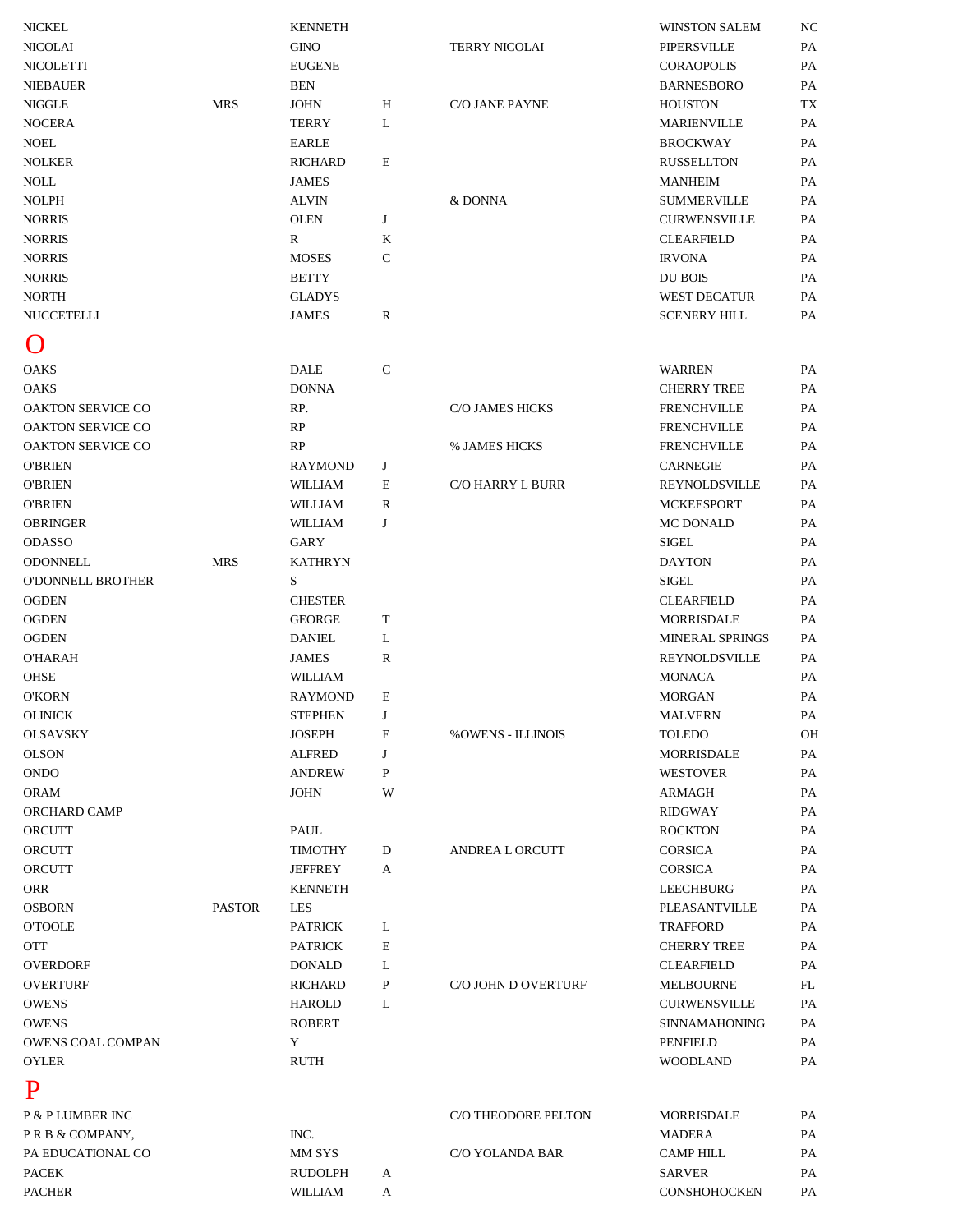| PACKARD                        | <b>KENNETH</b>  | J                      |                           | <b>MILLHALL</b>              | PA  |
|--------------------------------|-----------------|------------------------|---------------------------|------------------------------|-----|
| <b>PAINE</b>                   | <b>WILLIAM</b>  | E                      |                           | <b>POLAND</b>                | OH  |
| <b>PAINE</b>                   | SARA            | A                      |                           | SIGEL                        | PA  |
| <b>PAINTER</b>                 | <b>DANIEL</b>   |                        |                           | PUNXSUTAWNEY                 | PA  |
| <b>PALMER</b>                  | <b>TAMMY</b>    |                        |                           | <b>BROOKVILLE</b>            | PA  |
| PALO CONSTRUCTION              | , INC.          |                        | %G. CATHERINE PALO, SEC   | <b>CLARION</b>               | PA  |
| <b>PANAS</b>                   | <b>MICHAEL</b>  |                        |                           | <b>TITUSVILLE</b>            | PA  |
| <b>PANE</b>                    | <b>JOHN</b>     |                        |                           | <b>PENFIELD</b>              | PA  |
| PANEBIANCO                     | <b>RICHARD</b>  |                        |                           | <b>CLEARFIELD</b>            | PA  |
| PANGALLO                       | <b>DANIEL</b>   |                        |                           | <b>REYNOLDSVILLE</b>         | PA. |
| PANGRAZI                       | <b>RONALD</b>   |                        |                           | <b>VANDERGRIFT</b>           | PA  |
| <b>PANUCCI</b>                 | <b>VINCENT</b>  | R                      |                           | <b>PITTSBURGH</b>            | PA  |
| <b>PARDEE</b>                  | <b>PHYLLIS</b>  |                        | DOROTHY PRICE EST         | <b>BARNESBORO</b>            | PA  |
| PARISI                         | <b>DOMENIC</b>  |                        | <b>RICHARD PARISI</b>     | <b>ROCHESTER</b>             | PA  |
| PARK                           | <b>GEORGE</b>   | $\mathbf{O}$           |                           | <b>BROOKVILLE</b>            | PA  |
| PARK                           | <b>PHYLLIS</b>  | M                      |                           | <b>BROOKVILLE</b>            | PA  |
| <b>PARKS</b>                   | <b>BYRON</b>    |                        |                           | <b>CLEARFIELD</b>            | PA  |
| <b>PARRETT</b>                 | <b>JEFFREY</b>  | L                      |                           | <b>BROOKVILLE</b>            | PA  |
| <b>PARRISH</b>                 | <b>ARDELIA</b>  |                        |                           | DU BOIS                      | PA  |
| <b>PARRISH</b>                 | <b>WILLIAM</b>  | $\mathsf{C}$           |                           | <b>MAHAFFEY</b>              | PA  |
| <b>PARSONS</b>                 | <b>HELEN</b>    |                        |                           | HUNTINGDON VALLEY PA         |     |
| <b>PARSONS</b>                 | <b>DWIGHT</b>   |                        |                           | <b>SOUTH HEIGHTS</b>         | PA  |
| <b>PARUSO</b>                  | PAUL            | L                      |                           | <b>FALLS CREEK</b>           | PA  |
| <b>PASINSKI</b>                | SARAH           |                        |                           | <b>GLASSPORT</b>             | PA  |
| <b>PASSMORE</b>                | <b>RICHARD</b>  | N                      |                           | <b>CURWENSVILLE</b>          | PA  |
| <b>PATRICELLI</b>              | <b>JOHN</b>     |                        |                           | <b>REYNOLDSVILLE</b>         | PA  |
| PATTEN CORPORATIO              | N               |                        |                           | <b>CLARION</b>               | PA  |
| <b>PATTERSON</b>               | <b>ADOLPHUS</b> |                        |                           | PITTSBURGH                   | PA  |
|                                | MARK            |                        |                           |                              | PA  |
| <b>PATTERSON</b>               |                 |                        |                           | MORRISDALE                   | PA  |
| <b>PATTERSON</b>               | <b>PAMELA</b>   | $\mathbb R$<br>$\rm K$ |                           | <b>LEEPER</b>                |     |
| <b>PATTON</b><br><b>PATTON</b> | <b>GEORGE</b>   |                        | <b>ELAINE S</b>           | <b>CORAOPOLIS</b>            | PA  |
|                                | MARGARET        |                        |                           | <b>CHEYENNE</b>              | WY  |
| PATWIL HOMES                   |                 |                        |                           | <b>HERMITAGE</b>             | PA  |
| PAUL                           | <b>ANDREW</b>   | $\mathbf C$            |                           | <b>ANN ARBOR</b>             | МI  |
| PAVLAKOVIC                     | <b>JOSEPH</b>   |                        | <b>C/O JOE PERRY</b>      | <b>CANFIELD</b>              | OН  |
| PAWNEE LODGE                   |                 |                        |                           | <b>MURRYSVILLE</b>           | PA  |
| <b>PEACE</b>                   | <b>AUGUST</b>   |                        |                           | PUNXSUTAWNEY<br>PUNXSUTAWNEY | PA  |
| <b>PEARCE</b>                  | RICHARD         |                        |                           |                              | PA  |
| <b>PEARCE</b>                  | <b>NANCY</b>    |                        | DALLAS J PEARCE           | REYNOLDSVILLE                | PA  |
| PEARCE                         | <b>DOROTHY</b>  | A                      | <b>DEBRA GREENE</b>       | PUNXSUTAWNEY                 | PA  |
| <b>PEARCE</b>                  | <b>MELVIN</b>   |                        |                           | <b>CLEARFIELD</b>            | PA  |
| <b>PEARCE</b>                  | <b>THOMAS</b>   | Н                      |                           | <b>HOME</b>                  | PA  |
| <b>PEARCE</b><br>PEARCE        | <b>JERRY</b>    | $\, {\rm H}$           |                           | PUNXSUTAWNEY                 | PA  |
|                                | <b>BILLIE</b>   | P                      |                           | REYNOLDSVILLE                | PA  |
| <b>PECK</b>                    | <b>ROBERT</b>   |                        | <b>HANNA M PECK</b>       | <b>CLEVELAND</b>             | OH  |
| PECORA ENTERPRISE              | S               |                        | C/O JAY PECORA            | <b>BRADFORD</b>              | PA  |
| PEDRAZZANI                     | <b>THOMAS</b>   |                        |                           | MORRISDALE                   | PA  |
| <b>PELTON</b>                  | <b>JAMES</b>    | N                      |                           | <b>MORRISDALE</b>            | PA  |
| <b>PENMAN</b>                  | CARL            | R                      |                           | <b>NIAGARA FALLS</b>         | NY  |
| PENN GRAMPIAN COA              | L CO            |                        | % WILLIAM THORP           | <b>CLEARFIELD</b>            | PA  |
| PENNA-AMERICAN WA              | TER CO          |                        |                           | <b>HERSHEY</b>               | PA  |
| <b>PENNINGTON</b>              | <b>JOHNNY</b>   |                        |                           | PUNXSUTAWNEY                 | PA  |
| <b>PENNINGTON</b>              | <b>EVERETT</b>  |                        |                           | DU BOIS                      | PA  |
| PEOPLES SAVINGS B              | ANK             |                        |                           | <b>DUBOIS</b>                | PA  |
| <b>PEPUS</b>                   | <b>ERIC</b>     |                        |                           | <b>CLEVELAND</b>             | OН  |
| PERRINE                        | <b>TODD</b>     | F                      | SHERRY                    | <b>SNOW SHOE</b>             | PA  |
| PERRY                          | <b>MICHAEL</b>  | J                      |                           | <b>NEW CASTLE</b>            | PA  |
| <b>PERSICHITTI</b>             | <b>FRANK</b>    |                        |                           | <b>CLEVELAND</b>             | OH  |
| <b>PETERMAN</b>                | <b>GEORGE</b>   | A                      | <b>C/O JERRY PETERMAN</b> | <b>FALLS CREEK</b>           | PA  |
| <b>PETERS</b>                  | MAC             | L                      |                           | PHILIPSBURG                  | PA  |
| <b>PETERS</b>                  | <b>MCDOWELL</b> |                        | <b>SHIRLEY</b>            | LA JOSE                      | PA  |
| <b>PETERS</b>                  | TODD            |                        |                           | <b>WARREN</b>                | OH  |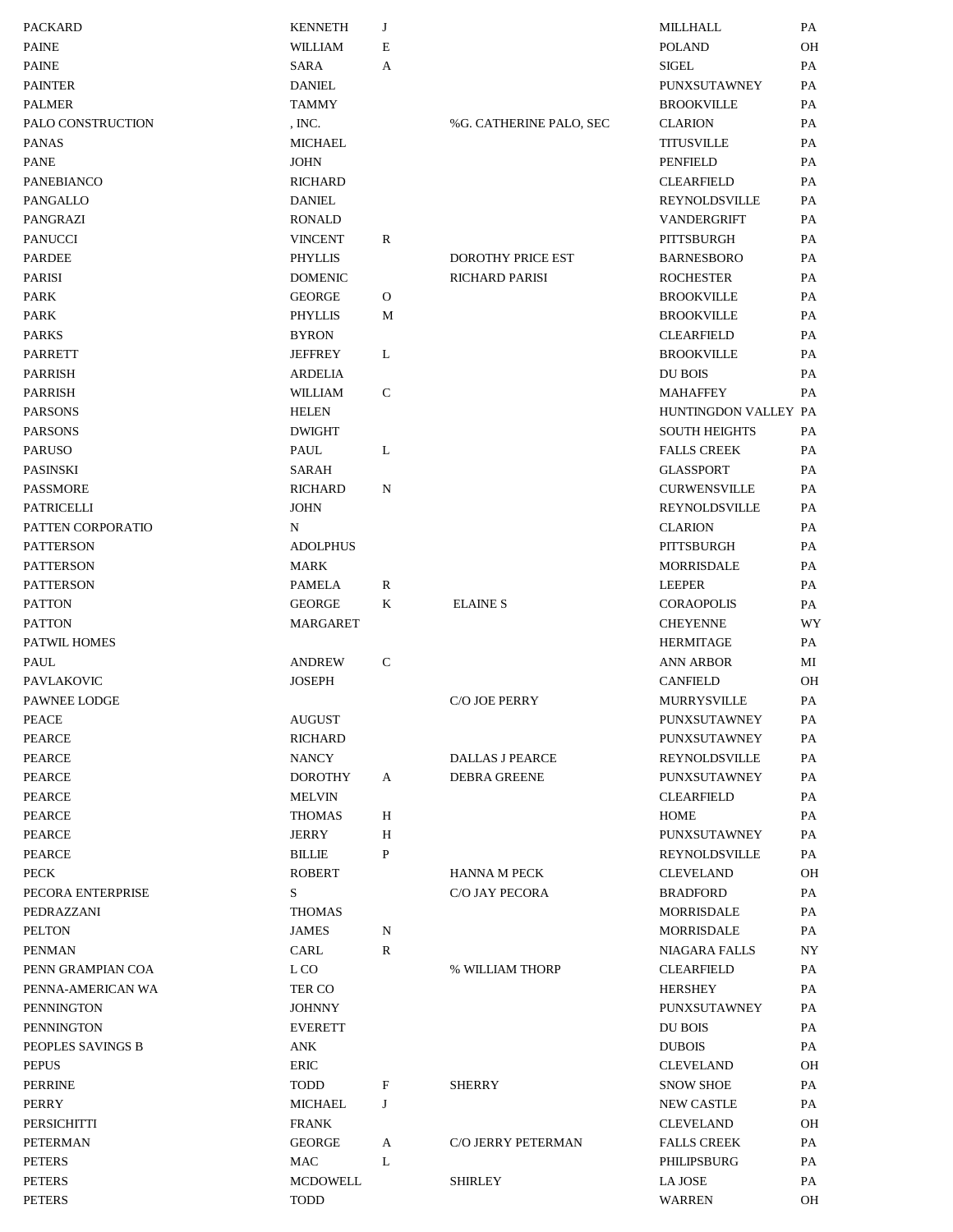| PETERSON          |            | <b>IRENE</b>          |             |                            | DU BOIS                | PA        |
|-------------------|------------|-----------------------|-------------|----------------------------|------------------------|-----------|
| <b>PETERSON</b>   |            | <b>ROBERT</b>         | J           |                            | <b>ORLANDO</b>         | FL        |
| <b>PETRAS</b>     |            | <b>EDWARD</b>         | W           |                            | <b>MARIENVILLE</b>     | PA        |
| <b>PETRINI</b>    |            | <b>DEBORAH</b>        | A           |                            | <b>DUBOIS</b>          | <b>PA</b> |
| <b>PETROSKY</b>   |            | <b>JOSEPH</b>         | J           |                            | <b>VANDERGRIFT</b>     | PA        |
| <b>PETRUZZI</b>   |            | <b>FRANK</b>          | L           |                            | <b>BROCKWAY</b>        | PA        |
| <b>PETTIT</b>     |            | $\operatorname{BILL}$ |             |                            | <b>SUFFIELD</b>        | OH        |
| <b>PFEIFER</b>    |            | <b>LESTER</b>         | B           |                            | <b>GIRARD</b>          | OН        |
| <b>PFEIFER</b>    |            | <b>HOWARD</b>         | Е           | % EDWIN C. PFEIFER         | <b>EXPORT</b>          | PA        |
| <b>PFEIFER</b>    |            | <b>JAMES</b>          |             |                            | <b>ALVERTON</b>        | PA        |
| <b>PFEIFFER</b>   |            | <b>WILLIAM</b>        | C           |                            | <b>MARION</b>          | OН        |
| <b>PHELPS</b>     |            | <b>ESTHER</b>         | A           | % GEORGE L. PHELPS         | <b>BLASDELL</b>        | NY        |
| <b>PHERO</b>      | <b>MRS</b> | <b>WILLIAM</b>        | W           |                            | <b>CLARION</b>         | PA        |
| PHILLIPPI         |            | <b>FRED</b>           |             |                            | <b>NATRONA HEIGHTS</b> | PA        |
| <b>PHILLIPS</b>   |            |                       |             | <b>COURT KEEN TRAILER</b>  |                        | PA        |
|                   |            | <b>BYRON</b>          |             |                            | <b>DUBOIS</b>          |           |
| <b>PHILLIPS</b>   |            | <b>HARRY</b>          |             |                            | <b>BRISBIN</b>         | PA        |
| PHILP             |            | <b>CONNELL</b>        |             |                            | <b>CLEARFIELD</b>      | <b>PA</b> |
| <b>PICARD</b>     | EST.       | <b>AUGUST</b>         |             |                            | <b>CLEARFIELD</b>      | PA        |
| <b>PIEPER</b>     |            | <b>SYLVIA</b>         |             |                            | DU BOIS                | PA        |
| PIERCE            |            | <b>LINDA</b>          | L           |                            | <b>DUBOIS</b>          | PA        |
| <b>PIERCE</b>     |            | <b>WILLIAM</b>        | Η           |                            | <b>BROOKVILLE</b>      | PA        |
| <b>PIERNICK</b>   |            | <b>FRANK</b>          |             |                            | <b>SHELOCTA</b>        | PA        |
| <b>PIFER</b>      |            | <b>JEFFREY</b>        | R           |                            | <b>BIG RUN</b>         | PA        |
| <b>PIFER</b>      |            | <b>RAYMOND</b>        |             |                            | <b>DUBOIS</b>          | PA        |
| <b>PILATO</b>     |            | <b>JOHN</b>           |             |                            | <b>MOUNT PLEASANT</b>  | PA        |
| <b>PINDROCK</b>   |            | <b>ALEX</b>           |             | <b>AGNES BOCHERT</b>       | DU BOIS                | PA        |
| PINE ACRES CAMP   |            |                       |             | C/O GEORGE W. OWENS        | <b>CLEARFIELD</b>      | PA        |
| PINE FOREST CAMP  |            |                       |             | C/O SHERMAN COUDRIET       | <b>CLEARFIELD</b>      | PA        |
| PINE VALLEY CHURC |            | H                     |             | C/O CAROL MINNICK          | <b>SUMMERVILLE</b>     | PA        |
| PINE VALLEY GUN C |            | <b>LUB</b>            |             | C/O ALDA M MONROE          | <b>JAMESTOWN</b>       | <b>NY</b> |
| <b>PINGE</b>      |            | <b>JEANNE</b>         | L           |                            | <b>BROCKWAY</b>        | PA        |
| <b>PINK</b>       |            | <b>JAMES</b>          | R           |                            | <b>MARS</b>            | <b>PA</b> |
| <b>PIONTEK</b>    |            | <b>EDWARD</b>         | J           |                            | <b>INDIANA</b>         | <b>PA</b> |
| <b>PIPER</b>      |            | <b>WILLIAM</b>        | Η           |                            | <b>CHAGRIN FALLS</b>   | OН        |
| PITLOCK           |            | <b>ANDREW</b>         |             |                            | <b>COOPERSTOWN</b>     | NY        |
|                   |            |                       |             |                            | <b>FISHERTOWN</b>      |           |
| PITTSBURGH SPORTS |            | MAN (PSAD)            |             | C/O PAULA TAJC             |                        | PA        |
| PIZUR             |            | <b>FRANCIS</b>        |             | <b>AMANDA PIZUR</b>        | <b>HASTINGS</b>        | PA        |
| <b>PLOTNER</b>    | MR/MRS     | <b>BRIAN</b>          |             |                            | PUNXSUTAWNEY           | <b>PA</b> |
| <b>PLUBELL</b>    |            | <b>EDMUND</b>         |             |                            | <b>FRENCHVILLE</b>     | PA        |
| PLUBELL           |            | <b>GEORGIA</b>        |             |                            | <b>MOSHANNON</b>       | PA        |
| PLUCHINSKY        |            | <b>JOHN</b>           |             | <b>MARY PLUCHINSKY</b>     | <b>DELANCY</b>         | PA        |
| PLUNKETT-WEBSTER  |            |                       |             | <b>C/O HARRY ALEXANDER</b> | <b>BROOKVILLE</b>      | PA        |
| PLYLER            |            | <b>EVELYN</b>         |             |                            | <b>BROOKVILLE</b>      | PA        |
| PLYLER            |            | MEARL                 | Н           |                            | REYNOLDSVILLE          | PA        |
| <b>PLYLER</b>     |            | <b>MAE</b>            | J           |                            | <b>BROOKVILLE</b>      | <b>PA</b> |
| <b>PLYLER</b>     |            | <b>RODNEY</b>         | W           |                            | PUNXSUTAWNEY           | PA        |
| POCAHONTAS CAMP   |            |                       |             | C/O MRS J J KEARNS         | <b>CUYAHOGA FALLS</b>  | OH        |
| <b>POETA</b>      |            | <b>FRANK</b>          |             | <b>MINNIE POETA</b>        | <b>EBENSBURG</b>       | PA        |
| <b>POLITES</b>    |            | <b>TIM</b>            |             |                            | <b>GRAMPIAN</b>        | PA        |
| POLLIARD          |            | <b>FRANK</b>          | O           |                            | <b>NATRONA HEIGHTS</b> | PA        |
| POLLOCK           |            | <b>HARRY</b>          | E           |                            | <b>BROCKWAY</b>        | <b>PA</b> |
| PONTER            |            | <b>CHARLES</b>        | A           |                            | REYNOLDSVILLE          | PA        |
| PONTZER           |            | JOE                   |             | <b>LEW PONTZER</b>         | <b>SHIPPENVILLE</b>    | PA        |
| <b>PONZI</b>      |            | <b>OCTAVIO</b>        | T           |                            | DU BOIS                | PA        |
| <b>POOLE</b>      |            | <b>HELEN</b>          |             |                            | PUNXSUTAWNEY           | PA        |
| <b>POPSON</b>     |            | <b>MICHAEL</b>        | P           |                            | <b>BROOKVILLE</b>      | PA        |
| PORADA            |            | <b>MICHAEL</b>        |             |                            | PUNXSUTAWNEY           | PA        |
| PORTAGE CAMP      |            |                       |             |                            | <b>KEYMAR</b>          | MD        |
| PORTLAND MILLS CH |            |                       |             | C/O DONNA BLACK            | <b>RIDGWAY</b>         | PA        |
| PORTZER           |            | HAROLD                | F           |                            | <b>DUBOIS</b>          | PA        |
| POTTERSDALE PARK  |            |                       |             | C/O RONALD GAINES          | POTTERSDALE            | PA        |
| POTTS             |            | <b>GRACE</b>          | $\mathbf E$ |                            | WEST DECATUR           | PA        |
|                   |            |                       |             |                            |                        |           |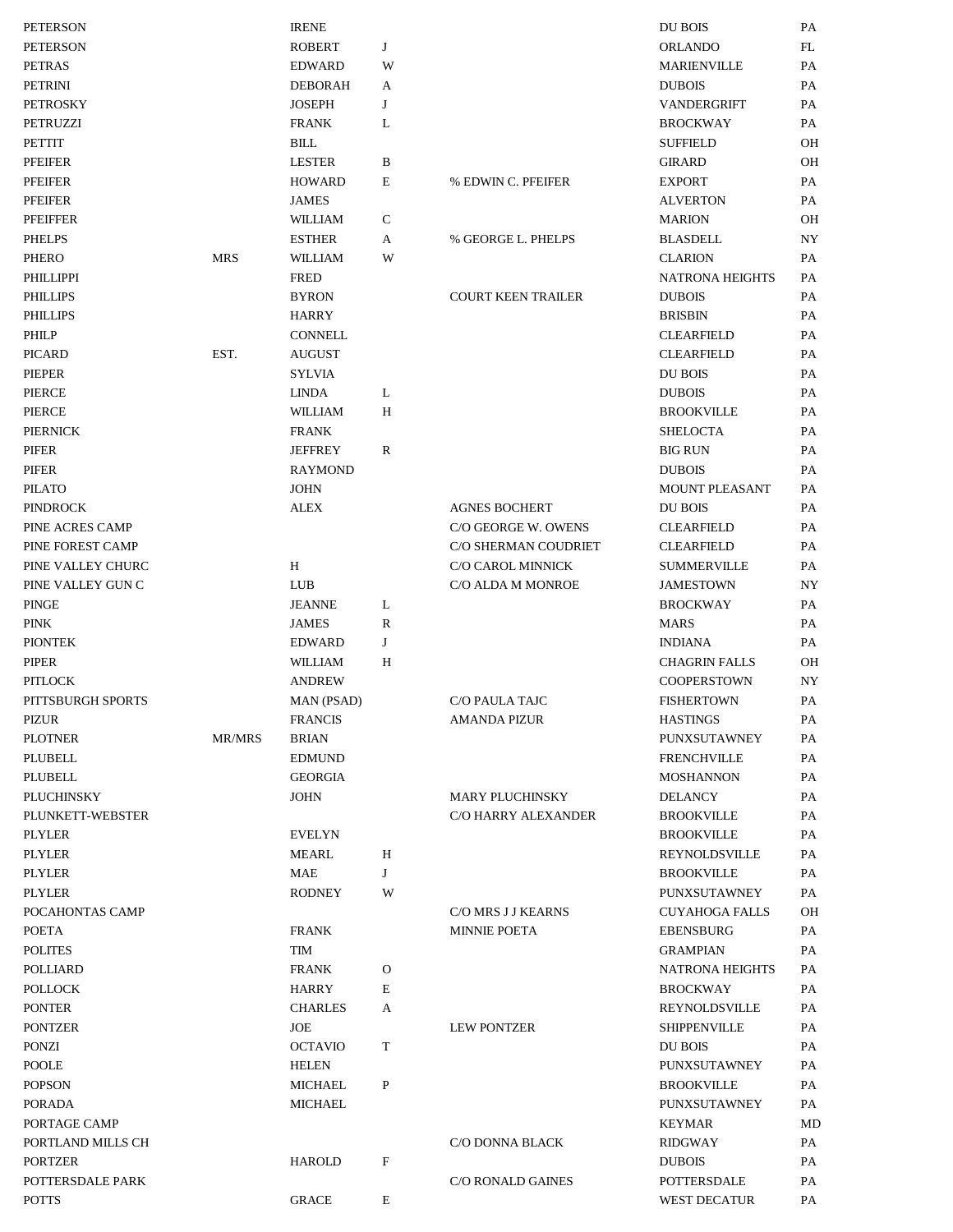<span id="page-38-0"></span>

| <b>POUNDS</b>                      |            | <b>ALLAN</b>                   | L             |                              | <b>BROOKVILLE</b>                           | PA            |
|------------------------------------|------------|--------------------------------|---------------|------------------------------|---------------------------------------------|---------------|
| <b>POWELL</b>                      |            | <b>EVA</b>                     | ${\bf G}$     |                              | <b>INDIANA</b>                              | PA            |
| <b>POWELL</b>                      |            | <b>LAIRD</b>                   | $\, {\rm H}$  |                              | PUNXSUTAWNEY                                | PA            |
| POWER GAS M&T INC                  |            |                                |               |                              | <b>AKRON</b>                                | <b>OH</b>     |
| <b>POWERS</b>                      |            | <b>RICHARD</b>                 | Ε             | <b>JUNE</b>                  | <b>DUBOIS</b>                               | PA            |
| <b>POZZI</b>                       |            | <b>HENRY</b>                   | J             |                              | PITTSBURGH                                  | PA            |
| <b>PRESTON</b>                     |            | <b>DONALD</b>                  | R             |                              | DU BOIS                                     | PA            |
| PRICE                              |            | <b>WONETAU</b>                 |               |                              | <b>GRAMPIAN</b>                             | PA            |
| PRIMITIVE PENT CH                  |            |                                |               | <b>C/O FRANK CHARNISKY</b>   | <b>BROCKWAY</b>                             | PA            |
| <b>PROBST</b>                      |            | <b>HARRY</b>                   |               | C/O TINA BRUNO               | <b>LECONTES MILLS</b>                       | PA            |
| <b>PROTHERO</b>                    |            | <b>LOUIS</b>                   | H             |                              | DU BOIS                                     | PA            |
| <b>PRUSZKO</b>                     |            | <b>S JOSEPH</b>                |               | <b>CHRISTINE PRUSZKO</b>     | DU BOIS                                     | PA            |
| <b>PUDLO</b>                       |            | <b>GEORGE</b>                  | Н             |                              | <b>BETHEL PARK</b>                          | PA            |
| <b>PUIT</b>                        |            | <b>WM</b>                      |               | <b>BONNIE PUIT</b>           | <b>CURWENSVILLE</b>                         | PA            |
| <b>PUKETZA</b>                     |            | <b>ANNETTE</b>                 | L             |                              | <b>MAYPORT</b>                              | <b>PA</b>     |
| PUNXSUTAWNEY TV                    |            | <b>CABLE CO</b>                |               | <b>ATT ACC'T PAYABLE 002</b> | <b>COUDERSPORT</b>                          | PA            |
| <b>PUSKARIC</b>                    |            | <b>FRANK</b>                   |               |                              | PITTSBURGH                                  | PA            |
| <b>PYNE</b>                        |            | <b>JOHN</b>                    | B             | <b>CHERI</b>                 | DU BOIS                                     | <b>PA</b>     |
|                                    |            |                                |               |                              |                                             |               |
|                                    |            |                                |               |                              |                                             |               |
| QUAD COUNTY F M A                  |            | <b>SSN</b>                     |               | <b>%PAUL SILINSKY</b>        | <b>DU BOIS</b>                              | PA            |
| <b>QUALITY HOMES, IN</b>           |            | $\mathbf C$                    |               |                              | <b>REYNOLDSVILLE</b>                        | PA            |
| <b>QUEEN</b>                       |            | <b>ROBIN</b>                   | $\mathbf E$   |                              | <b>IRVONA</b>                               | PA            |
| <b>QUEER</b>                       |            | <b>ERNEST</b>                  | R             |                              | <b>CUYAHOGA FALLS</b>                       | <b>OH</b>     |
| <b>QUICK</b>                       |            | <b>DORIS</b>                   | Н             | <b>RELLA % SHELLY ZAVA</b>   | <b>SENECA FALLS</b>                         | NY            |
| <b>QUIGLEY</b>                     |            | <b>ERIC</b>                    |               |                              | <b>CLEARFIELD</b>                           | PA            |
| <b>QUINET</b>                      |            | <b>ROBERT</b>                  | J             |                              | <b>BETHEL PARK</b>                          | PA            |
| R                                  |            |                                |               |                              |                                             |               |
| R & L COAL COMPAN                  |            | Y                              |               |                              | PUNXSUTAWNEY                                | PA            |
| RAAB                               |            | <b>EDWARD</b>                  |               |                              | <b>MENTOR</b>                               | <b>OH</b>     |
| <b>RAABE</b>                       |            | <b>CHARLES</b>                 |               |                              | <b>BUTLER</b>                               | PA            |
|                                    |            | PHILIP                         | A<br>M        |                              |                                             | PA            |
| <b>RABICKOW</b>                    |            |                                | $\mathbf E$   |                              | <b>CLARKSBURG</b>                           |               |
| <b>RADAKER</b>                     |            | <b>DANIEL</b><br><b>CHERYL</b> |               |                              | <b>FAIRMOUNT CITY</b><br><b>SUMMERVILLE</b> | PA<br>PA      |
| <b>RADAKER</b><br><b>RAGER</b>     |            |                                | L             |                              | <b>CRESENT</b>                              |               |
| <b>RAGER</b>                       |            | <b>JAMES</b><br>${\rm LOIS}$   | Н             |                              | <b>WINDBER</b>                              | PA            |
| <b>RAINEY</b>                      | <b>MRS</b> |                                |               |                              |                                             | $\mathbf{PA}$ |
| <b>RAINEY</b>                      |            | <b>JACK</b>                    |               | & PATRICIA                   | VIRGINIA BEACH                              | VA            |
| <b>RAMSELL</b>                     |            | <b>JAMES</b>                   | R             |                              | PITTSBURGH                                  | PA            |
| <b>RAMSEY</b>                      |            | <b>WILLIAM</b><br><b>VICKI</b> | A<br>V        |                              | <b>CANTON</b>                               | OH            |
| <b>RANGER CAMP</b>                 |            |                                |               |                              | <b>FALLS CREEK</b><br>PITTSBURGH            | PA            |
|                                    |            |                                |               | C/O PHILLIP IONADI           | <b>CORSICA</b>                              | PA<br>PA      |
| <b>RANKIN</b><br>RATHMEL SPORTSMEN |            | <b>DONALD</b>                  | A             | % JAMES BURNWORTH            | <b>REYNOLDSVILLE</b>                        | PA            |
| <b>RAUCH</b>                       |            | WILLIAM                        | L             |                              | <b>MINERAL SPRINGS</b>                      | PA            |
| <b>RAUGHT</b>                      |            | <b>MARJORIE</b>                | A             |                              | <b>MARIENVILLE</b>                          | PA            |
| <b>RAWLINGS</b>                    |            | <b>MARLENE</b>                 |               |                              | <b>HAMMONDSVILLE</b>                        | <b>OH</b>     |
| RAYBUCK                            |            | PATRICIA                       | J             |                              | <b>KNOX DALE</b>                            | PA            |
| RAYBUCK                            |            | <b>KENNETH</b>                 | <b>FOSTER</b> | <b>EMOGENE RAYBUCK</b>       | REYNOLDSVILLE                               | PA            |
| <b>RAYBUCK</b>                     |            | WILLIAM                        | G             |                              | <b>GRAND ISLAND</b>                         | FL            |
| <b>RAYBUCK</b>                     |            | <b>BONNIE</b>                  |               |                              | <b>MURRYSVILLE</b>                          | PA            |
| <b>RAYBUCK</b>                     |            | KEITH                          |               |                              | PUNXSUTAWNEY                                | PA            |
| <b>RAYBUCK</b>                     |            | <b>DEBRA</b>                   |               |                              | <b>FALLS CREEK</b>                          | PA            |
| <b>RAYMOND</b>                     |            | <b>NORVAL</b>                  |               |                              | <b>FLEMING</b>                              | PA            |
| READ                               |            | <b>ROBERT</b>                  | C             |                              | <b>WOODLAND</b>                             | PA            |
| REAM                               |            | <b>MARLIN</b>                  | С             |                              | <b>ALTOONA</b>                              | PA            |
| <b>REAMS</b>                       |            | <b>KENNETH</b>                 | B             |                              | PHILIPSBURG                                 | PA            |
| <b>REASINGER</b>                   |            | <b>BARBARA</b>                 |               |                              | MORRISDALE                                  | PA            |
| <b>REBO</b>                        |            | <b>SANDRA</b>                  | J             |                              | <b>MONTGOMERY</b>                           | PA            |
| <b>REBO</b>                        |            | <b>DANIEL</b>                  |               |                              | <b>GINTER</b>                               | PA            |
| <b>RED OAK CAMP</b>                |            |                                |               | C/O RICHARD BRACKIN          | LANDENBERG                                  | PA            |
| <b>REDICK</b>                      |            | H. PAUL                        |               |                              | <b>CLARION</b>                              | PA            |
|                                    |            |                                |               |                              |                                             |               |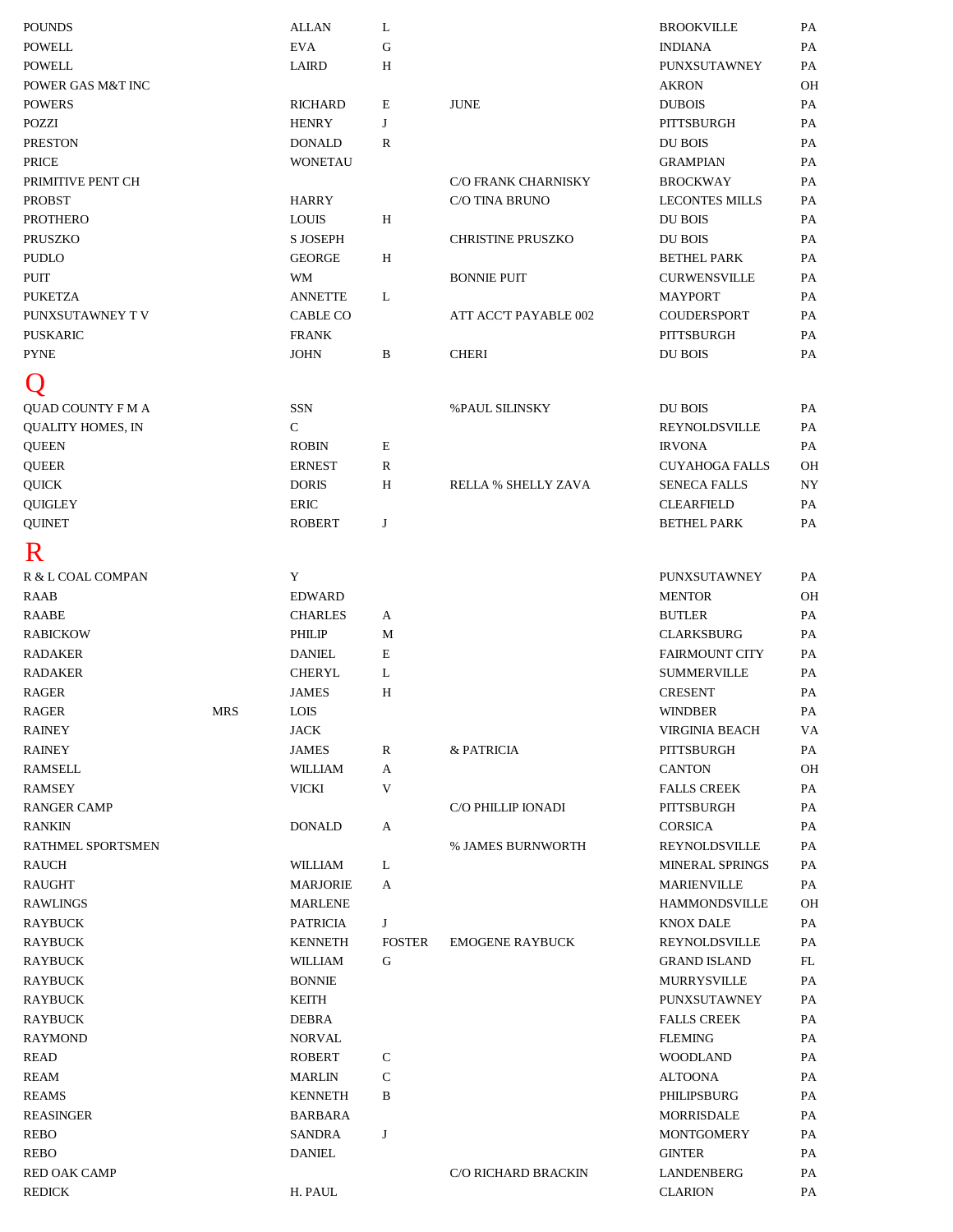| <b>REED</b>                     | <b>DORIS</b>                    |              |                        | DU BOIS                       | <b>PA</b> |
|---------------------------------|---------------------------------|--------------|------------------------|-------------------------------|-----------|
| <b>REED</b>                     | <b>JOHN</b>                     | L            |                        | <b>BROOKVILLE</b>             | PA        |
| <b>REED</b>                     | <b>JOHN</b>                     | F            |                        | REYNOLDSVILLE                 | PA        |
| <b>REED</b>                     | <b>VIVIAN</b>                   | O            |                        | <b>SEBASTIAN</b>              | FL        |
| <b>REED</b>                     | <b>JOHN</b>                     | F            |                        | <b>REYNOLDSVILLE</b>          | PA        |
| <b>REED</b>                     | <b>MARK</b>                     |              | <b>BRENDA REED</b>     | DU BOIS                       | PA        |
| <b>REED</b>                     | LARRY                           | G            |                        | <b>CLARION</b>                | PA        |
| <b>REEDY</b>                    | <b>STELLA</b>                   | М            | <b>GEORGE REEDY</b>    | <b>TARENTUM</b>               | <b>PA</b> |
| <b>REESE</b>                    | <b>ALICE</b>                    |              |                        | <b>CLEARFIELD</b>             | <b>PA</b> |
| <b>REESMAN</b>                  | <b>LEONARD</b>                  | $\mathbf C$  |                        | <b>DAYTONA BEACH</b>          | FL        |
| <b>REICHENBACH</b>              | <b>DALE</b>                     | A            |                        | <b>TYRONE</b>                 | PA        |
| <b>REIFSCHNEIDER</b>            | <b>JAMES</b>                    |              | %LORI HAY              | <b>GREENSBURG</b>             | PA        |
| <b>REIS</b>                     | ED                              | J            |                        | <b>UPPER ST CLAIR</b>         | PA        |
| <b>REITER</b>                   | <b>LAWRENCE</b>                 |              |                        | <b>FRENCHVILLE</b>            | PA        |
| REITZ                           | PAUL                            |              |                        | <b>OLIVEBURG</b>              | PA        |
| <b>REITZ</b>                    | <b>FRANCIS</b>                  | $\mathsf{C}$ | % LIZ TURPIN           | <b>ASHEVILLE</b>              | NC        |
| <b>REITZ</b>                    | WILLIAM                         |              |                        | <b>BROOKVILLE</b>             | PA        |
| <b>REITZ</b>                    | <b>BEATRICE</b>                 | O            |                        | <b>WATERLOO</b>               | <b>NY</b> |
| <b>REITZ</b>                    | <b>RONALD</b>                   |              | LORI J REITZ           | <b>BIG RUN</b>                | PA        |
| <b>REITZ TRUCKING IN</b>        | $\mathbf C$                     |              |                        | <b>MAYPORT</b>                | PA        |
| <b>REMALEY</b>                  | <b>HOWARD</b>                   | E            | & PATRICIA L           | PGH                           | PA        |
| <b>RENCHENSKI</b>               | <b>ANNA</b>                     |              |                        | REYNOLDSVILLE                 | PA        |
| <b>REPINE</b>                   | <b>THOMAS</b>                   | E            |                        | <b>BROCKWAY</b>               | PA        |
| <b>REYES</b>                    | <b>JEANETTE</b>                 |              | <b>RISHELL REYES</b>   | <b>BURKE</b>                  | VA        |
| <b>REYNOLDS</b>                 | RALPH                           |              |                        | <b>BROOKVILLE</b>             | <b>PA</b> |
| <b>RHINES</b>                   | <b>LAURA</b>                    |              |                        | <b>BROOKVILLE</b>             | PA        |
| <b>RHODES</b>                   | LARRY                           | ${\rm D}$    |                        | <b>SUMMERVILLE</b>            | PA        |
| <b>RHODES</b>                   | <b>DAVID</b>                    |              |                        | <b>DUBOIS</b>                 | PA        |
| <b>RICE</b>                     | <b>ROBERT</b>                   | L            |                        | <b>DU BOIS</b>                | PA        |
| <b>RICE</b>                     | <b>WILLIAM</b>                  | $\, {\bf B}$ |                        | DU BOIS                       | PA        |
| <b>RICHARDS</b>                 | WILLIAM                         |              |                        | <b>ETTERS</b>                 | PA        |
| <b>RICHARDS</b>                 | <b>JEFFREY</b>                  | W            |                        | <b>BROOKVILLE</b>             | PA        |
| <b>RICHARDS</b>                 | <b>ROBERT</b>                   |              |                        | <b>KYLERTOWN</b>              | PA        |
| <b>RICHARDS</b>                 | <b>KENNETH</b>                  | $\, {\rm H}$ |                        | CANONSBURG                    | PA        |
| <b>RICHARDS</b>                 | SAM                             |              |                        | <b>WEST DECATUR</b>           | PA        |
| <b>RICHARDS</b>                 | <b>DEBORAH</b>                  |              |                        | <b>CLEARFIELD</b>             | PA        |
| <b>RICHARDSON</b>               | <b>ARTHUR</b>                   | J            |                        | <b>SARVER</b>                 | PA        |
| <b>RICH'S WOOD PRODU</b>        | <b>CTS</b>                      |              |                        | <b>FALLS CREEK</b>            | PA        |
| <b>RICKARD</b>                  | <b>TIMOTHY</b>                  | L            |                        | SYKESVILLE                    | PA        |
| <b>RIDDLE</b>                   | <b>JOHN</b>                     |              | % WILLIAM RIDDLE       | <b>CARNEGIE</b>               | PA        |
| <b>RIDDLE</b>                   | <b>DOROTHY</b>                  | B            |                        | <b>BROOKVILLE</b>             | PA        |
| <b>RIDENOUR</b>                 | <b>KATHRYN</b>                  | S            |                        | <b>DUBLIN</b>                 | OH        |
| <b>RIEG</b>                     | <b>JAMES</b>                    | K            |                        | DU BOIS                       | PA        |
| <b>RIGG</b>                     | <b>JOHN</b>                     | J            |                        | <b>BOYERTOWN</b>              | PA        |
| <b>RIGGS</b>                    | <b>WM</b>                       |              | & MARGARET             | <b>BROOKVILLE</b>             | PA        |
| <b>RIGGS</b>                    | <b>DAVID</b>                    | $\rm K$      |                        | YOUNGSTOWN                    | OH        |
| <b>RIMER</b>                    | <b>LAVONNE</b>                  |              |                        | <b>DAYTON</b>                 | PA        |
| <b>RINEHART</b>                 | <b>CECIL</b>                    | N            | <b>GLORIA</b>          | MORRISDALE                    | PA        |
| <b>RISCHITELLI</b>              | <b>FRANK</b>                    |              |                        | <b>MONESSEN</b>               | PA        |
| <b>RITCHEY</b>                  | <b>ROBERT</b>                   |              |                        | <b>INDIANA</b>                | PA        |
| <b>RIVERS</b>                   | <b>ANTHONY</b>                  |              |                        | <b>BUTLER</b>                 | PA        |
| <b>ROBERTS</b>                  | <b>GEORGE</b>                   | E            | C/O RICHARD L ROBERTS  | <b>BROOKVILLE</b>             | PA        |
| <b>ROBERTS</b>                  | WILLIAM                         | E            |                        | <b>APOLLO</b>                 | PA        |
| <b>ROBINSON</b>                 | <b>DAVID</b>                    | J            |                        | REYNOLDSVILLE                 | PA        |
| <b>ROBINSON</b>                 | <b>HAROLD</b>                   |              |                        | <b>LEECHBURG</b>              | PA        |
| <b>ROBINSON</b>                 | <b>HERBERT</b>                  | J            |                        | <b>MOUNT PLEASANT</b>         | PA        |
|                                 |                                 |              |                        | DU BOIS                       | PA        |
| <b>ROBINSON</b>                 | <b>RENEE</b><br><b>LAWRENCE</b> |              |                        |                               | PA        |
| <b>ROBSON</b>                   | <b>LEWIS</b>                    |              |                        | <b>MCDONALD</b>               | FL        |
| <b>RODGERS</b><br><b>ROEPKE</b> |                                 | D            |                        | <b>NAPLES</b>                 |           |
| <b>ROHLAND</b>                  | WILLIAM                         | J            | <b>MARTHA L ROEPKE</b> | <b>BOARDMAN</b>               | OН        |
| <b>ROHRBAUGH</b>                | <b>AMMON</b><br><b>BEATRICE</b> |              | C/O THOMAS CAHILL      | NEW COLUMBIA<br><b>EASTON</b> | PA        |
|                                 |                                 | E            |                        |                               | PA        |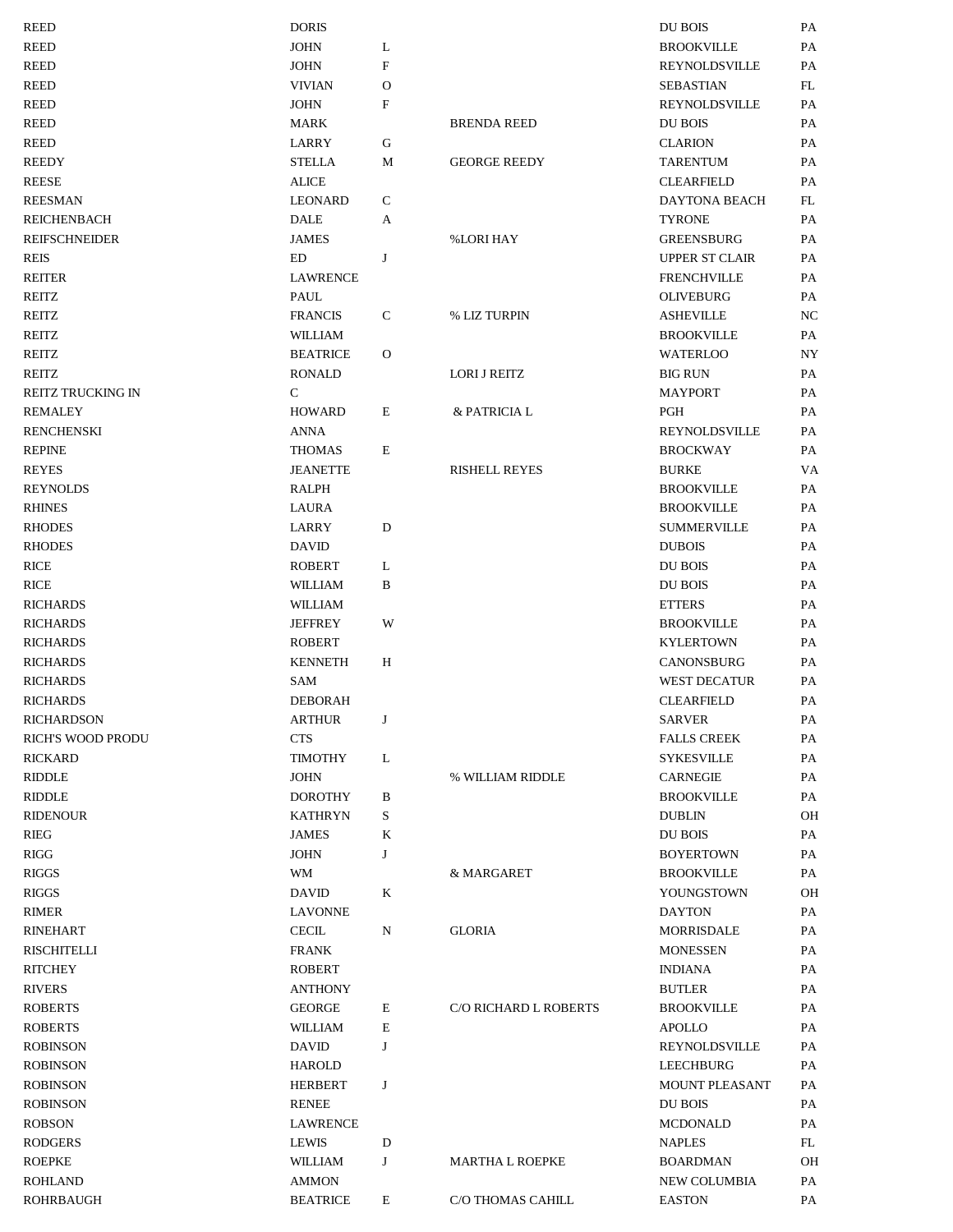<span id="page-40-0"></span>

| <b>ROLAND</b>      | WINSTON          | J            |                           | <b>EBENSBURG</b>    | PA               |
|--------------------|------------------|--------------|---------------------------|---------------------|------------------|
| <b>ROLL</b>        | <b>JAMES</b>     | E            |                           | <b>BUTLER</b>       | PA               |
| <b>ROLLEY</b>      | MARY             |              |                           | <b>OLANTA</b>       | PA               |
| <b>ROMANETTI</b>   | <b>RAYMOND</b>   |              |                           | WASHINGTON          | PA               |
| <b>RORABAUGH</b>   | G                | М            |                           | <b>MAHAFFEY</b>     | PA               |
| <b>RORABAUGH</b>   | <b>ROBERT</b>    | D            |                           | <b>MAHAFFEY</b>     | PA               |
| <b>ROSE</b>        | <b>HOWARD</b>    | W            |                           | <b>MARTINSBURG</b>  | PA               |
| <b>ROSENBERGER</b> | <b>BERNIE</b>    |              |                           | <b>HUNTSVILLE</b>   | AL               |
| ROSIO COAL CO      |                  |              | % JAMES R ROSIO           | DU BOIS             | PA               |
| ROSS               | <b>MILDRED</b>   | М            |                           | <b>BROCKWAY</b>     | PA               |
|                    | <b>RAY</b>       | F            |                           |                     |                  |
| ROSS               |                  |              |                           | PORT SAINT LUCIE    | FL               |
| ROSS               | <b>ARTHUR</b>    | W            |                           | <b>CURWENSVILLE</b> | PA               |
| ROSS               | <b>JOHN</b>      | A            |                           | DU BOIS             | PA               |
| <b>ROSS</b>        | <b>WILLIAM</b>   | L            |                           | DU BOIS             | PA               |
| <b>ROSS</b>        | <b>DONALD</b>    | W            |                           | <b>BIGLER</b>       | PA               |
| <b>ROSS</b>        | <b>GREG</b>      |              |                           | <b>CURWENSVILLE</b> | PA               |
| <b>ROSS</b>        | <b>CLYDE</b>     | J            | <b>LINDA C ROSS</b>       | <b>BROOKVILLE</b>   | PA               |
| <b>ROSS</b>        | <b>LEA</b>       | A            |                           | <b>SIGEL</b>        | PA               |
| <b>ROSS</b>        | <b>RICHARD</b>   |              |                           | <b>DUBOIS</b>       | PA               |
| <b>ROSS</b>        | <b>RUSSELL</b>   | P            |                           | <b>CLEARFIELD</b>   | PA               |
| <b>ROSS</b>        | <b>DANIEL</b>    | L            |                           | <b>BOCA RATON</b>   | FL               |
| <b>ROSS</b>        | <b>DEBORAH</b>   |              |                           | <b>CLARINGTON</b>   | PA               |
| ROSS DEISEL & AUT  | O REPAIR         |              | C/O CAROL ROSS            | <b>BOCA RATON</b>   | PA               |
| <b>ROUGEUX</b>     | <b>SHERIDAN</b>  | C            |                           | <b>FRENCHVILLE</b>  | PA               |
| <b>ROUSAN</b>      | <b>FRANCES</b>   | A            |                           | <b>WOODLAND</b>     | PA               |
| <b>ROUSH</b>       | <b>EDISON</b>    | B            |                           | REYNOLDSVILLE       | PA               |
| ROWE               | WARREN           |              |                           | <b>BROOKVILLE</b>   | PA               |
| <b>ROWE</b>        | <b>DONALD</b>    | L            |                           | NEW KENSINGTON      | PA               |
|                    |                  |              |                           |                     |                  |
| <b>ROWLAND</b>     | <b>PATRICIA</b>  | J            |                           | PUNXSUTAWNEY        | PA               |
| <b>ROWLES</b>      | <b>ALBERT</b>    | G            |                           | <b>WOODLAND</b>     | PA               |
| <b>ROZYLE</b>      | <b>DOUGLAS</b>   | L            |                           | DU BOIS             | PA               |
| <b>RUCH</b>        | <b>PATRICIA</b>  |              |                           | <b>FRENCHVILLE</b>  | PA               |
| <b>RUCHLEWICZ</b>  | LEO              | J            |                           | <b>BROOKVILLE</b>   | PA               |
| <b>RUDESILL</b>    | <b>EDWARD</b>    | J            |                           | <b>SHARON</b>       | PA               |
| <b>RUDOLPH</b>     | <b>RALPH</b>     | A            |                           | <b>DUBOIS</b>       | PA               |
| <b>RUFFNER</b>     | <b>LINDA</b>     | L            | <b>KYALL RUFFNER</b>      | <b>BROOKVILLE</b>   | PA               |
| <b>RUFFNER</b>     | <b>ELLEN</b>     |              |                           | CLEARWATER BEACH FL |                  |
| <b>RUMMERFIELD</b> | E                | J            |                           | <b>MAHAFFEY</b>     | PA               |
| <b>RUPERT</b>      | <b>DAVID</b>     | A            |                           | <b>MUNCY</b>        | PA               |
| <b>RUPERT</b>      | <b>HAROLD</b>    | $\mathsf{C}$ |                           | <b>MUNCY</b>        | PA               |
| <b>RUSHNOK</b>     | LEONA            | $\mathsf{C}$ |                           | <b>CLYMER</b>       | PA               |
| RUSSELL            | <b>BETTY</b>     |              |                           | DU BOIS             | PA               |
| RUSSELL            | <b>THOMAS</b>    | М            | C/O J L LEHMAN            | <b>HOUTZDALE</b>    | PA               |
| <b>RUSSELL</b>     | <b>MARIE</b>     |              |                           | <b>KARTHAUS</b>     | PA               |
| <b>RUSSELL</b>     | <b>KATHRYN</b>   |              |                           | <b>DOVER</b>        | <b>OH</b>        |
| RUSSELL            | MARGARET         |              |                           | <b>TUCSON</b>       | AZ               |
| RUSSELL            | LAWRENCE         |              |                           | <b>HUBBARD</b>      | <b>OH</b>        |
| RUTH               | MARK             | A            |                           | PUNXSUTAWNEY        | PA               |
| <b>RUTTER</b>      | <b>STEVEN</b>    |              |                           |                     | $_{\mathrm{NC}}$ |
|                    |                  |              |                           | <b>ZEBULON</b>      |                  |
| <b>RYAN</b>        | WILLIAM          | J            |                           | <b>MINERVA</b>      | <b>OH</b>        |
| <b>RYAN</b>        | WILLIAM          | N            |                           | <b>WEXFORD</b>      | PA               |
| <b>RYDBOM</b>      | <b>EDWIN</b>     |              |                           | MEADVILLE           | PA               |
| <b>RYEN</b>        | ALMA             |              |                           | MORRISDALE          | PA               |
| S                  |                  |              |                           |                     |                  |
| <b>SACIK</b>       | JOE              |              |                           | <b>BROCKWAY</b>     | PA               |
| <b>SACKANDY</b>    | <b>GEORGE</b>    |              |                           | <b>ALTOONA</b>      | PA               |
| <b>SACKANDY</b>    | <b>GEORGE</b>    |              | SON/RENTA L % RENEE ROBIN | <b>ROCKTON</b>      | PA               |
| SAGE               | <b>GENEVIEVE</b> |              |                           | RIDGWAY             | PA               |
| <b>SAGGES</b>      | <b>REICKS</b>    | $\mathbf E$  |                           | N RIDGEVILLE        | OH               |
| SAGO               | JOSEPH           | Η            |                           | CONNEAUT LAKE       | PA               |
| <b>SALADA</b>      | <b>LEWIS</b>     |              |                           | PUNXSUTAWNEY        | PA               |
|                    |                  |              |                           |                     |                  |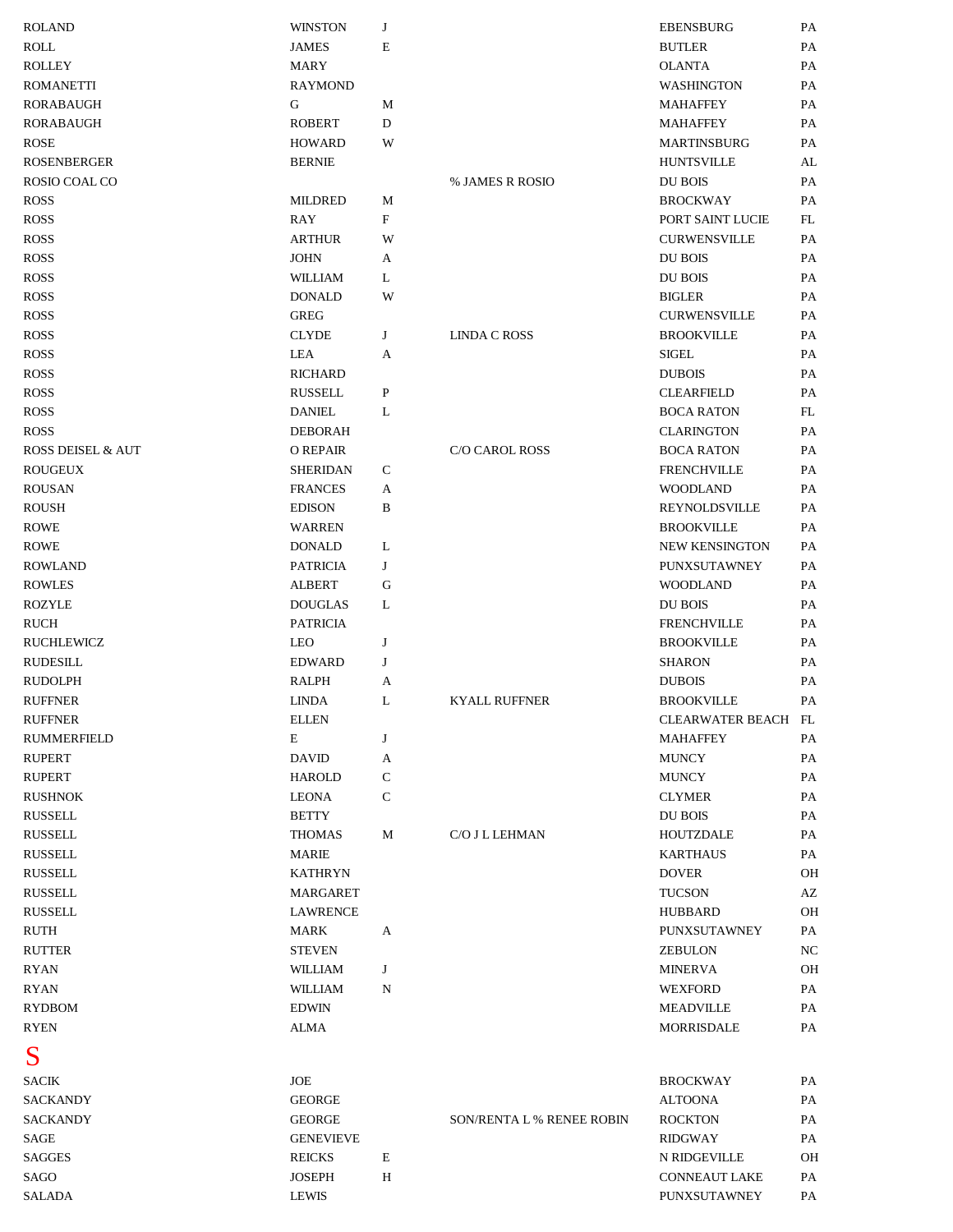| <b>SALADA</b>                | <b>MELINDA</b>   | R                         |                                | DU BOIS                 | PA        |
|------------------------------|------------------|---------------------------|--------------------------------|-------------------------|-----------|
| <b>SALEMS EVAN LUTHE</b>     | <b>RAN</b>       |                           | C/O ETHEL K WEBER              | <b>GRAMPIAN</b>         | PA        |
| <b>SALTSMAN</b>              | <b>ELAINE</b>    |                           |                                | <b>CLEARFIELD</b>       | PA        |
| <b>SAMPLE</b>                | <b>RAYMOND</b>   |                           |                                | <b>EVANS CITY</b>       | PA        |
| <b>SANDERSON</b>             | <b>WILLIAM</b>   | B                         |                                | <b>MENTOR</b>           | <b>OH</b> |
| SANTOSUSSO                   | <b>PASQUALE</b>  |                           |                                | PHILADELPHIA            | PA        |
| <b>SARNOSKI</b>              | <b>WALTER</b>    |                           |                                | <b>SAINT MARYS</b>      | PA        |
| <b>SARVEY</b>                | <b>ALONZO</b>    |                           |                                | <b>BROOKVILLE</b>       | PA        |
| SASS                         | <b>RANDY</b>     | A                         | <b>TINA L SASS</b>             | <b>WOODLAND</b>         | PA        |
| <b>SATERNOW</b>              | <b>FRANCIS</b>   | <b>RALPH</b>              |                                | <b>HERMITAGE</b>        | PA        |
| <b>SAULA</b>                 | <b>MIKE</b>      |                           |                                | <b>NORTH VERSAILLES</b> | PA        |
| <b>SAUNDERS</b>              | <b>BILLIE</b>    |                           |                                | <b>SUMMERVILLE</b>      | PA        |
| <b>SAVINGS &amp; TRUST B</b> | <b>ANK</b>       |                           | <b>FANNIE STARTZELL ESTATE</b> | <b>INDIANA</b>          | PA        |
| <b>SAVINGS &amp; TRUST C</b> | $\mathbf{O}$     |                           |                                | <b>BROOKVILLE</b>       | PA        |
| <b>SAYLOR</b>                | <b>BOB</b>       |                           |                                | <b>DAYTON</b>           | PA        |
| <b>SCARLETTA</b>             | <b>PATRICK</b>   |                           |                                | PUNXSUTAWNEY            | PA        |
| <b>SCEPANIK</b>              | <b>REGIS</b>     |                           |                                | DU BOIS                 | PA        |
|                              |                  |                           |                                |                         | <b>TX</b> |
| <b>SCHAFFER</b>              | <b>DANIEL</b>    | L                         |                                | <b>WACO</b>             |           |
| <b>SCHANTZ</b>               | <b>RICHARD</b>   |                           |                                | <b>BROOKVILLE</b>       | PA        |
| <b>SCHANTZ</b>               | <b>DAVID</b>     | ${\bf G}$                 |                                | <b>RIDGWAY</b>          | PA        |
| <b>SCHAUMAN</b>              | <b>HENRY</b>     |                           |                                | <b>MORRISDALE</b>       | PA        |
| <b>SCHENCK</b>               | <b>GARY</b>      |                           |                                | <b>REYNOLDSVILLE</b>    | PA        |
| <b>SCHICKLING</b>            | <b>BARBARA</b>   |                           |                                | <b>CLEARFIELD</b>       | PA        |
| <b>SCHINDLEY</b>             | RAY              |                           | MARJORIE L SCHINDLEY           | <b>DUBOIS</b>           | PA        |
| <b>SCHINDLEY</b>             | LEE              |                           |                                | <b>MCDONALD</b>         | PA        |
| <b>SCHMADER</b>              | <b>LEONARD</b>   | J                         |                                | <b>HYPOLUXO</b>         | FL        |
| <b>SCHMID</b>                | <b>JAMES</b>     | E                         |                                | <b>VALENCIA</b>         | PA        |
| <b>SCHMIDT</b>               | <b>DOUGLAS</b>   | S                         |                                | <b>CLEARFIELD</b>       | PA        |
| <b>SCHMOKE</b>               | <b>CHARLOTTE</b> |                           |                                | <b>CLEARFIELD</b>       | PA        |
| <b>SCHMUDE</b>               | WILLIAM          | ${\bf R}$                 |                                | <b>WEST MIFFLIN</b>     | PA        |
| <b>SCHOFIELD</b>             | <b>DOUGLAS</b>   | $\boldsymbol{\mathrm{F}}$ |                                | <b>PITTSBURGH</b>       | PA        |
| <b>SCHOLAR</b>               | PAUL             | J                         |                                | <b>HARRISON CITY</b>    | PA        |
| <b>SCHONS</b>                | <b>BARRY</b>     |                           | % SANDI EMERY                  | CALLENSBURG             | PA        |
| <b>SCHRECENGOST</b>          | R                | A                         |                                | <b>MARIENVILLE</b>      | PA        |
| <b>SCHRECENGOST</b>          | <b>MARTIN</b>    | L                         |                                | <b>MULBERRY</b>         | FL        |
| <b>SCHROCK</b>               | <b>WILLIAM</b>   | B                         |                                | <b>LA JOSE</b>          | PA        |
| <b>SCHUCKER</b>              | <b>TIMOTHY</b>   |                           | <b>VALARIE SCHUCKER</b>        | <b>GLEN RICHEY</b>      | PA        |
| <b>SCHUCKERS</b>             | <b>MONTIER</b>   |                           |                                | PUNXSUTAWNEY            | PA        |
| <b>SCHUEREN</b>              | <b>BRUCE</b>     | $\mathsf{C}$              | ANNA P SCHUEREN                | <b>POWELL</b>           | OH        |
| <b>SCHULTZ</b>               | <b>SCOTTY</b>    |                           |                                | <b>DU BOIS</b>          | PA        |
| <b>SCHWAB</b>                | <b>EDWARD</b>    | L                         | <b>HELEN C SCHWAB</b>          | PITTSBURGH              | PA        |
| <b>SCHWARZBACH</b>           | <b>ELMER</b>     | P                         | DOROTHY SCHWARZBACH            | <b>MURRYSVILLE</b>      | PA        |
| <b>SCISCIANI</b>             | <b>LOUIS</b>     |                           |                                | AMBRIDGE                | PA        |
| <b>SCOTKO</b>                | <b>EDWARD</b>    | $\mathbf{P}$              |                                | <b>KYLERTOWN</b>        | PA        |
| <b>SCOTKO</b>                | MARIE            | A                         |                                | <b>KARTHAUS</b>         | PA        |
| <b>SCOTT</b>                 | <b>WILLIAM</b>   | Η                         | C/O SHANE SCOTT                | <b>BRIDGEVILLE</b>      | PA        |
| <b>SCOTT</b>                 | <b>RICHARD</b>   | S                         |                                | PITTSBURGH              | PA        |
| <b>SCOTT</b>                 | <b>JAMES</b>     | $\bf K$                   |                                | <b>BRISBIN</b>          | PA        |
|                              |                  |                           |                                |                         |           |
| <b>SCRIP</b>                 | <b>JOE</b>       |                           |                                | <b>MONESSEN</b>         | PA        |
| <b>SEAGRIFF</b>              | <b>JAMES</b>     |                           |                                | <b>NATRONA HEIGHTS</b>  | PA        |
| <b>SECHLER</b>               | <b>MARY JANE</b> |                           |                                | <b>FORT LAUDERDALE</b>  | FL        |
| <b>SEEDING &amp; MULCHIN</b> | <b>G</b> INC     |                           | C/O DARL KENNEMUTH             | <b>MAYPORT</b>          | PA        |
| <b>SEFFENS</b>               | <b>JAMES</b>     | $\mathbf F$               |                                | <b>SEBRING</b>          | <b>OH</b> |
| <b>SEGER</b>                 | <b>OSCAR</b>     |                           |                                | <b>LOWER BURRELL</b>    | PA        |
| <b>SEIDLER</b>               | <b>MELINDA</b>   |                           |                                | SIGEL                   | PA        |
| <b>SELESTER</b>              | M                | J                         |                                | <b>IMPERIAL</b>         | PA        |
| <b>SELFRIDGE</b>             | <b>BYRON</b>     | ${\bf C}$                 |                                | <b>PATTON</b>           | PA        |
| <b>SELFRIDGE</b>             | <b>MADELINE</b>  |                           | %LEWIS SELFRIDGE               | <b>KYLERTOWN</b>        | PA        |
| <b>SELFRIDGE</b>             | <b>DREW</b>      |                           | <b>TAMMY GIBSON</b>            | <b>OLANTA</b>           | PA        |
| <b>SELFRIDGE</b>             | <b>JEFFREY</b>   | J                         |                                | <b>HYDE</b>             | PA        |
| SELL                         | <b>CHARLES</b>   |                           |                                | <b>BROOKVILLE</b>       | PA        |
| <b>SEMON</b>                 | <b>JOSEPH</b>    |                           |                                | NORTH OLMSTED           | ΟH        |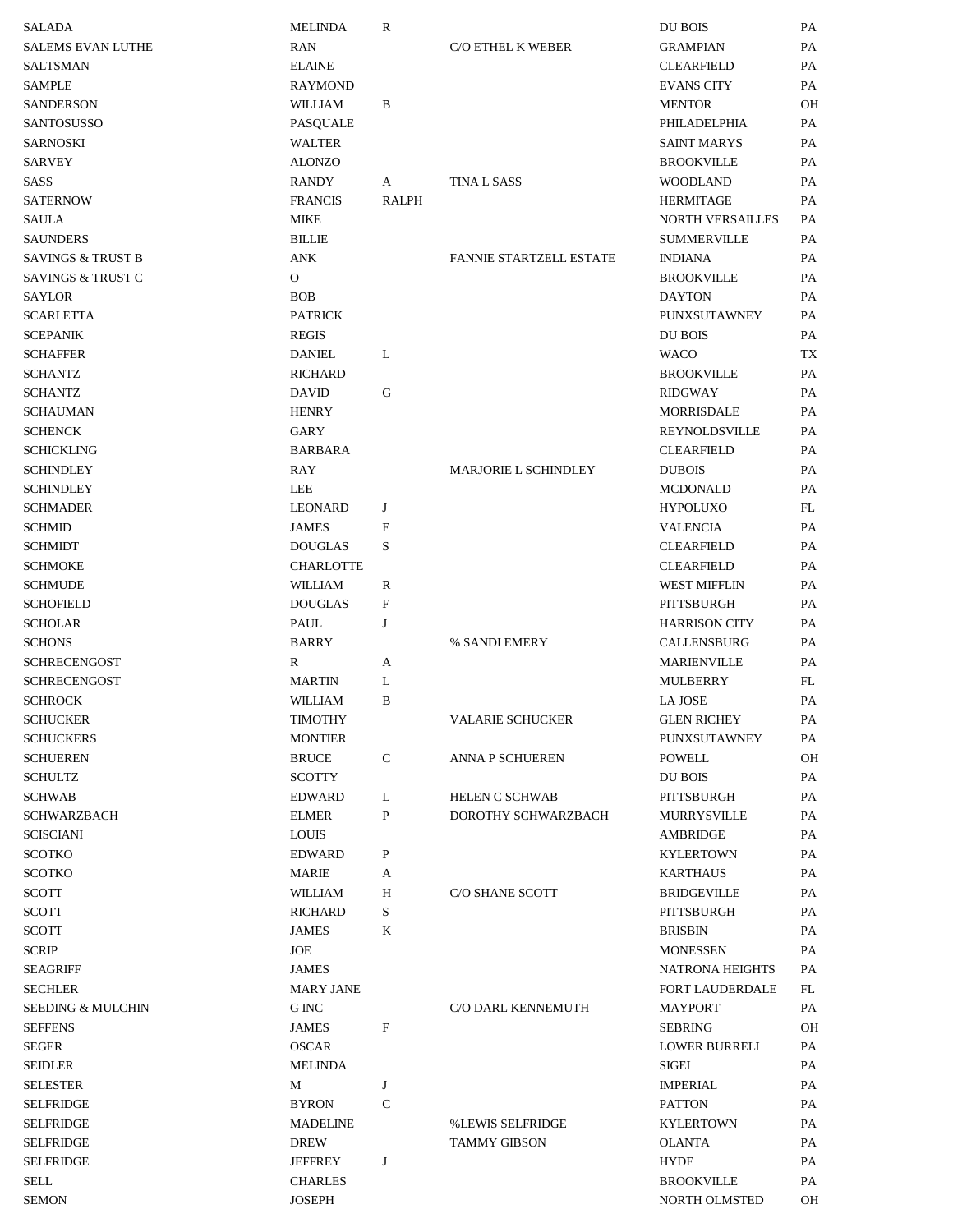| <b>SENIOR</b>            |   | <b>DONALD</b>   | L           |                        | <b>BROCKWAY</b>                        | PA |
|--------------------------|---|-----------------|-------------|------------------------|----------------------------------------|----|
| <b>SENIOR</b>            |   | <b>DAVID</b>    | ${\bf G}$   |                        | <b>DU BOIS</b>                         | PA |
| <b>SETZLER</b>           |   | CLAYTON         | $\mathbf O$ |                        | <b>SPRING CITY</b>                     | PA |
| <b>SEVIE</b>             |   | <b>MIKE</b>     |             |                        | COOLSPRING                             | PA |
| <b>SEYDEL</b>            |   | <b>DONALD</b>   |             |                        | <b>FORT LAUDERDALE</b>                 | FL |
| <b>SHADLE</b>            |   | <b>DAVID</b>    | A           | % MARTHA BEDIENT       | <b>BERWICK</b>                         | PA |
| <b>SHADOW</b>            |   | <b>EDWARD</b>   | Е           |                        | PORT MATILDA                           | PA |
| <b>SHAFFER</b>           |   | <b>RICHARD</b>  | Е           | FFER C/O LINDA SHA     | $\mathop{\rm D}\nolimits {\rm U}$ BOIS | PA |
| <b>SHAFFER</b>           |   | LLOYD           |             |                        | <b>BROOKVILLE</b>                      | PA |
| <b>SHAFFER</b>           |   | WILLIAM         | S           |                        | <b>FALLS CREEK</b>                     | PA |
| <b>SHAFFER</b>           |   | <b>KENNETH</b>  | Е           |                        | <b>WORTHINGTON</b>                     | PA |
| <b>SHAFFER</b>           |   | <b>GAFRED</b>   | W           |                        | <b>DELMONT</b>                         | PA |
| <b>SHAFFER</b>           |   | <b>DENNIS</b>   |             |                        | <b>CURWENSVILLE</b>                    | PA |
| <b>SHAFFER</b>           |   | <b>LAWRENCE</b> |             |                        | LUTHERSBURG                            | PA |
| <b>SHAFFER</b>           |   | <b>GENE</b>     | A           |                        | <b>NEW BETHLEHEM</b>                   | PA |
| <b>SHAFFER</b>           |   | <b>STEPHEN</b>  | D           |                        | <b>BROOKVILLE</b>                      | PA |
| <b>SHAFFER</b>           |   | <b>VERNON</b>   | L           |                        | <b>DU BOIS</b>                         | PA |
| <b>SHAFFER</b>           |   | <b>ROY</b>      |             |                        | <b>BROOKLYN</b>                        | NY |
| <b>SHAFFER</b>           |   | <b>JAMES</b>    | R           | <b>%CHARLES F BARR</b> | DU BOIS                                | PA |
| <b>SHAFFER</b>           |   | <b>FOREST</b>   |             |                        | <b>DU BOIS</b>                         | PA |
| <b>SHAFFER</b>           |   | <b>FOREST</b>   |             |                        | DU BOIS                                | PA |
|                          |   |                 |             |                        |                                        |    |
| <b>SHAFFER</b>           |   | RAY             | C           |                        | <b>CLEARFIELD</b>                      | PA |
| <b>SHAFFER</b>           |   | <b>BARBARA</b>  | L           |                        | REYNOLDSVILLE                          | PA |
| <b>SHAFFER</b>           |   | <b>JAMES</b>    | J           | & AMY L.               | DU BOIS                                | PA |
| <b>SHAGGERS INN CAMP</b> |   |                 |             | C/O A W BETLER         | <b>CLAIRTON</b>                        | PA |
| <b>SHANER</b>            |   | <b>RONALD</b>   | K           |                        | <b>LEECHBURG</b>                       | PA |
| <b>SHANER</b>            |   | <b>CLAUDE</b>   | L           | C/O GEORGE SCHERCH     | <b>LEVITTOWN</b>                       | PA |
| <b>SHANK</b>             |   | <b>GARY</b>     |             |                        | REYNOLDSVILLE                          | PA |
| <b>SHANK</b>             |   | <b>RONDA</b>    | L           |                        | <b>SMOKERUN</b>                        | PA |
| <b>SHANLEY</b>           |   | <b>JOHN</b>     |             |                        | <b>DENTON</b>                          | NC |
| <b>SHANNON</b>           |   | <b>ROBERT</b>   | L           |                        | <b>MARS</b>                            | PA |
| <b>SHANNON</b>           |   | <b>KEVIN</b>    | L           |                        | <b>BROCKWAY</b>                        | PA |
| <b>SHARA</b>             |   | MARY            | М           |                        | OIL CITY                               | PA |
| <b>SHARP</b>             |   | WILLIAM         |             |                        | <b>MANCHESTER</b>                      | PA |
| <b>SHARP</b>             |   | LARRY           | L           |                        | <b>SUMMERVILLE</b>                     | PA |
| <b>SHARP</b>             |   | <b>ELVIN</b>    | B           |                        | WILLIAMSBURG                           | PA |
| SHARP                    |   | <b>EARNEST</b>  | S           | KAREN A SHARP          | PUNXSUTAWNEY                           | PА |
| SHAW                     |   | WILLIAM         | L           |                        | <b>DUBOIS</b>                          | PA |
| <b>SHAW</b>              |   | <b>DENNIS</b>   | P           |                        | <b>GRAMPIAN</b>                        | PA |
| SHAW                     |   | <b>JAMES</b>    |             | <b>JOANNE SHAW</b>     | <b>LA JOSE</b>                         | PA |
| SHAW                     |   | <b>KEVIN</b>    | B           |                        | <b>CLEARFIELD</b>                      | PA |
| <b>SHAWVER</b>           |   | <b>TIMOTHY</b>  | A           |                        | MORRISDALE                             | PA |
| <b>SHEESLEY</b>          |   | <b>SONJA</b>    |             |                        | <b>CLARINGTON</b>                      | PA |
| <b>SHEESLEY</b>          |   | <b>ERNEST</b>   | R           |                        | <b>MAHAFFEY</b>                        | PA |
| <b>SHEETZ</b>            |   | <b>RHONDA</b>   |             |                        | <b>BROOKVILLE</b>                      | PA |
| <b>SHELEY</b>            |   | <b>JOHN</b>     | R           |                        | <b>FAIR OAKS</b>                       | CA |
| <b>SHELP</b>             |   | <b>JAMES</b>    | $\mathbf E$ |                        | <b>HONESDALE</b>                       | PA |
| SHENANGO VALLEY S        |   | <b>PMN</b>      |             | <b>C/O PERCY REED</b>  | <b>HERMITAGE</b>                       | PA |
| <b>SHENKLE</b>           |   | <b>RICHARD</b>  | D           |                        | <b>APEX</b>                            | NC |
| <b>SHEPLER</b>           | Ш | WILLIAM         | H           | <b>BONNIE J MORGAN</b> | <b>CURWENSVILLE</b>                    | PA |
| <b>SHEROSKY</b>          |   | <b>ANDREW</b>   |             |                        | <b>CORTLAND</b>                        | OН |
| <b>SHERRY</b>            |   | R CHARLES       |             |                        | <b>FAIRMOUNT CITY</b>                  | PA |
| <b>SHICK</b>             |   | <b>DEAN</b>     |             | <b>MARSHA SHICK</b>    | REYNOLDSVILLE                          | PA |
| <b>SHIELDS</b>           |   | MARY            | B           |                        | <b>N VERSAILLES</b>                    | PA |
| <b>SHIELDS</b>           |   | <b>HAZEL</b>    |             |                        | <b>INDIANA</b>                         | PA |
| <b>SHIMEL</b>            |   | N GLENN         |             |                        | MORRISDALE                             | PA |
|                          |   |                 |             |                        |                                        |    |
| <b>SHIOCK</b>            |   | WILLIAM         |             |                        | DE LANCEY                              | PA |
| <b>SHIOCK</b>            |   | MARY            | J           |                        | DE LANCEY                              | PA |
| <b>SHIOCK</b>            |   | <b>JOHN</b>     | I           |                        | PUNXSUTAWNEY                           | PA |
| <b>SHIPLEY</b>           |   | <b>WALTER</b>   |             |                        | <b>SHAWVILLE</b>                       | PA |
| <b>SHIPLEY</b>           |   | <b>WALTER</b>   |             |                        | <b>JOHNSTOWN</b>                       | PA |
| <b>SHIREY</b>            |   | <b>DUANE</b>    |             |                        | YOUNGTOWN                              | PA |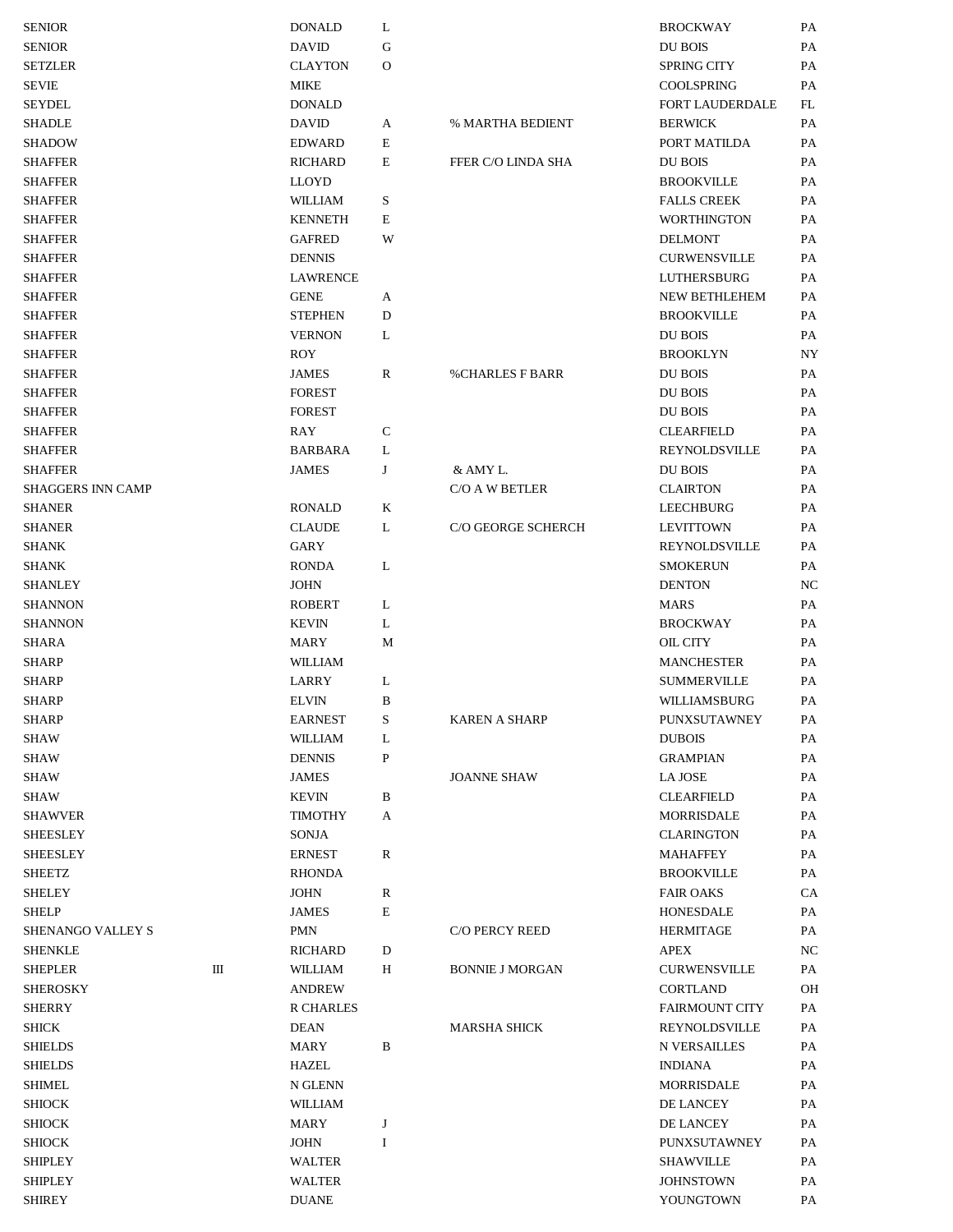| <b>SHIREY</b>            |            | <b>ROBERT</b>       | $\mathbf F$  |                          | <b>JOHNSTOWN</b>      | PA  |
|--------------------------|------------|---------------------|--------------|--------------------------|-----------------------|-----|
| <b>SHIREY</b>            |            | <b>JEFFREY</b>      | $\mathbf T$  |                          | <b>CLEARFIELD</b>     | PA  |
| <b>SHIREY</b>            |            | PAUL                |              |                          | <b>RIDGWAY</b>        | PA  |
| <b>SHIVELY</b>           |            | <b>RALPH</b>        |              |                          | PUNXSUTAWNEY          | PA  |
| <b>SHIVELY</b>           |            | <b>JOHN</b>         | A            |                          | <b>CLEARFIELD</b>     | PA  |
| <b>SHOBERT</b>           |            | <b>JULIA</b>        | E            | C/O ALAN SHOBERT         | <b>SAYRE</b>          | PA  |
| <b>SHOCKLEY</b>          |            | <b>GREG</b>         |              |                          | SPRINGDALE            | PA  |
| SHOFESTALL               |            | <b>MAX</b>          | M            |                          | <b>CORSICA</b>        | PA  |
|                          |            |                     |              |                          |                       |     |
| SHOMO                    |            | <b>JOHN</b>         |              | % KENNETH QUICK          | WALLACETON            | PA  |
| <b>SHOMO</b>             |            | CARL                |              |                          | <b>CLEARFIELD</b>     | PA  |
| <b>SHOMO</b>             |            | CARL                |              | PATRICIA SHOMO           | <b>CLEARFIELD</b>     | PA  |
| <b>SHORROCK</b>          |            | <b>RUTH</b>         |              |                          | PUNXSUTAWNEY          | PA  |
| <b>SHORT</b>             |            | <b>RONALD</b>       | L            | % C.L. MCANANY           | <b>CLAYSVILLE</b>     | PA  |
| <b>SHORT</b>             |            | <b>DONALD</b>       | E            |                          | <b>DUBOIS</b>         | PA  |
| <b>SHOUP</b>             |            | HARRY               | M            |                          | <b>PITCAIRN</b>       | PA  |
| <b>SHRECENGOST</b>       |            | W                   | Н            |                          | <b>MAYPORT</b>        | PA  |
| <b>SHUBERT</b>           |            | <b>RICHARD</b>      | L            |                          | MORRISDALE            | PA  |
| SHUFFSTALL               |            | WILLIAM             |              |                          | MILESBURG             | PA  |
| <b>SHUGERTS</b>          |            | WILLIAM             | $\rm K$      |                          | SHAWVILLE             | PA  |
| <b>SHUMAKER</b>          |            | <b>JANET</b>        |              |                          | <b>MAYPORT</b>        | PA  |
| <b>SHUMAKER</b>          |            |                     |              |                          | <b>BROOKVILLE</b>     |     |
|                          |            | <b>ALAN</b>         |              |                          |                       | PA  |
| <b>SHUMAKER</b>          |            | <b>FRED</b>         | $\mathbf{P}$ |                          | PUNXSUTAWNEY          | PA  |
| <b>SICKERI</b>           |            | <b>JOSEPH</b>       | $\mathbb{R}$ |                          | <b>BROCKWAY</b>       | PA  |
| <b>SIDELINGER</b>        |            | WILLIAM             |              | <b>SHERRY SIDELINGER</b> | DU BOIS               | PA  |
| <b>SIEGEL</b>            |            | <b>JOSEPH</b>       |              |                          | <b>KITTANNING</b>     | PA  |
| <b>SIEGEL</b>            |            | <b>RALPH</b>        | E            |                          | <b>LEEPER</b>         | PA  |
| <b>SIERZEGA</b>          |            | <b>CHARLES</b>      |              | RHONDA SIERZEGA          | <b>DUBOIS</b>         | PA  |
| <b>SIESKY</b>            |            | <b>TOM</b>          |              |                          | <b>BROOKVILLE</b>     | PA  |
| <b>SIGEL UNITED METH</b> |            | <b>ODIST CHARGE</b> |              | C/O DAWN WILLIAMS        | <b>SIGEL</b>          | PA  |
| <b>SIGWORTH</b>          |            | WILLIAM             | Н            | & LEONE                  | <b>WEST MIDDLESEX</b> | PA  |
| <b>SILVIS</b>            |            | <b>DONALD</b>       | A            |                          | <b>NEW CASTLE</b>     | PA  |
| <b>SILVIS</b>            |            | <b>BARBARA</b>      | D            |                          | <b>BROCKWAY</b>       | PA  |
| <b>SILVIS</b>            |            | <b>SCOTT</b>        | D            |                          | <b>DUBOIS</b>         | PA  |
| <b>SIMON</b>             |            | <b>JOHN</b>         | $\mathbf F$  |                          | RIDGWAY               | PA  |
| <b>SIMONS</b>            |            | <b>ELVA</b>         |              | % RON FLICK              | <b>SHIPPENVILLE</b>   | PA  |
| <b>SIMPSON</b>           |            | <b>DON</b>          |              |                          | <b>BROOKVILLE</b>     | PA  |
|                          |            | <b>GERTRUDE</b>     |              |                          |                       |     |
| <b>SIMPSON</b>           |            |                     |              |                          | <b>SHIPPENVILLE</b>   | PA  |
| <b>SIMPSON</b>           |            | $NILE$              | J            |                          | <b>NEW CASTLE</b>     | PA  |
| <b>SIMPSON</b>           |            | <b>RICHARD</b>      | R            |                          | <b>ORLANDO</b>        | FL  |
| <b>SIMPSON</b>           |            | LARRY               |              |                          | <b>BROOKVILLE</b>     | PA  |
| <b>SIMPSON</b>           |            | <b>DENNIS</b>       | W            |                          | ROME                  | NY. |
| SIMS                     |            | <b>HARRY</b>        | M            |                          | <b>WORTHINGTON</b>    | PA  |
| <b>SIMUNICH</b>          |            | <b>FRANK</b>        |              |                          | ORWELL                | OH  |
| <b>SINGER</b>            |            | <b>GEORGE</b>       | $\mathbb R$  |                          | WARREN                | OH  |
| <b>SINGER</b>            |            | <b>WILLIAM</b>      | K            | SHERRI L SINGER          | <b>BIGLER</b>         | PA  |
| <b>SINGHOSE</b>          |            | <b>EVERETT</b>      |              |                          | <b>GIBSONIA</b>       | PA  |
| <b>SINGLETON</b>         |            | <b>HAZEL</b>        | L            |                          | <b>GREENSBURG</b>     | PA  |
| SINZ                     |            | <b>ROBERT</b>       | G            |                          | <b>BUTLER</b>         | PA  |
| <b>SIPLE</b>             |            | <b>CLIFTON</b>      |              |                          | SPRINGFIELD           | PA  |
| SISCO                    |            | <b>JERROLD</b>      | A            |                          | <b>DUBOIS</b>         | PA  |
| SISCO                    |            | LAWRENCE            | M            |                          | REYNOLDSVILLE         | PA  |
| <b>SKALICKY</b>          |            | KIM                 |              |                          | PUNXSUTAWNEY          |     |
|                          |            |                     |              |                          |                       | PA  |
| <b>SKARBEK</b>           |            | <b>NICHOLAS</b>     | T            |                          | PUNXSUTAWNEY          | PA  |
| <b>SKAUGEN</b>           |            | WILLIAM             |              |                          | PITTSBURGH            | PA  |
| <b>SKURNER</b>           | <b>MRS</b> | <b>BETTY</b>        |              |                          | <b>ALTOONA</b>        | PA  |
| <b>SKY HAVEN COAL CO</b> |            | <b>MPANY</b>        |              | <b>JOSEPH A OWENS</b>    | PENFIELD              | PA  |
| <b>SLACK</b>             |            | <b>THOMAS</b>       |              | ANGELA SLACK             | DU BOIS               | PA  |
| <b>SLAHTOVSKY</b>        |            | <b>MAUREEN</b>      | W            |                          | <b>ALLISON PARK</b>   | PA  |
| <b>SLAYBAUGH</b>         |            | WARREN              |              |                          | PUNXSUTAWNEY          | PA  |
| <b>SLEPPY</b>            |            | MARSCENA            | M            |                          | <b>LEEPER</b>         | PA  |
| <b>SLIDER</b>            |            | <b>JANICE</b>       | $\mathbf F$  |                          | <b>SIGEL</b>          | PA  |
| <b>SLONIGER</b>          |            | <b>EDWARD</b>       | R            |                          | REYNOLDSVILLE         | PA  |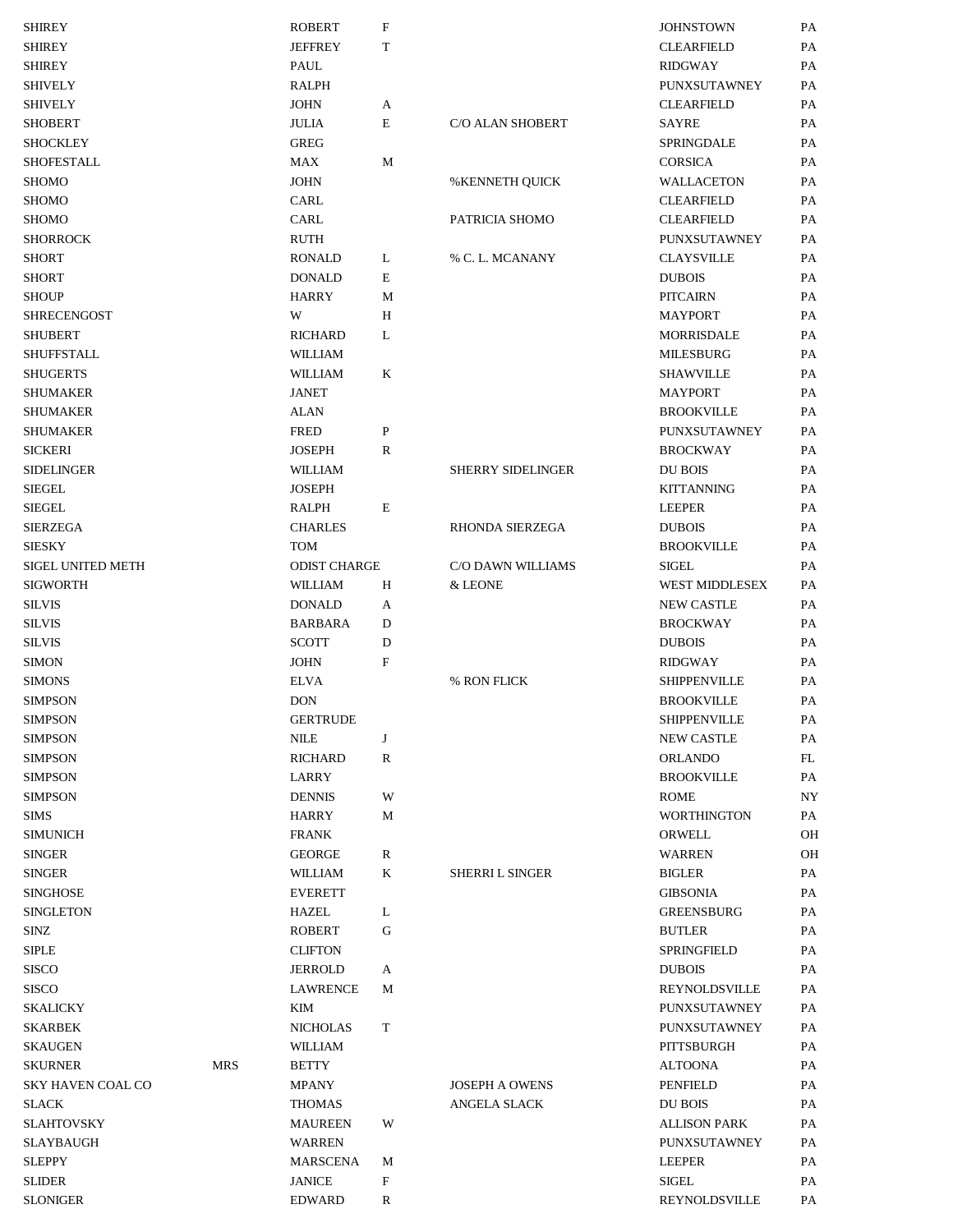| <b>SLOTHER</b> |            | <b>JEFFREY</b>   | L             |                         | <b>WEST DECATUR</b>  | PA         |
|----------------|------------|------------------|---------------|-------------------------|----------------------|------------|
| <b>SLUTTER</b> |            | <b>RONALD</b>    | J             |                         | <b>KIRKWOOD</b>      | PA         |
| <b>SMAIL</b>   |            | CAROLYN          | J             |                         | <b>LADY LAKE</b>     | ${\rm FL}$ |
| SMAY           |            | <b>ROBERT</b>    | M             |                         | <b>ARNOLD</b>        | PA         |
| SMAY           |            | <b>ROBERT</b>    | $\mathsf{C}$  |                         | <b>CLEARFIELD</b>    | PA         |
| SMAY           | <b>MRS</b> | $\mathbb{R}$     | А             |                         | <b>CLEARFIELD</b>    | PA         |
| <b>SMEAL</b>   |            | <b>WILLIS</b>    |               |                         | MORRISDALE           | PA         |
| <b>SMEAL</b>   |            | <b>GORDON</b>    |               |                         | PHILIPSBURG          | PA         |
| <b>SMILEY</b>  |            | <b>THOMAS</b>    | M             |                         | DU BOIS              | PA         |
| <b>SMITH</b>   |            | EARL             |               |                         | <b>ROCKTON</b>       | PA         |
| <b>SMITH</b>   |            | J                | S             |                         | DU BOIS              | PA         |
| <b>SMITH</b>   |            | <b>NORMAN</b>    | J             |                         | DU BOIS              | PA         |
| <b>SMITH</b>   |            | <b>NORMAN</b>    | $\mathbf{O}$  |                         | PORTLAND MILLS       | PA         |
| <b>SMITH</b>   |            | <b>HENRIETTA</b> |               |                         | <b>CHIPLEY</b>       | FL         |
| <b>SMITH</b>   |            | <b>CLARK</b>     | D             | C/O ARLENE M SMITH      | PUNXSUTAWNEY         | PA         |
| <b>SMITH</b>   |            | L                | E             |                         | DE LANCEY            | PA         |
| <b>SMITH</b>   |            | <b>DOROTHY</b>   |               |                         | <b>CORSICA</b>       | PA         |
| <b>SMITH</b>   | <b>MRS</b> | <b>EDWARD</b>    | B             |                         | <b>AUTRYVILLE</b>    | NC         |
|                |            | <b>BERNARD</b>   | $\mathbf E$   |                         |                      |            |
| <b>SMITH</b>   |            |                  |               |                         | <b>BROOKVILLE</b>    | PA         |
| <b>SMITH</b>   |            | <b>ROGER</b>     | W             |                         | <b>REYNOLDSVILLE</b> | PA         |
| <b>SMITH</b>   |            | <b>ASENATH</b>   | B             |                         | <b>FALLS CREEK</b>   | PA         |
| <b>SMITH</b>   |            | <b>DONALD</b>    | $\mathbf E$   |                         | <b>CLEARFIELD</b>    | PA         |
| <b>SMITH</b>   |            | <b>HILE</b>      | <b>JUNIOR</b> |                         | <b>STATE COLLEGE</b> | PA         |
| <b>SMITH</b>   |            | <b>FREDERICK</b> |               |                         | <b>FALLS CREEK</b>   | PA         |
| <b>SMITH</b>   |            | <b>RICHARD</b>   | B             |                         | PUNXSUTAWNEY         | PA         |
| <b>SMITH</b>   |            | <b>JAMES</b>     |               |                         | <b>CLARION</b>       | PA         |
| <b>SMITH</b>   |            | <b>VELMA</b>     |               |                         | <b>WOODLAND</b>      | PA         |
| <b>SMITH</b>   | <b>MRS</b> | <b>MABEL</b>     | R             | <b>ATTN: DONNA</b>      | WARREN               | OH         |
| <b>SMITH</b>   |            | TERRY            | M             |                         | <b>FALLS CREEK</b>   | PA         |
| <b>SMITH</b>   |            | <b>STEVEN</b>    | $\, {\bf P}$  |                         | <b>BROOKVILLE</b>    | PA         |
| <b>SMITH</b>   |            | <b>KENNETH</b>   | E             |                         | <b>FRENCHVILLE</b>   | PA         |
| <b>SMITH</b>   |            | <b>JAMES</b>     | A             |                         | <b>CURWENSVILLE</b>  | PA         |
| <b>SMITH</b>   |            | <b>JAMES</b>     | A             |                         | <b>FALLS CREEK</b>   | PA         |
| <b>SMITH</b>   |            | <b>RAYMON</b>    | A             |                         | PITTSBURGH           | PA         |
| <b>SMITH</b>   |            | <b>FLYNN</b>     | M             |                         | <b>FAYETTEVILLE</b>  | TN         |
| <b>SMITH</b>   |            | <b>WESLEY</b>    | S             |                         | PUNXSUTAWNEY         | PA         |
| <b>SMITH</b>   |            | <b>FRANCE</b>    | M             |                         | PUNXSUTAWNEY         | PA         |
| <b>SMITH</b>   |            | <b>RICHARD</b>   | J             |                         | PUNXSUTAWNEY         | PA         |
| <b>SMITH</b>   |            | <b>JAMES</b>     | ${\bf D}$     |                         | PUNXSUTAWNEY         | PA         |
| <b>SMITH</b>   |            | <b>ODIS</b>      | ${\bf R}$     |                         | <b>MURRYSVILLE</b>   | PA         |
| <b>SMITH</b>   |            | <b>DOROTHY</b>   |               |                         | <b>RIDGWAY</b>       | PA         |
| <b>SMITH</b>   |            | <b>CLAIR</b>     | R             |                         | <b>STRATTANVILLE</b> | PA         |
| <b>SMITH</b>   |            | <b>MARK</b>      | $\,$ H        |                         | PITTSBURGH           | PA         |
| <b>SMITH</b>   |            | <b>GORDON</b>    | D             | <b>TINA SMITH</b>       | <b>COOLSPRING</b>    | PA         |
| <b>SMITH</b>   | <b>MRS</b> | WILMA            | $\mathsf G$   | C/O S&T BANK, POA       | <b>BROOKVILLE</b>    | PA         |
| <b>SMITH</b>   |            | <b>ROGER</b>     | W             |                         | <b>LAKE MARY</b>     | FL         |
| <b>SMITH</b>   |            | <b>WILLIAM</b>   | J             |                         | <b>NEW CASTLE</b>    | PA         |
| <b>SMITH</b>   |            | <b>JESSIE</b>    |               |                         | <b>BIGLER</b>        | PA         |
| <b>SMITH</b>   |            | WILLIAM          | F             |                         | <b>LA JOSE</b>       | PA         |
| <b>SMITH</b>   |            | <b>JAMES</b>     | D             |                         | PUNXSUTAWNEY         | PA         |
| <b>SMITH</b>   |            | <b>SCOTT</b>     | A             |                         | <b>CLEARFIELD</b>    | PA         |
| <b>SMITH</b>   |            | <b>EDWARD</b>    | B             |                         | PUNXSUTAWNEY         | PA         |
| <b>SMOLKA</b>  |            | <b>PATRICIA</b>  |               | <b>JOHN SMOLKA</b>      | <b>GREENSBURG</b>    | PA         |
| <b>SMOUSE</b>  |            | <b>BRAD</b>      | T             |                         | RINGGOLD             | PA         |
| <b>SNELL</b>   |            | <b>RICHARD</b>   | $\mathbf C$   |                         | <b>BROOKVILLE</b>    | PA         |
| <b>SNYDER</b>  |            | <b>WILLIAM</b>   | J             | <b>JOSEPHINE SNYDER</b> | <b>APOLLO</b>        | PA         |
| <b>SNYDER</b>  | <b>MRS</b> | <b>MARY</b>      | L             |                         | DU BOIS              | PA         |
| <b>SNYDER</b>  |            | <b>EDITH</b>     | M             |                         | <b>DUBOIS</b>        | PA         |
| <b>SNYDER</b>  | <b>MRS</b> | <b>CHARLES</b>   |               |                         | DU BOIS              | PA         |
| <b>SNYDER</b>  |            | GARY             | F             |                         | <b>MAYPORT</b>       | PA         |
| <b>SNYDER</b>  |            | <b>ROGER</b>     | А             |                         | <b>CLARION</b>       | PA         |
| <b>SNYDER</b>  |            | <b>ROBERT</b>    | L             |                         | <b>MAHAFFEY</b>      | PA         |
|                |            |                  |               |                         |                      |            |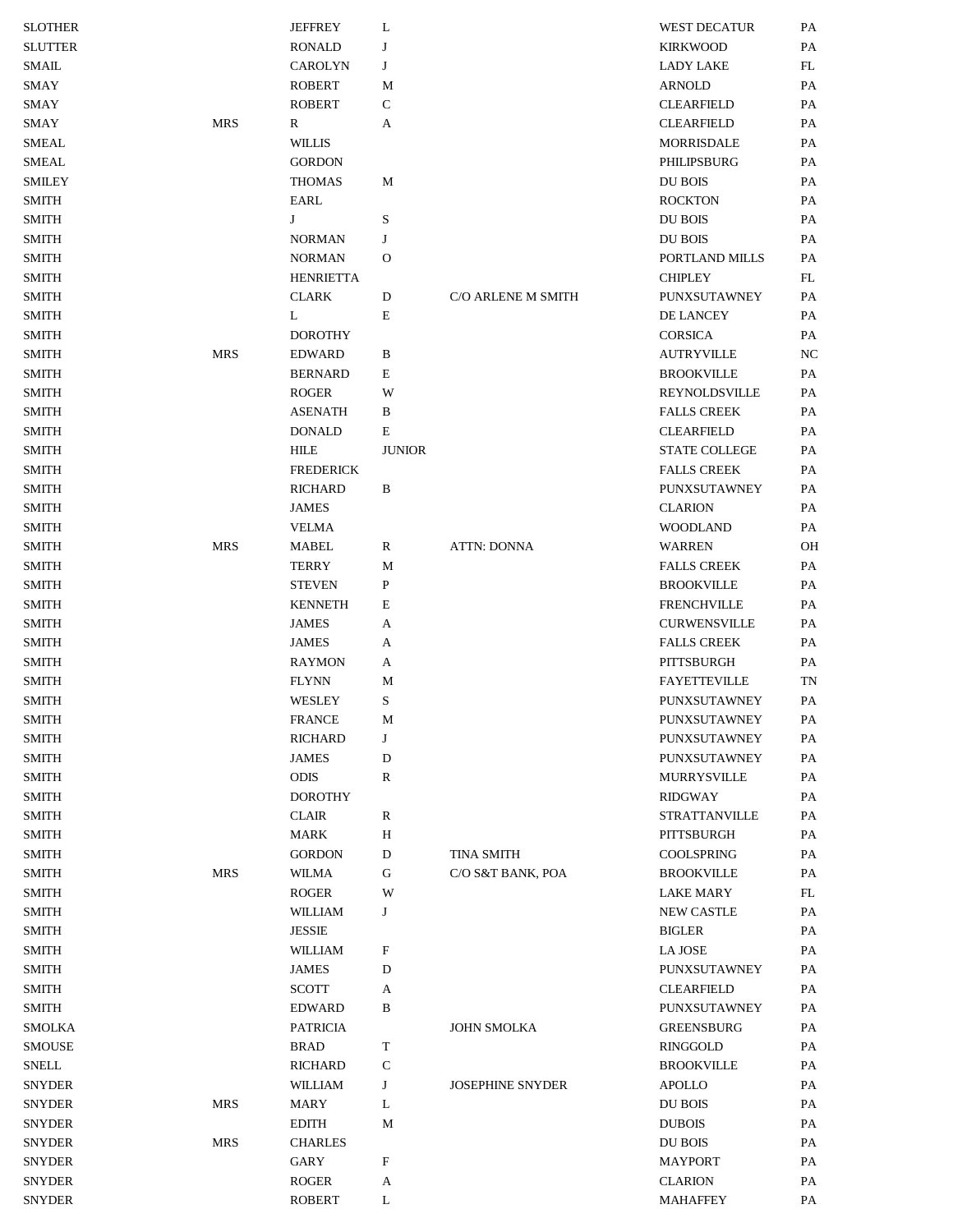| <b>SNYDER</b>           | CARL             |              |                               | <b>ROCKTON</b>                | PA |
|-------------------------|------------------|--------------|-------------------------------|-------------------------------|----|
| <b>SNYDER</b>           | <b>HOWARD</b>    |              |                               | PUNXSUTAWNEY                  | PA |
| <b>SNYDER</b>           | L                | $\mathbf E$  |                               | <b>MAYPORT</b>                | PA |
| <b>SNYDER</b>           | <b>RICHARD</b>   | A            |                               | REYNOLDSVILLE                 | PA |
| <b>SNYDER</b>           | <b>GARY</b>      | K            |                               | PUNXSUTAWNEY                  | PA |
| <b>SNYDER</b>           | <b>CARLA</b>     |              | <b>C/O KASEY SNYDER</b>       | <b>SUMMERVILLE</b>            | PA |
| <b>SNYDER</b>           | <b>CLAYTON</b>   |              |                               | PUNXSUTAWNEY                  | PA |
| <b>SNYDER</b>           | <b>DONNA</b>     | M            |                               | <b>GRAMPIAN</b>               | PA |
| <b>SNYDER</b>           | <b>RONALD</b>    | N            | WENDY E SNYDER                | PUNXSUTAWNEY                  | PA |
| <b>SNYDER</b>           | <b>MICHAEL</b>   | J            |                               | CONNEAUT                      | OН |
| <b>SOKOL</b>            | <b>EDWARD</b>    |              | <b>EDWARD SOKOL JR</b>        | <b>GREENVILLE</b>             | PA |
| <b>SOLIDA</b>           | <b>CHERYL</b>    |              |                               | <b>FALLS CREEK</b>            | PA |
| <b>SOLIDAY</b>          | <b>LANNY</b>     | L            |                               | <b>CANTON</b>                 | OН |
| <b>SOLLON</b>           | PHILLIP          | B            |                               | <b>HOUSTON</b>                | PA |
| <b>SOLOMON</b>          | WILLIAM          | $\mathbb{R}$ |                               | <b>BOWIE</b>                  | MD |
| <b>SOLOMON</b>          | <b>WILLIAM</b>   | J            |                               | <b>LEEPER</b>                 | PA |
| <b>SOLTESZ</b>          | <b>JACQUELIN</b> |              |                               | WALLINGFORD                   | CT |
| <b>SOMERS</b>           | <b>ROBERT</b>    | $\mathbf E$  |                               | <b>GREENSBURG</b>             | PA |
| <b>SOMERVILLE</b>       | <b>RONALD</b>    | А            | <b>%SAMULE BRINK TRUCKING</b> | <b>IRVONA</b>                 | PA |
| <b>SONGER</b>           | <b>CLAUDE</b>    |              |                               | <b>ERIE</b>                   | PA |
| SOSSONG                 | <b>JOSEPH</b>    | $\mathsf{C}$ |                               | <b>LOCKPORT</b>               | NY |
| <b>SOVICH</b>           | <b>JOHN</b>      | M            |                               | PUNXSUTAWNEY                  | PA |
| <b>SOWALLA</b>          | <b>MICHAEL</b>   | L            |                               | NORTHERN CAMBRIA              | PA |
| SPADARO                 | <b>FRED</b>      |              |                               | DU BOIS                       | PA |
| <b>SPADE</b>            | <b>MARSHALL</b>  | A            |                               | <b>BEAVER</b>                 | PA |
| <b>SPADE</b>            | <b>JOHN</b>      | W            |                               | <b>SIGEL</b>                  | PA |
| <b>SPADER</b>           | <b>PETER</b>     | W            |                               | PUNXSUTAWNEY                  | PA |
| <b>SPAID</b>            | <b>VIRGINIA</b>  |              |                               | <b>ALTOONA</b>                | PA |
| <b>SPAIN</b>            | <b>JOSEPH</b>    | $\mathbf C$  |                               | DU BOIS                       | PA |
| <b>SPANGLE</b>          | <b>RAYMOND</b>   | D            |                               | <b>AUSTINBURG</b>             | OН |
| <b>SPANGLER</b>         | <b>RICHARD</b>   |              |                               | <b>STRATTANVILLE</b>          | PA |
| <b>SPANOGLE</b>         | <b>FRED</b>      | $\, {\bf P}$ |                               | PHILIPSBURG                   | PA |
| <b>SPECK</b>            | <b>HELEN</b>     |              |                               | <b>NATIONAL PARK</b>          | NJ |
| <b>SPEICHER</b>         | <b>PETER</b>     | R            |                               | <b>CLARKSVILLE</b>            | PA |
| <b>SPENCE</b>           | <b>ROBERT</b>    |              |                               | <b>LAKE ELSINORE</b>          | CA |
| <b>SPENCE</b>           | <b>DAVID</b>     | L            |                               | <b>PROSPERITY</b>             | PA |
| <b>SPENCER</b>          | <b>DEAN</b>      |              |                               | <b>GRAMPIAN</b>               | PA |
| <b>SPENCER</b>          | <b>ALAN</b>      |              |                               | LUTHERSBURG                   | PA |
| <b>SPENCER</b>          | <b>JAMES</b>     | ${\bf R}$    |                               | <b>GRAMPIAN</b>               | PA |
| <b>SPENCER</b>          | <b>MILO</b>      | M            |                               | <b>DU BOIS</b>                | PA |
| <b>SPENCER</b>          | <b>VIOLA</b>     |              |                               | <b>ROCKTON</b>                | PA |
| <b>SPIDALIERI</b>       | <b>GAETANO</b>   |              |                               | <b>SOLON</b>                  | OH |
| <b>SPINNER</b>          | WILLIAM          |              |                               | MONONGAHELA                   | PA |
| <b>SPIRK</b>            | <b>DAVID</b>     |              |                               | <b>DELMONT</b>                | PA |
| <b>SPRAGUE</b>          | <b>NEWELL</b>    |              |                               | <b>RIDGWAY</b>                | PA |
| <b>SPRAGUE</b>          | <b>HERBERT</b>   | Н            |                               | <b>RIDGWAY</b>                | PA |
| <b>SPRAGUE</b>          | HAROLD           |              |                               | REYNOLDSVILLE                 | PA |
|                         | <b>JOHN</b>      |              |                               |                               |    |
| <b>SPRAUGE</b>          |                  |              | <b>C/O ROSELYN SPRAUGE</b>    | <b>VALENCIA</b><br>PITTSBURGH | PA |
| <b>SPRING HILL CAMP</b> |                  |              | C/O EDWARD NIEKUM             | <b>ERIE</b>                   | PA |
| <b>SPRING RUN LODGE</b> |                  |              | C/O DALE CALDWELL             |                               | PA |
| <b>SQUIRES</b>          | <b>TIMOTHY</b>   |              |                               | <b>BROCKWAY</b>               | PA |
| <b>SROCK</b>            | <b>DOROTHY</b>   |              |                               | <b>DUBOIS</b>                 | PA |
| <b>ST CLAIR</b>         | <b>JACOB</b>     | E            |                               | <b>JOHNSTOWN</b>              | PA |
| ST. MATTHEWS LUTH       | . $CH$           |              | C/O LOUISE MILLER             | <b>KNOX DALE</b>              | PA |
| <b>STACK</b>            | <b>JUDITH</b>    | A            | PAUL N STACK                  | <b>WEXFORD</b>                | PA |
| <b>STAFFER</b>          | <b>RAYMOND</b>   |              | <b>MADELEINE S STAFFER</b>    | <b>WEST MELBOURNE</b>         | FL |
| <b>STAHLMAN</b>         | <b>WILLIAM</b>   | R            |                               | <b>SEBRING</b>                | FL |
| <b>STAIR</b>            | <b>DAVID</b>     |              |                               | PUNXSUTAWNEY                  | PA |
| <b>STALEY</b>           | LARRY            |              |                               | YORK                          | PA |
| <b>STAMETS</b>          | <b>GEORGE</b>    | $\mathbf C$  |                               | PITTSBURGH                    | PA |
| <b>STANFORD</b>         | <b>RICHARD</b>   | S            |                               | PUNXSUTAWNEY                  | PA |
| <b>STARK</b>            | <b>DAVID</b>     | $\,$ H       |                               | <b>JULIAN</b>                 | PA |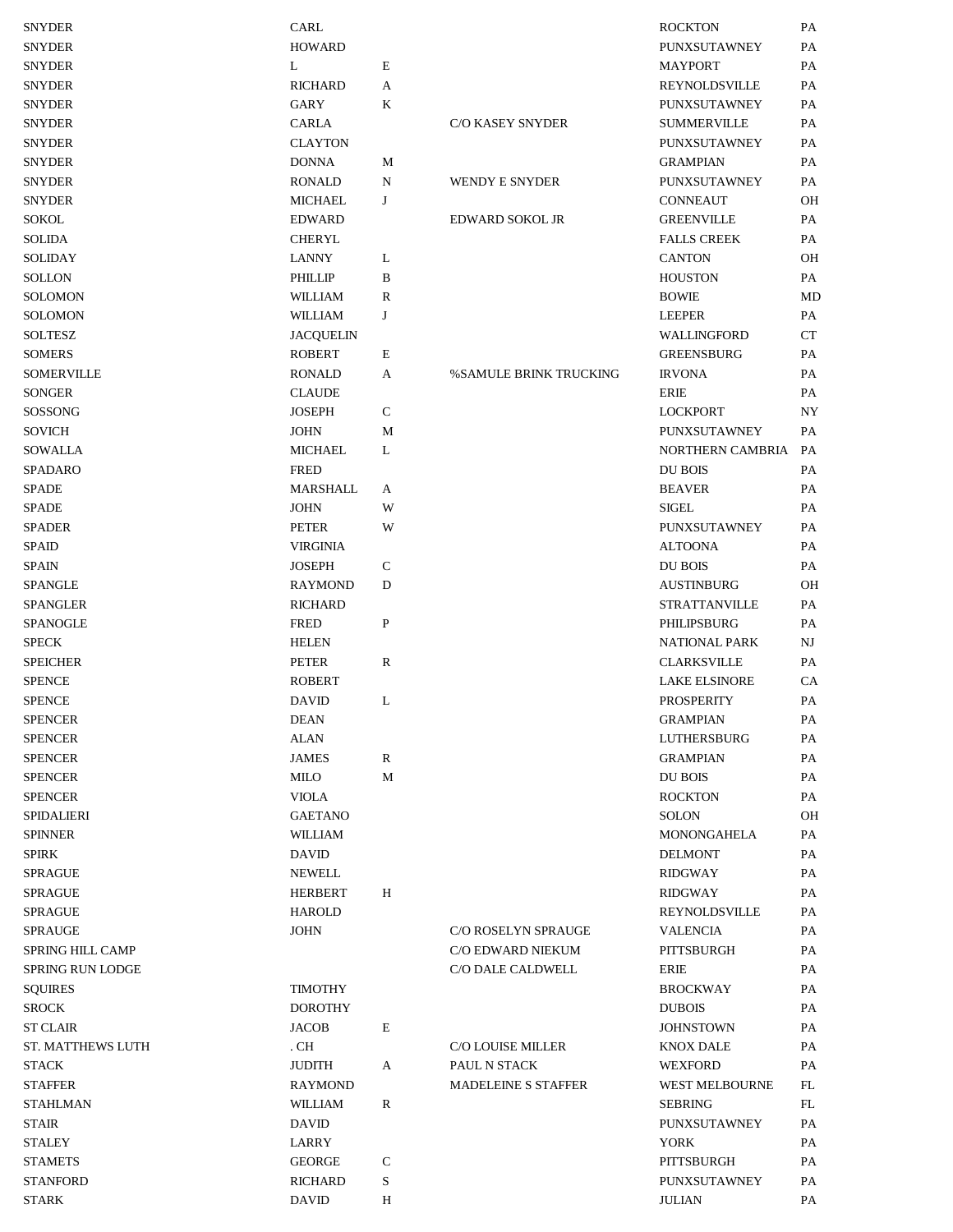| <b>STEEL</b>             |            | <b>HENRY</b>    | T            |                            | <b>VIRGINIA BEACH</b> | VA        |
|--------------------------|------------|-----------------|--------------|----------------------------|-----------------------|-----------|
| <b>STEELE</b>            |            | <b>GILBERT</b>  | R            |                            | <b>STATE COLLEGE</b>  | PA        |
| <b>STEELE</b>            |            | <b>DAVID</b>    | L            |                            | <b>TIDIOUTE</b>       | PA        |
| STEFFEY                  |            | <b>TIMOTHY</b>  | K            |                            | PUNXSUTAWNEY          | PA        |
| STEGMEIER                |            | <b>EDGAR</b>    | B            |                            | <b>BAY SHORE</b>      | NY        |
| STEIN                    |            | <b>JOSEPH</b>   | H            |                            | <b>CORAOPOLIS</b>     | <b>PA</b> |
| <b>STEIN</b>             |            | <b>HARRY</b>    | W            | % ROBERT W STEIN           | PUNXSUTAWNEY          | <b>PA</b> |
| STEINER                  |            | <b>SANDRA</b>   |              |                            | MORRISDALE            | PA        |
| STELLO                   |            | <b>MARK</b>     |              | ELLO ATTN: LOIS ST         | <b>CORAOPOLIS</b>     | PA        |
| <b>STEPHENS</b>          |            | <b>GARY</b>     | E            |                            | <b>SUMMERVILLE</b>    | PA        |
| STEPHENS                 |            | <b>DELORES</b>  | J            |                            | <b>ALLENTOWN</b>      | PA        |
| STEPHENS                 |            | <b>MARLIN</b>   | B            |                            | <b>INDIANA</b>        | PA        |
| STEPHENSON               |            | <b>THOMAS</b>   | R            |                            | <b>BUTLER</b>         | PA        |
| STERBANK                 |            | <b>JOHN</b>     |              |                            | <b>SAINT MARYS</b>    | PA        |
| STERLING                 |            | <b>BEULAH</b>   | M            |                            | DU BOIS               | PA        |
| STEWART                  | <b>MRS</b> | MARGERIE        | G            | COOK C/O HOWARD V.         | PUNXSUTAWNEY          | PA        |
| <b>STEWART</b>           |            | GARY            | L            |                            | DU BOIS               | PA        |
| <b>STEWART</b>           |            | <b>TERRY</b>    | L            |                            | PUNXSUTAWNEY          | PA        |
| <b>STEWART</b>           |            | <b>JAMES</b>    | Z            | <b>BRENDA</b>              | <b>REYNOLDSVILLE</b>  | PA        |
| STINER                   |            | <b>DONALD</b>   | J            |                            | <b>CLEARFIELD</b>     | PA        |
| STINER                   |            | <b>ROBERT</b>   | L            |                            | <b>MORRISDALE</b>     | PA        |
| <b>STINER</b>            |            | <b>CLIFFORD</b> | $\mathsf{C}$ |                            | HOLLIDAYSBURG         | PA        |
| STITT                    |            | <b>BARBARA</b>  | L            |                            | PUNXSUTAWNEY          | <b>PA</b> |
| STIVER                   |            | <b>THOMAS</b>   | E            |                            | <b>ALTOONA</b>        | PA        |
| STIVER                   |            | ARDELL          |              |                            | <b>WEST SUNBURY</b>   | PA        |
| STOEFF                   |            | <b>JOHN</b>     | W            |                            | PITTSBURGH            | PA        |
| STOKES                   |            | <b>RALPH</b>    |              |                            | ZELIENOPLE            | PA        |
| STOLTENBURG              |            | <b>GLENN</b>    |              |                            | <b>FRANKLIN</b>       | PA        |
| STOLTZ                   |            | <b>DONALD</b>   | L            |                            | <b>TEMPLE</b>         | PA        |
| STOLZENBACH              |            | F               | W            |                            | <b>CLARION</b>        | PA        |
| STONE                    |            | <b>FREDRICK</b> | W            |                            | <b>COLUMBIA</b>       | PA        |
| STONE                    |            | <b>BYRON</b>    | J            |                            | <b>DUBOIS</b>         | PA        |
| STONEBERG                |            | <b>SALLY</b>    |              |                            | <b>ASHEBORO</b>       | NC        |
| STONEBERG                |            | <b>DAVID</b>    |              |                            | DU BOIS               | PA        |
| <b>STONEBRAKER</b>       |            | <b>ROBERT</b>   | L            |                            | <b>CARLISLE</b>       | PA        |
| STONEYBROOK CAMP         |            |                 |              | C/O MICHAEL HORVAT         | <b>YUKON</b>          | PA        |
| STOOPS                   |            | MARTHA          |              |                            | PUNXSUTAWNEY          | PA        |
| <b>STORMER</b>           |            | LEONARD         | A            |                            | <b>HARBORCREEK</b>    | PA        |
| <b>STOTT</b>             |            | LARRY           |              |                            | <b>DU BOIS</b>        | PA        |
| STOUFFER                 |            | <b>DALE</b>     | L            |                            | <b>NEW ALEXANDRIA</b> | PA        |
| STOUFFER                 |            | CARL            |              |                            | <b>RUFFS DALE</b>     | PA        |
| STRATTAN                 |            | <b>OTTIS</b>    |              |                            | LUTHERSBURG           | PA        |
| STRAUGHN                 |            | LAWRENCE        | G            |                            | <b>VALENCIA</b>       | PA        |
| <b>STRAW</b>             |            | <b>REED</b>     | Η            |                            | LARGO                 | FL        |
| STRAW                    |            | <b>BRENDA</b>   | K            |                            | <b>DU BOIS</b>        | PA        |
| <b>STRAWCUTTER</b>       |            | <b>MERVIN</b>   |              |                            | <b>MAYPORT</b>        | PA        |
| STRAYER                  |            | PHILIP          | R            | <b>KAREN K STRAYER</b>     | <b>DUNCANSVILLE</b>   | PA        |
| <b>STRIKER</b>           |            | <b>RICHARD</b>  | A            |                            | <b>FREEPORT</b>       | PA        |
| <b>STROMYER</b>          |            | <b>JAMES</b>    |              | <b>JEANA STROMYER</b>      | <b>CORSICA</b>        | PA        |
| <b>STRUHAR</b>           |            | <b>STEVE</b>    |              |                            | <b>SHARON</b>         | PA        |
| <b>STUBBS</b>            |            | <b>GEORGE</b>   |              |                            | <b>BROCKWAY</b>       | PA        |
| STUBBS                   |            | <b>KELVIN</b>   | L            | TIM BAILEY/JOHN MORRIS     | <b>BROCKWAY</b>       | PA        |
| STUTZMAN                 |            | WILLIAM         | J            |                            | <b>IRWIN</b>          | PA        |
| SUHONEY                  |            | <b>KIMBERLY</b> |              |                            | <b>BIGLER</b>         | PA        |
| SULLIN                   |            | <b>DONALD</b>   |              |                            | <b>CLEVELAND</b>      | <b>OH</b> |
| SUMMERS                  |            | <b>RICHARD</b>  | G            |                            | <b>COGAN STATION</b>  | PA        |
| SUMMERS                  |            | WILLIAM         | G            |                            | <b>TITIOUTE</b>       | PA        |
| SUMMERS                  |            | <b>MARK</b>     | D            | <b>SANDRA L SUMMERS</b>    | PEARL CITY            | HІ        |
| SUMMERVILLE CABLE        |            | <b>VISION</b>   |              | <b>ISWELL ATT: DALE CR</b> | MONTOURSVILLE         | PA        |
| <b>SUMMERVILLE CABLE</b> |            | <b>VISION</b>   |              | ATTN DAL CRISWELL          | <b>MONTOURSVILLE</b>  | PA        |
| SUNDSTROM                |            | WILLIAM         |              |                            | DU BOIS               | PA        |
| SUNEALITIS               |            | <b>STEVE</b>    |              |                            | <b>DUBOIS</b>         | PA        |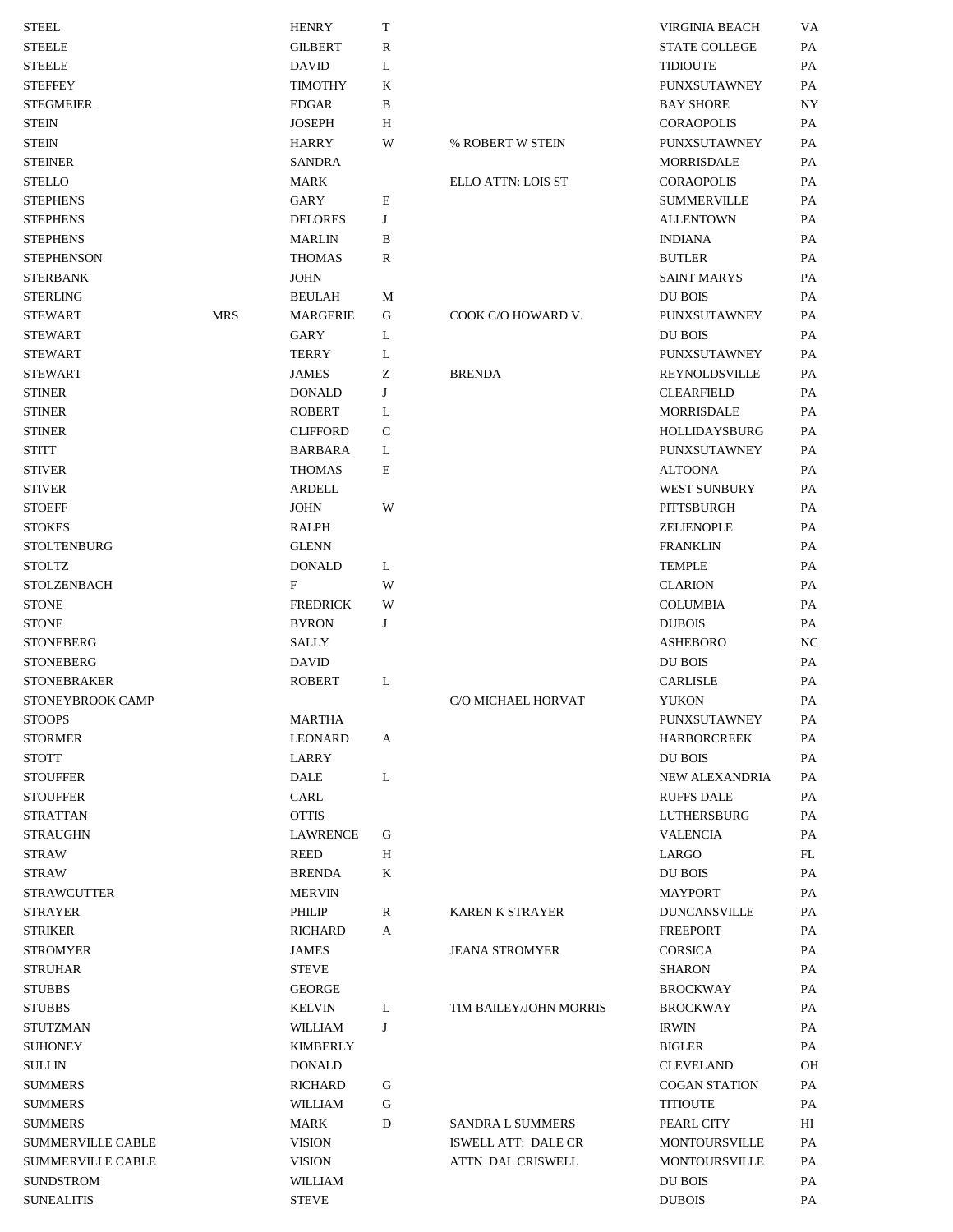<span id="page-47-0"></span>

| <b>SUPLIZIO</b>       |            | <b>KARIN</b>           | L            |                        | <b>BROCKWAY</b>       | PA                     |
|-----------------------|------------|------------------------|--------------|------------------------|-----------------------|------------------------|
| <b>SUPPA</b>          |            | <b>F.THOMAS</b>        |              |                        | DU BOIS               | PA                     |
| <b>SURKALA</b>        |            | MARGARET               |              |                        | <b>REYNOLDSVILLE</b>  | PA                     |
| <b>SURVILLA</b>       |            | <b>FRANK</b>           |              |                        | <b>EDWARDSVILLE</b>   | PA                     |
| SUSQUEHANNA METHO     |            | <b>DIST</b>            |              | C/O BLAIR GEARHART     | <b>MAHAFFEY</b>       | PA                     |
| <b>SUTTON</b>         |            | E                      | L            |                        | <b>BULTER</b>         | PA                     |
| <b>SWAN</b>           |            | $\mathbb{R}$           | M            |                        | <b>IRVONA</b>         | PA                     |
| SWANSON               |            | <b>EDWARD</b>          |              |                        | DU BOIS               | PA                     |
| <b>SWANSON</b>        |            | <b>HYALMAR</b>         |              |                        | <b>BROCKWAY</b>       | PA                     |
| <b>SWANSON</b>        |            | J                      | A            | % HAZEL KUNTZ          | YOUNGSTOWN            | OH                     |
| <b>SWARTWOOD</b>      |            | <b>LLOYD</b>           | R            |                        | ERIE                  | PA                     |
| <b>SWARTZ</b>         |            | <b>ROBERT</b>          | L            |                        | REYNOLDSVILLE         | PA                     |
| <b>SWEED</b>          |            | <b>ROBERT</b>          | A            |                        | <b>INDIANA</b>        | PA                     |
| <b>SWETZ</b>          |            | <b>MICHELE</b>         | A            |                        | <b>CORAOPOLIS</b>     | PA                     |
| <b>SWIDER</b>         |            | <b>JOHN</b>            |              |                        | DU BOIS               | PA                     |
| <b>SWISTOCK</b>       |            | <b>PETER</b>           |              |                        | <b>HOUTZDALE</b>      | PA                     |
| <b>SWITALA</b>        |            | <b>CHESTER</b>         |              |                        | <b>RATON</b>          | NM                     |
| <b>SWOOPE</b>         |            | <b>JOHN</b>            |              |                        | <b>CLEARFIELD</b>     | PA                     |
| <b>SYKES</b>          |            | <b>JAMES</b>           | M            |                        | <b>FALLS CREEK</b>    | PA                     |
| <b>SYSLO</b>          |            | <b>ARTHUR</b>          |              | <b>GEORGIA SYSLO</b>   | <b>HERMITAGE</b>      | PA                     |
| <b>SZAFRANSKI</b>     |            | <b>STANLEY</b>         | $\mathsf{C}$ |                        | PITTSBURGH            | PA                     |
|                       |            |                        |              |                        |                       |                        |
| T                     |            |                        |              |                        |                       |                        |
| <b>TACKETT</b>        |            | <b>STANFORD</b>        |              |                        | <b>TUCSON</b>         | $\mathbf{A}\mathbf{Z}$ |
| <b>TAKAC</b>          |            | <b>ALVINA</b>          |              |                        | DU BOIS               | PA                     |
| <b>TAKASH</b>         |            | <b>EDWARD</b>          | M            |                        | <b>VIENNA</b>         | OH                     |
| <b>TALKINGTON</b>     |            | <b>GARY</b>            |              |                        | <b>FAIRFAX</b>        | VA                     |
| <b>TAPAWINGO ASSN</b> |            |                        |              | C/O CHILDS F BURDEN    | MIDDLEBURG            | VA                     |
| <b>TAPPER</b>         |            | L                      | ${\bf C}$    |                        | DU BOIS               | PA                     |
| <b>TARACHKO</b>       |            | PAUL                   | $\bf J$      |                        | <b>FRENCHVILLE</b>    | PA                     |
| <b>TASSONE</b>        |            | <b>LOUIS</b>           |              |                        | <b>GREENSBURG</b>     | PA                     |
| <b>TAYLOR</b>         |            | <b>BRUCE</b>           | $\mathsf{C}$ |                        | <b>INDIANA</b>        | PA                     |
| <b>TAYLOR</b>         |            | <b>RUSSELL</b>         | $\mathbb{R}$ |                        | NEW BETHLEHEM         | PA                     |
| <b>TAYLOR</b>         |            | <b>ROBERT</b>          | D            |                        | <b>NEW BEDFORD</b>    | PA                     |
| TAYLOR                |            | <b>TODD</b>            |              | <b>LISA TAYLOR</b>     | <b>KNOXDALE</b>       | PA                     |
| TCI OF PENNA INC      |            |                        |              | <b>ATTN: CHARITY</b>   | <b>STATE COLLEGE</b>  | PA                     |
| TEDESCO               |            | <b>DEBORAH</b>         |              |                        | <b>WARREN</b>         | NJ                     |
| <b>TERHORST</b>       |            | <b>CLARENCE</b>        |              |                        | <b>ACME</b>           | PA                     |
| <b>TERLECZKY</b>      |            | <b>NICK</b>            |              | C/O STELLA ASTLEY      | <b>IRWIN</b>          | PA                     |
| <b>TETER</b>          |            | <b>BURLEY</b>          |              |                        | <b>SHEFFIELD LAKE</b> | OH                     |
| <b>TETSCHNER</b>      |            | <b>WILLIAM</b>         |              |                        | <b>MAHAFFEY</b>       | PA                     |
| <b>TEUFEL</b>         |            | <b>WALTER</b>          | $\mathbf E$  | C/O INTEGRA TRUST CO   | PITTSBURGH            | PA                     |
| <b>THACHER</b>        |            | LOYD                   |              |                        | <b>BROOKVILLE</b>     | PA                     |
| <b>THACHER</b>        |            | <b>MARK</b>            |              | OR % PHILIP TAYL       | <b>BROOKVILLE</b>     | PA                     |
| <b>THOMAS</b>         |            | <b>ELWOOD</b>          | F            |                        | <b>MOUNT PLEASANT</b> | PA                     |
| <b>THOMAS</b>         |            | WILLIAM                | P            |                        | N RIDGEVILLE          | OH                     |
| <b>THOMAS</b>         |            | <b>NEAL</b>            | W            |                        | HARTLY                | $\rm DE$               |
| <b>THOMAS</b>         |            | <b>ROBERT</b>          |              |                        | <b>CHESTERLAND</b>    | OH                     |
| <b>THOMAS</b>         |            | <b>GUY</b>             | C            | <b>MARGARET THOMAS</b> | <b>BROCKWAY</b>       | PA                     |
| <b>THOMAS</b>         |            | PAUL                   | A            |                        | <b>GREENSBURG</b>     | PA                     |
| <b>THOMAS</b>         |            | <b>ROBERT</b>          | L            | <b>HELEN J THOMAS</b>  | WEST SUNBURY          | PA                     |
| THOMAS                |            | <b>FORD</b>            | A            |                        | LUTHERSBURG           | PA                     |
| <b>THOMAS</b>         |            | <b>MARIANNE</b>        | M            |                        | <b>SIGEL</b>          | PA                     |
| <b>THOMPSON</b>       | <b>MRS</b> | <b>ESTHER</b>          |              |                        | <b>LEEPER</b>         | PA                     |
| THOMPSON              |            | <b>DONALD</b>          |              |                        | <b>LEEPER</b>         | PA                     |
| THOMPSON              |            | <b>EDWARD</b>          |              |                        | <b>TIPTON</b>         | PA                     |
| THOMPSON              |            | <b>RONALD</b>          |              |                        | <b>BROOKVILLE</b>     | PA                     |
| <b>THOMPSON</b>       |            | <b>OLIN</b>            | $\, {\rm H}$ |                        | <b>BUTLER</b>         | PA                     |
| THOMPSON              |            | <b>WALTER</b>          | L            |                        | <b>AURORA</b>         | L                      |
| THOMPSON              |            | <b>FLOYD</b>           | W            |                        | PITTSBURGH            | PA                     |
| THOMPSON              |            | $\operatorname{BRUCE}$ |              |                        | CORSICA               | PA                     |
| <b>THOMPSON</b>       |            | <b>ELVA</b>            |              |                        | PHILIPSBURG           | PA                     |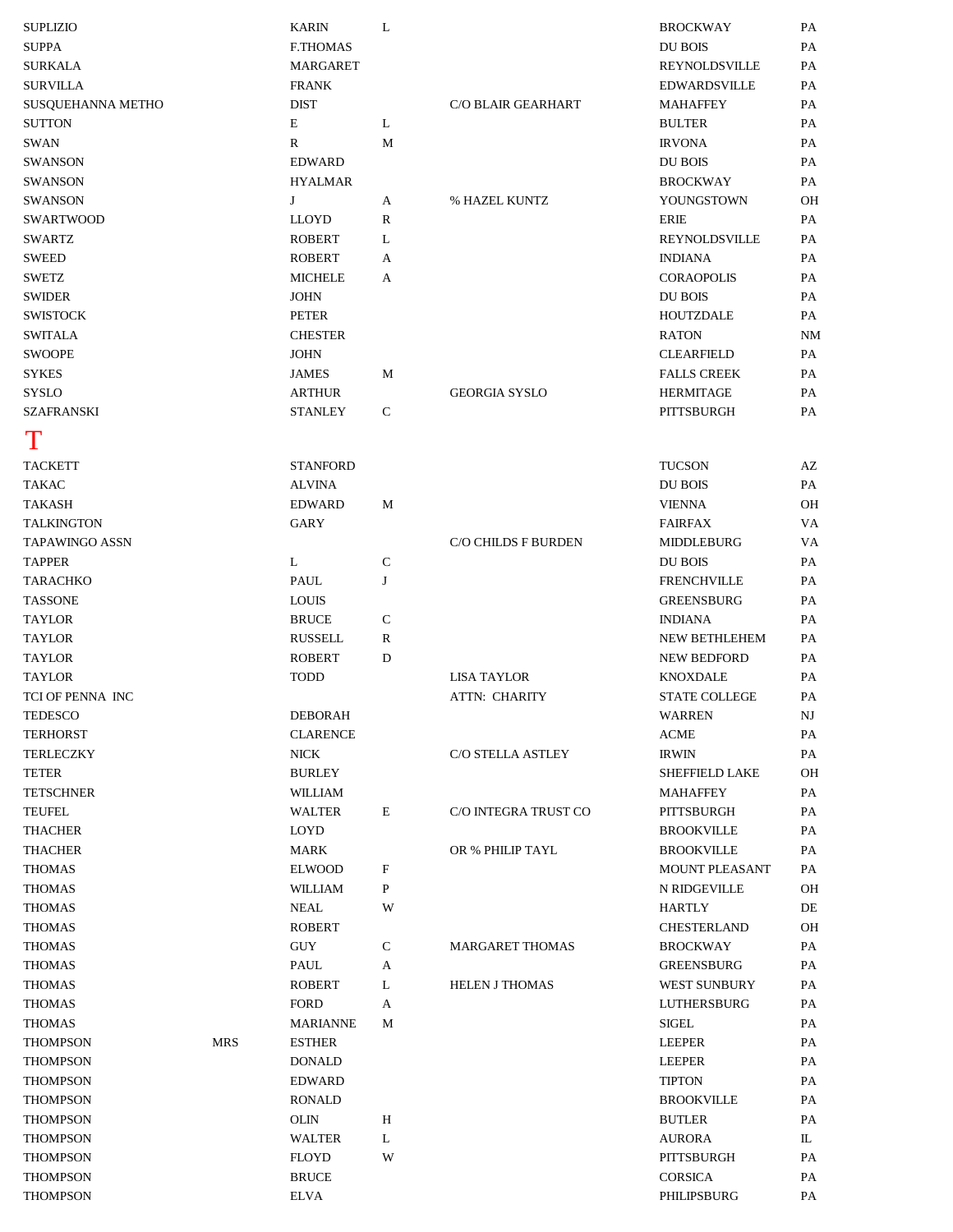<span id="page-48-0"></span>

| <b>THOMPSON</b>       | WILLIAM         | J |                       | <b>TARENTUM</b>       | PA |
|-----------------------|-----------------|---|-----------------------|-----------------------|----|
| <b>THOMPSON</b>       | <b>GERALD</b>   |   | <b>JANET THOMPSON</b> | <b>GRAMPIAN</b>       | PA |
| <b>THOMPSON</b>       | <b>TERRY</b>    | R |                       | <b>LOYSVILLE</b>      | PA |
| <b>THORPE</b>         | <b>DON</b>      |   |                       | <b>SUMMERVILLE</b>    | PA |
|                       |                 |   |                       | YOUNGSTOWN            | OН |
| THRUSH                | <b>RODNEY</b>   | D |                       |                       |    |
| TI-BROOK INC.         |                 |   |                       | <b>BROOKVILLE</b>     | PA |
| <b>TICE</b>           | <b>ANDREA</b>   | A |                       | <b>SPRING MILLS</b>   | PA |
| TIMBERLINE            |                 |   |                       | <b>SHAWVILLE</b>      | PA |
| TIME WARNER CABLE     |                 |   |                       | <b>DUBOIS</b>         | PA |
| <b>TINKER</b>         | <b>DAVE</b>     | L |                       | DU BOIS               | PA |
| <b>TINKER</b>         | <b>JAY</b>      |   |                       | <b>BROOKVILLE</b>     | PA |
| <b>TIPTON</b>         | D               | E |                       | <b>GREENEVILLE</b>    | TN |
| TISI                  | <b>MAUREEN</b>  |   |                       | REYNOLDSVILLE         | PA |
| <b>TOBIAS</b>         | <b>CLIFFORD</b> |   |                       | PHILIPSBURG           | PA |
| <b>TOBIAS</b>         | <b>CLIFFORD</b> |   |                       | <b>MADERA</b>         | PA |
| <b>TOBIAS</b>         | <b>DALE</b>     |   |                       | <b>HOWARD</b>         | PA |
| <b>TOBIAS</b>         | <b>DENNIS</b>   |   | <b>%JACK PEOPLES</b>  | <b>CURWENSVILLE</b>   | PA |
| <b>TOBIN</b>          | <b>DORIS</b>    |   |                       | <b>BROCKWAY</b>       | PA |
| <b>TOBIN</b>          | <b>DORIS</b>    |   |                       | <b>BROCKWAY</b>       | PA |
|                       |                 |   |                       |                       | PA |
| <b>TOBOLSKI</b>       | <b>HENRY</b>    | L |                       | <b>CLARION</b>        |    |
| TOM SMITH TRUCKIN     | G               |   |                       | <b>CORAOPOLIS</b>     | PA |
| <b>TONEY</b>          | <b>SAMUEL</b>   | J |                       | PENFIELD              | PA |
| <b>TORRETTI</b>       | <b>JOSEPH</b>   | M |                       | PUNXSUTAWNEY          | PA |
| <b>TORTA</b>          | <b>LOUIS</b>    | J |                       | <b>INDIANA</b>        | PA |
| <b>TOY</b>            | <b>CLIFFORD</b> | V |                       | <b>NEW BRIGHTON</b>   | PA |
| TOY                   | <b>MANLEY</b>   | J |                       | PUNXSUTAWNEY          | PA |
| <b>TRAISTER</b>       | <b>ALLEN</b>    | R |                       | WILLIAMSPORT          | PA |
| <b>TRAVENY</b>        | <b>EDWARD</b>   | F |                       | <b>BELLEVUE</b>       | OН |
| <b>TRAVIS</b>         | J               | J |                       | <b>RIDGWAY</b>        | PA |
| <b>TRAYER</b>         | <b>RICHARD</b>  |   |                       | RINGGOLD              | PA |
| <b>TRAYER</b>         | <b>RICHARD</b>  | E |                       | <b>MAYPORT</b>        | PA |
| <b>TREAT</b>          | <b>LLOYD</b>    |   |                       | WESTFIELD             | PA |
| <b>TROUP</b>          | <b>DONALD</b>   | K |                       | NEW BETHLEHEM         | PA |
| <b>TROUP</b>          | <b>THOMAS</b>   | C |                       | REYNOLDSVILLE         | PA |
| <b>TROUT</b>          | <b>ESTHER</b>   | C |                       | <b>BROOKVILLE</b>     | PA |
| <b>TROXELL</b>        | <b>MARGARET</b> | T |                       | LA JOSE               |    |
|                       |                 |   |                       |                       | PA |
| TRUITTSBURG CHURC     | H               |   |                       | <b>FAIRMOUNT CITY</b> | PA |
| <b>TRUMP</b>          | <b>DANIEL</b>   | J |                       | <b>BROCKPORT</b>      | PA |
| <b>TRUSTY</b>         | <b>GILBERT</b>  | A |                       | <b>MAHAFFEY</b>       | PA |
| <b>TUCHOLSKI</b>      | <b>CASIMER</b>  |   | NANCY TUCHOLSKI       | CONNELLSVILLE         | PA |
| <b>TUDOR</b>          | <b>BEN</b>      | F |                       | <b>CURWENSVILLE</b>   | PA |
| <b>TUDOR</b>          | <b>ROBERT</b>   |   |                       | PHILIPSBURG           | PA |
| <b>TUDOR</b>          | <b>RICHARD</b>  |   |                       | <b>SIGEL</b>          | PA |
| <b>TUDOR</b>          | <b>DONALD</b>   | L | <b>JOANN TUDOR</b>    | WARREN                | PA |
| TUMA                  | WILLIAM         |   |                       | <b>BEAVER FALLS</b>   | PA |
| <b>TURA</b>           | THEODORE        |   | <b>MARTHA TURA</b>    | <b>APOLLO</b>         | PA |
| <b>TURNER</b>         | GARY            | F |                       | <b>HARBORCREEK</b>    | PA |
| <b>TURNER</b>         | <b>JAMES</b>    | L |                       | <b>VIRGINIA BEACH</b> | VA |
| <b>TURNER</b>         | <b>ISABELLE</b> |   |                       | WEST DECATUR          | PA |
| <b>TURTON</b>         | <b>RICHARD</b>  |   |                       | <b>MARIENVILLE</b>    | PA |
| TUSTIN                | <b>RAYMOND</b>  | D |                       | YOUNGSTOWN            | PA |
|                       |                 | T |                       |                       | OH |
| TUTTLE                | <b>THOMAS</b>   |   |                       | <b>CLEVELAND HGTS</b> |    |
| <b>TWFANCH-ONE CO</b> |                 |   |                       | <b>CLEARFIELD</b>     | PA |
| <b>TYLER</b>          | <b>CHARLES</b>  |   |                       | MADERA                | PA |
| U                     |                 |   |                       |                       |    |
| <b>UNGER</b>          | <b>DAVID</b>    | J |                       | <b>NORTH EAST</b>     | РA |
| <b>UNGER</b>          | <b>GEORGE</b>   | M |                       | <b>BROOKVILLE</b>     | PA |
| UNITED CEREBRAL P     | ALSY            |   |                       | <b>FALLS CREEK</b>    | PA |
|                       |                 |   |                       |                       |    |
| UNITED CEREBRAL P     | ALSY            |   |                       | <b>FALLS CREEK</b>    | PA |
| UNITED CEREBRAL P     | <b>ALSY</b>     |   |                       | <b>FALLS CREEK</b>    | PA |
| UNITED MINE WORKE     | RS/AME          |   |                       | <b>WASHINGTON</b>     | DC |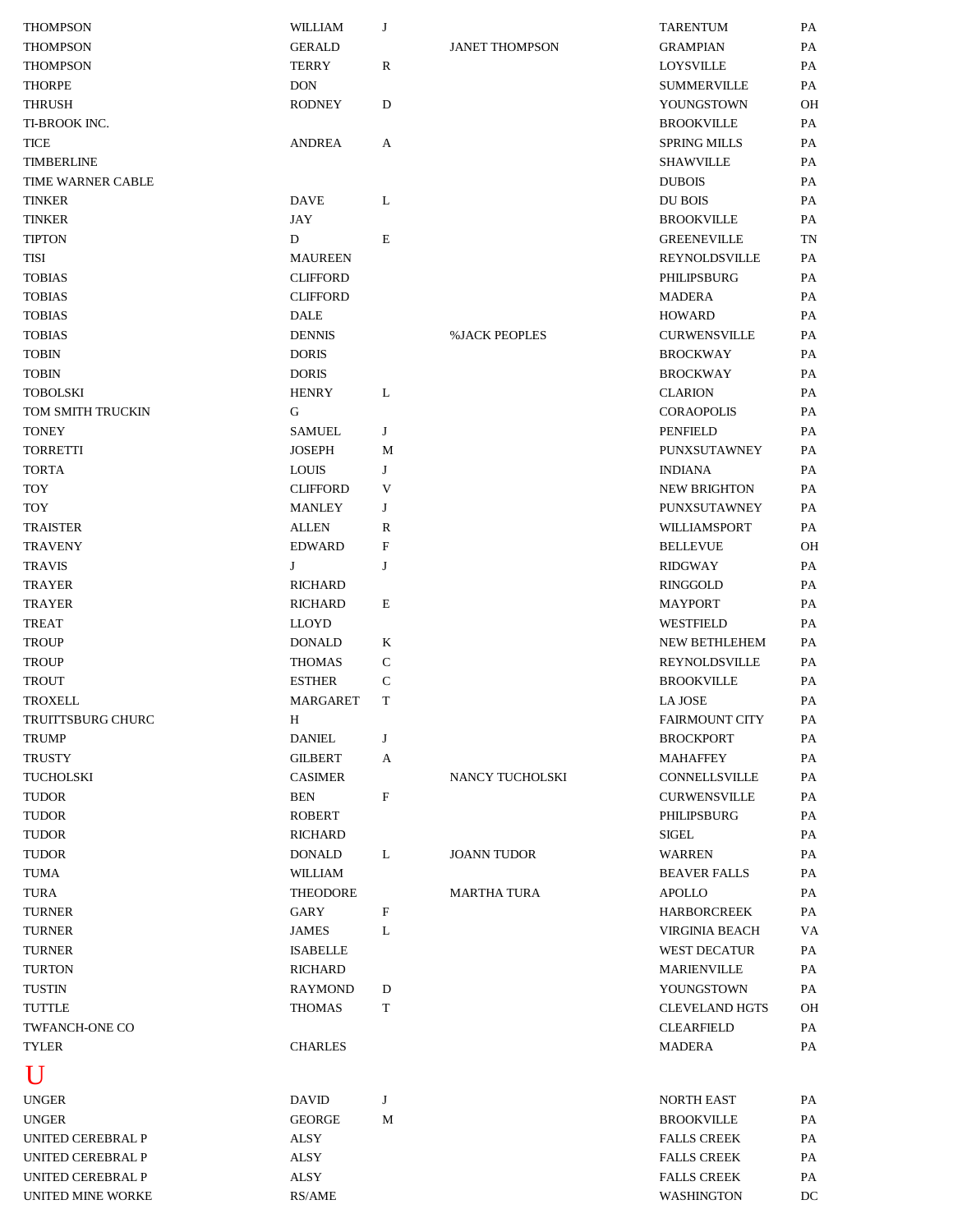<span id="page-49-0"></span>

| <b>UPTEGRAPH</b>  |            | <b>THOMAS</b>   | $\mathbf E$      |                        | <b>SARVER</b>         | PA               |
|-------------------|------------|-----------------|------------------|------------------------|-----------------------|------------------|
| <b>URBAN</b>      |            | <b>MARION</b>   |                  |                        | <b>WESTOVER</b>       | PA               |
| <b>URBAN</b>      |            | <b>THOMAS</b>   |                  |                        | <b>CLARION</b>        | PA               |
| V                 |            |                 |                  |                        |                       |                  |
| <b>VADALA</b>     |            | <b>DOMINIC</b>  |                  | ROBERT VADALA          | <b>WEST MIDDLESEX</b> | PA               |
| <b>VALASEK</b>    |            | <b>MILAN</b>    | E                |                        | <b>FORD CITY</b>      | PA               |
| VALLEY LINES INC  |            |                 |                  |                        | <b>FREEPORT</b>       | PA               |
| <b>VAN EPPS</b>   |            | <b>ROBERT</b>   | $\mathsf{C}$     |                        | <b>LYNDHURST</b>      | <b>OH</b>        |
| <b>VANDYKE</b>    |            | <b>STEPHEN</b>  | B                |                        | <b>EVANS CITY</b>     | PA               |
| <b>VANLEER</b>    |            | MAY             |                  |                        | <b>BROCKWAY</b>       | PA               |
| VANSTEENBERG      |            | <b>HENRY</b>    |                  |                        | <b>SIGEL</b>          | PA               |
| VANSTEENBURG      |            | <b>JEANNINE</b> |                  |                        | <b>KNOX</b>           | PA               |
| VARISCHETTI       |            | <b>FRANK</b>    |                  |                        | <b>BROCKWAY</b>       | PA               |
| <b>VARNER</b>     |            | <b>WARREN</b>   | D                |                        | <b>APOLLO</b>         | PA               |
| <b>VARRATI</b>    |            | <b>NICK</b>     |                  |                        | LARGO                 | FL               |
| <b>VASBINDER</b>  |            | <b>MELVIN</b>   | ${\bf G}$        |                        | REYNOLDSVILLE         | PA               |
| <b>VASBINDER</b>  |            | <b>MELVIN</b>   | G                |                        | REYNOLDSVILLE         | PA               |
| <b>VASKO</b>      |            | <b>CHARLES</b>  | М                |                        | DU BOIS               | PA               |
| <b>VASS</b>       |            | PAUL            | K                |                        | <b>ALIQUIPPA</b>      | PA               |
| <b>VAUGHN</b>     |            | <b>HAROLD</b>   | $\mathbb{R}$     | <b>LORRIE VAUGHN</b>   | <b>HOUTZDALE</b>      | PA               |
| <b>VEITE</b>      |            | <b>JAMES</b>    |                  |                        | PUNXSUTAWNEY          |                  |
| <b>VENSEL</b>     |            |                 |                  |                        |                       | PA               |
| <b>VENSEL</b>     |            | <b>HAROLD</b>   | J                |                        | <b>KITTANNING</b>     | PA               |
| <b>VENSEL</b>     |            | <b>CLYDE</b>    | R                |                        | <b>KITTANNING</b>     | PA<br><b>OH</b>  |
|                   |            | <b>ARTHUR</b>   | R                |                        | <b>GENEVA</b>         |                  |
| <b>VENTO</b>      |            | WILLIAM         | ${\bf G}$        |                        | <b>MURRYSVILLE</b>    | PA               |
| <b>VENTRESCA</b>  |            | <b>OLIVER</b>   |                  |                        | CANONSBURG            | PA               |
| <b>VERBECK</b>    |            | <b>JAMES</b>    |                  |                        | PHILIPSBURG           | PA               |
| <b>VEROSTIC</b>   |            | <b>ANDREW</b>   |                  |                        | COOLSPRING            | PA               |
| <b>VICKLUND</b>   |            | <b>MIKE</b>     |                  | <b>KAREN</b>           | DU BOIS               | PA               |
| <b>VIGLIONE</b>   |            | <b>GEORGE</b>   | D                |                        | PITTSBURGH            | PA               |
| <b>VILBERG</b>    |            | JOHN            | W                |                        | <b>CLARION</b>        | PA               |
| <b>VILLANO</b>    |            | <b>EUGENE</b>   |                  |                        | <b>HUBBARD</b>        | <b>OH</b>        |
| <b>VILLELLA</b>   |            | TONY            |                  |                        | <b>COALPORT</b>       | PA               |
| <b>VINCENT</b>    |            | WILLIAM         | B                |                        | <b>BROOKVILLE</b>     | PA               |
| <b>VISLOSKY</b>   |            | <b>JOHN</b>     |                  |                        | <b>ALTOONA</b>        | PA               |
| <b>VISNIESKY</b>  |            | <b>FRANCES</b>  |                  |                        | <b>LANCASTER</b>      | $_{\mathrm{NY}}$ |
| <b>VISNOFSKY</b>  |            | JOHN            |                  |                        | <b>MADERA</b>         | PA               |
| VISUAL ADV. & SIG |            | N <sub>CO</sub> |                  | C/O MITCHELL E MOORRIL | NEW BETHLEHEM         | PA               |
| <b>VITE</b>       |            | <b>DONALD</b>   | J                |                        | HOLLIDAYSBURG         | PA               |
| <b>VITELLI</b>    |            | <b>JOHN</b>     | J                |                        | DU BOIS               | PA               |
| <b>VITKO</b>      | <b>MRS</b> | ${\rm ED}$      |                  |                        | DE LANCEY             | PA               |
| $\,$ VOGT         |            | WILLIAM         | $J_{\parallel}$  |                        | <b>BUTLER</b>         | PA               |
| <b>VOLPE</b>      |            | ${\sf ALFRED}$  | M                | <b>MARY H VOLPE</b>    | <b>TAMPA</b>          | FL               |
| W                 |            |                 |                  |                        |                       |                  |
| <b>WACHOB</b>     |            | <b>BLAINE</b>   |                  |                        | REYNOLDSVILLE         | PA               |
| <b>WACHOB</b>     |            | L               | L                |                        | PUNXSUTAWNEY          | PA               |
| <b>WACHOB</b>     |            | PAUL            |                  |                        | PUNXSUTAWNEY          | PA               |
| <b>WADEL</b>      |            | RONALD          |                  |                        | <b>SHIPPENSBURG</b>   | PA               |
| <b>WAGNER</b>     |            | <b>STEWART</b>  |                  |                        | <b>SHIPPENVILLE</b>   | PA               |
| <b>WAGNER</b>     |            | WILLIAM         | A                | DEBORAH A WAGNER       | <b>SUMMERVILLE</b>    | PA               |
| <b>WAGNER</b>     |            | <b>RICHARD</b>  |                  |                        | <b>GUNNISON</b>       | CO               |
| <b>WAGNER</b>     |            | <b>FRANK</b>    | J                |                        | <b>WORTHINGTON</b>    | PA               |
| <b>WAGNER</b>     |            | <b>EDWARD</b>   | $\boldsymbol{0}$ |                        | <b>LAS CRUCES</b>     | <b>NM</b>        |
| WALK              |            | <b>HOMER</b>    |                  |                        | AKRON                 | <b>OH</b>        |
| WALK              |            | <b>FRANK</b>    | W                | <b>BARBARAJ</b>        | <b>CLEARFIELD</b>     | PA               |
| WALK              |            | <b>JEFFREY</b>  | E                |                        | <b>GARDNER</b>        | KS               |
| <b>WALKER</b>     |            | ROY             | J                |                        | REYNOLDSVILLE         | PA               |
| <b>WALKER</b>     |            | GEARY           |                  |                        | DARRAGH               | PA               |
| <b>WALKER</b>     |            | <b>RAYMOND</b>  |                  |                        | <b>GREENVILLE</b>     | PA               |
| <b>WALKER</b>     |            | <b>DONALD</b>   |                  |                        | <b>LEECHBURG</b>      | $\mathbf{PA}$    |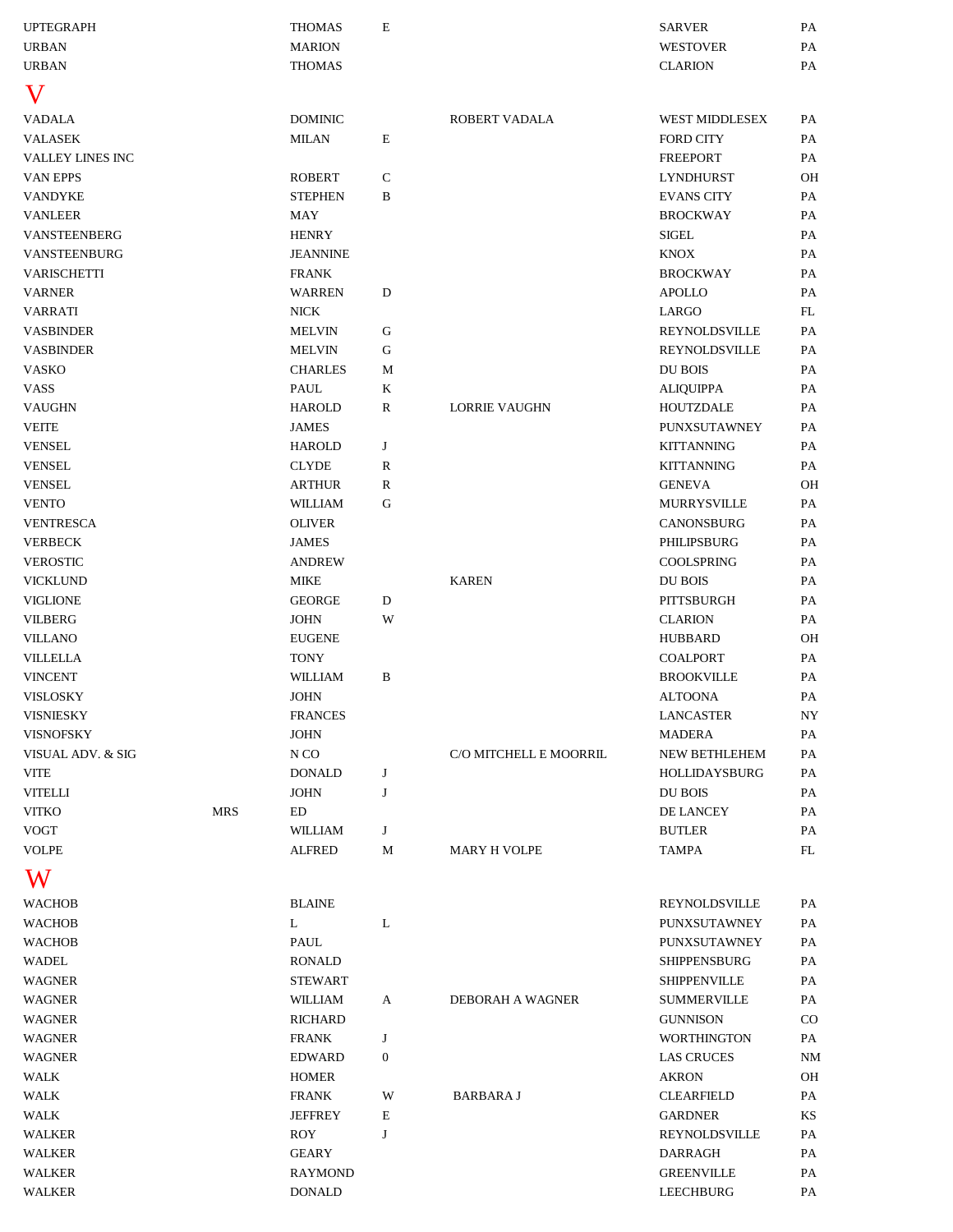| <b>WALKER</b>      | <b>VIRGINIA</b>    |              |                            | PENFIELD            | PA |
|--------------------|--------------------|--------------|----------------------------|---------------------|----|
| <b>WALKER</b>      | <b>DAVID</b>       | А            |                            | <b>FALLS CREEK</b>  | PA |
| <b>WALLACE</b>     | <b>RICHARD</b>     | $\mathbf D$  |                            | LITHIA              | FL |
| WALLACE            | <b>THOMAS</b>      | G            |                            | PULASKI             | PA |
| <b>WALLACE</b>     | <b>ABBIE</b>       |              |                            | <b>WOODLAND</b>     | PA |
| <b>WALLACE</b>     | <b>GLADYS</b>      |              | % KIM PARK                 | <b>MORRISDALE</b>   | PA |
| <b>WALLACE</b>     | <b>VICTORIA</b>    |              |                            | DU BOIS             | PA |
| <b>WALLACE</b>     | TRACY              | L            |                            | <b>BROCKWAY</b>     | PA |
| <b>WALMER</b>      | A                  | W            | <b>IRENE WALMER</b>        | <b>SIGEL</b>        | PA |
| WALTENBAUGH        | WILLIAM            | F            |                            | <b>FORD CITY</b>    | PA |
| <b>WALTER</b>      | <b>EMERSON</b>     |              |                            | FORD CITY           | PA |
| <b>WALTER</b>      | <b>JAMES</b>       | H            |                            | WAYNESBURG          | PA |
| <b>WALTER</b>      | <b>ETHEL</b>       | L            |                            | <b>BROOKVILLE</b>   | PA |
| <b>WALTER</b>      | <b>FRANCIS</b>     | $\, {\bf B}$ | LUCILLE L WALTER           | <b>LEESBURG</b>     | FL |
| <b>WALTERS</b>     | WILLIAM            | $\mathbf E$  |                            | <b>CLEARFIELD</b>   | PA |
| <b>WALTHER</b>     | <b>JOHN</b>        | Н            |                            | <b>CLEARFIELD</b>   | PA |
| <b>WALTMAN</b>     | <b>DAVID</b>       |              |                            | PUNXSUTAWNEY        | PA |
| WAMSLEY            | <b>CLIFTON</b>     |              | <b>JUDY WAMSLEY</b>        | <b>LEEPER</b>       | PA |
| <b>WANG</b>        | <b>STEVE</b>       |              |                            | DU BOIS             | PA |
| WANGLER            | <b>WANDA</b>       | $\mathsf{C}$ |                            | <b>CORSICA</b>      | PA |
| <b>WANTJE</b>      | WILLIAM            |              |                            | PITTSBURGH          | PA |
| <b>WARHOLAK</b>    | <b>ANNA</b>        |              |                            | <b>CLEARFIELD</b>   | PA |
| WARHOLIC           | <b>ELAINE</b>      |              |                            | <b>FRENCHVILLE</b>  | PA |
| WARSEK             | <b>MARY</b>        | J            |                            | <b>GLASGOW</b>      | PA |
| <b>WASHKOW</b>     | <b>JOHN</b>        | W            | <b>RUTH ANN WASHKOW</b>    | PORTLAND MILLS      | PA |
| WASICKI            | <b>RICHARD</b>     | J            | <b>SALLY DEE MCFARLAND</b> | PUNXSUTAWNEY        | PA |
| WASSON             | <b>KATHY</b>       |              |                            | <b>FALLS CREEK</b>  | PA |
|                    |                    | S            |                            | <b>DUBOIS</b>       | PA |
| <b>WATERS</b>      | <b>DANIEL</b>      |              |                            |                     |    |
| <b>WATKINS</b>     | <b>RUTH</b>        |              |                            | <b>CLARION</b>      | PA |
| <b>WATSON</b>      | ROBERT             | E            |                            | <b>WESTOVER</b>     | PA |
| WATT               | <b>SUSAN</b>       |              |                            | <b>CORSICA</b>      | PA |
| WAUGAMAN           | <b>CHARLES</b>     |              |                            | <b>GREENSBURG</b>   | PA |
| WAUGH              | <b>MARJORIE</b>    | А            |                            | <b>CURWENSVILLE</b> | PA |
| <b>WAYNE</b>       | <b>BELVA</b>       | R            |                            | PITTSBURGH          | PA |
| <b>WAZELLE</b>     | <b>BLAINE</b>      | E            |                            | <b>SMICKSBURG</b>   | PA |
| <b>WAZELLE III</b> | <b>ARMOND</b>      | $\mathsf{C}$ |                            | <b>SUMMERVILLE</b>  | PA |
| <b>WEAVER</b>      | LEROY              | D            |                            | <b>CLEARWATER</b>   | FL |
| <b>WEAVER</b>      | <b>THOMAS</b>      | K            | <b>MONICA S WEAVER</b>     | <b>BROOKVILLE</b>   | PA |
| <b>WEAVER</b>      | <b>SARA</b>        | $\mathsf{C}$ |                            | PUNXSUTAWNEY        | PA |
| WEBER              | <b>WILLIAM</b>     | C            |                            | <b>MONACA</b>       | PA |
| WEBER              | <b>JOHN</b>        | E            |                            | <b>MANCHESTER</b>   | MD |
| <b>WEBSTER</b>     | <b>ROGER</b>       | L            | C/O TWIN PINES             | REYNOLDSVILLE       | PA |
| <b>WEGNER</b>      | <b>CHARLES</b>     |              |                            | CORSICA             | PA |
| <b>WEIBLE</b>      | <b>VIVIAN</b>      | E            |                            | <b>DUBOIS</b>       | PA |
| <b>WEIDNER</b>     | WILLIAM            | $\mathsf{C}$ |                            | LONG BEACH          | MS |
| WEILACHER          | <b>FRED</b>        |              |                            | <b>BROCKWAY</b>     | PA |
| WEILACHER          | <b>LARRY</b>       | $\mathbf E$  |                            | <b>ERIE</b>         | PA |
| <b>WEILACHER</b>   | <b>WILLIAM</b>     |              |                            | <b>VOWINCKEL</b>    | PA |
| <b>WEILAND</b>     | <b>CHRISTOPHER</b> |              |                            | <b>CLARION</b>      | PA |
| WEIR               | <b>THOMAS</b>      | $\mathbf F$  |                            | AMBRIDGE            | PA |
| WEIR               | <b>KERRY</b>       |              |                            | DU BOIS             | PA |
| WEIS               | <b>CHARLES</b>     | S            |                            | <b>FRENCHVILLE</b>  | PA |
| <b>WEISNER</b>     | MICHAEL            |              |                            | <b>SYKESVILLE</b>   | PA |
| WEISSERT           | <b>WILSON</b>      | P            |                            | <b>EVANS CITY</b>   | PA |
| WEITZEL            | <b>RICHARD</b>     | R            |                            | <b>ELYRIA</b>       | OH |
| <b>WELKER</b>      | <b>ALLEN</b>       | J            |                            | <b>WOODLAND</b>     | PA |
| <b>WELKER</b>      | DARREL             | R            |                            | <b>WOODLAND</b>     | PA |
| <b>WELLS</b>       | <b>DAVID</b>       | P            |                            | DU BOIS             | PA |
| <b>WELLS</b>       | JOSEPH             | M            |                            | <b>BROCKPORT</b>    | PA |
| <b>WELSH</b>       | AMY JO             |              |                            | <b>BROCKWAY</b>     | PA |
| <b>WELSH</b>       | <b>THOMAS</b>      |              | <b>DIANE WELSH</b>         | DU BOIS             | PA |
| <b>WELSH</b>       | <b>CHARLES</b>     | G            |                            | <b>BROOKVILLE</b>   | PA |
|                    |                    |              |                            |                     |    |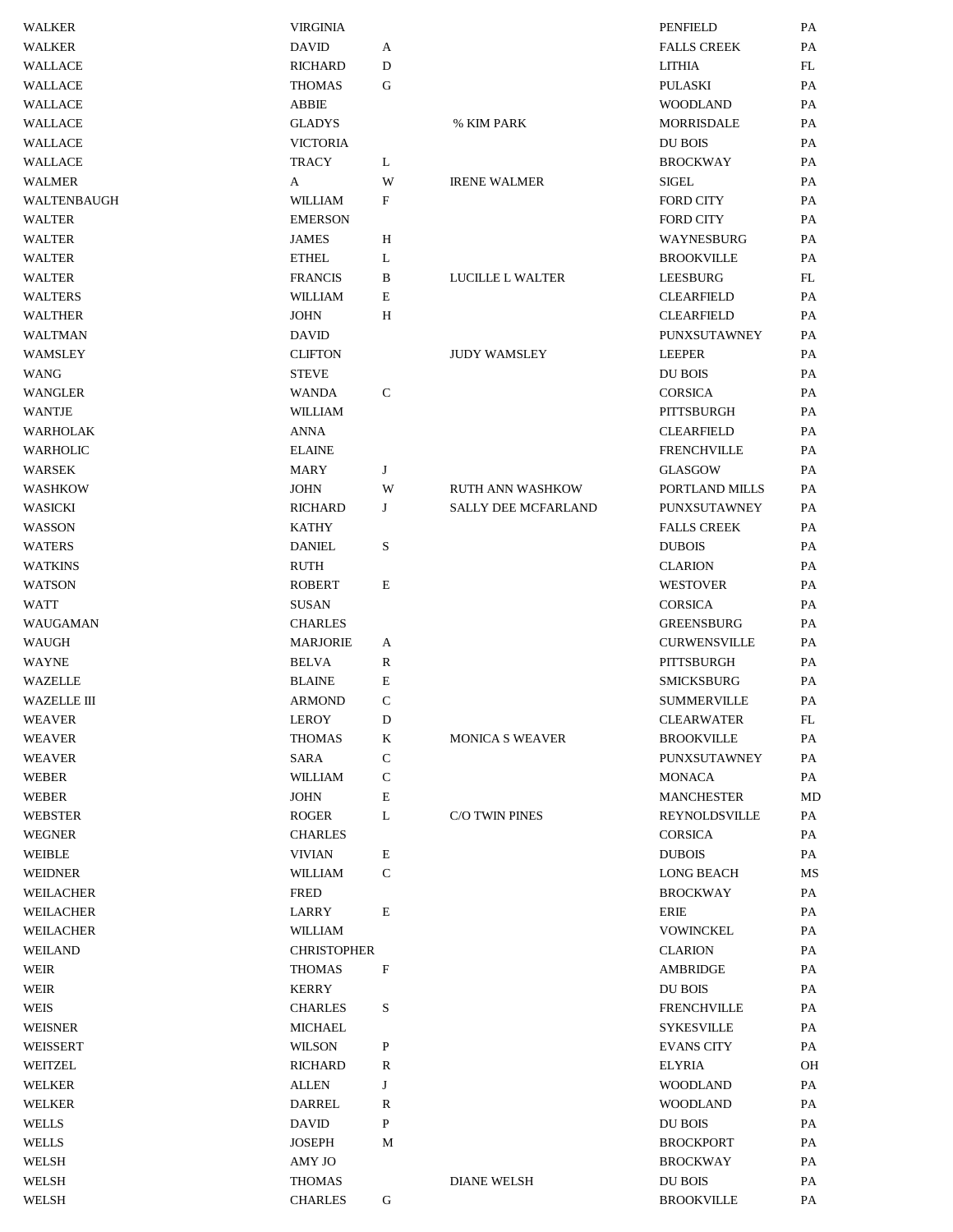| WENTZ             | <b>JOHN</b>            | $\mathbf D$       | % BETTIE J WENTZ       | <b>SIGEL</b>          | PA        |
|-------------------|------------------------|-------------------|------------------------|-----------------------|-----------|
| <b>WERNER</b>     | <b>CHARLES</b>         |                   |                        | <b>ALLEGAN</b>        | MI        |
| <b>WESTOVER</b>   | <b>MARY</b>            | E                 |                        | <b>WESTOVER</b>       | PA        |
| WETSCHLER         | <b>SUSAN</b>           | М                 |                        | PITTSBURGH            | PA        |
| WHEAT             | MARY                   | C                 |                        | <b>MEMPHIS</b>        | TN        |
| WHELAN            | <b>KENNETH</b>         |                   |                        | <b>BRADFORD</b>       | <b>PA</b> |
| WHELPLEY          | <b>WILLIAM</b>         |                   |                        | <b>BROCKWAY</b>       | <b>PA</b> |
| WHETSEL & TROUT C | AMP                    |                   | C/O LARRY D WHETSEL    | <b>CUYAHOGA FALLS</b> | OH        |
| <b>WHETSON</b>    | L                      | J                 |                        | <b>MILLSBORO</b>      | DE        |
| <b>WHITCOMB</b>   | <b>ANNE</b>            | D                 |                        | <b>SIGEL</b>          | PA        |
| <b>WHITE</b>      | <b>ALBERT</b>          | A                 |                        | <b>CURWENSVILLE</b>   | PA        |
| WHITE             | WILLIAM                |                   |                        | <b>ADRIAN</b>         | PA        |
| WHITE             | <b>RICHARD</b>         |                   |                        | <b>TITUSVILLE</b>     | PA        |
| WHITE             | <b>DALE</b>            | H                 |                        | <b>ALLISON PARK</b>   | <b>PA</b> |
| WHITE             | <b>JEAN</b>            |                   |                        | <b>BUTLER</b>         | <b>PA</b> |
| WHITE PINE CAMP   |                        |                   | C/O JUDITH A HODGE     | DU BOIS               | <b>PA</b> |
| WHITEHEAD         | J                      | D                 |                        | <b>MOUNT WOLF</b>     | PA        |
| WHITEMAN          | <b>RITA</b>            | M                 |                        | <b>NEW FLORENCE</b>   | PA        |
| WHITESELL         | <b>THOMAS</b>          | H                 |                        | DU BOIS               | PA        |
| WHITNEY           | <b>DAVID</b>           |                   |                        | <b>RIDGWAY</b>        | PA        |
| WHITNEY           | <b>RICHARD</b>         |                   | <b>TRUDIL WHITNEY</b>  | <b>SIGEL</b>          | PA        |
| <b>WHITTON</b>    | <b>ELEANOR</b>         |                   |                        | <b>WINBURNE</b>       | PA        |
| WIANT             | <b>TIM</b>             |                   |                        | <b>STRATTANVILLE</b>  | <b>PA</b> |
| <b>WICKLES</b>    | <b>WILLIAM</b>         |                   |                        | <b>OLANTA</b>         | PA        |
| <b>WIEDL</b>      | <b>TODD</b>            |                   |                        | <b>PENFIELD</b>       | PA        |
| <b>WIELAND</b>    | <b>ROBERT</b>          |                   |                        | <b>AKRON</b>          | OH        |
| <b>WIER</b>       | <b>WILLIS</b>          |                   |                        | <b>RANDOLPH</b>       | NY        |
| WILES             | <b>JEFFREY</b>         | S                 | <b>DEBRA R WILES</b>   | <b>BROOKVILLE</b>     | PA        |
| WILEY             | <b>GILBERT</b>         |                   |                        | <b>READING STA</b>    | PA        |
| WILEY             | <b>CHESTER</b>         |                   | <b>JAMES R ANDREWS</b> | <b>ATWATER</b>        | OH        |
| WILLEUMIER        | <b>BRUCE</b>           | A                 |                        | <b>BROOKVILLE</b>     | PA        |
| WILLIAM SIMPSON L | <b>UMBER</b>           |                   | <b>WILLIAM SIMPSON</b> | <b>BROOKVILLE</b>     | <b>PA</b> |
| WILLIAMS          | <b>EDWARD</b>          | R                 | % BEVERLY WILLIAMS     | <b>BROCKWAY</b>       | PA        |
| WILLIAMS          | <b>JAMES</b>           | D                 |                        | <b>FALLS CREEK</b>    | PA        |
| WILLIAMS          | <b>MARTHA</b>          | L                 |                        | <b>LA JOSE</b>        | PA        |
| WILLIAMS          | <b>HELEN</b>           |                   |                        | <b>OIL CITY</b>       | PA        |
| WILLIAMS          | HARRY                  |                   |                        | MORRISDALE            | РA        |
| WILLIAMS          | <b>CLYDE</b>           |                   |                        | MORRISDALE            | PA        |
| <b>WILLIAMS</b>   | <b>ALBERT</b>          |                   |                        | <b>KYLERTOWN</b>      | PA        |
| WILLIAMS          | <b>DENISE</b>          | J                 |                        | <b>WEST DECATUR</b>   | PA        |
| WILLIAMS          | <b>CINDY</b>           |                   |                        | <b>DUBOIS</b>         | PA        |
| <b>WILLIAMS</b>   | <b>BONNY</b>           | S                 |                        | <b>MORRISDALE</b>     | PA        |
| <b>WILLIAMS</b>   | <b>GLORIA</b>          |                   |                        | PUNXSUTAWNEY          | PA        |
| WILLIAMS          | <b>ROBERT</b>          | A<br>G            |                        | MASSILLON             | OН        |
| <b>WILLIAMS</b>   | <b>REUPA</b>           |                   |                        | MORRISDALE            | PA        |
|                   |                        | M<br>$\mathbb{R}$ |                        | <b>MOUNT VERNON</b>   | OН        |
| WILLIAMSON        | CAROL<br><b>GEORGE</b> |                   |                        | <b>CLEARFIELD</b>     | PA        |
| WILLIAMSON        |                        | E                 | %RICHARD SNYDER        |                       |           |
| WILLIS A AND ALIC | <b>E M SNYDER</b>      |                   |                        | <b>DUBOIS</b>         | PA        |
| <b>WILLS</b>      | <b>STANLEY</b>         |                   |                        | <b>MORRISDALE</b>     | PA        |
| WILSON            | <b>ROBERT</b>          |                   |                        | DU BOIS               | PA        |
| WILSON            | J                      | H                 |                        | DU BOIS               | PA        |
| WILSON            | <b>CRAIG</b>           |                   |                        | DU BOIS               | PA        |
| WILSON            | <b>GAREN</b>           | A                 |                        | PENFIELD              | PA        |
| WILSON            | <b>BILLOIS</b>         |                   |                        | <b>SIGEL</b>          | PA        |
| WILSON            | <b>RICHARD</b>         | S                 |                        | MONONGAHELA           | PA        |
| WILSON            | <b>JEFFREY</b>         | S                 |                        | DU BOIS               | PA        |
| WILSON            | <b>DORA</b>            |                   | <b>%SHEILA JACKSON</b> | <b>IRVONA</b>         | PA        |
| WILSON            | ROBERT                 | A                 |                        | DU BOIS               | PA        |
| WILSON            | <b>BERNARD</b>         |                   |                        | <b>BROOKVILLE</b>     | PA        |
| WILSONCROFT       | <b>NELSON</b>          |                   |                        | <b>WEST DECATUR</b>   | PA        |
| WILSONCROFT       | <b>DONALD</b>          |                   |                        | <b>WEST DECATUR</b>   | PA        |
| WILT              | <b>RAYMOND</b>         | E                 |                        | PITTSBURGH            | PA        |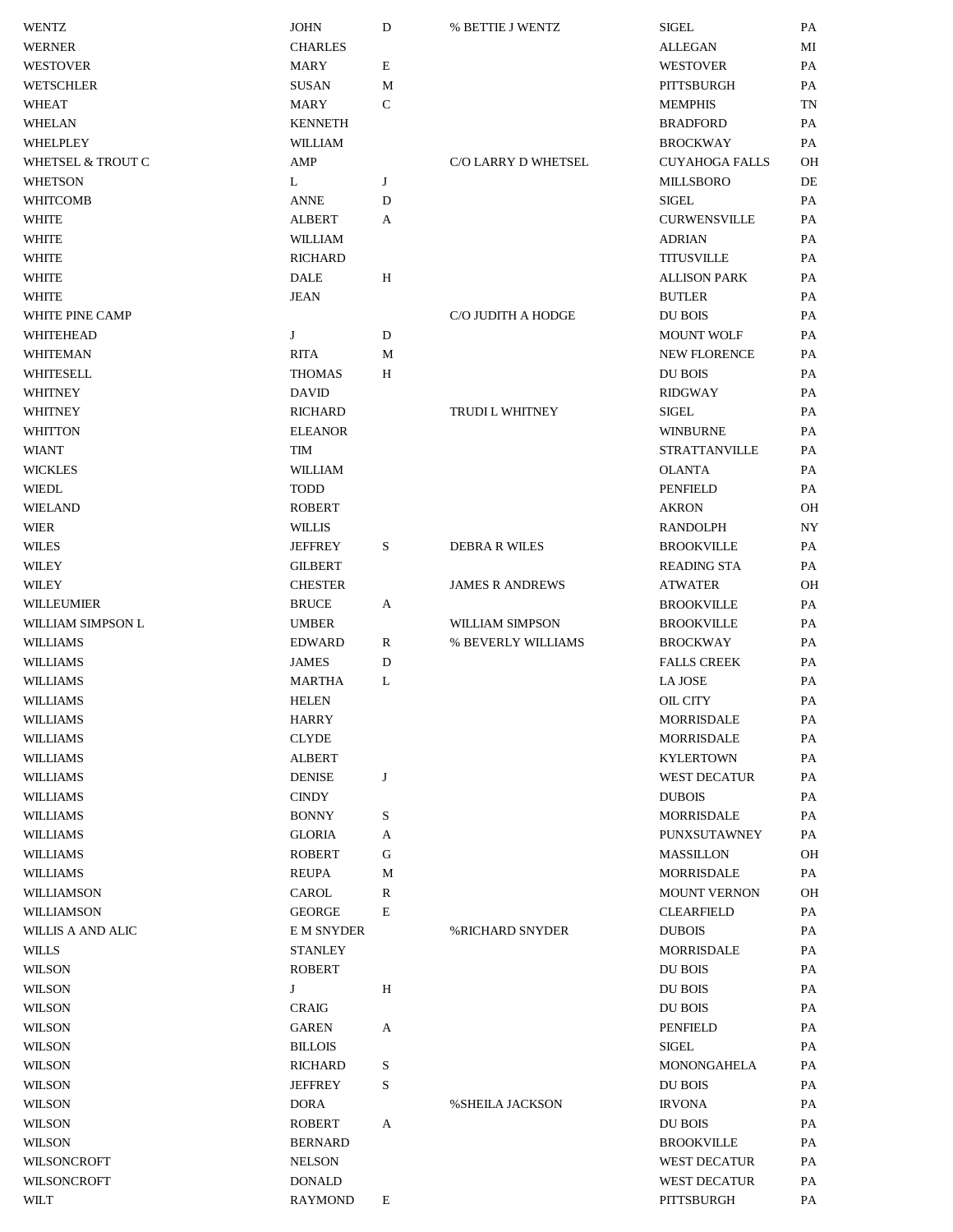| <b>WINGARD</b>           |            | <b>IVAN</b>      |              |                           | <b>INDIANA</b>          | PA |
|--------------------------|------------|------------------|--------------|---------------------------|-------------------------|----|
| <b>WINGARD</b>           |            | <b>GLENN</b>     | ${\bf C}$    |                           | <b>SIGEL</b>            | PA |
| <b>WINGARD</b>           |            | <b>ERVIN</b>     |              |                           | <b>KITTANNING</b>       | PA |
| <b>WINGER</b>            |            | J                | W            | C/O DEBORAH FEGAN         | <b>COLUMBIA STATION</b> | OH |
| <b>WINGERT</b>           |            | <b>LOIS</b>      | $\mathsf{C}$ | C/O WILLIAM L WINGERT JR  | <b>RESTON</b>           | VA |
| <b>WINKELMAN</b>         |            | <b>HOWARD</b>    |              | C/O GREG WINKLEMAN        | REYNOLDSVILLE           | PA |
| <b>WINSLOW TWP ROADS</b> |            |                  |              | C/O MARY GREELEY          | <b>REYNOLDSVILLE</b>    | PA |
| <b>WINTERS</b>           | <b>MRS</b> | <b>JAMES</b>     | D            | % KENNETH V. WINTERS      | <b>CORSICA</b>          | PA |
| <b>WINTERS</b>           |            | <b>HOMER</b>     |              |                           | <b>BROOKVILLE</b>       | PA |
| <b>WIRTH</b>             |            | <b>DONALD</b>    | R            |                           | PITTSBURGH              | PA |
| <b>WISE</b>              |            | MARY             | М            | <b>DONNA SHUSS</b>        | <b>CURWENSVILLE</b>     | PA |
| <b>WISER</b>             |            | <b>JULIA</b>     | М            | <b>C/O MARY GALBRAITH</b> | <b>PARKESBURG</b>       | PA |
| <b>WISER</b>             |            | M                | E            |                           | <b>DU BOIS</b>          | PA |
| <b>WISOR</b>             |            | <b>JOHN</b>      | Е            |                           | WEST DECATUR            | PA |
| <b>WISOR</b>             |            | <b>NICHOLAS</b>  | J            |                           | PHILIPSBURG             | PA |
|                          |            |                  |              |                           |                         | PA |
| <b>WISSINGER</b>         |            | <b>SCOTT</b>     |              |                           | <b>PARKER</b>           |    |
| <b>WITHERITE</b>         |            | <b>ROGER</b>     |              |                           | <b>CURWENSVILLE</b>     | PA |
| <b>WITHERSPOON</b>       |            | <b>JAMES</b>     |              |                           | <b>GREENSBURG</b>       | PA |
| <b>WITTMAN</b>           |            | <b>EDYTHE</b>    | B            |                           | <b>RIDGWAY</b>          | PA |
| <b>WOJCICK</b>           |            | ${\rm LEIGH}$    |              |                           | <b>GRAND RAPIDS</b>     | МI |
| <b>WOLBERT</b>           |            | <b>JAMES</b>     | A            |                           | <b>BROOKVILLE</b>       | PA |
| <b>WOLF</b>              |            | MARGARET         |              |                           | <b>WARREN</b>           | OН |
| <b>WOLFE</b>             |            | <b>JAMES</b>     | $\mathsf{C}$ |                           | <b>LOUISVILLE</b>       | KY |
| <b>WOLFE</b>             |            | <b>RAYMOND</b>   |              |                           | <b>KITTANNING</b>       | PA |
| <b>WOLFE</b>             |            | PAUL             |              |                           | <b>SUMMERVILLE</b>      | PA |
| <b>WOLFE</b>             |            | <b>LINCOLN</b>   | $\,$ H       |                           | <b>BROOKVILLE</b>       | PA |
| <b>WOLFE</b>             |            | <b>GLENN</b>     |              | & JUNE                    | PUNXSUTAWNEY            | PA |
| <b>WOLFE</b>             |            | <b>JOSEPH</b>    | F            |                           | <b>DUBOIS</b>           | PA |
| WOLFGANG                 |            | <b>HOWARD</b>    | $\mathbb{R}$ |                           | <b>SUMMERVILLE</b>      | PA |
| <b>WOLFGANG</b>          |            | <b>VERNON</b>    | ${\bf N}$    |                           | <b>ROSSITER</b>         | PA |
| <b>WOLFGANG</b>          |            | <b>BRIAN</b>     |              |                           | <b>SIGEL</b>            | PA |
| <b>WOLFORD</b>           |            | WILLIAM          |              |                           | <b>ERIE</b>             | PA |
| <b>WOMER</b>             |            | <b>SCOTT</b>     | L            | & RONALD HORNER           | <b>CENTRE HALL</b>      | PA |
| <b>WONDERLING</b>        |            | <b>KEITH</b>     |              |                           | <b>SUMMERVILLE</b>      | PA |
| <b>WONG</b>              |            | <b>DONE</b>      | W            |                           | <b>COALPORT</b>         | PA |
| <b>WOOD</b>              | <b>MRS</b> | <b>FRANKLIN</b>  |              |                           | <b>DU BOIS</b>          | PA |
| <b>WOOD</b>              |            | $_{\rm JACK}$    |              |                           | <b>RAVENNA</b>          | OH |
| <b>WOOD</b>              |            | <b>BRIAN</b>     |              | <b>LAURA S WOOD</b>       | PENFIELD                | PA |
| <b>WOODBURN</b>          |            | WILLIAM          |              |                           | <b>AVELLA</b>           | PA |
| <b>WOODRING</b>          |            | <b>MERLE</b>     | D            |                           | <b>JOHNSTOWN</b>        | PA |
| <b>WOODS</b>             |            | <b>MERLE</b>     | Η            |                           | PHILIPSBURG             | PA |
| <b>WOODS</b>             |            | <b>ELLSWORTH</b> | A            |                           | WEST DECATUR            | PA |
| <b>WOODS</b>             |            | <b>ARTHUR</b>    | Е            |                           | PUNXSUTAWNEY            | PA |
| <b>WOODS</b>             |            | JACK             | L            |                           | <b>WEST DECATUR</b>     | PA |
| <b>WOODS</b>             |            | <b>WAYNE</b>     |              |                           | <b>LEEPER</b>           | PA |
|                          |            |                  | ${\bf R}$    |                           |                         |    |
| <b>WOODS</b>             |            | WALTER           | R            |                           | <b>OSCEOLA MILLS</b>    | PA |
| <b>WOODS</b>             |            | WALTER           | ${\bf R}$    | NICOLE D WOODS            | <b>OSCEOLA MILLS</b>    | PA |
| <b>WOODS</b>             |            | <b>REXFORD</b>   | $\mathbf T$  |                           | <b>CARLISLE</b>         | PA |
| <b>WOOMER</b>            |            | PAUL             |              |                           | <b>IRWIN</b>            | PA |
| <b>WOOSTER RADIATOR</b>  |            | <b>SERVICE</b>   |              | C/O NORMAN WOOSTER        | <b>WOODLAND</b>         | PA |
| <b>WORK</b>              |            | LEONARD          | R            |                           | <b>BROOKVILLE</b>       | PA |
| WRAY                     |            | <b>EDWARD</b>    | $\mathbf E$  |                           | <b>FOMBELL</b>          | PA |
| WRIGHT                   |            | <b>STANLEY</b>   |              |                           | <b>MAHAFFEY</b>         | PA |
| <b>WRIGHT</b>            |            | PAT              |              |                           | <b>MAHAFFEY</b>         | PA |
| WRIGHT                   |            | <b>ROBERT</b>    |              |                           | <b>MORAN</b>            | WY |
| WRIGHT                   |            | WILLIAM          | J            |                           | <b>BROOKVILLE</b>       | PA |
| WRIGHT                   |            | <b>CLAIR</b>     |              |                           | <b>ELDERSVILLE</b>      | PA |
| <b>WUNZ</b>              |            | <b>DONALD</b>    | R            |                           | <b>FALLS CREEK</b>      | PA |
| <b>WYKOFF</b>            |            | <b>RICK</b>      |              |                           | <b>TYRONE</b>           | PA |
| <b>WYNKOOP</b>           |            | ${\bf C}$        | ${\bf G}$    |                           | ERIE                    | PA |
| Y                        |            |                  |              |                           |                         |    |